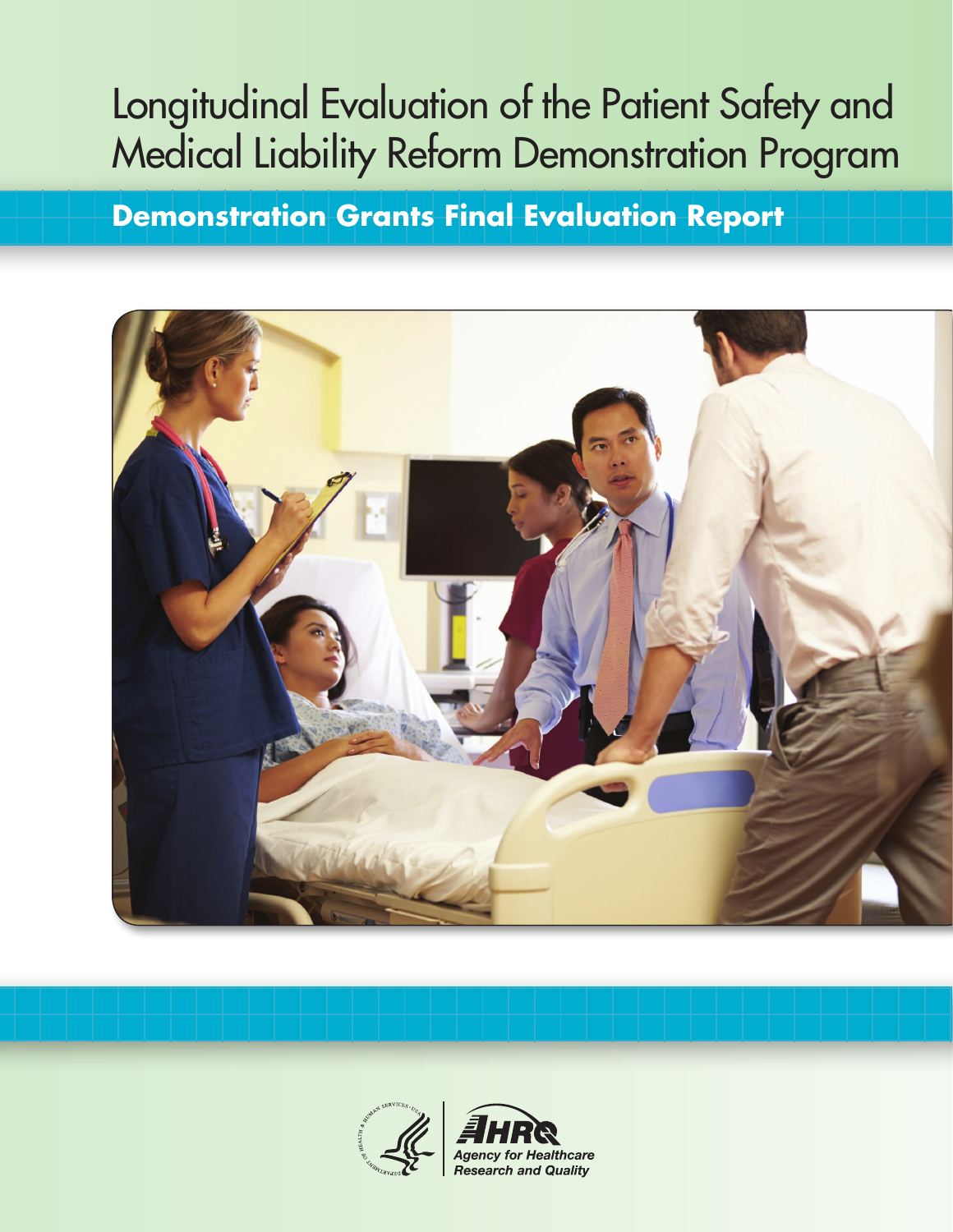# **Demonstration Grants Final Evaluation Report**

**Prepared for:**  Agency for Healthcare Research and Quality U.S. Department of Health and Human Services 540 Gaither Road Rockville, MD 20850 www.ahrq.gov

**Contract No.** HHSA290200710073T (PRISM Order #HHSA29032001T)

Task Order No. 3: The Longitudinal Evaluation of the Patient Safety and Medical Liability Reform Demonstration Program

#### **Prepared by:**

*James Bell Associates* Michelle Pillen, Ph.D. Elizabeth Hayes Natasha Driver, MH.Sc. Anna Hodgson, M.A., P.M.P. James Bell, M.A.

*RAND Corporation*  M. Susan Ridgely, J.D. Michael D. Greenberg, J.D., Ph.D. David de Vries Frances M. Aunon Rebecca Shaw

**AHRQ Publication No. 16-0038-2-EF May 2016**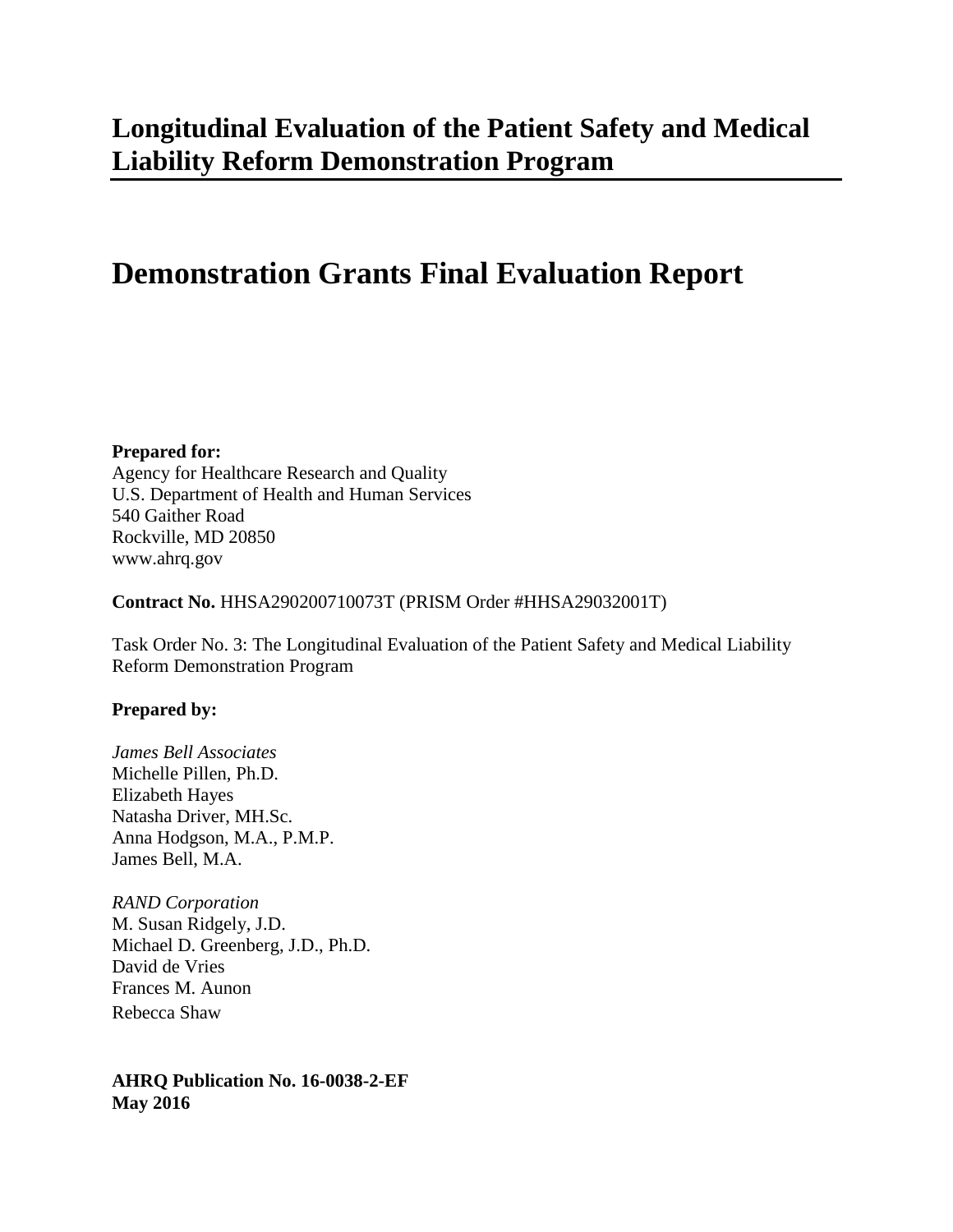### **General Disclaimer**

The findings and conclusions in this document are those of the authors, who are responsible for its content, and do not necessarily represent the views of the Agency for Healthcare Research and Quality (AHRQ). No statement in this report should be construed as an official position of AHRQ or of the U.S. Department of Health and Human Services.

### **Disclaimer of Conflict of Interest**

None of the investigators has any affiliations or financial involvement that conflicts with the material presented in this report.

### **Funding Statement**

This project was funded under contract number HHSA290200710073T (PRISM Order #HHSA29032001T) from AHRQ, U.S. Department of Health and Human Services. The opinions expressed in this document are those of the authors and do not reflect the official position of AHRQ or the U.S. Department of Health and Human Services.

### **Public Domain Notice**

This document is in the public domain and may be used and reprinted without special permission. Citation of the source is appreciated.

### **Suggested Citation**

Pillen M, Ridgely MS, Greenberg MD, Hayes E, Driver N, Hodgson A, Bell J, de Vries D, Aunon FM, Shaw R. Longitudinal Evaluation of the Patient Safety and Medical Liability Reform Demonstration Program: Demonstration Grants Final Evaluation Report. Prepared under Contract No. HHSA290200710073T (PRISM Order #HHSA29032001T). AHRQ Publication No. 16-0038-2-EF. Rockville, MD: Agency for Healthcare Research and Quality; May 2016.

#### **Acknowledgments**

Donna O. Farley, Ph.D., RAND Corporation, reviewed the draft report and provided valuable feedback.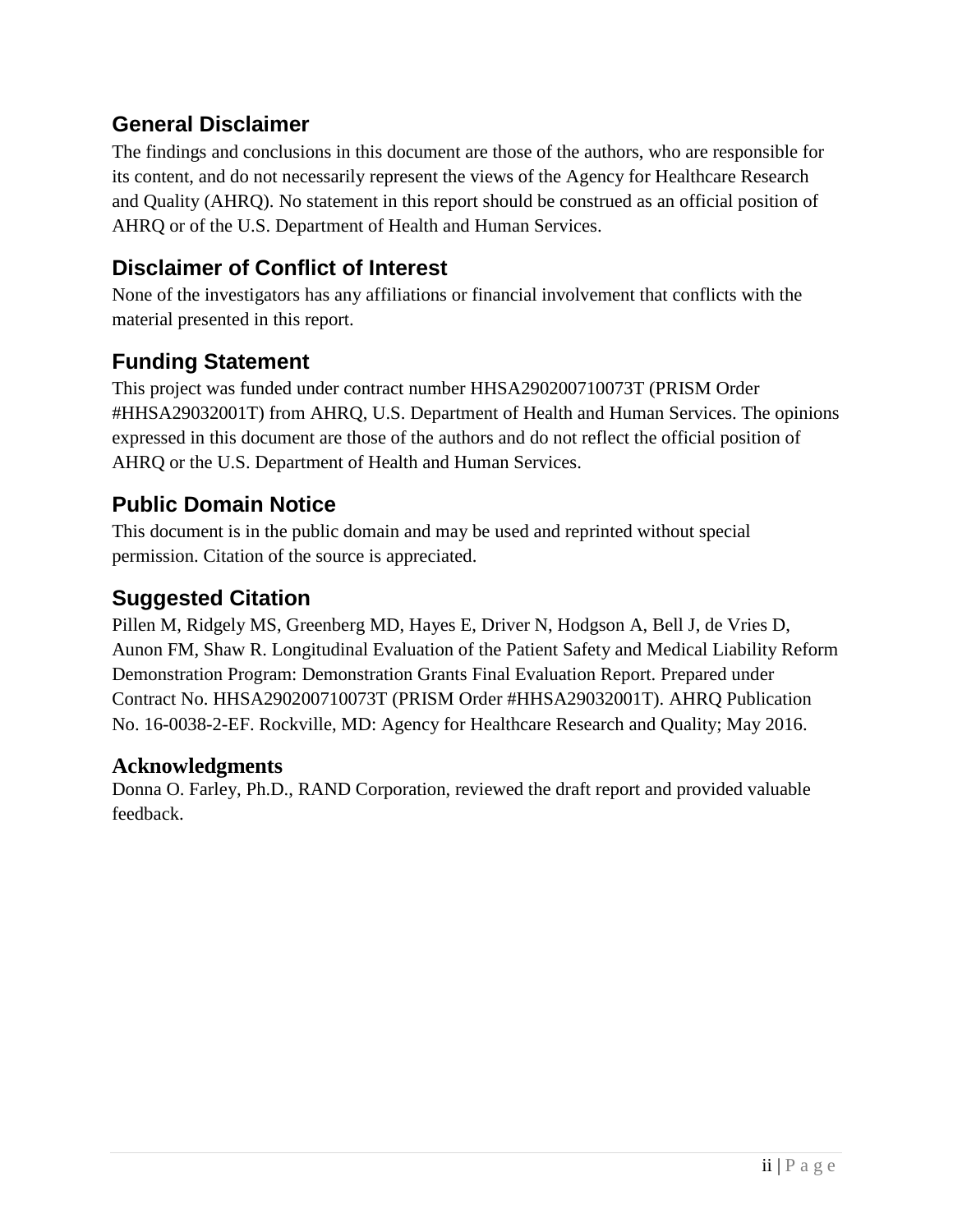# **Contents**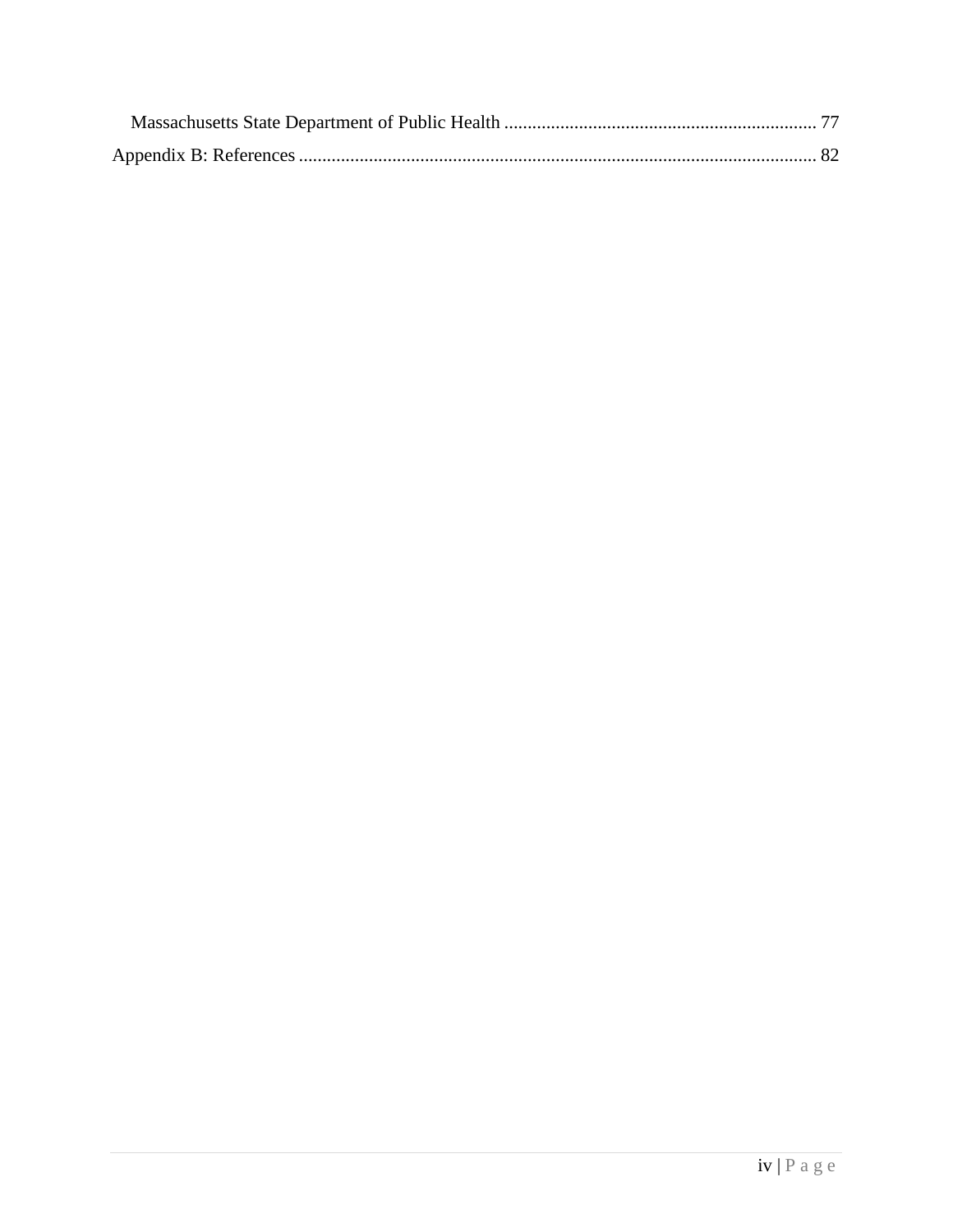# <span id="page-5-0"></span>**Executive Summary**

On September 9, 2009, President Obama directed the Secretary of the U.S. Department of Health and Human Services (HHS) to authorize demonstration projects to put "patient safety first," with the intent of reducing the occurrence of preventable injuries and deaths and ultimately stemming liability costs. In response, the Secretary launched the HHS Patient Safety and Medical Liability (PSML) initiative in October 2009. Funding was intended to address four goals: (1) putting patient safety first by reducing preventable injuries, (2) fostering better communication between doctors and patients, (3) ensuring fair and timely compensation for medical injuries while reducing malpractice litigation, and (4) reducing liability premiums.

Under the PSML initiative, the Agency for Healthcare Research and Quality (AHRQ) funded 7 demonstration grants totaling \$19.7 million and 13 planning grants totaling \$3.5 million. AHRQ commissioned James Bell Associates, Inc. (JBA), in partnership with RAND Corporation (RAND), to conduct an overarching, independent evaluation for this initiative. The seven demonstration projects were originally scheduled to run for 3 years beginning in late summer 2010. Many of the grantees requested and received no-cost extensions of varying lengths. All but one of the demonstration projects were completed by June 2014; the New York project received an extension and was completed in June 2015.

The demonstration grantees implemented complex, broad-ranging innovations in real-world settings, including hospitals and court rooms. Some projects featured novel approaches, while others implemented continuations, replications, or adaptations of existing models. All seven demonstration projects encountered challenges—some expected and others unexpected—that stretched project resources and required adjustments to implementation and evaluation expectations and strategies. Nevertheless, the projects had many accomplishments, such as developing and refining trainings, tools, products, and data collection instruments and contributing valuable learnings about what it takes to develop and sustain an operational patient safety and medical liability program.

This final evaluation report highlights the most substantive findings and lessons learned by the seven demonstration grantees.

# **Findings and Observations**

<span id="page-5-1"></span>In general, the seven demonstration projects focused on three main approaches to improving patient safety and reducing medical liability: (1) improving communication, (2) preventing harm through the use of best practices, and (3) exploring alternative methods of settling claims.

**Improving communication.** These grantees (New York State Unified Court System [NY], University of Illinois Medical Center at Chicago [UIC], University of Texas Health Science Center [UT], and University of Washington [UW]) pilot tested, replicated, and disseminated disclosure and resolution programs (DRPs). They helped to identify the conditions under which such programs can readily be adopted, as well as conditions under which their adoption becomes more difficult. Their findings are mostly descriptive.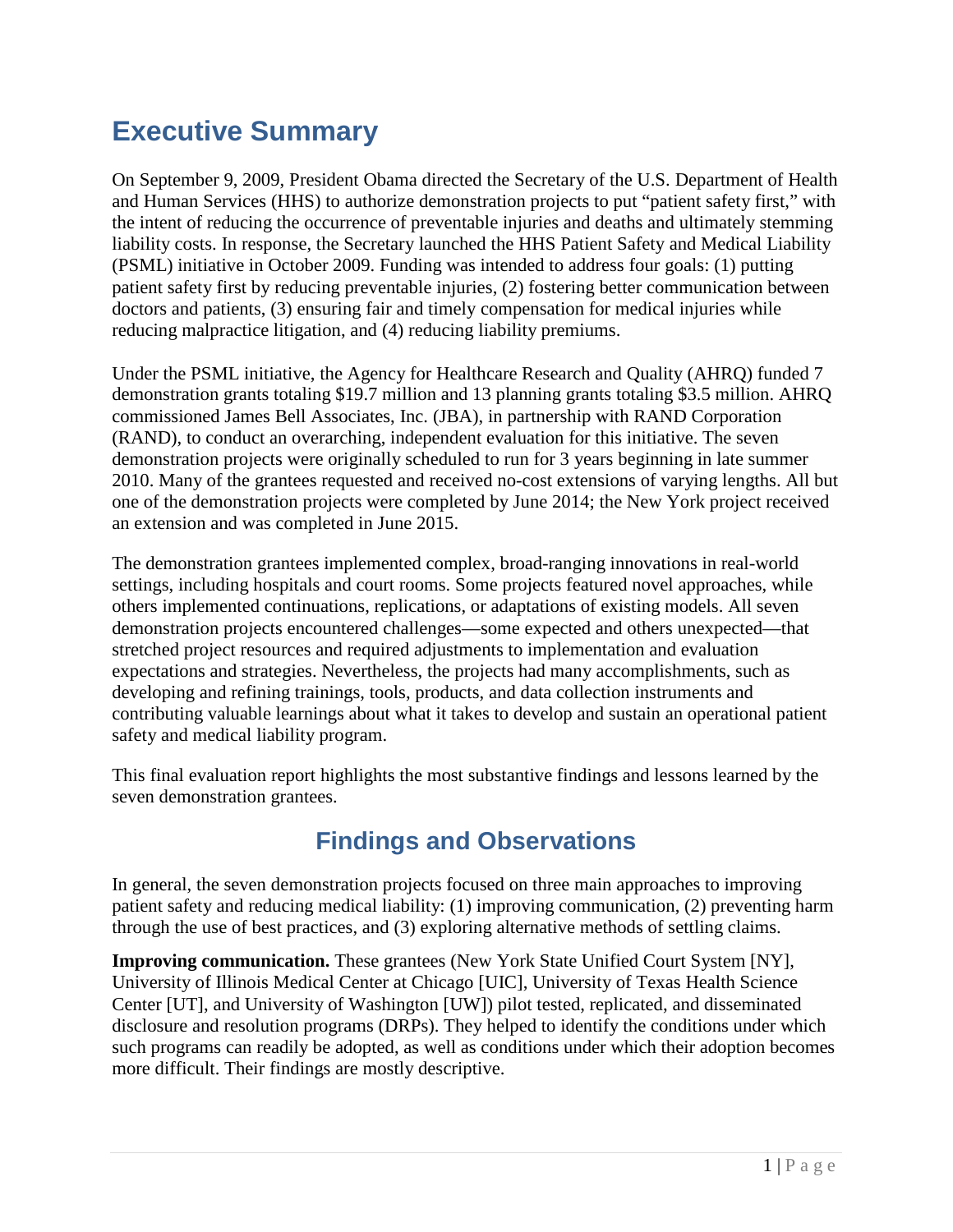Two projects (UT and UW) expanded our understanding of the potential role for patients and their family members in adverse event investigation and remediation. All projects in this category encountered a series of implementation and data collection challenges that the demonstration teams struggled to overcome. Consequently, only the UIC project, which started 4 years prior to the grant, was able to examine impact across multiple outcomes.

**Preventing harm through the use of best practices.** These grantees (Ascension Health, Fairview Health Services, and Massachusetts State Department of Public Health) showed that the implementation of specific evidence-based interventions (e.g., clinical bundles, team communication) may be associated with improvements in patient safety performance. Ascension and Fairview also offered suggestive findings that malpractice risk also may be reduced.

**Exploring alternative methods of settling claims.** One demonstration project (NY) sought to expedite the movement of malpractice cases through the claims process, increase the number of settlements, and, over time, lower malpractice costs and premiums through implementation of a judge-directed negotiation (JDN) program. This project's preliminary findings are both illustrative and suggestive regarding the kinds of cases selected to participate in the JDN, the handling and resolution of those cases, and the effect that JDN may have on time to settlement and settlement amount.

Table 1 below briefly summarizes the interventions studied and selected findings for each of the seven demonstration projects and presents a brief statement about our independent assessment of the findings. More detail about the individual projects (e.g., principal investigator, grant award amount, goals, methods, analyses, findings) and an expanded description of the findings, our independent assessment of the findings, and lessons learned follow in the full report and the individual grantee profiles in Appendix A.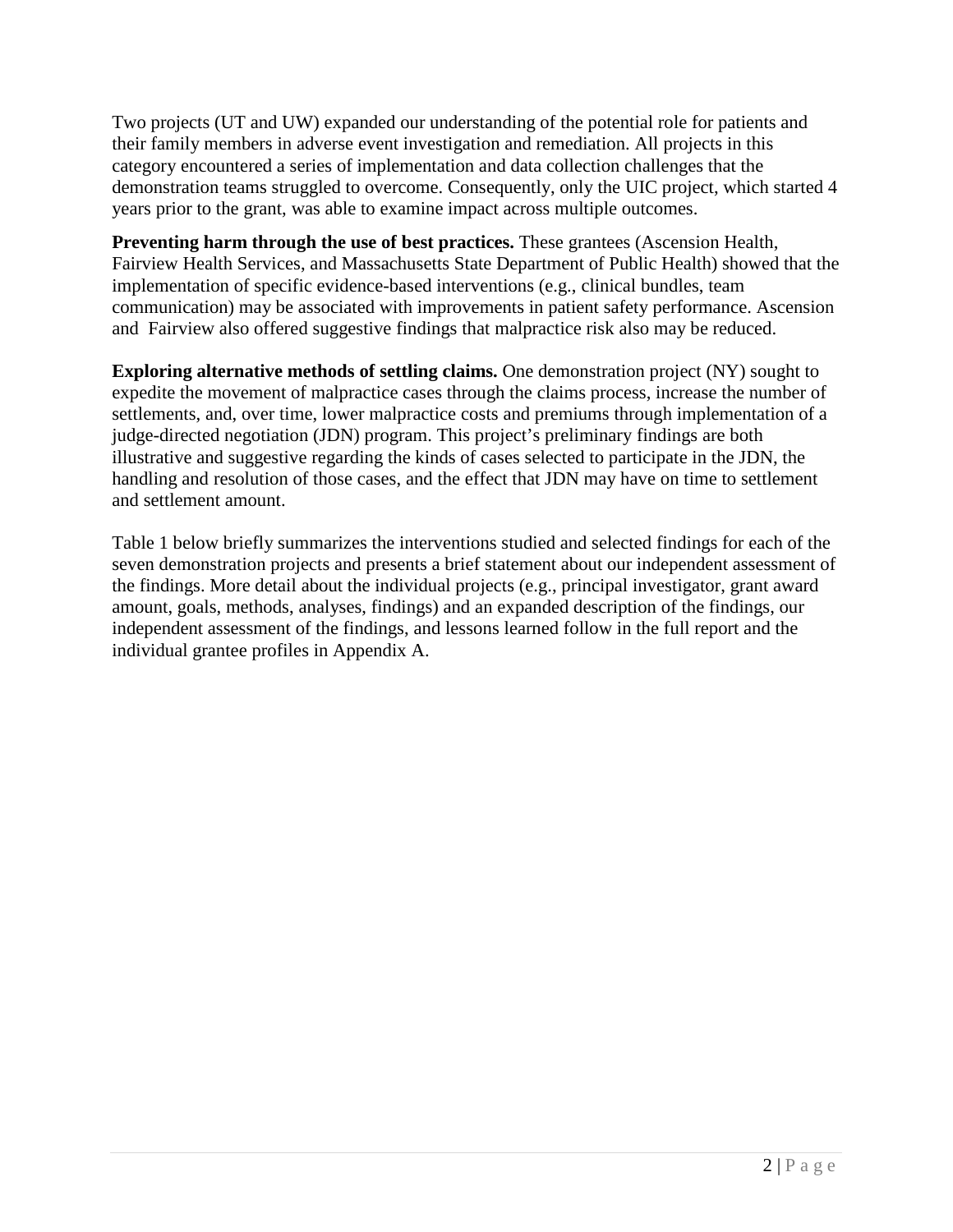| <b>Grantee</b>          | <b>Intervention</b>  | <b>Summary of Selected</b>                 | <b>Strength of the</b> | <b>Accomplishments</b>                                          |
|-------------------------|----------------------|--------------------------------------------|------------------------|-----------------------------------------------------------------|
| <b>Organization</b>     | <b>Studied</b>       | <b>Finding</b>                             | <b>Evidence</b>        |                                                                 |
| <b>New York State</b>   | Communication        | Data were collected on 125                 | Grantee reports        | This was an ambitious project involving 5 of                    |
| <b>Unified Court</b>    | and Resolution       | communication and                          | descriptive findings   | the city's largest teaching hospitals. A                        |
| System (NY)             | Program              | resolution program (CRP)                   | only; no statistical   | second project intervention consisted of                        |
|                         | (disclosure and      | cases at the 5 participating               | analysis is reported.  | implementation of a disclosure and resolution                   |
|                         | resolution program)  | hospitals in New York City.                | No conclusions can     | program. Overall, the hospitals implemented                     |
|                         |                      | A small number of cases (20)               | be drawn about the     | the disclosure part of the model with some                      |
|                         |                      | progressed to a claim (6) or               | impact of disclosure   | success, with an initial disclosure of an                       |
|                         |                      | lawsuit $(14)$ within 12 to 15             | and resolution         | adverse event to the patient or family                          |
|                         |                      | months after CRP                           | programs on            | documented in 79% of cases, explanation of                      |
|                         |                      | completion. Eleven of the 20               | outcomes.              | the reason for harm provided in 88% of                          |
|                         |                      | cases with a claim or lawsuit              |                        | cases, and an expression of sympathy                            |
|                         |                      | involved substandard care                  |                        | (without acknowledging responsibility) made<br>in 64% of cases. |
|                         |                      | and causation, and the<br>hospital offered |                        |                                                                 |
|                         |                      | compensation in 3 of these 11              |                        | The hospitals experienced greater difficulty                    |
|                         |                      | cases.                                     |                        | implementing the apology and compensation                       |
|                         |                      |                                            |                        | components. Although the project was                            |
|                         |                      |                                            |                        | challenged with the hospitals undertaking a                     |
|                         |                      |                                            |                        | number of patient safety initiatives at the                     |
|                         |                      |                                            |                        | same time and added burdens to already                          |
|                         |                      |                                            |                        | overworked risk management staff, these                         |
|                         |                      |                                            |                        | data suggest some culture change.                               |
| University of           | <b>Seven Pillars</b> | In an extension of an existing             | Grantees employed a    | The demonstration was successful in                             |
| <b>Illinois Medical</b> | (disclosure and      | program, UIC Medical Center                | relatively strong      | accumulating more evidence for the model in                     |
| Center at Chicago       | resolution program)  | showed improvements in                     | research design for    | self-insured academic settings.                                 |
| (UIC)                   |                      | malpractice outcomes and                   | assessing the impact   |                                                                 |
|                         |                      | adverse event reporting,                   | of the Seven Pillars   |                                                                 |
|                         |                      | including reductions of                    | intervention at UIC    |                                                                 |
|                         |                      | approximately 42% in the                   | medical center.        |                                                                 |
|                         |                      | number of claims, 51% in the               | Longitudinal data      |                                                                 |
|                         |                      | costs per claim, and 47% in                | suggest significant    |                                                                 |
|                         |                      | the number of lawsuits. A                  | impact of the          |                                                                 |

### **Table 1. Selected Grantee-Reported Findings for Projects Focusing on Improving Communication by Grantee Organization**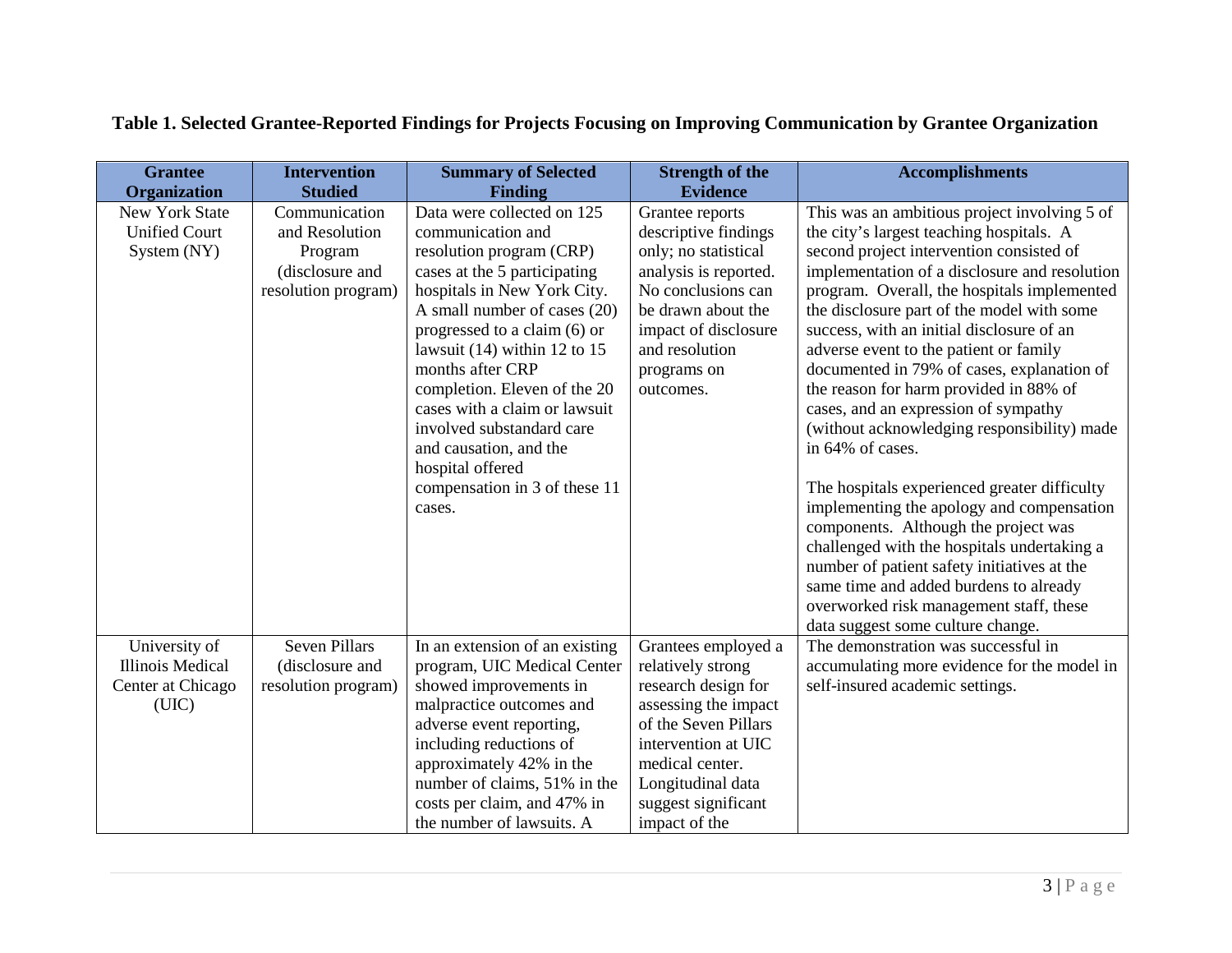| <b>Grantee</b>        | <b>Intervention</b>  | <b>Summary of Selected</b>     | <b>Strength of the</b>    | <b>Accomplishments</b>                         |
|-----------------------|----------------------|--------------------------------|---------------------------|------------------------------------------------|
| <b>Organization</b>   | <b>Studied</b>       | <b>Finding</b>                 | <b>Evidence</b>           |                                                |
|                       |                      | significant reduction was      | intervention on both      |                                                |
|                       |                      | found in mean time to closure  | patient safety and        |                                                |
|                       |                      | per claim (from 4 to 2.4       | malpractice               |                                                |
|                       |                      | years). The project reported   | outcomes.                 |                                                |
|                       |                      | significant improvements in    |                           |                                                |
|                       |                      | communication processes,       |                           |                                                |
|                       |                      | including a 52% increase in    |                           |                                                |
|                       |                      | incident reporting, 96%        |                           |                                                |
|                       |                      | increase in peer reviews, and  |                           |                                                |
|                       |                      | a 91% increase in patient      |                           |                                                |
|                       |                      | consults. The self-insurance   |                           |                                                |
|                       |                      | fund balance moved from a      |                           |                                                |
|                       |                      | \$30 million deficit to a \$40 |                           |                                                |
|                       |                      | million surplus.               |                           |                                                |
|                       | Replication of       | The impact of the Seven        | No evidence.              | It was possible to package the training and    |
|                       | <b>Seven Pillars</b> | Pillars intervention at 10     |                           | tools and implement them in the community      |
|                       |                      | replication sites is not known |                           | hospital setting. However, the hospitals       |
|                       |                      | because of insufficient data.  |                           | struggled to implement program components      |
|                       |                      |                                |                           | and provide data on risk management and        |
|                       |                      |                                |                           | liability outcomes without new staff or        |
|                       |                      |                                |                           | dedicated staff time.                          |
| University of Texas   | Disclosure and       | Clinical faculty from 6 UT     | It is difficult to assess | Conducting a disclosure culture training and   |
| <b>Health Science</b> | apology training     | hospitals who had              | the strength of the       | administering a survey across six health       |
| Center (UT)           |                      | participated in disclosure and | findings because it is    | institutions (four medical schools, one cancer |
|                       |                      | apology training had           | not clear how some        | center, and one health science center) in the  |
|                       |                      | significantly more positive    | of the statistical        | UT System required significant leadership      |
|                       |                      | attitudes about error          | comparisons were          | buy-in and organizational coordination. A      |
|                       |                      | disclosure, and they           | constructed. Low          | new 51-item survey was developed to            |
|                       |                      | perceived disclosure of a      | response rate to the      | examine the relationship between patient       |
|                       |                      | medical error as less          | survey limits the         | safety culture and error disclosure.           |
|                       |                      | damaging to patient and peer   | generalizability of       |                                                |
|                       |                      | trust in them than faculty who | findings.                 | The project suggests that perceptions of an    |
|                       |                      | had not participated in        |                           | organization's safety culture and teamwork     |
|                       |                      | disclosure and apology         |                           | culture change in a positive direction after   |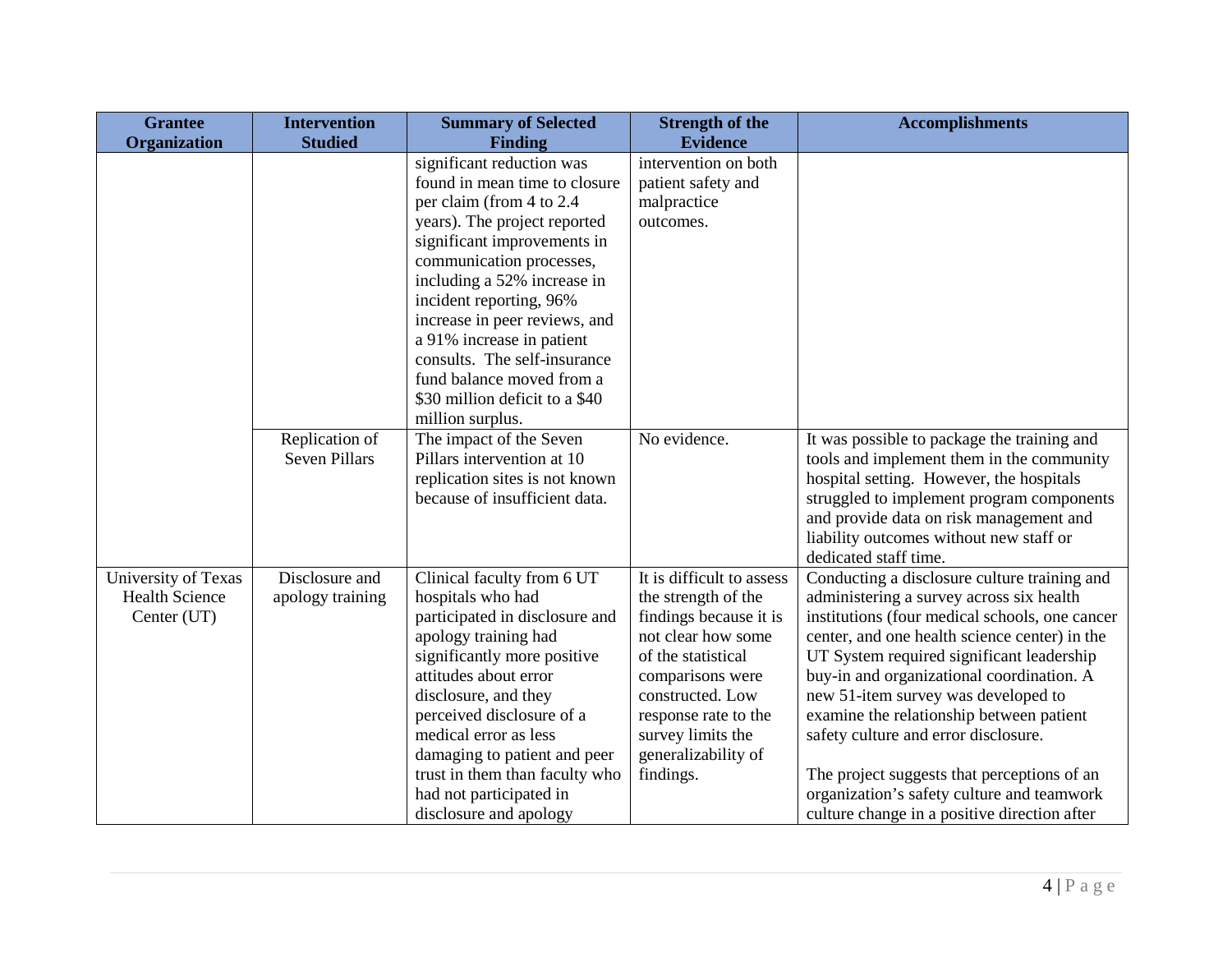| <b>Grantee</b>                   | <b>Intervention</b>                            | <b>Summary of Selected</b>                                                                                                                                                                                                                                                      | <b>Strength of the</b>                                                                                                                      | <b>Accomplishments</b>                                                                                                                                                                                                                                                                                                                                                                                                                                                                                                                                                                                                                                                         |
|----------------------------------|------------------------------------------------|---------------------------------------------------------------------------------------------------------------------------------------------------------------------------------------------------------------------------------------------------------------------------------|---------------------------------------------------------------------------------------------------------------------------------------------|--------------------------------------------------------------------------------------------------------------------------------------------------------------------------------------------------------------------------------------------------------------------------------------------------------------------------------------------------------------------------------------------------------------------------------------------------------------------------------------------------------------------------------------------------------------------------------------------------------------------------------------------------------------------------------|
| <b>Organization</b>              | <b>Studied</b>                                 | <b>Finding</b>                                                                                                                                                                                                                                                                  | <b>Evidence</b>                                                                                                                             |                                                                                                                                                                                                                                                                                                                                                                                                                                                                                                                                                                                                                                                                                |
|                                  |                                                | training.                                                                                                                                                                                                                                                                       |                                                                                                                                             | participating in error disclosure training.<br>The training did begin to stimulate culture<br>change within the hospitals (as reported by<br>site visit participants), and the grantee used<br>project resources to develop tools to assess<br>changes in attitudes over time.                                                                                                                                                                                                                                                                                                                                                                                                 |
|                                  | Development of an                              | Based on 62 interviews                                                                                                                                                                                                                                                          | Qualitative,                                                                                                                                | This work informed the development of a                                                                                                                                                                                                                                                                                                                                                                                                                                                                                                                                                                                                                                        |
|                                  | adverse event                                  | conducted using a debriefing                                                                                                                                                                                                                                                    | interview-based                                                                                                                             | debriefing tool for potential use at the UT                                                                                                                                                                                                                                                                                                                                                                                                                                                                                                                                                                                                                                    |
|                                  | debriefing method                              | method developed through<br>the grant, patients and their<br>families can provide critical<br>information about adverse<br>events that is not otherwise<br>known to those analyzing the<br>event.                                                                               | study. No<br>quantitative statistical<br>analysis is reported.                                                                              | System. The project team constructed the<br>patient-centered interview tool, IMproving<br>Post-event Analysis and Communication<br>Together (IMPACT) for eliciting patient and<br>family perspectives on their harmful events.<br>The grantees' research in this area added to<br>the existing knowledge base regarding what<br>patients want following an adverse event.<br>Patients and families reported that litigation<br>is sometimes undertaken as much to get<br>information about what happened, and to get<br>assurance that someone is addressing the<br>problem so that no other patient is harmed in<br>the same way, as it is to get compensation for<br>injury. |
| University of<br>Washington (UW) | Disclosure and<br>apology coaching<br>training | In an attitude survey, 33% of<br>staff who participated in<br>disclosure and apology coach<br>training were enthusiastic<br>about the training but lacked<br>confidence that their<br>organizational leaders had a<br>shared vision around using<br>error disclosure processes. | Grantee reports<br>descriptive findings<br>only; no statistical<br>analysis is reported.<br>No conclusions can<br>be drawn about<br>impact. | Overall, the project trained a large number of<br>clinicians. Almost 400 disclosure and<br>apology coaches were trained.                                                                                                                                                                                                                                                                                                                                                                                                                                                                                                                                                       |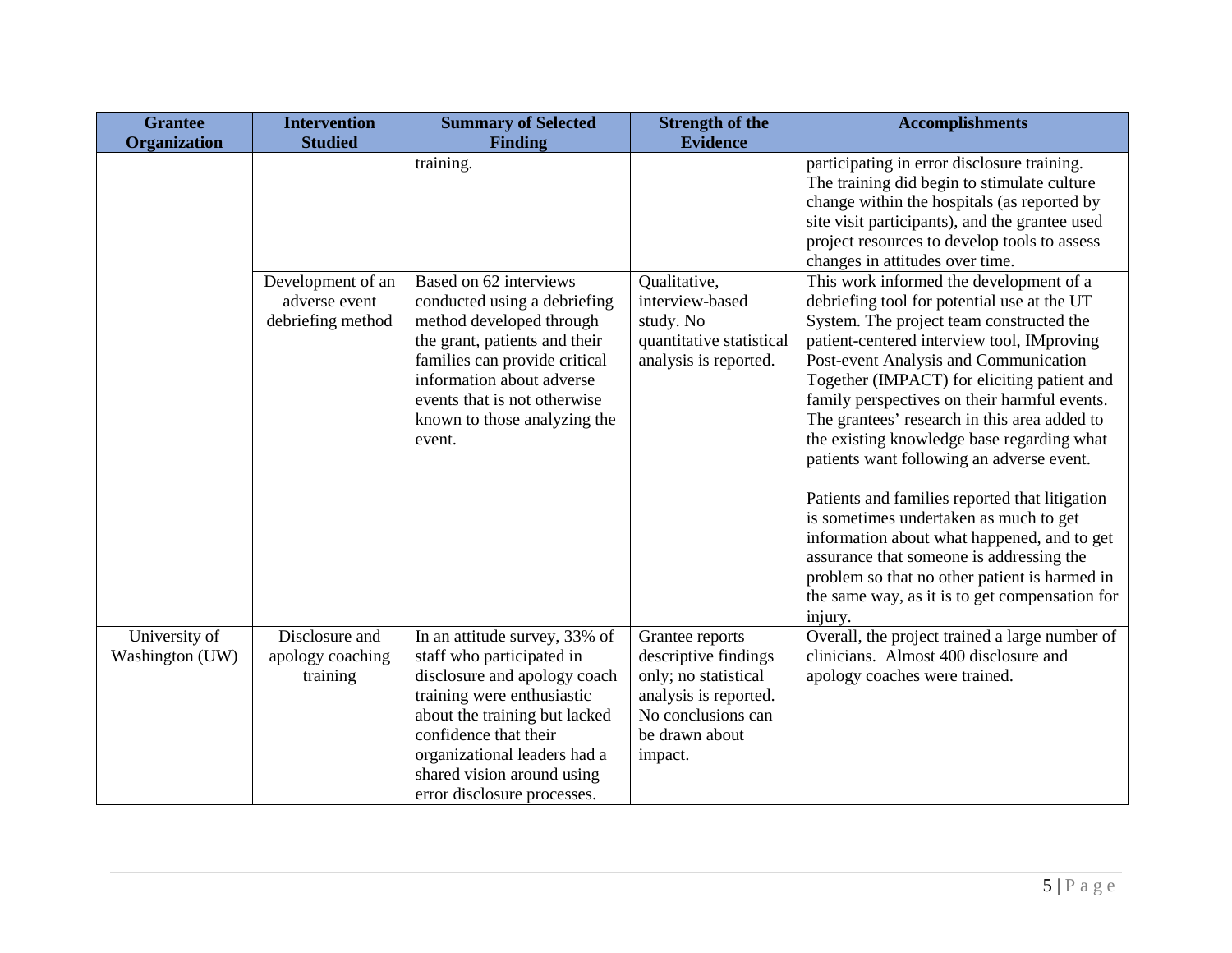| <b>Grantee</b> | <b>Intervention</b>                              | <b>Summary of Selected</b>                                                                                                                                                                                                                                                                                                                                                                                       | <b>Strength of the</b>                                                                                                                               | <b>Accomplishments</b>                                                                                                                                                                                                                                                                                                                                                                                                                                                                                                                                                                                                                                |
|----------------|--------------------------------------------------|------------------------------------------------------------------------------------------------------------------------------------------------------------------------------------------------------------------------------------------------------------------------------------------------------------------------------------------------------------------------------------------------------------------|------------------------------------------------------------------------------------------------------------------------------------------------------|-------------------------------------------------------------------------------------------------------------------------------------------------------------------------------------------------------------------------------------------------------------------------------------------------------------------------------------------------------------------------------------------------------------------------------------------------------------------------------------------------------------------------------------------------------------------------------------------------------------------------------------------------------|
| Organization   | <b>Studied</b>                                   | <b>Finding</b>                                                                                                                                                                                                                                                                                                                                                                                                   | <b>Evidence</b>                                                                                                                                      |                                                                                                                                                                                                                                                                                                                                                                                                                                                                                                                                                                                                                                                       |
|                | Team<br>communication<br>training                | The rates of communication-<br>sensitive adverse events<br>(CSAEs) were examined to<br>assess the impact of<br>communication training. The<br>baseline rates were generally<br>very low, with most CSAE<br>improvements occurring in<br>favoring intervention sites<br>over comparison sites. An<br>assessment of the differences<br>between CSAEs before vs.<br>after communication training<br>is forthcoming. | Grantee reports<br>baseline descriptive<br>findings only; no<br>statistical analysis is<br>reported. No<br>conclusions about<br>impact can be drawn. | Team communication training was<br>successfully completed by over 1,400<br>participants, i.e., 71 participants fulfilled the<br>Master TeamSTEPPS <sup>®</sup> training, 69<br>participants completed the train-the-trainer<br>module, and over 1,300 providers completed<br>the front-line clinician training.                                                                                                                                                                                                                                                                                                                                       |
|                | Communication<br>and resolution<br>program (CRP) | No conclusions can be drawn<br>on the impact of the<br>intervention on medical<br>liability due to variability of<br>tracking methods, and<br>insufficient number of cases<br>that advanced through the<br>CRP.                                                                                                                                                                                                  | No evidence.                                                                                                                                         | Overall, this project was extremely ambitious<br>in its project aims. A fourth project aim was<br>to form HealthPact, a statewide multi-<br>stakeholder collaborative to provide input on<br>all aspects of the project.<br>The UW HealthPact Web site<br>(http://www.healthpact.org/) offers<br>HealthPact materials used for team<br>communication training, disclosure coach<br>training, and the Communication and<br>Resolution Program (e.g., implementation,<br>training, and evaluation material. Hospitals<br>and other health care entities were willing to<br>support the continuance of HealthPact<br>activities after the project ended. |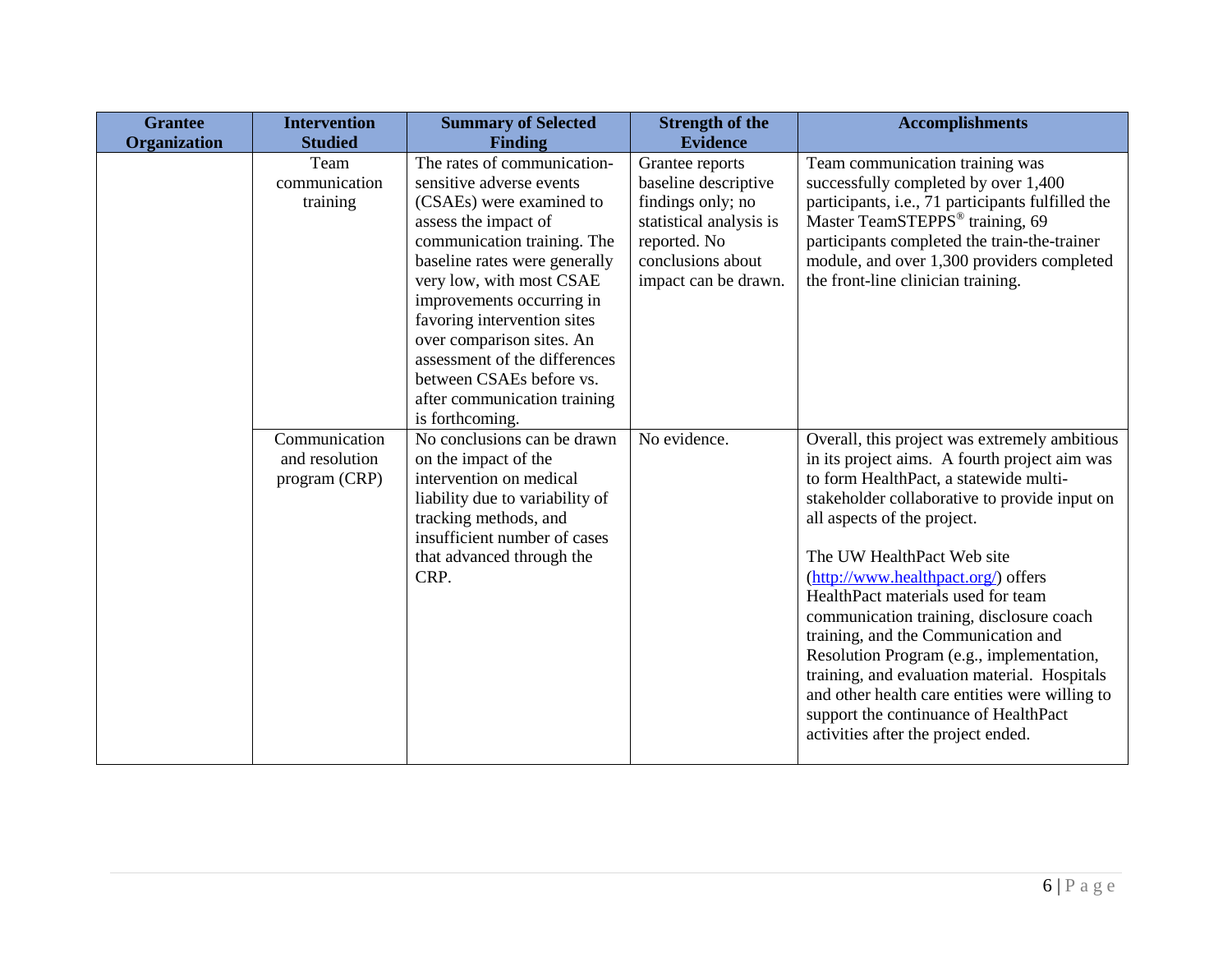### **Table 2. Selected Grantee-Reported Findings for Projects Focusing on Preventing Harm through Best Practices by Grantee Organization**

| <b>Grantee</b><br>Organization | <b>Intervention</b><br><b>Studied</b>          | <b>Summary of Selected</b><br><b>Findings</b>                                                                                                                                                                             | <b>Strength of the</b><br><b>Evidence</b>                                                                                                                                                                                                                       | <b>Accomplishments</b>                                                                                                                                                                                                                                                                                                                                                                                                                                                                                                                                                                                                                                                                                                                                                                                                                                                                                                                                                                                    |
|--------------------------------|------------------------------------------------|---------------------------------------------------------------------------------------------------------------------------------------------------------------------------------------------------------------------------|-----------------------------------------------------------------------------------------------------------------------------------------------------------------------------------------------------------------------------------------------------------------|-----------------------------------------------------------------------------------------------------------------------------------------------------------------------------------------------------------------------------------------------------------------------------------------------------------------------------------------------------------------------------------------------------------------------------------------------------------------------------------------------------------------------------------------------------------------------------------------------------------------------------------------------------------------------------------------------------------------------------------------------------------------------------------------------------------------------------------------------------------------------------------------------------------------------------------------------------------------------------------------------------------|
| <b>Ascension Health</b>        | Evidence-based<br>obstetrics practice<br>model | The project reported a 50%<br>drop in injuries caused by<br>difficulties in delivery due to<br>shoulder dystocia (when the<br>baby's shoulder becomes<br>lodged behind the mother's<br>pubic bone).                       | Confidence in<br>findings is limited<br>because of grantee's<br>use of pre/post<br>comparison design<br>with no control sites.<br>Findings are<br>descriptive, but<br>grantees report no<br>statistical testing to<br>determine<br>significance of<br>findings. | For this project, a uniform, evidence-based<br>obstetrics practice protocol was established<br>for dealing with shoulder dystocia. Use of a<br>uniform protocol is intended to eliminate<br>variation in adherence to clinical guidelines<br>during perinatal emergencies and translate to<br>improved patient safety.<br>Key project tasks included creating broad-<br>based physician engagement and adoption of<br>all elements of the perinatal safety initiative,<br>adding a comprehensive labor and delivery<br>team approach. Other elements of the<br>intervention included training labor and<br>delivery clinicians on electronic fetal<br>monitoring, teamwork and communication,<br>and documentation of unintended events. By<br>using the principles and practices of a High-<br>Reliability Organization (HRO), the project<br>created the institutional culture change that<br>was necessary for the package of<br>interventions to take root and be sustained<br>past the grant period. |
|                                | Evidence-based<br>obstetrics practice<br>model | Six months following the end<br>of the intervention, the 5<br>hospitals almost doubled their<br>rate of reporting all adverse<br>events in labor and delivery<br>(increasing from 43 to 84)<br>reports per 1,000 births). | Confidence in<br>findings is limited<br>because of grantee's<br>use of pre/post<br>comparison design<br>with no control sites.<br>Findings are<br>descriptive, but                                                                                              | This project also involved developing,<br>implementing, and evaluating error<br>disclosure through a coordinated<br>communication intervention with patients<br>and the care team.<br>The project created a video on HRO<br>principles and the effects of disclosure. It<br>relays the story of a family whose child was                                                                                                                                                                                                                                                                                                                                                                                                                                                                                                                                                                                                                                                                                  |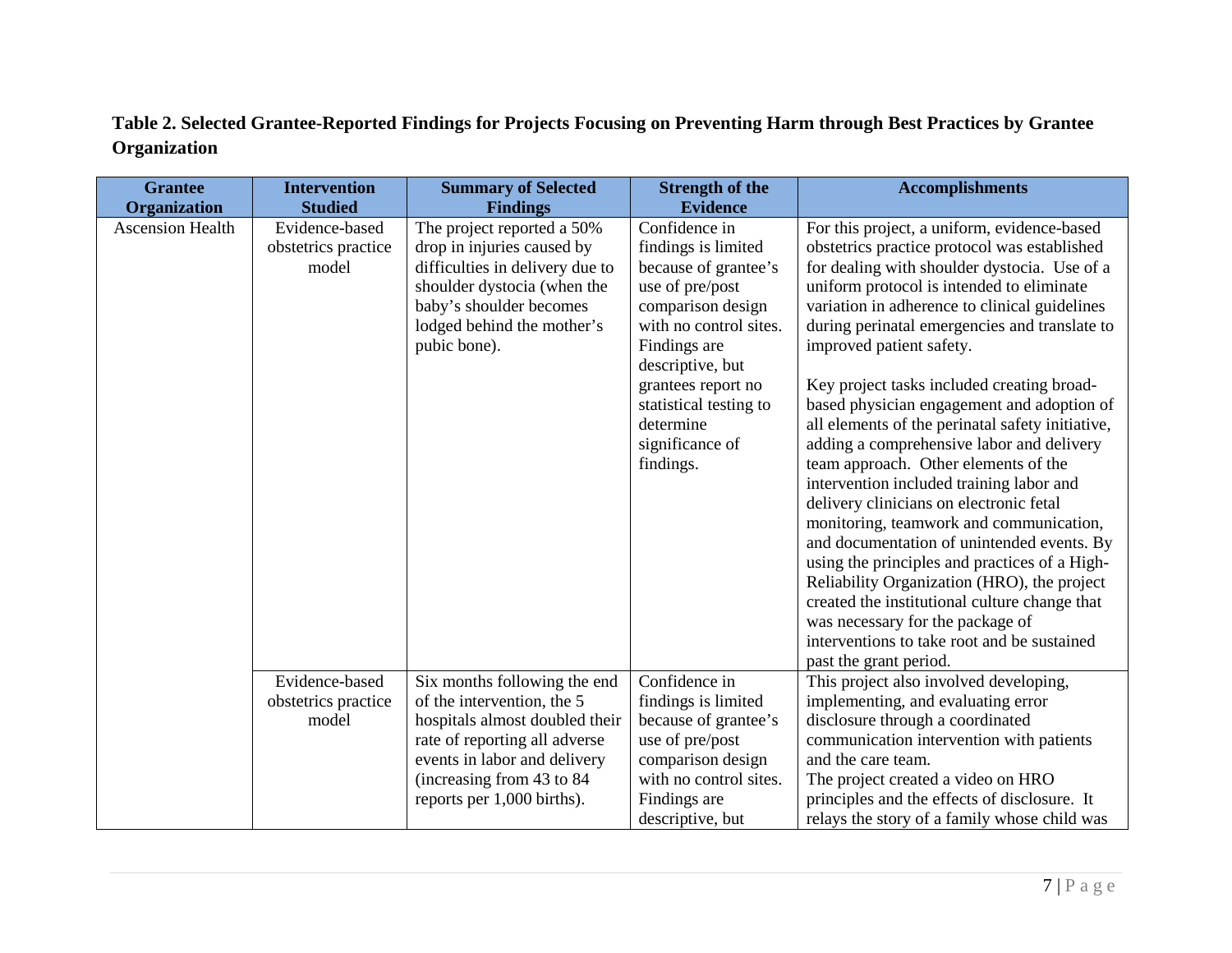| <b>Grantee</b>                     | <b>Intervention</b>                                                                                   | <b>Summary of Selected</b>                                                                                                                                                                                                                                                             | <b>Strength of the</b>                                                                                                                                                             | <b>Accomplishments</b>                                                                                                                                                                                                                                                                                                                                                                                                                                                                                                                                                                                                                                 |
|------------------------------------|-------------------------------------------------------------------------------------------------------|----------------------------------------------------------------------------------------------------------------------------------------------------------------------------------------------------------------------------------------------------------------------------------------|------------------------------------------------------------------------------------------------------------------------------------------------------------------------------------|--------------------------------------------------------------------------------------------------------------------------------------------------------------------------------------------------------------------------------------------------------------------------------------------------------------------------------------------------------------------------------------------------------------------------------------------------------------------------------------------------------------------------------------------------------------------------------------------------------------------------------------------------------|
| <b>Organization</b>                | <b>Studied</b>                                                                                        | <b>Findings</b>                                                                                                                                                                                                                                                                        | <b>Evidence</b>                                                                                                                                                                    |                                                                                                                                                                                                                                                                                                                                                                                                                                                                                                                                                                                                                                                        |
|                                    |                                                                                                       |                                                                                                                                                                                                                                                                                        | grantees report no<br>statistical testing to<br>determine the<br>significance of<br>findings.                                                                                      | injured during labor and delivery at an<br>Ascension Health hospital and how the<br>organization responded to the family and<br>involved staff members.<br>The project also trained a large number of<br>clinicians, by tailoring training for physicians<br>based their level of decision making. As a<br>result, all 76 clinicians serving on an<br>Obstetrics Event Response Team in the 5<br>participating hospitals received training on<br>the high-reliability root cause analysis and<br>quick-response model. Also, 93 percent of<br>302 clinicians completed all the trainings<br>offered on disclosure and resolution and<br>documentation. |
|                                    | Evidence-based<br>obstetrics practice<br>model                                                        | Three years after establishing<br>the new guidelines, none of<br>the 5 hospitals had any<br>malpractice claims based on<br>shoulder dystocia.                                                                                                                                          | Conclusions are not<br>supported by reported<br>data.                                                                                                                              | No additional findings.                                                                                                                                                                                                                                                                                                                                                                                                                                                                                                                                                                                                                                |
| <b>Fairview Health</b><br>Services | Standardized<br>processes,<br>teamwork training,<br>and performance<br>feedback in<br>perinatal units | Following the adoption of 3<br>standardized care processes<br>by perinatal units, from 2010-<br>2012, the proportion of<br>deliveries with an adverse<br>event decreased significantly<br>for 14 participating hospitals<br>and increased significantly<br>for 8 comparison hospitals. | The grantee does not<br>discuss why three of<br>the four reported<br>patient safety<br>outcome measures<br>studied failed to show<br>significant effects<br>from the intervention. | The PSML grant supported Phase II of the<br>Premier Patient Safety Initiative study<br>$(2011-2012)$ , which built on the success of<br>Phase I (2008–2010). The demonstration did,<br>however, face challenges with achieving the<br>desired 100% compliance rate with the<br>bundles due to competing demands of<br>provider attention, a lack of active physician<br>champions who were able to change peer<br>behavior, and turnover of personnel. In doing<br>so, some implementation challenges were<br>curbed as 14 of the participating hospitals<br>were previously involved with Phase I, and                                                |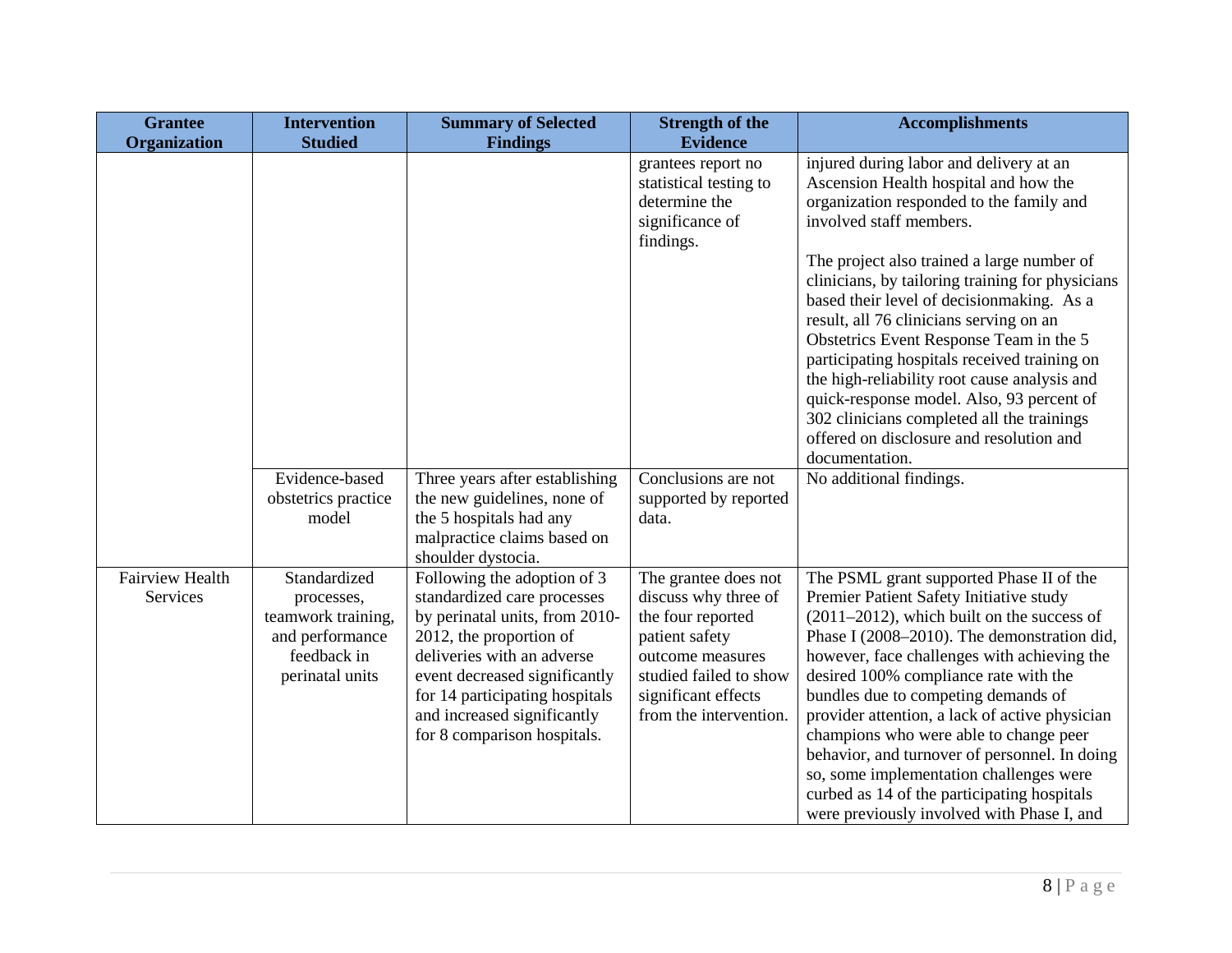| <b>Grantee</b>                                                      | <b>Intervention</b>                                                                                   | <b>Summary of Selected</b>                                                                                                                                                                                                                                                                                                                                                                                                                                                                                      | <b>Strength of the</b>                                                                                                                                                                                                                   | <b>Accomplishments</b>                                                                                                                                                                                                                                                                                                                                                                                                                                                                                                                      |
|---------------------------------------------------------------------|-------------------------------------------------------------------------------------------------------|-----------------------------------------------------------------------------------------------------------------------------------------------------------------------------------------------------------------------------------------------------------------------------------------------------------------------------------------------------------------------------------------------------------------------------------------------------------------------------------------------------------------|------------------------------------------------------------------------------------------------------------------------------------------------------------------------------------------------------------------------------------------|---------------------------------------------------------------------------------------------------------------------------------------------------------------------------------------------------------------------------------------------------------------------------------------------------------------------------------------------------------------------------------------------------------------------------------------------------------------------------------------------------------------------------------------------|
| <b>Organization</b>                                                 | <b>Studied</b>                                                                                        | <b>Findings</b>                                                                                                                                                                                                                                                                                                                                                                                                                                                                                                 | <b>Evidence</b>                                                                                                                                                                                                                          |                                                                                                                                                                                                                                                                                                                                                                                                                                                                                                                                             |
|                                                                     |                                                                                                       |                                                                                                                                                                                                                                                                                                                                                                                                                                                                                                                 |                                                                                                                                                                                                                                          | some staff members were previously exposed<br>to the clinical interventions, teamwork<br>training and simulation protocols.                                                                                                                                                                                                                                                                                                                                                                                                                 |
|                                                                     | Standardized<br>processes,<br>teamwork training,<br>and performance<br>feedback in<br>perinatal units | A retrospective audit was<br>conducted on 64 obstetric<br>claims made against the<br>participating hospitals. For<br>births occurring from 2001-<br>2012, the project reported a<br>19% reduction in frequency<br>of obstetric claims per 10,000<br>deliveries. "Incurred"<br>amounts (loss payments on<br>closed claims and reserves set<br>aside to pay pending claims)<br>were significantly higher<br>before the intervention<br>$($17,908,000)$ than during the<br>intervention period<br>$(\$4,651,325).$ | Confidence in the<br>findings is<br>undermined by the<br>use of a pre/post<br>research design with<br>no control groups. It<br>is unclear whether the<br>findings might have<br>resulted from factors<br>other than the<br>intervention. | The grantee had access to more years of<br>claims data due to its participation in Phase I<br>of this study, allowing for a longitudinal<br>analysis of project findings. Given this<br>advantage, it is not clear why the grantee did<br>not include the control hospitals in the final<br>claims analyses.                                                                                                                                                                                                                                |
| <b>Massachusetts State</b><br>Department of<br><b>Public Health</b> | Clinical<br>improvement<br>processes within<br>ambulatory care                                        | Sixteen primary care<br>practices that had participated<br>in learning Webinars and<br>received coaching and data<br>feedback on improving<br>clinical processes showed<br>significant improvement in<br>followup of abnormal test<br>results. This was indicated by<br>a 65% reduction in rates of<br>abnormal lab results or high-<br>risk referrals where there was<br>no documented followup, and<br>a 54% reduction in the rate of                                                                         | Confidence in the<br>findings is<br>undermined because<br>the reported findings<br>on the outcome<br>measures represent<br>an uncontrolled,<br>pre/post comparison<br>of those measures<br>within the<br>intervention settings.          | Up to 100 charts were reviewed at each of<br>the 16 intervention sites, despite the multiple<br>implementation challenges each site<br>encountered. The project team engaged<br>multiple stakeholders to learn about the staff<br>and operations at each of the sites, which<br>demonstrated the complexity of<br>implementing such an intervention in<br>primary care facilities.<br>Engaging and sustaining the attention of busy<br>practices was challenging, and technical<br>assistance needed to be customized for each<br>practice. |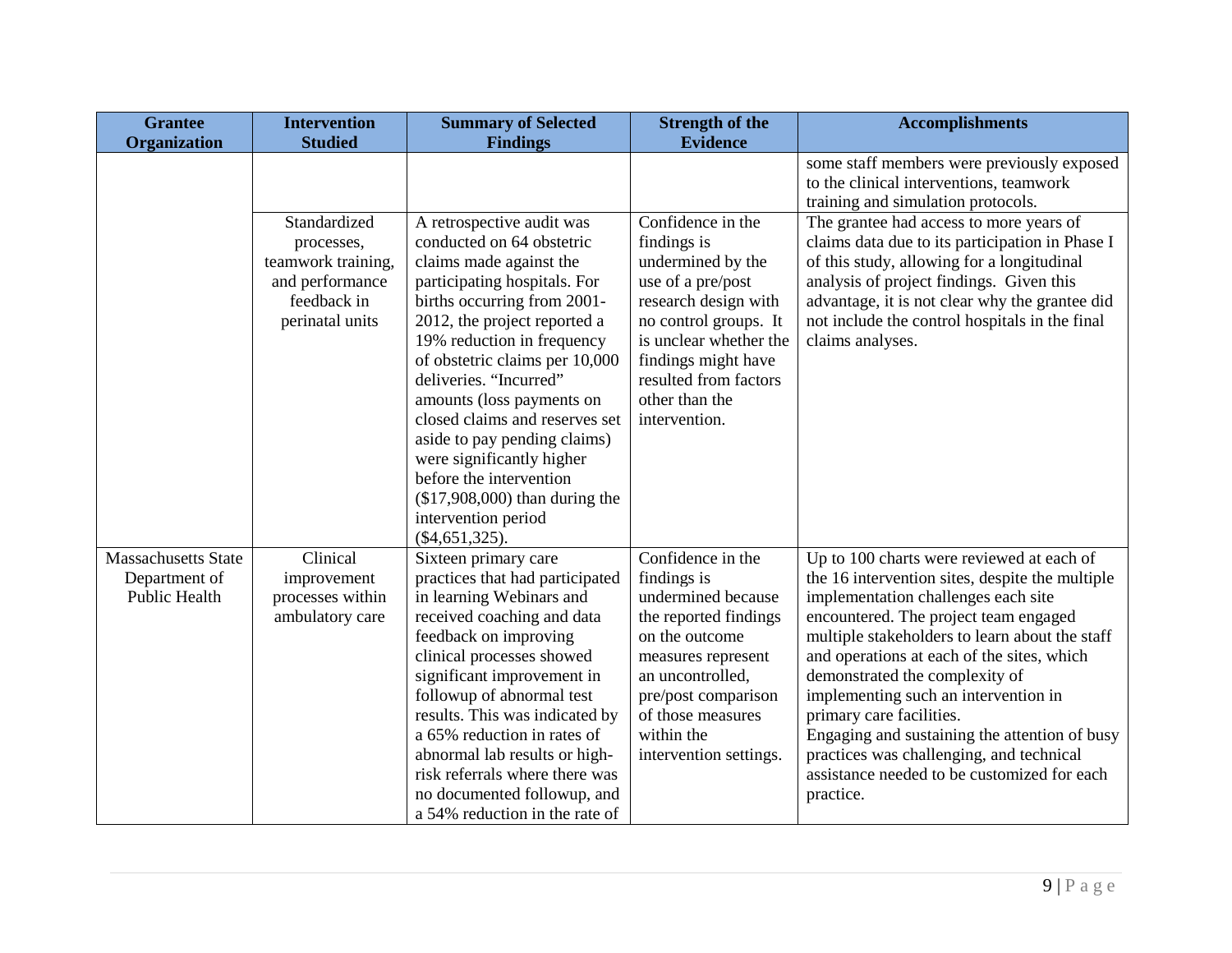| <b>Evidence</b><br>Organization<br><b>Studied</b><br><b>Findings</b><br>The project has helped to identify the<br>serious potential safety risk<br>conditions under which such evidence-based<br>events where potential or<br>actual harm could occur to<br>programs can readily be adopted in primary<br>care practices, as well as conditions under<br>the patient.<br>which their adoption becomes more difficult.<br>Clinical<br>Based on patient surveys, the<br>The findings appear<br>The grantee created a 4-page document and<br>primary care practices<br>companion video that provides guidelines for<br>to be entirely<br>improvement<br>descriptive in nature.<br>outpatient primary care practice staff on how<br>processes within<br>identified as "more engaged"<br>No conclusions can<br>to communicate with patients after an error<br>in quality improvement<br>ambulatory care<br>activities showed significant<br>has occurred and has caused the patient<br>be drawn about the |
|------------------------------------------------------------------------------------------------------------------------------------------------------------------------------------------------------------------------------------------------------------------------------------------------------------------------------------------------------------------------------------------------------------------------------------------------------------------------------------------------------------------------------------------------------------------------------------------------------------------------------------------------------------------------------------------------------------------------------------------------------------------------------------------------------------------------------------------------------------------------------------------------------------------------------------------------------------------------------------------------------|
|                                                                                                                                                                                                                                                                                                                                                                                                                                                                                                                                                                                                                                                                                                                                                                                                                                                                                                                                                                                                      |
| improvement in 4 domains of<br>harm. The tool, "When Things Go Wrong in<br>impact of the<br>the Ambulatory Setting," contains "tips and<br>patient experience<br>intervention.<br>(communication,<br>suggested language for communicating with<br>the patient, and responses to frequently asked<br>coordination, patient-centered<br>questions about how to communicate,<br>care, and office flow) than<br>"less engaged" intervention<br>provide an apology, and offer needed<br>emotional support"<br>practices.<br>(http://www.macrmi.info/blog/valuable-tool-<br>when-things-go-wrong-ambulatory-setting-                                                                                                                                                                                                                                                                                                                                                                                       |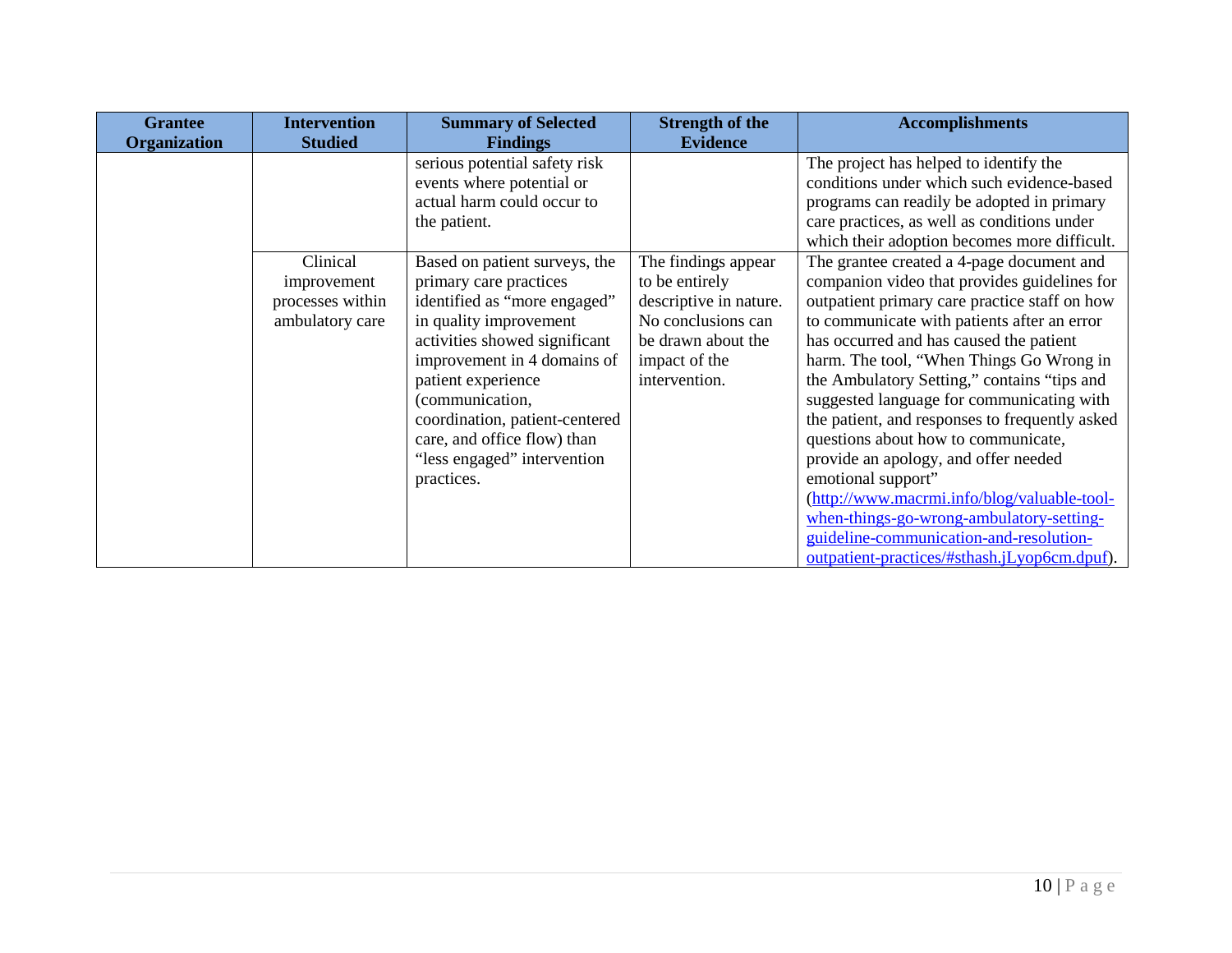### **Table 3. Selected Grantee-Reported Findings for Projects Focusing on Exploring Alternative Methods of Settling Claims by Grantee Organization**

| <b>Grantee</b>                                        | <b>Intervention</b>           | <b>Summary of Selected</b>                                                                                                                                                                                                                                                                                                                                                                                                                                                                                                                                                                                                                | <b>Strength of the</b>                                                                                                                                                                                    | <b>Accomplishments</b>                                                                                                                                                                                                                                                                                                                                                                                                                                                                                                                                         |
|-------------------------------------------------------|-------------------------------|-------------------------------------------------------------------------------------------------------------------------------------------------------------------------------------------------------------------------------------------------------------------------------------------------------------------------------------------------------------------------------------------------------------------------------------------------------------------------------------------------------------------------------------------------------------------------------------------------------------------------------------------|-----------------------------------------------------------------------------------------------------------------------------------------------------------------------------------------------------------|----------------------------------------------------------------------------------------------------------------------------------------------------------------------------------------------------------------------------------------------------------------------------------------------------------------------------------------------------------------------------------------------------------------------------------------------------------------------------------------------------------------------------------------------------------------|
| <b>Organization</b>                                   | <b>Studied</b>                | <b>Findings</b>                                                                                                                                                                                                                                                                                                                                                                                                                                                                                                                                                                                                                           | <b>Evidence</b>                                                                                                                                                                                           |                                                                                                                                                                                                                                                                                                                                                                                                                                                                                                                                                                |
| New York State<br><b>Unified Court</b><br>System (NY) | Judge-directed<br>negotiation | Thirty-two of the 326<br>malpractice cases against the<br>5 participating hospitals<br>completed the judge-directed<br>negotiation (JDN). Of the 32<br>cases, 15 were settled and 17<br>were voluntarily dismissed.<br>Across these cases, the<br>median time between filing<br>and disposition of the case<br>was 189 days. For 12 cases<br>settled during JDN<br>conference, the median<br>settlement was \$237,000, and<br>the median time from filing<br>to disposition of the case was<br>8 days. For three cases settled<br>outside of negotiations, the<br>median settlement was<br>\$55,000, and the median time<br>was 240 days. | At the end of the<br>study, the grantee<br>reports descriptive<br>findings only; no<br>statistical analysis is<br>reported. No<br>conclusions can be<br>drawn about the<br>impact of the<br>intervention. | When describing JDN programs, the research<br>evaluators found that it<br>"appears to be a promising model." While<br>326 cases had descriptive data available, 716<br>cases entered JDN and 165 reached a final<br>disposition, between September 2011 and<br>May 2015 from the 11 New York City public<br>hospitals that participated in this project.<br>Over the course of the 3-year implementation<br>period, five additional judges were trained<br>and integrated into the JDN program<br>indicating that the negotiation curriculum<br>was teachable. |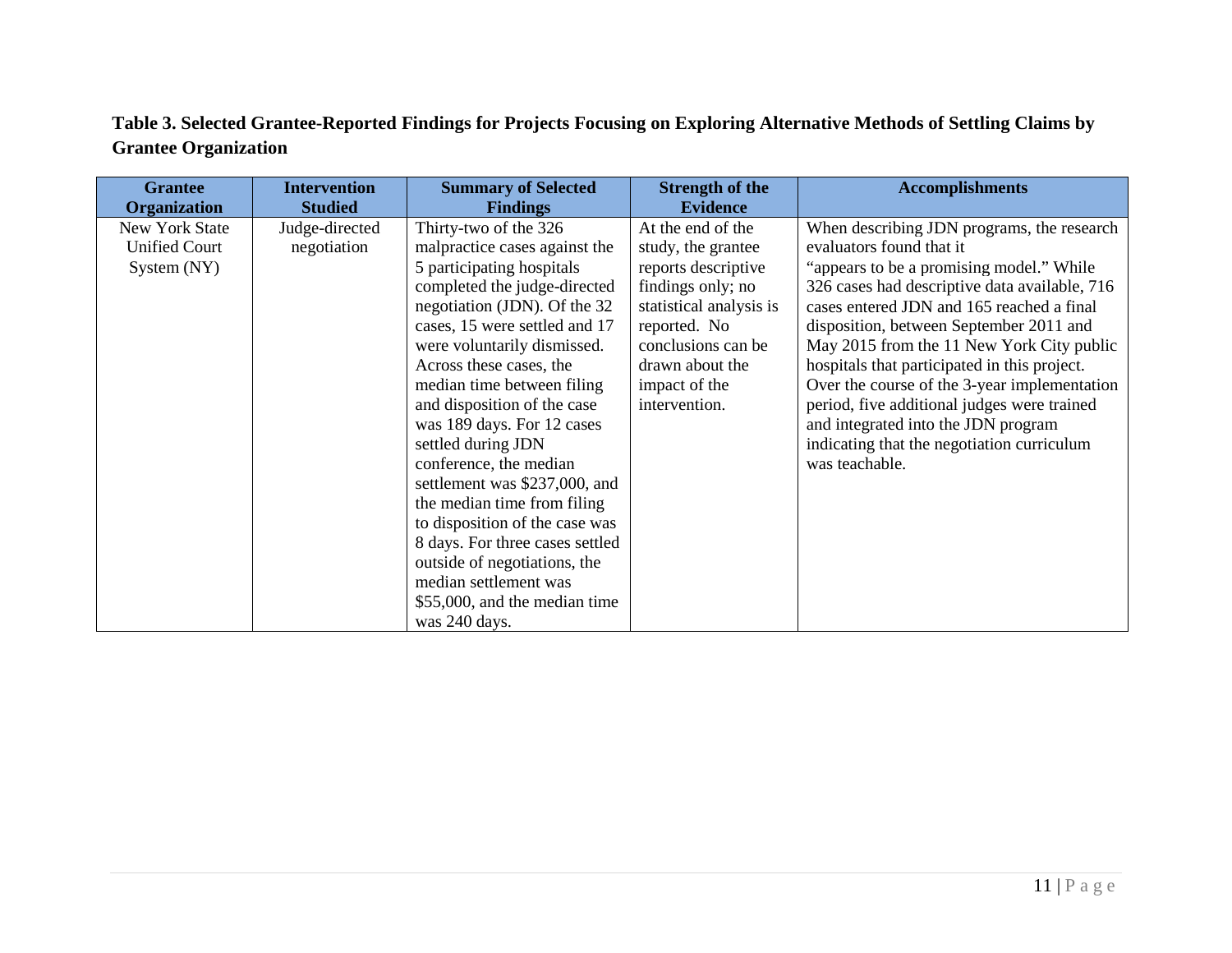# <span id="page-16-0"></span>**Detailed Findings**

The seven demonstration projects focused on three broad approaches to improving patient safety and reducing medical liability: (1) improving communication, (2) preventing harm through the use of "best practices," and (3) exploring alternative methods of settling claims.

## **Improving Communication**

<span id="page-16-1"></span>Four demonstration grantees—New York State Unified Court System, University of Illinois Medical Center at Chicago, University of Texas, and University of Washington—provided training on error disclosure and implemented disclosure and resolution programs (DRPs) loosely based on a model developed at the University of Michigan Health System.<sup>2</sup> Under DRPs, health care professionals and institutions disclose adverse outcomes to patients and families; investigate and explain what happened; use that knowledge to improve patient safety and prevent the recurrence of such incidents; and, when appropriate, apologize and offer fair financial compensation. The goal of a DRP is to help physicians, risk managers, and other staff communicate with patients to acknowledge medical errors and to make early offers of compensation to avoid costly litigation.

#### <span id="page-16-2"></span>**New York State Unified Court System**

This demonstration project was implemented through a partnership between the New York State Department of Public Health (the State regulatory agency responsible for patient safety) and the New York State Unified Court System (the court system operating in the five boroughs of New York City). The grantees engaged five of the city's largest teaching hospitals—which provide services to some of the most economically disadvantaged and medically underserved populations in the city—in two different interventions: a judge-directed negotiation program (to be described later in this report) and a disclosure and resolution program. Through the disclosure and resolution program, which the grantee called communication and resolution, this grant aimed to enhance the patient safety culture in participating hospitals, prevent and address adverse events affecting general surgery patients, prevent the filing of malpractice claims through disclosure and early offer, and, over time, lower malpractice costs and premiums.

Overall, the hospitals implemented the disclosure part of the model with some success but experienced greater difficulty in implementing the apology and compensation component. Among the reasons given for the lack of full implementation of the communication and resolution program model were concerns that New York law does not shield apologies from being admissible in a lawsuit, that hospital negotiation with unrepresented patients and families might be seen as coercive, and lingering fear that any discussion of compensation might encourage rather than discourage the filing of claims.

The grantee reported the following findings about the first 125 adverse events resolved through the communication and resolution program at the five participating hospitals:<sup>3</sup>

• An initial disclosure of an adverse event to the patient or family member was documented in 79 percent of cases (the remaining cases were discussed with the patient or family but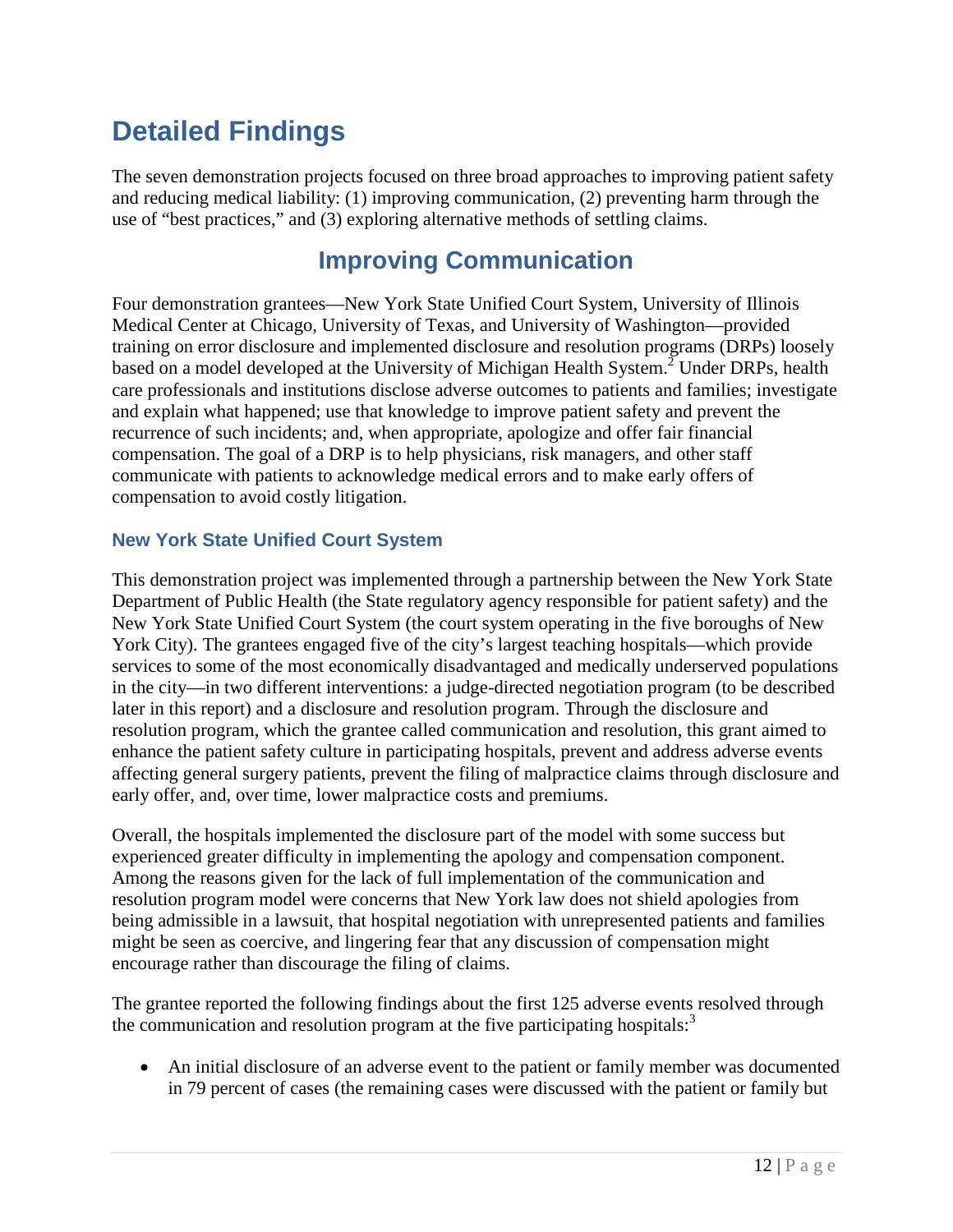were typically considered known complications rather than adverse events). Explanation of the reason for harm was provided in 88 percent of cases, and expressions of sympathy (without an acknowledgement of responsibility) were made in 64 percent of cases. An apology acknowledging responsibility was given in only 13 percent of cases.

- A quarter (25%) of the 125 events were reported to the Risk Management or Quality Departments within 24 hours, half (50%) within 6 days, and three-quarters (75%) within 18 days, with only a short time elapsing between the first communication with patients and families about the event and the last communication (50% were concluded within 2 days). Overall, 75 percent of communications were concluded within 32 days.
- Of the 125 events, 30 were judged by communication and resolution program decisionmakers to involve all of the essential elements of a negligence claim: an injury, causation, and substandard care. For these 30, the responses deemed appropriate by communication and resolution program decisionmakers included compensation (9) and an offer to waive medical bills (12).
- A small proportion of communication and resolution program cases (20 of 125, or 16%) progressed to a claim or lawsuit. Twelve to 15 months after communication and resolution program completion, 14 of the 125 cases (11.2%) resulted in a filed lawsuit and six (4.8%) others resulted in a claim but no filed lawsuit. Three of these cases (2.4%) were settled with a release of liability. Eleven of the 20 cases with a claim or lawsuit involved substandard care and causation, and the hospital offered compensation in 3 of these 11 cases.

#### *Evaluation Observations*

The New York demonstration project was very ambitious, involving five hospitals undertaking a number of patient safety initiatives within the hospitals along with the implementation of the disclosure and resolution program. In fact, some participants worried that with so many related activities going on in the hospitals at the same time (both within and outside of the grant, including the Federal Partnership for Patients), it might prove difficult to attribute any change to the grant program. Participants were also concerned about the added burdens, such as projectrelated data collection, to already overworked risk management staff.

The project's reported findings are both illustrative and suggestive regarding the kinds of cases that were selected for the communication and resolution program, the handling and resolution of those cases, and the experience of the participating hospitals. However, these findings are descriptive rather than evaluative, and preliminary, representing only the first 125 adverse events referred into the communication and resolution program. It is too small a number to evaluate the impact of the communication and resolution program for the individual hospitals and, the grantee has not used statistical methods to assess and test the significance of outcomes. In sum, we would describe the findings as interesting and promising, but further research would be needed to rigorously investigate the magnitude of the effects generated by these communication and resolution programs on malpractice outcome measures and to determine the statistical significance of the effects. This view matches the concerns of grant participants that the timeline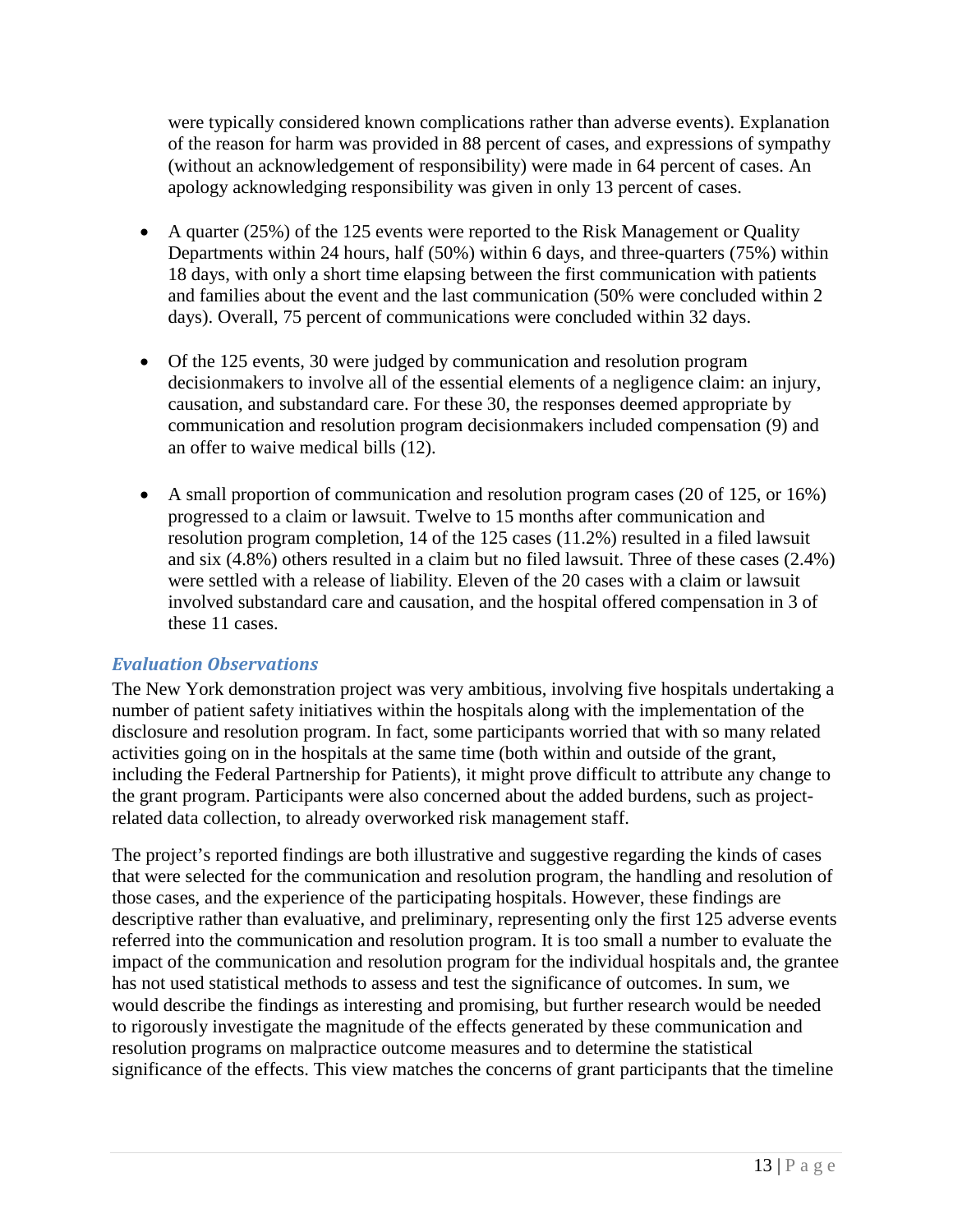was much too short to enable the project to adequately track the impact of the intervention, especially on malpractice outcomes.

As articulated by one site visit participant, "changing the way hospitals function and the way clinicians think is like turning an iceberg around. It is slow, persistent, takes continued engagement of leadership. How we keep that focus is a challenge." At least as far as the implementation of disclosure and resolution in these hospitals is concerned, these data suggest some culture change.

#### <span id="page-18-0"></span>**University of Illinois Medical Center at Chicago (UIC)**

This demonstration project had three principal goals: (1) to continue to refine the Seven Pillars intervention at the University of Illinois academic medical center (UIC), (2) to continue collecting and analyzing data on the impact of Seven Pillars at UIC, and (3) to replicate the Seven Pillars intervention components at 10 diverse community hospitals in the greater Chicago area. Replication of the model is important because disclosure and resolution models have heretofore been developed and tested at self-insured academic medical centers, where the liability interests of the institution and the physicians are aligned. The outstanding research question is whether such a model will also work at community hospitals, where the hospitals, physicians, and their respective insurers often have divergent interests with respect to malpractice claims.

Seven Pillars, developed in 2006 at the UIC Medical Center (now part of the University of Illinois Hospital and Health Sciences System), is a comprehensive process for responding to patient harm events. The objective of Seven Pillars is to improve patient safety and mitigate medical liability risk through improved communication with patients and families, disclosure and early offer when patients suffer preventable harm, and learning from medical errors. The intervention includes seven key components: (1) patient safety incident reporting; (2) investigation and root cause analysis; (3) communication and disclosure; (4) apology and remediation; (5) patient safety and systems improvement; (6) system process and performance improvement; and (7) education and training, including "care for the caregiver" training. The 10 community hospitals were eager to be trained in Seven Pillars, as they had been exposed to the principles of the model via publications and prior dissemination efforts.

Because the grantee began implementing Seven Pillars at UIC in 2006, years before the demonstration project, longitudinal data are available from this project to examine the impact of Seven Pillars across multiple outcomes. The following findings were reported by the grantee on the impact of Seven Pillars at  $UIC$ <sup>4</sup>

- A comparison of means of each outcome measure from the pre- to post-intervention period (5 years before the intervention and 7 years after) revealed significant increases in the mean quarterly number of adverse event reports, patient communication consults, and root-cause analysis reviews, as well as decreases in the mean quarterly number of malpractice claims, legal fees and expenses, settlement amounts, and total liability costs.
- Similar positive effects for the Seven Pillars intervention were found in supplemental analyses undertaken on a "per malpractice claim" basis (e.g., number of lawsuits per claim, and liability costs per claim were reduced).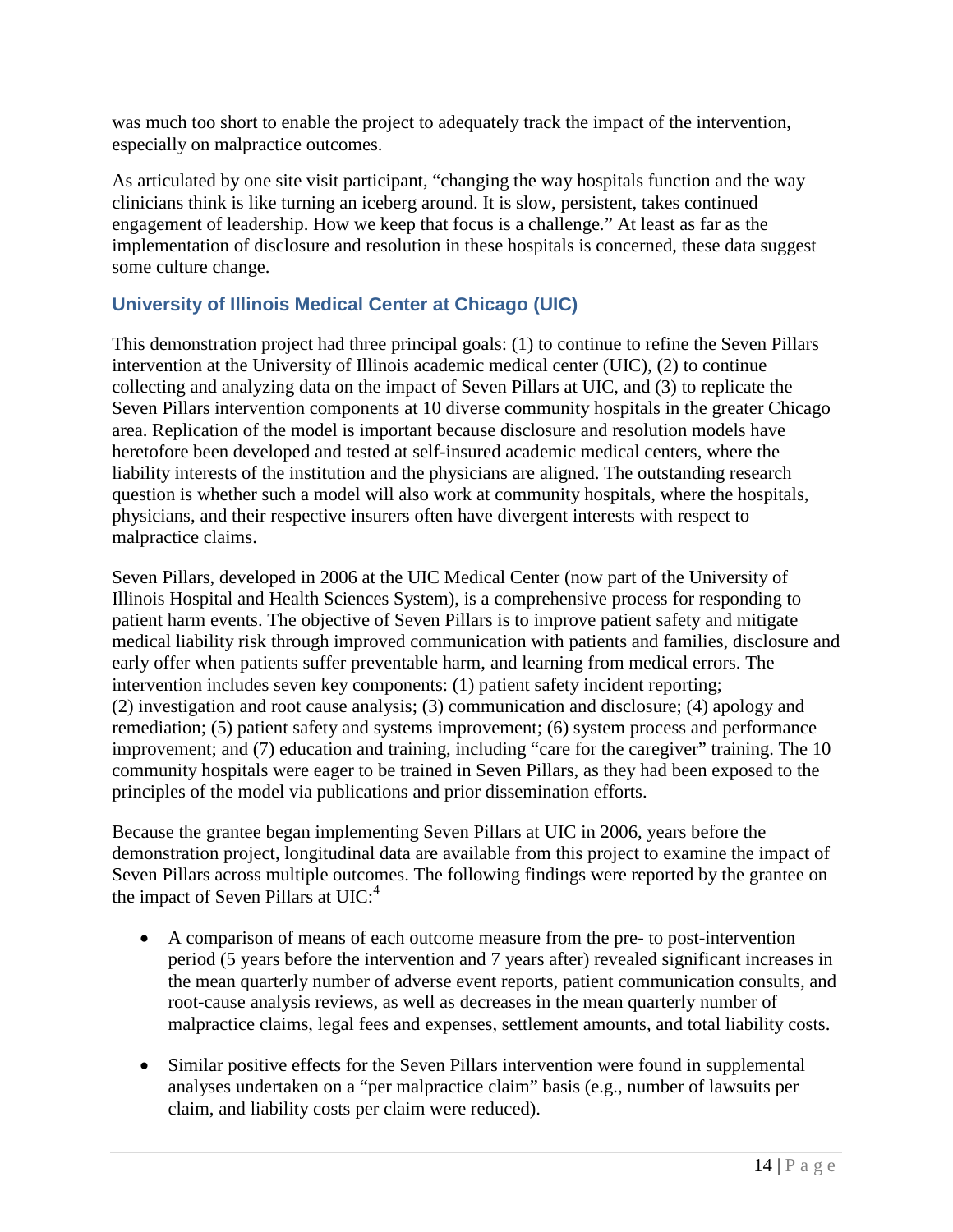• Self-insurance costs for malpractice coverage, which were increasing prior to the intervention, were decreasing afterward; likewise, the self-insurance fund balance, which was negative and decreasing prior to the intervention, moved from a \$30 million deficit to a \$40 million surplus.

The grantee provided no data on the impact of Seven Pillars at the 10 replication hospitals. Training and technical assistance were provided to each of the community hospitals, and a secure data repository was established for the participating hospitals to submit patient safety data. Obtaining data on risk management and liability outcomes proved to be the most challenging. The grantee received only a few months of risk management and liability data from some of the replication sites. Although the community hospital staff valued the training and technical assistance, the risk management staff were already busy prior to the implementation of Seven Pillars and took on additional burdens related to the intervention without the support of grant funding.

#### *Evaluation Observations*

As mentioned above, the outstanding research question that this demonstration intended to answer is whether the existing disclosure and resolution model is a good "fit" for community hospitals, and if not, what alterations might need to be made to make it a good fit. While the demonstration was successful in accumulating more evidence for the model in self-insured academic settings, the inability to replicate the results of Seven Pillars in the community hospitals leaves that important question unanswered. We know from the experience of the UIC project that it is possible to package the training and tools and to implement them in community hospital settings; however, without outcome findings on the intervention, we do not yet know whether Seven Pillars will work outside of the settings in which it was developed.

The demonstration findings concerning the implementation of the Seven Pillars intervention at the UIC Medical Center reflect a well-designed, thoughtful assessment of liability and safety outcomes. Although the grantee's evaluation of UIC outcomes did not use a control group for comparison, the use of an interrupted time series design helps to strengthen the inference that the observed differences are a result of the intervention rather than a larger trend affecting the experience of all hospitals in the community (e.g., adoption of new Joint Commission standards). The findings at UIC illustrate the impact that the Seven Pillars intervention is capable of having. We also know that the inability to replicate the results of Seven Pillars at the 10 community hospitals reflected a series of implementation and data collection challenges that the demonstration team struggled to overcome. This is not the only project that attempted to work with hospitals to implement disclosure and resolution programs and struggled to implement program components and data collection efforts without new staff (or dedicated staff time). The assumption that hospitals can establish these labor-intensive programs within existing resources may be flawed. Also flawed may be assumptions about their capacity to produce the kinds of data necessary for sophisticated evaluation efforts without specific funding to do so. Understanding the possible reasons for the partial implementation of Seven Pillars is critical to future replication work.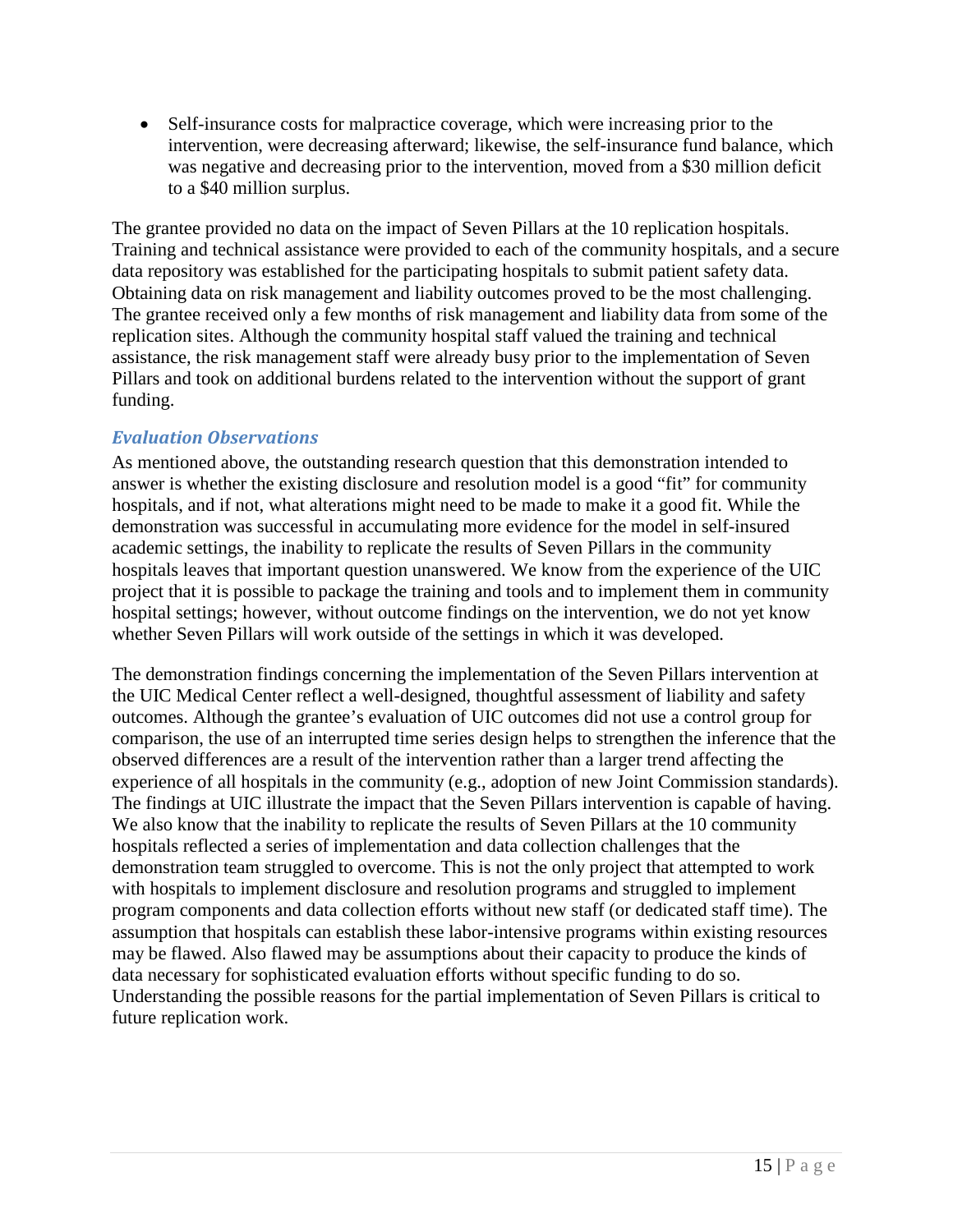#### <span id="page-20-0"></span>**University of Texas (UT)**

 $\overline{a}$ 

This project aimed to implement and evaluate a disclosure and resolution model in UT hospitals and to identify best practices using disclosure to improve patient safety, with a focus on incorporating patient and family input into efforts to understand why errors occur. Key activities were (1) developing and testing a tool for UT hospitals to use to assess "disclosure culture" and (2) using a structured interview guide for gathering information from patients and family members after an adverse event. Grant activities involved six health institutions (four medical schools, one cancer center, and one health science center) in the UT System.

Initially, the grantee intended to implement and evaluate disclosure and resolution programs in UT hospitals and provide training for hospital staff in disclosure and apology; however, the demonstration project was not designed to actually implement the programs. The implementation was left to the individual hospitals, and they did not succeed on their own. Participants in the site visits told us that the training provided through the grant was excellent, but it was merely the first step in raising consciousness of the issues. They found a one-time training to be insufficient for helping risk managers to develop disclosure programs on their own without resources already in place. Careful attention needs to be paid to the use of "train-the-trainer" models without followup support and ongoing technical assistance. The training did begin to stimulate culture change within the hospitals (as reported by site visit participants), and the grantee used project resources to develop tools to assess changes in attitudes over time. Although there are no findings to report on the impact of DRP, the grantee was able to share evaluative data on three key aspects of their efforts, described below.

Perceptions about error disclosure. One of the most important products from this project has been the development of a survey tool to collect data from hospital staff on their attitudes toward disclosure and resolution. A new 51-item survey was developed to examine the relationship between patient safety culture and error disclosure. Clinical faculty members from six UT hospitals were invited to complete the electronic survey before they participated in the disclosure and resolution training (2010) and at the end of the project (2013). Approximately 10 percent (497 of 5,000) of the clinical faculty completed the first survey, and 24 percent (1,217 of 5,000) of the clinical faculty completed the second survey.<sup>5</sup> Findings included the following:<sup>5</sup>

- Compared with faculty who had not participated in the disclosure training, faculty who participated in the training had significantly more positive attitudes about error disclosure and perceived disclosure as less damaging to patient and peer trust in them.
- Comparing results from the first to the second survey, respondents overall had more positive perceptions toward disclosing minor errors (increasing significantly in their positive scores from 33% to 52%). [a](#page-20-1) Moreover, respondents overall had more positive perceptions toward disclosing serious errors (increasing significantly in their scores from 53% to 70%). This suggests that perceptions of error disclosure change in a positive direction after participation in error disclosure training.

<span id="page-20-1"></span><sup>&</sup>lt;sup>a</sup> Percentage positive scores represent the percentage of participants who averaged at least a 4 (i.e., agree slightly) on their Likert-type responses to all of the items that measure a specific type of culture.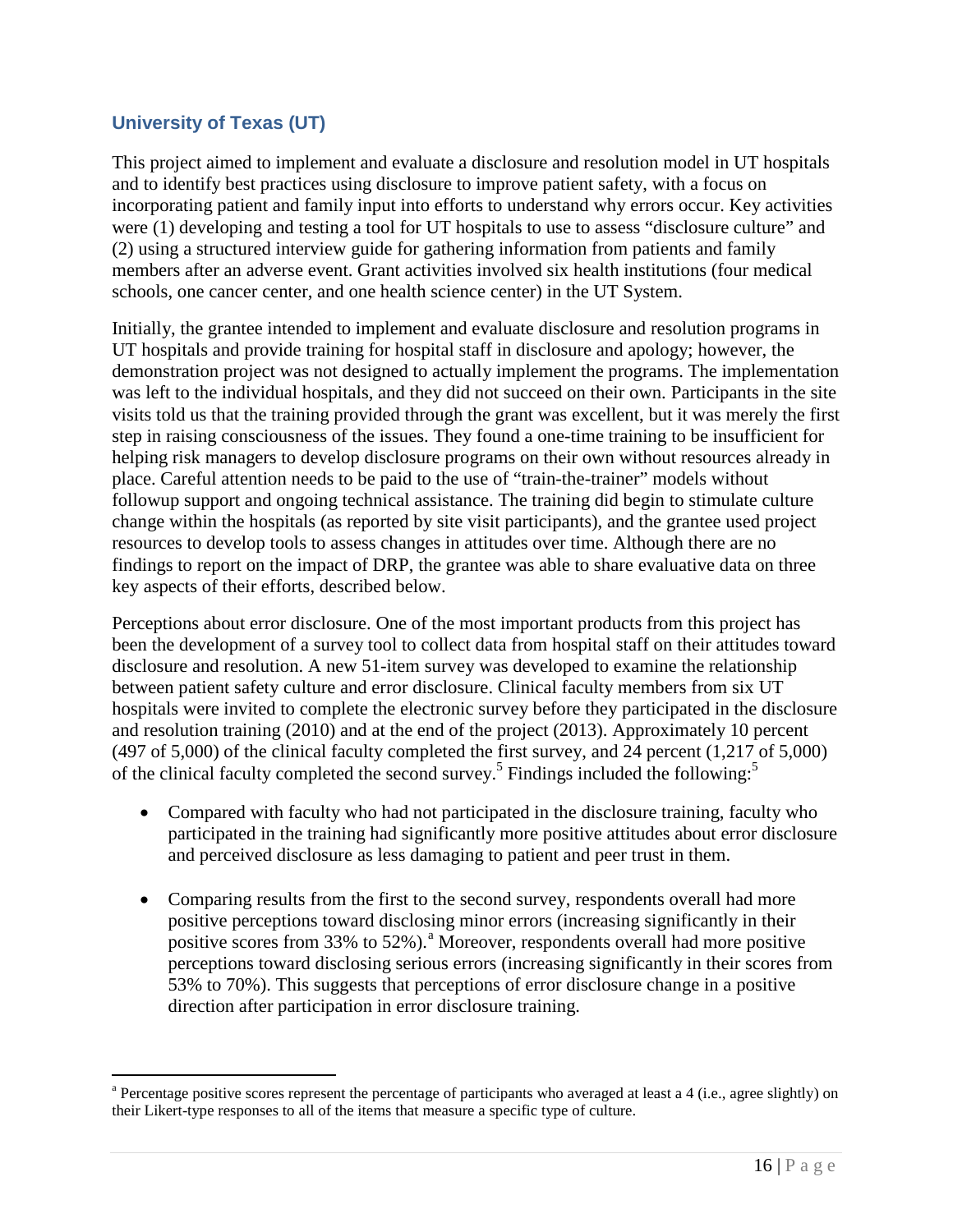- The survey asked respondents about the error disclosure "trust" culture (that is, their perceptions about whether disclosing a medical error in their clinical area might damage patient trust [or peer trust] in their competence). Comparing results from the first to the second survey, there were no changes overall in respondents' perceptions about error disclosure "trust" culture in their organizations.
- Comparing results from the first to the second survey, there were significant improvements in respondents' overall perceptions about their organization's safety culture (scores increased from 50% to 63%) and teamwork culture (scores increased from 62% to 73%). This latter finding suggests that perceptions of an organization's safety culture and teamwork culture change in a positive direction after participating in error disclosure training.

Patient and family member experience of medical harm after adverse event.**<sup>6</sup>** Seventy-two patients and family members who had experienced harm after an adverse event were recruited to participate in structured interviews with the goal of creating a "debriefing tool" that could be used by UT hospitals and others. Most of these participants were not UT patients. Of those interviewed, most reported that they would like to participate in the hospital's adverse event analysis process and be asked for their perspective, but they disagreed about the ideal timing of that involvement, which might vary by individual and the nature and severity of the event. Further, patient and family member preferences varied on the ideal person to conduct a debriefing. Although all had experienced harm, most respondents had no intention of pursuing legal action but felt (in some cases) that litigation was the only reliable way to access information about what happened to them. About half of participants indicated they would prefer to engage in adverse event analysis through a structured interview format rather than, for example, attend a meeting with the hospital board, complete a survey or questionnaire, or initiate a report to the hospital or a higher authority (i.e., a medical board or State regulatory agency).

Malpractice claims.<sup>7</sup> The grantee aimed to establish a baseline level of legal claims and other malpractice outcomes and to develop an approach that could be used in the future to assess the effects of a uniformly implemented DRP on legal claims and outcomes over time within the UT system. Toward that end, the grantee examined five "snapshots" of malpractice claims over a period from 2001 to 2012. The five snapshots included all malpractice claims that closed within the system during the years 2001-2002; 2006-2007; 2009-2010; 2010-2011; and 2011-2012 for a total of 715 closed claims. Of the 715 claims reviewed, 148 (21%) resulted in a payment, with the remaining being closed without payment. All 148 payments were reached through settlement, none through trial.

These are baseline data. At this point, the grantee has no data on the effectiveness of the DRPs the DRPs were not implemented as intended, and it would be too early to detect malpractice outcomes. What the grantee can do, however, is look at a contextual issue, which is the impact of malpractice reform in Texas on claiming behavior in the UT System. This contextual issue is important because future evaluations will need to be able to differentiate the impact of DRP from the impact of earlier, more traditional malpractice reforms (such as damage caps and changes to the statute of limitations) and from other environmental forces that may be affecting all hospitals in Texas (the "secular trend").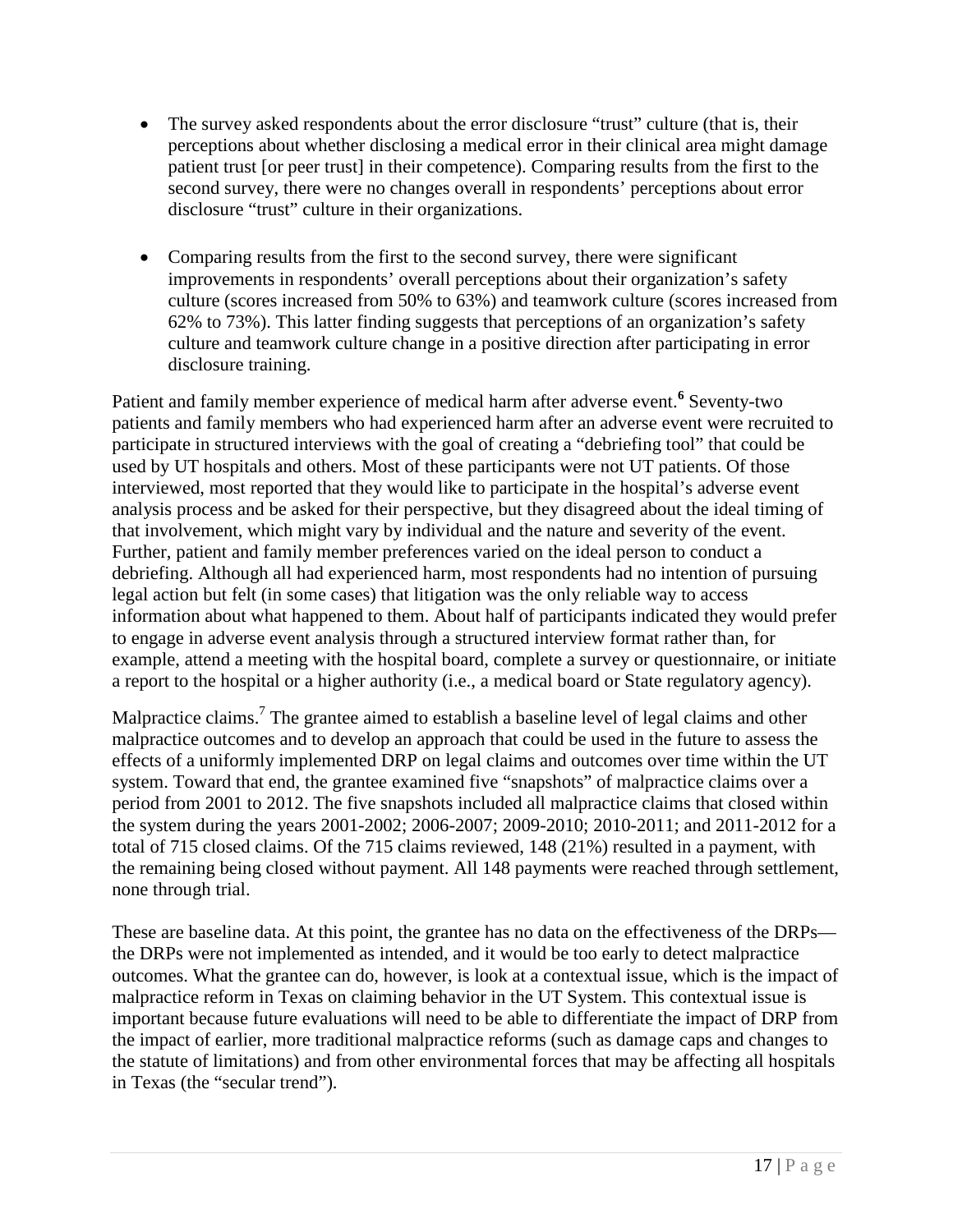Overall, the number of claims, lawsuits, and paid claims in the UT System decreased after Texas enacted malpractice reform in 2003). An analysis comparing data before malpractice reform (2001–2002) and after malpractice reform (2009–2012) revealed the following:

- The proportion of claims resulting in settlements did not change significantly after malpractice reform was enacted, but the proportion of claims in which lawsuits were filed decreased significantly (54% vs. 31%; p<.001).
- The proportion of claims that were dismissed decreased significantly (34% vs. 22%; p=.001), while the proportion of claims that were closed due to an expired statute of limitations increased significantly (32% vs. 51%; p<.001).
- The average (mean) payments decreased significantly from \$290,992 to \$90,429  $(p<.001)$ .
- Settlements reached after malpractice reform were significantly more likely than those before malpractice reform to prohibit error disclosure in each of a variety of ways (p<.001). Across all years, in a subset of relevant settlement agreements (124), the great majority (89%) included nondisclosure agreements.
- The length of time from an event to a claim decreased (no doubt due to changes in the statute of limitations), but there was no significant change in the amount of time from claim to closure.

#### *Evaluation Observations*

The UT demonstration stood out from the others for its primary focus on patients and families and its various efforts to determine how and under what circumstances patients who had been harmed by medical error could contribute to efforts by hospitals to improve patient safety. Patients and their family members who participated in the development of the debriefing tool told the UT investigators what others have said before them: Litigation is sometimes undertaken as much to get information about what happened, and to get assurance that someone is addressing the problem so that no other patient is harmed in the same way, as it is to get compensation for injury. This is an important "lesson learned," and the efforts of this grantee to bring the perspective of the harmed patient to the center of the investigation of medical errors are a unique contribution that deserves follow-on work.

The UT demonstration findings focus primarily on specific tools and interventions that were developed by the UT team in the context of its broader effort to develop and implement a disclosure and resolution model among UT hospitals. The project provides results on a disclosure culture survey for physicians, before and after the administration of disclosure training. The survey results superficially indicate that disclosure training has a positive impact on disclosure culture. Furthermore, the results provide some additional support for describing and validating the survey instrument, which potentially could be a useful tool for other hospitals seeking to undertake DRP interventions in the future. The patient and family member interviews, by contrast, involve a qualitative approach to investigating patient and family perspectives on disclosure and event analysis processes. The results are interesting and potentially useful for the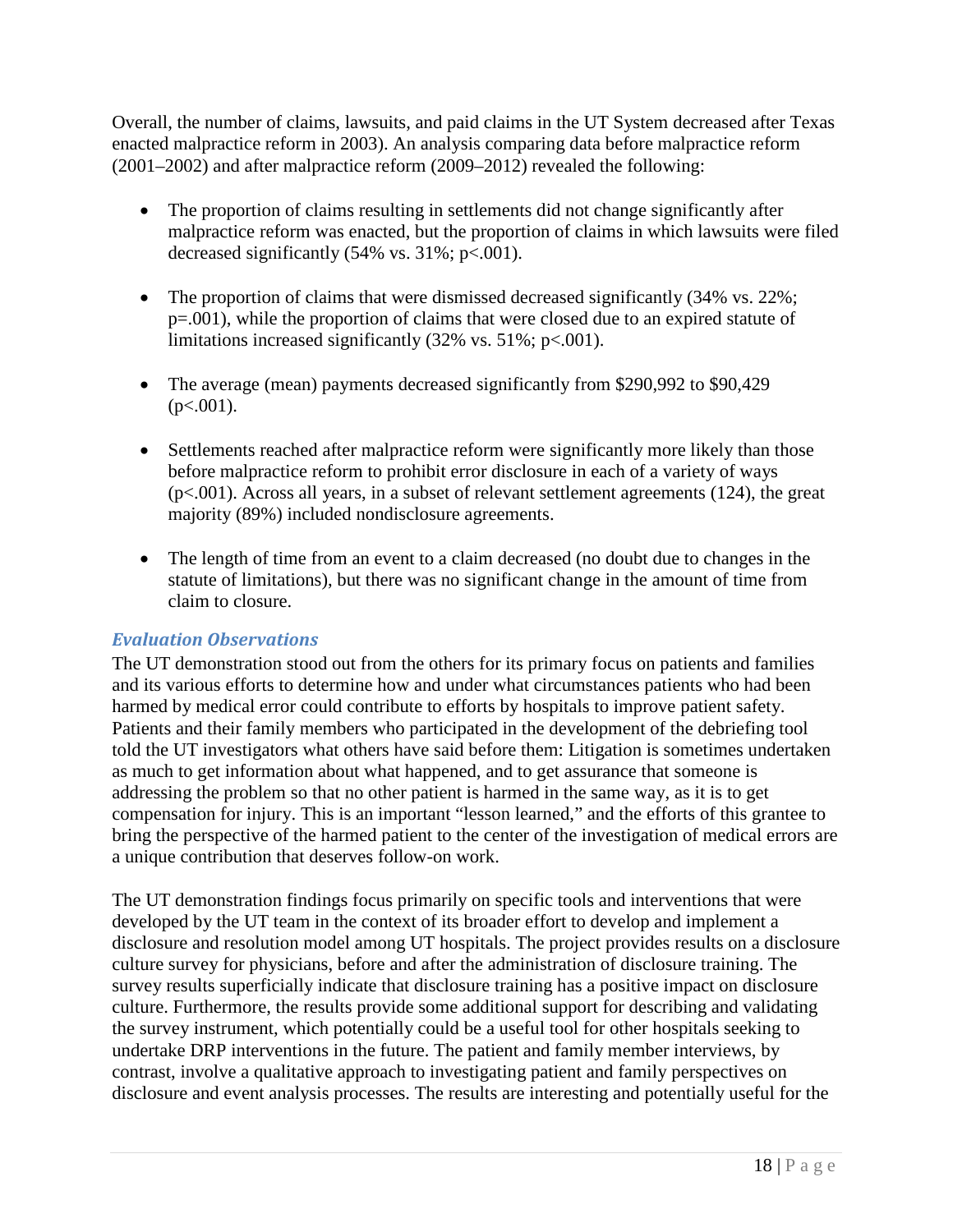design of patient-centered debriefing and event-analysis processes in the future. Although worthwhile in their own right, neither of these project components speaks to the original intent of the UT team to field a DRP intervention in multiple hospitals and to investigate the impact of that intervention on malpractice claiming and other outcome measures. No data are available concerning the latter, although the grantee undertook a baseline analysis describing the impact of malpractice reform on UT closed claims. This analysis includes a series of comparisons of UT hospital claims before and after the introduction of malpractice reforms in Texas; however, the grantee did not explain what statistical methods were used to generate these findings. Based on what the researchers did describe, it is not possible to determine whether these reported changes are impacts of the reforms or are related to other changes that might have occurred in participating hospitals over the same time period.

#### <span id="page-23-0"></span>**University of Washington (UW)**

This project formed a statewide initiative (The HealthPact) to serve as a vehicle for informing and sustaining the project's goals. It comprised stakeholders from across the State interested in enhancing communication and accountability in health care delivery. An important focus of this project was to measure and track patient safety events that are especially sensitive to communication breakdowns. The grantee implemented three interventions aimed at improving communication to prevent and respond to medical errors: (1) team communication training, with the goal of establishing trainers at 10 sites to provide site-specific team communication training; (2) error disclosure training, with the goal of establishing coaches at the same 10 sites to provide guidance to providers and risk management staff on using error disclosure processes; and (3) disclosure and resolution programs (which the grantee called Communication and Resolution Programs), with the goal of developing a collaborative communication and resolution program in an "open" system (environments where multiple insurers are involved in addressing adverse events). The communication and resolution program was launched at five health care institutions: three hospitals within a single hospital system and two multispecialty physician clinics.

Unfortunately, the project was unable to implement the communication and resolution program across the five facilities within the 3-year grant period. Some sites did begin implementation, but risk and claims managers tended to use the communication and resolution program selectively and did not track cases as directed. As a result, the grantee was able to collect data on only 30 communication and resolution program cases, an insufficient number for drawing any conclusions about the effect of the communication and resolution program on liability. Although we do not have findings to report on the implementation of the communication and resolution program, the grantee was able to share evaluative data on two key aspects of its efforts, described below.

Perceptions about error disclosure training.**<sup>8</sup>** In qualitative interviews with organizational leaders, respondents remarked on the ongoing need for organizational support, raised questions about the amount of training and available resources to sustain the budget for training, and voiced concern about management of errors. Training evaluations, which were completed by 159 of the 251 (63%) trainees, revealed that the training was well received, with ratings for each item and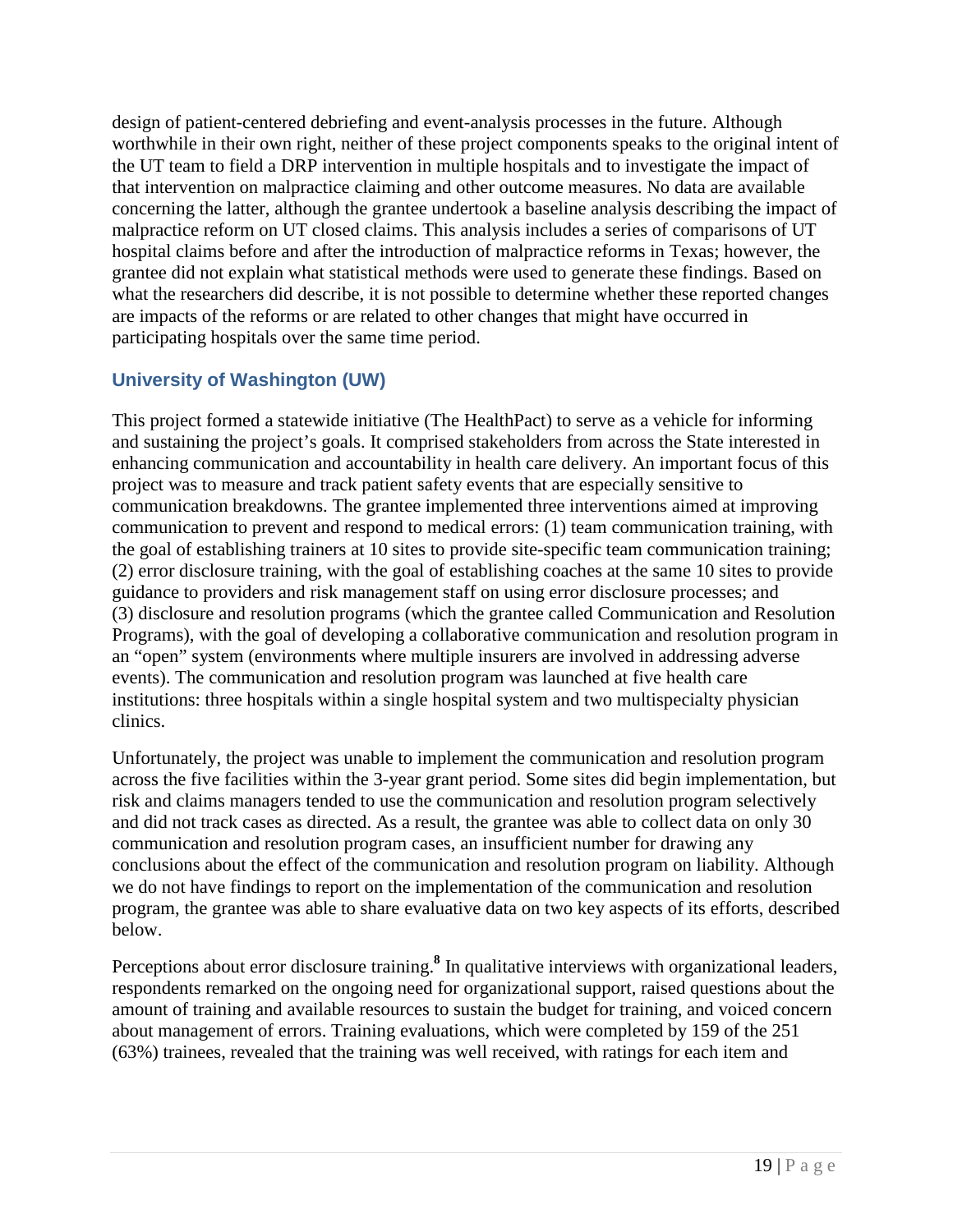su[b](#page-24-0)scale being high. The results from an attitude survey<sup>b</sup>, completed by 85 of the 251 (40%) trainees, showed that respondents were enthusiastic about the training but lacked confidence that their organizational leaders had a shared vision and perspectives around using new error dis[c](#page-24-1)losure processes. The Disclosure Culture Scale<sup>c</sup> revealed respondents' general agreement that there was organizational support for disclosure of error to patients, but their responses were less in agreement about whether adequate training on disclosure was provided or whether retaliation, loss of trust, or damaged reputations were concerns.

Communication-sensitive adverse events (CSAEs).**<sup>9</sup>** the term "CSAE" was coined by the UW project and defined as "an adverse clinical event for which a lack of adequate communication may have been a contributing factor<sup> $\mathfrak{O}$ </sup> (p. 6). To assess the impact of communication training on the identification of and response to CSAEs, the grantee plans to conduct a comparison of the rates of CSAEs at participating sites and control sites. At the time of the grantee's final report, only baseline data on CSAEs were available. Data from two State databases were obtained to conduct retrospective analyses—administrative data from the Comprehensive Hospital Abstract Reporting System (CHARS) and clinical registry data from the Surgical Care and Outcomes Assessment Program (SCOAP). For the baseline period of 2009–2011, CHARS data included 4 of the intervention sites and 93 comparison sites, and SCOAP data included the same 4 intervention sites as well as 48 comparison sites. The CHARS dataset contained 1,684,916 unique patients, including 211,593 who experienced a CSAE. The SCOAP dataset contained 51,537 unique patients, including 5,004 who experienced a CSAE. The baseline rates for individual CSAEs were generally very low  $\langle 0.001\%$  for CHARS and  $\langle 1\%$  for SCOAP), with most rate ratios favoring intervention hospitals over comparison sites at baseline. An assessment of the differences between CSAEs over time (before vs. after implementation of the communication training) is forthcoming.

#### *Evaluation Observations*

The UW demonstration was extremely ambitious in its project aims. It was an enormous undertaking to establish HealthPact and engage the right stakeholders. Once the project started encountering challenges with implementing the communication and resolution program, the group's focus narrowed considerably to supporting communication and resolution program and promoting patient-centered accountability in systems that involve more than one insurer. Patient advocates associated with HealthPact led the way to expanding participant understanding of the immense distance between the health care system's current response to medical injury and patient and family needs.

The project trained a large number of clinicians; for the team communication training, 71 participants fulfilled the Master TeamSTEPPS<sup>®</sup> training, 69 participants completed the train-thetrainer module, and over 1,300 providers completed the front-line clinician training. Almost 400 disclosure and apology coaches were trained. The grantee learned a lot from conducting trainings, including recognizing the need to move to a "train-the-trainer" model. This approach required sites to identify a "champion" and a "change team" and to send them to UW for

<sup>&</sup>lt;sup>b</sup> The attitude survey, developed by the grantee, assessed attitudes about the error disclosure coaching training.<br><sup>c</sup> The Disclosure Culture Scale, a new instrument developed by the grantee, assessed respondent beliefs r  $\overline{a}$ 

<span id="page-24-1"></span><span id="page-24-0"></span>their organization's stage of integration and acceptance of error disclosure recommendations and standards promoted in the study.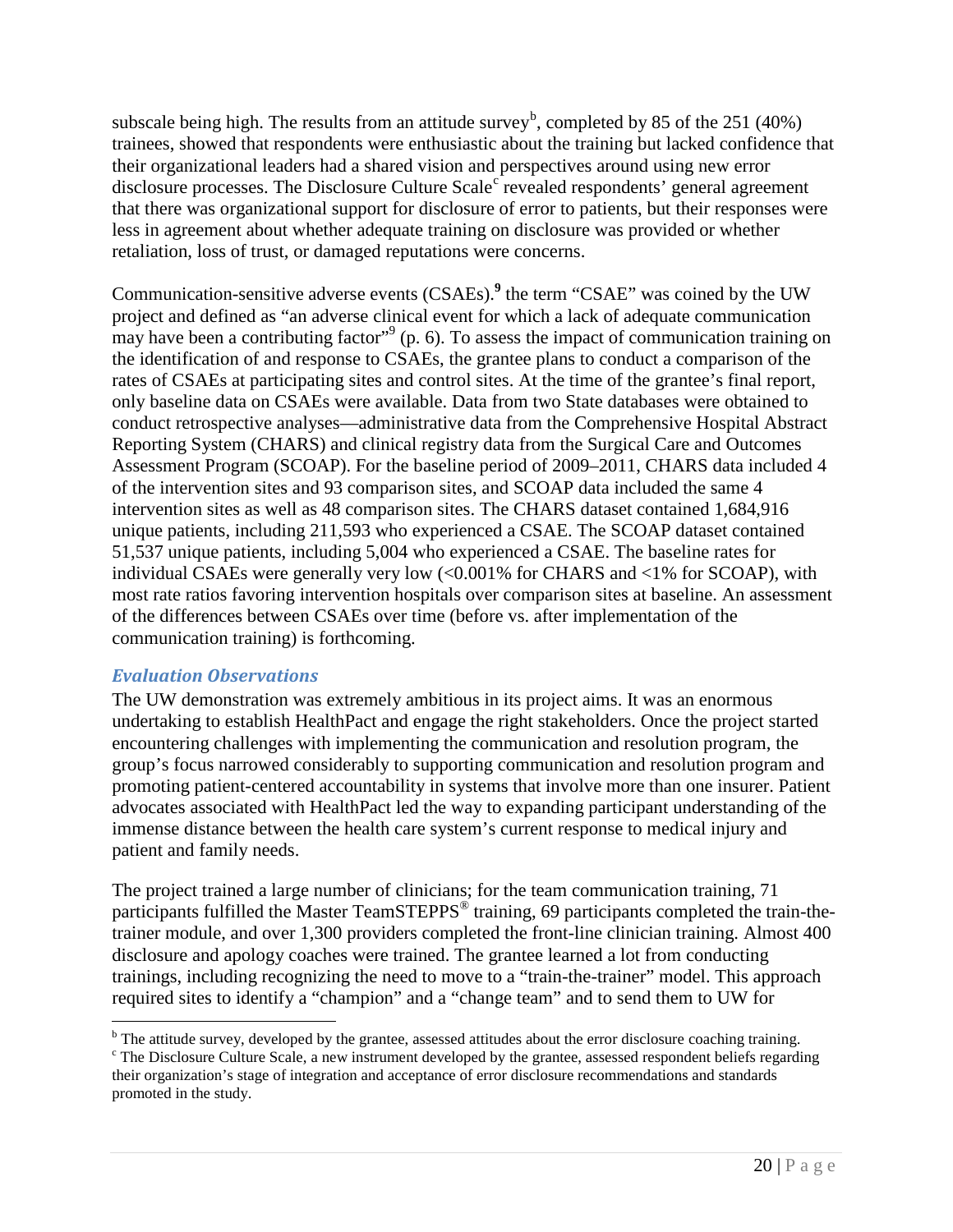additional training. This modification was a significant expansion of the scope of the project that put enormous stress on grantee faculty and support staff as well as the sites.

As mentioned above, the UW demonstration project ran into difficulties in implementing the planned communication and resolution program intervention across the State. Perhaps the biggest challenge was that each participating site differed in the degree to which its organizational culture, policies, and practices were aligned with the key elements of the communication and resolution program. (This was true in each of the demonstration projects in the PSML initiative that attempted to implement DRP.) Each host organization also had a different level of commitment by organizational leaders, which was reflected in a different level of resource allocation (e.g., risk and claims staff dedicated to data collection). Additionally, when it was time to use the communication and resolution program, sites tended to be reticent about being the first to use the new process. Risk and claims managers (being risk adverse) preferred to learn from initial experimentation by others. Some risk and claims managers also preferred to wait for an "ideal" case (one without high stakes but one significant enough to warrant the effort). Physicians were also hesitant to participate in the communication and resolution program, their main concern being possible punitive action by the State board of medicine. The UW grantee concluded that "operating communication and resolution programs in which two or more insurers must collaborate to resolve cases is highly challenging and likely requires several preconditions not present for our sites, including a commitment from physicians to collaborate with facilities to resolve incidents, mechanisms for quickly transmitting information to remote insurers, tolerance for missteps in early attempts at collaboration, and clear protocols for joint investigations and resolutions"<sup>9</sup> (p. 18).

The findings from the baseline assessment of CSAEs are descriptive, rather than evaluative, and are preliminary. We offer no comment on assessment methodology for the communication and resolution program because the grantee did not ultimately conduct such assessments.

#### <span id="page-25-0"></span>**Improving Communication—Lessons Learned**

Building robust disclosure and resolution programs involves challenges for both implementation and evaluation. In principle, DRPs operate to ensure better disclosure and communication between providers and patients in the aftermath of an adverse event, with positive downstream effects on malpractice outcomes and patient safety culture. In practice, however, these programs can be challenging to establish, especially within the existing resources of host institutions. It is notable that grant resources tended to go toward the development of tools and training and not to operations. An assumption was made that DRP could be supported by hospitals within existing risk management resources, but the experience of these projects suggests that assumption may be faulty. One disadvantage that the four demonstration projects shared—unlike their predecessors (like University of Michigan)—was that they were "outsiders" (of a sort) trying to convince hospitals to implement and evaluate the impact of DRP, rather than "insiders" developing a home-grown approach to disclosure and resolution. From their combined experience, it seems critical to implementation that institutional cultural change take place. Fortunately, these four grantees have much to share about what that change looks like.

The experience of these projects can teach us a lot about what went right (e.g., support from engaged and motivated institutional leadership, building on existing patient safety initiatives,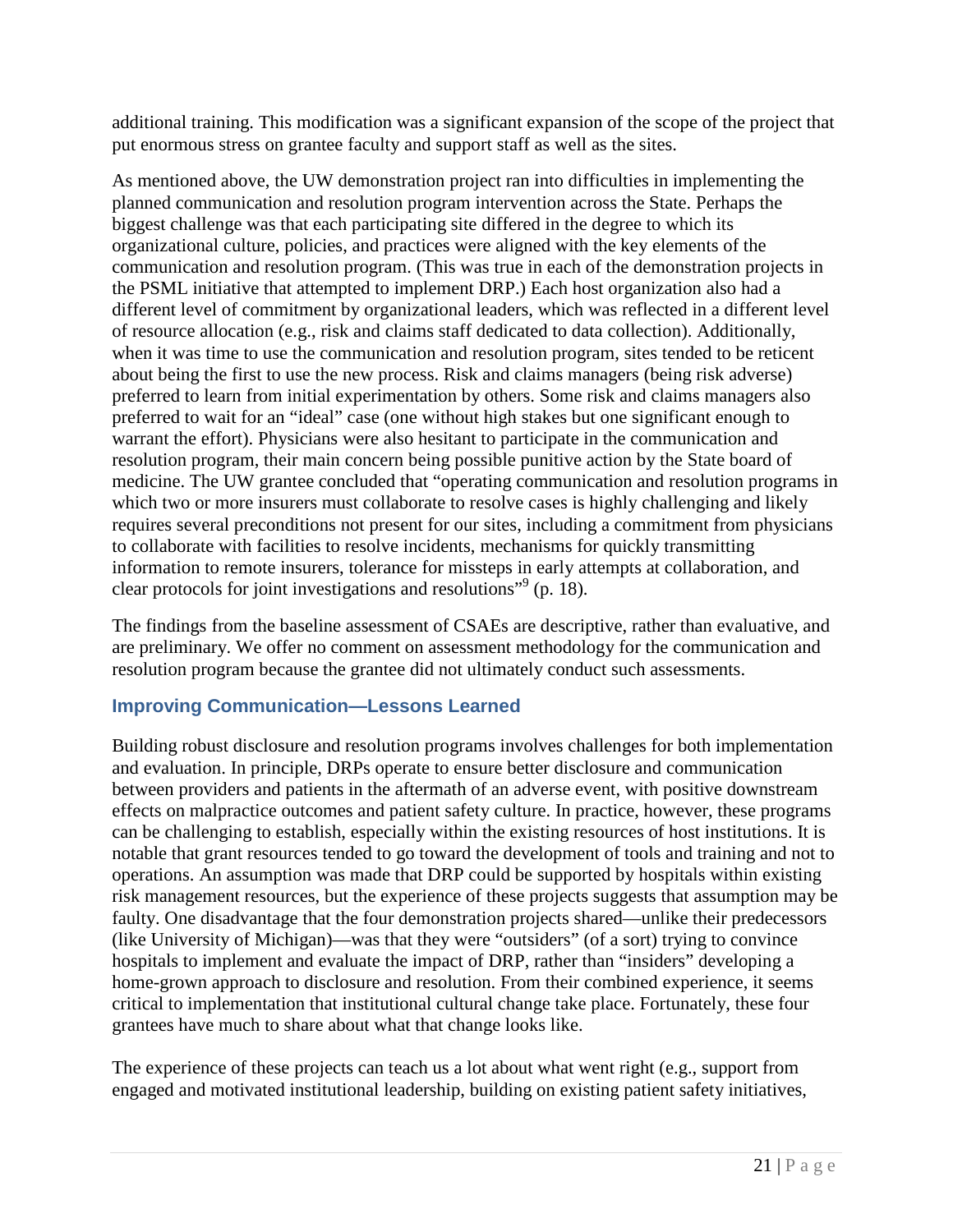committed and purposeful project leadership), what can go wrong, and how future replications might avoid these problems. Review of future proposals to support DRP implementation might include specific attention to whether participating hospitals (and other host organizations) have an adequate budget provided by the grant or other sources and dedicated staffing to implement the DRPs described in the proposals. In addition, the review might assess whether timelines are sufficient for bringing the project to scale prior to the start of data collection.

While we learned a lot from the experience of these four demonstrations, one critical question posed in at least two of the applications remains unanswered: Is the DRP model suitable for nonacademic, non-self-insured hospitals? Early demonstrations of DRP (including those at the University of Michigan, Stanford, and the UIC hospital within the PSML portfolio) have illustrated the promise of the DRP model but also many of the difficulties involved in exporting a DRP to community hospital settings. Within the PSML portfolio, the UW project also experienced these difficulties in its attempt to negotiate a plan for implementation that would bring together a large group of stakeholders across the State. This challenge exists because the non-academic hospital setting involves an elaborate web of risk relationships among physicians, hospitals, malpractice insurers, and patients, as well as "risk shifting" behavior among these parties. In this environment, the incentives to litigate or settle malpractice claims are not aligned across the parties involved. Because of the failure of any of the demonstration projects to replicate in non-academic settings despite plans to do so, this important policy question remains unanswered. Although there is accumulating evidence (some of it strong evidence) that DRPs can positively affect both patient safety and malpractice outcomes, there is no evidence to date as to the outcomes that could be reasonably expected from implementation across a broad range of hospital types (such as academic and non-academic, urban and rural, within integrated health systems and stand-alone hospitals, those that employ physicians and other health professionals and those that do not).

From a research standpoint, tracking the impact of a DRP requires good data on malpractice and safety outcomes, including measures related to mediating factors such as changes in institutional processes and patient safety culture. Capturing meaningful claims data, in particular, may require several years due to the malpractice "claims tail" (i.e., malpractice claims frequently take 5 years from the occurrence of an adverse event to surface and/or resolve). As a result, any effort to assess the outcomes associated with a DRP is likely to require ongoing support on the part of a host institution and 6 to 10 years of data collection.

# **Preventing Harm Through Best Practices**

<span id="page-26-0"></span>Three grantees—Ascension Health, Fairview Health Services, and the Massachusetts State Department of Public Health—aimed to prevent medical errors and poor health outcomes while reducing malpractice lawsuits by implementing "best practices." Two projects (Ascension Health and Fairview Health Services) focused on spreading clinical best practices for safety interventions to hospital-based perinatal units and obstetrics departments. One project (Massachusetts State Department of Public Health) focused on increasing the efficiency and efficacy of high-risk clinical and communication processes in a group of outpatient primary care practices.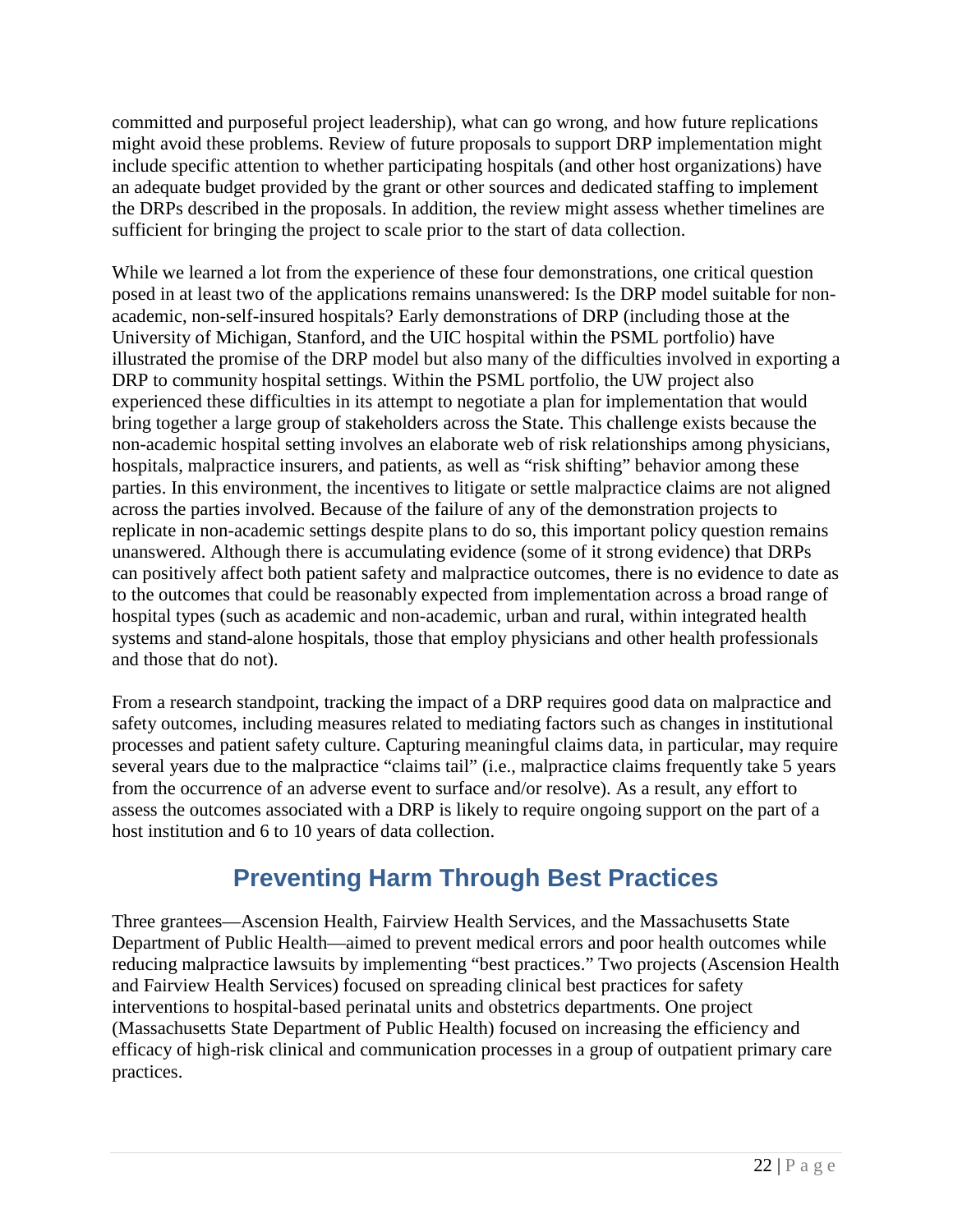#### <span id="page-27-0"></span>**Ascension Health**

 $\overline{a}$ 

This project focused on ways to improve the quality of perinatal care delivery and the management of adverse perinatal events in five geographically dispersed hospitals. The impetus for this project was twofold: Previous perinatal safety projects undertaken by Ascension Health had shown some success in reducing preventable injuries, but these projects had been disseminated somewhat unevenly and their impact was leveling off, and the organization had a desire to continue identifying new safety interventions in the perinatal area. For the current project, a uniform, evidence-based obstetrics practice protocol was established for dealing with shoul[d](#page-27-1)er dystocia<sup>d</sup>. Use of a uniform practice protocol is based on the idea that eliminating variation in adherence to clinical guidelines during perinatal emergencies will translate to improved patient safety. Key project tasks included creating broad-based physician engagement and adoption of all elements of the previously tested perinatal safety initiative and adding a comprehensive team approach to labor and delivery management that incorporates a shoulder dystocia management program. This project also involved developing, implementing, and evaluating error disclosure through a coordinated communication intervention with patients and the care team. Other elements of the intervention included training labor and delivery clinicians on electronic fetal monitoring, teamwork and communication, and documentation of unintended events. The project team used the principles and practices of a High-Reliability Organization (HRO) to facilitate adoption and spread of the intervention. This package of interventions was intended to reduce the number of malpractice lawsuits, consequently decreasing the annual malpractice funding expense for obstetrics. This grantee's findings are described below.

**Shoulder dystocia management.<sup>10</sup>** Following the adoption of the new protocol to prevent shoulder dystocia, 99 percent of deliveries involving shoulder dystocia had a head-to-body delivery within 3 minutes, a finding sustained for 2 years after implementation of the new protocol.

**Event reporting.<sup>11</sup>** Six months following the end of the intervention, the five participating hospitals demonstrated improvement in event reporting, nearly doubling their rate of reporting for all unexpected medical events in labor and delivery per 1,000 births (43 vs. 84 per 1,000 births;  $p<.01$ ).

Harm.<sup>11</sup> Six months following the end of the intervention, the project demonstrated reduction in harm at the five participating hospitals, decreasing the rate of high-risk malpractice events for shoulder dystocia per 1,000 births by half (14 vs. 7 per 1,000 births; p<.01). Further, incidents of shoulder dystocia decreased 50 percent.

**Shoulder dystocia-related claims.** In 2009, prior to the intervention, the rate of obstetric malpractice claims at the five participating hospitals ranged from 1.5 to 5.4 per 1,000 births. In 2013, 2 years after establishing the new protocol, none of the five hospitals had malpractice claims based on shoulder dystocia.<sup>10</sup> As a result of these safety improvements, some of the

<span id="page-27-1"></span> $<sup>d</sup>$  Shoulder dystocia is a labor complication that occurs when a baby's shoulder is lodged behind the mother's pubic</sup> bone after the baby's head has emerged, preventing the baby from passing through. Because severe consequences can occur when the baby is stuck for more than 3 minutes, it is important to release the shoulder quickly after the head emerges.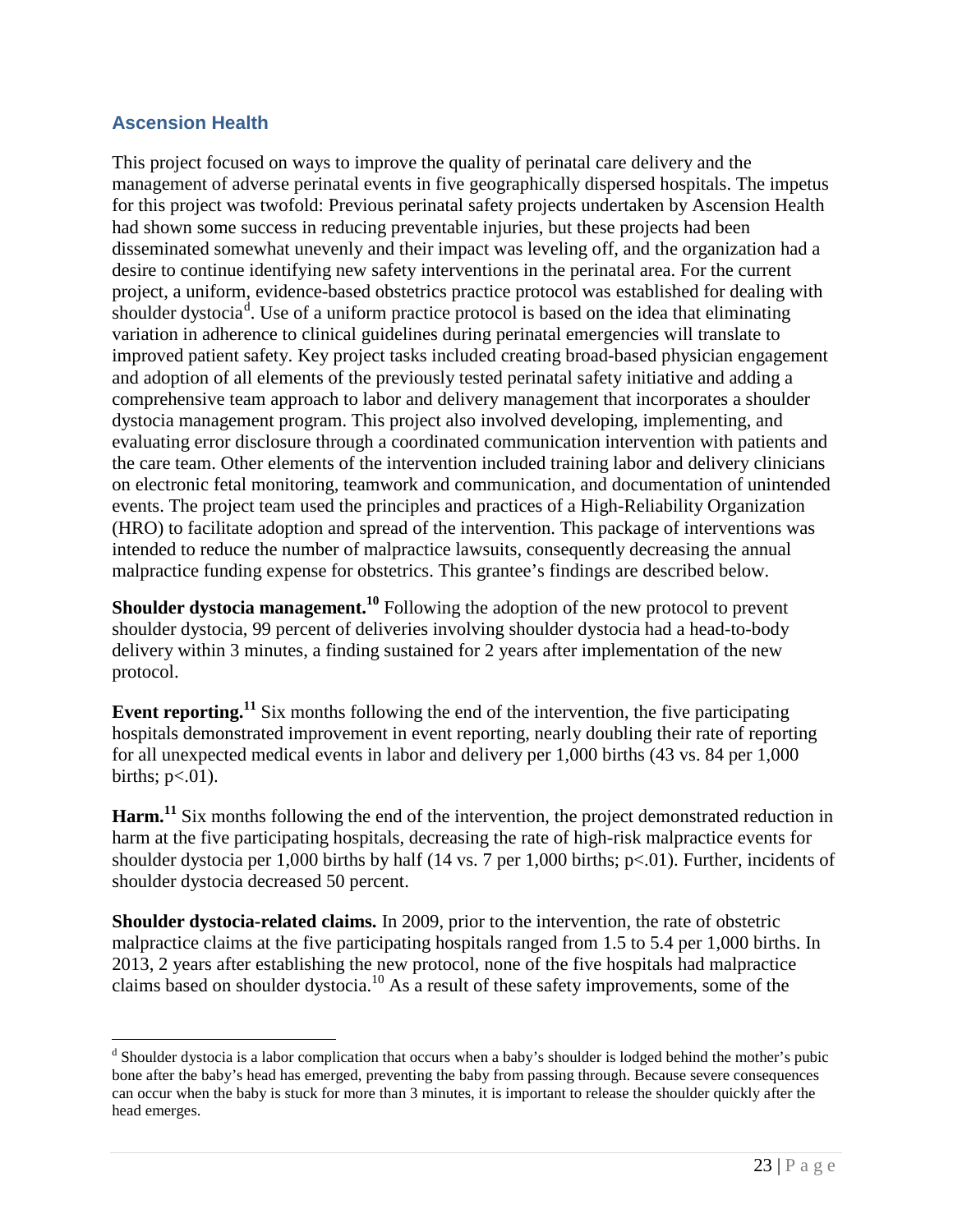money that had been saved for malpractice claims was diverted to support implementation of the intervention at 42 additional Ascension Health hospitals $^{11}$ .

#### *Evaluation Observations*

This project accomplished what many other PSML demonstration projects did not—it created institutional cultural change that was necessary for the package of interventions to take root and be sustained past the grant period. Ascension Health's High-Reliability Organization culture seemed to facilitate the uptake of both the new shoulder dystocia protocol and new adverse event reporting procedures. Moreover, acknowledging the specific culture of each demonstration site, the project team collaboratively developed the protocol, training, and maintenance plan with stakeholders at each hospital. Allowing the demonstration sites to work through implementation and data collection processes was critical given their diverse experiences with evidence-based guidelines and research. It also increased buy-in and follow-through. Similarly, initiating a "realtime" review of unexpected events through the DRP was very uncomfortable at first. Typically, risk managers review claims by themselves long after an event occurs; having a team review the claim together with the physician lead, nurse lead, and risk manager in real time was a cultural change that was closely monitored through regular phone calls with the project team and representatives from the demonstration sites. Open communication was encouraged when problems arose.

Compared with the other projects that offered training, Ascension trained a high percentage of clinicians. During the rollout of the training, the project team heard from participants that the training was valuable, but that it needed to be relevant and accessible. The project team adjusted the original 7-hour training requirement to create an individual learning path for each physician that fit with his or her level of decisionmaking. As a result, all 76 clinicians serving on an Obstetrics Event Response Team in each of the 5 participating hospitals received training on implementation of the high-reliability root cause analysis and quick-response model. In the same hospitals, 93 percent of 302 clinicians completed all the trainings offered on disclosure and resolution and documentation.<sup>11</sup>

The project's outcome findings related to reducing harm and high-risk malpractice claims are suggestive, but the research design the grantee used and the data analysis it reports make the findings difficult to interpret. In particular, the reported findings appear to be based on a simple pre/post comparison on several outcome measures in hospitals that implemented a new riskreduction model without any control hospitals. The grantee did not address the possibility that factors other than the introduction of the new care model (e.g., adoption of different evidencebased guidelines in the labor and delivery units) might have contributed to the observed pre/post differences. Also, the outcome measures reported are not well described, and the measure of "high-risk malpractice events" in particular is not explained. Taken in total, and given the research design, analytic approach, and measures, we do not have strong confidence in the reported findings.

#### <span id="page-28-0"></span>**Fairview Health Services**

The PSML grant supported Phase II of the Premier Patient Safety Initiative study (2011–2012), which built on the success of Phase I (2008–2010), conducted prior to the PSML initiative.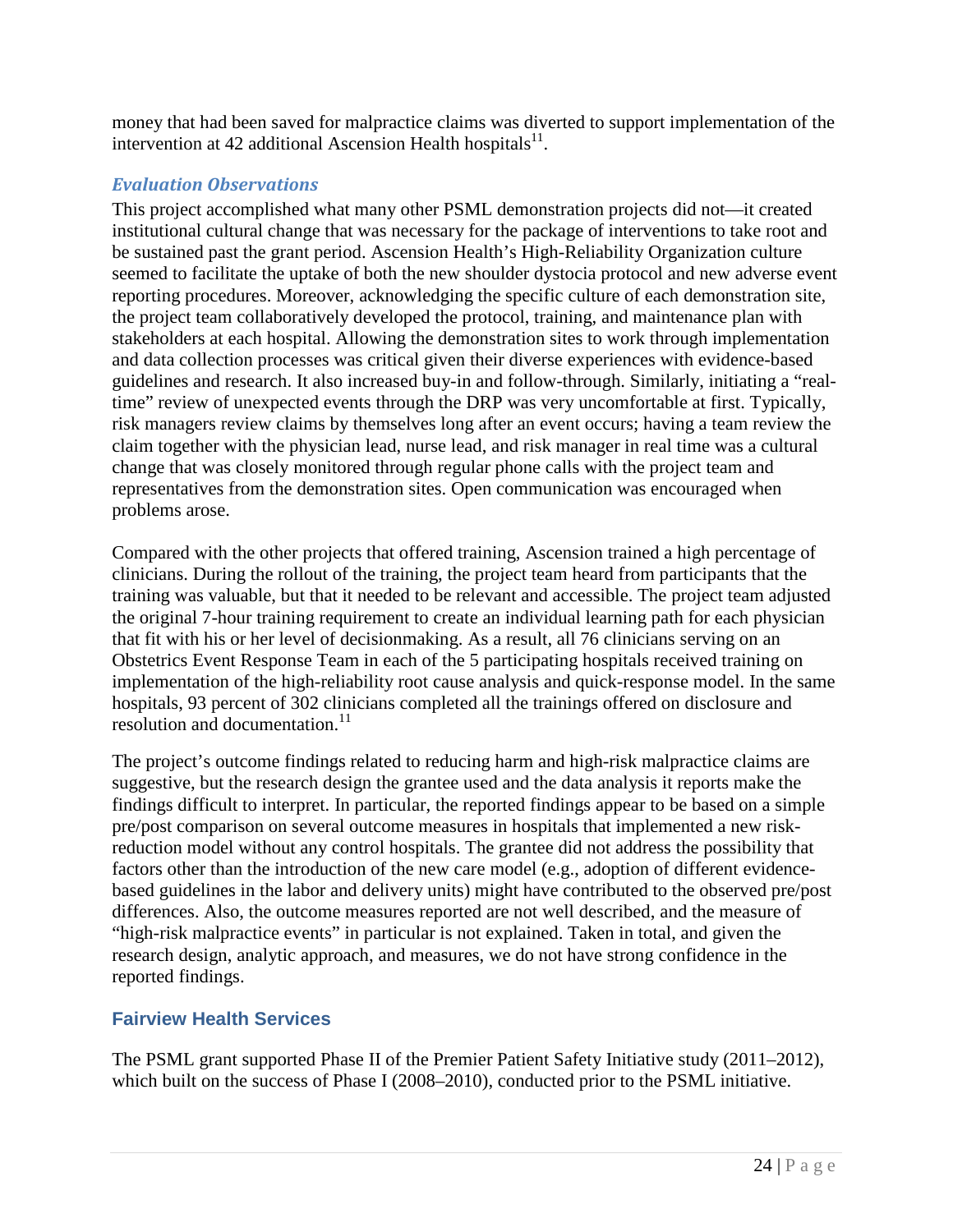Although improv[e](#page-29-0)ments in bundle compliance<sup>e</sup> were achieved in Phase I, the study period was presumed to be too short to achieve 90 percent or higher compliance. It was believed that additional time and effort were needed to achieve high-reliability performance. Phase II aimed to restart the Phase I program and create high-reliability teams and standardized care processes in the perinatal units of 14 of the 16 Phase I acute care hospitals. The grantee anticipated that increasing team communication skills around patient care bundle implementation would lead to improving compliance for these patient care bundles, which would lead to a reduction in harm and the associated malpractice claims and costs. Interdisciplinary teams were trained in teamwork concepts and management of critical labor and delivery events through a combination of in-situ simulation and TeamSTEPPS<sup>®</sup> training. The project implemented the same three patient care bundles from Phase I: elective induction (a procedure used to stimulate labor before it begins on its own, for a nonmedical reason), augmentation (a medical intervention used to stimulate contractions when labor has started on its own but is not progressing), and vacuum extraction (the use of a suctioning device attached to the baby's head to ease the baby down the birth canal). The grantee reported the results below.

Bundle compliance.<sup>12</sup> Based on chart review, the use of the three patient care bundles increased from the rates established during Phase I. In Phase II, between Quarter 3 of 2010 and Quarter 4 of 2012, average compliance increased from 54 percent to 70 percent for the vacuum extraction bundle, 74 percent to 86 percent for the augmentation bundle, and 87 percent to 88 percent for the elective induction bundle. Participating hospitals improved overall compliance with all the patient care bundles from 72 percent to 81 percent during this time.

Harm and clinical measures. The grantee reported findings on four composite scores that measure perinatal adverse events: the Adverse Outcome Index (AOI), the Weighted Adverse Outcome Score (WAOS), the Severity Index (SI), and the AHRQ Patient Safety Index (PSI) 17 birth trauma score. All of these scores, which are defined in the grantee profile in Appendix A, represent measures of events that are potentially modifiable through improved teamwork.

- When examining the differences between the intervention and control hospitals, from Quarter 2 of 2010 through Quarter 4 of 2012, the proportion of deliveries with an adverse event (as measured by the AOI) decreased for the 14 participating hospitals and increased for the 8 comparison hospitals ( $p=.025$ ). Differences between the intervention and comparison hospitals were not detected for three other adverse event scores (WAOS, SI, and PSI 17). 12
- When examining only the intervention hospitals, from Quarter 1 of 2006 through Quarter 4 of 2012, the proportion of deliveries with an adverse event (as measured by the AOI) decreased 14.4 percent ( $p=.032$ ). There were no significant decreases in the other measures of harm (WAOS, SI, and the PSI 17).<sup>14</sup>

Malpractice claims. Two years into the intervention, a retrospective audit was conducted on 64 obstetric claims made against the 14 intervention hospitals. For the births occurring from 2001 (before Phase I) through 2012 (through Phase II), the project reported a 19% reduction in

<span id="page-29-0"></span> $^{\circ}$  A bundle is a defined set of evidence-based interventions that have been demonstrated to improve patient outcomes when performed collectively and reliably.<sup>13</sup>  $\overline{a}$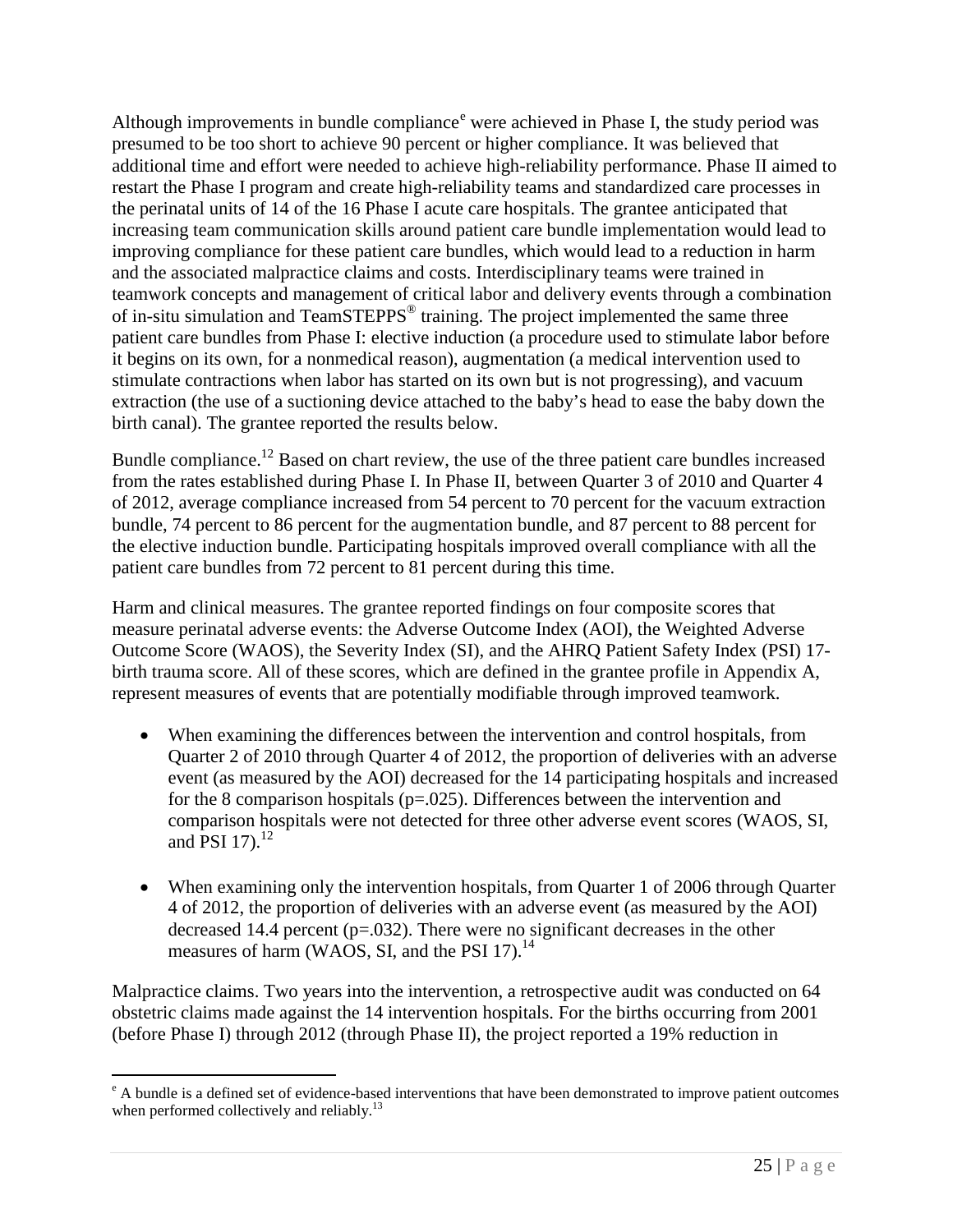frequency of obstetric claims per 10,000 deliveries (2.1 to 1.7 per 10,000 deliveries). "Incurred" amounts (loss payments on closed claims and reserves set aside to pay pending claims) were significantly higher before the intervention at \$17,908,000 compared with incurred amounts on claims for births during the intervention period at  $$4,651,325$ .<sup>12</sup>

#### *Evaluation Observations*

The Fairview Health Services project benefitted from the work completed prior to the PSML demonstration project, given that the 14 intervention hospitals participated in Phase I, during which many of the implementation startup issues had been addressed and the project protocols had been refined. Additionally, the participating hospital teams were familiar with the data collection and transmission processes. The demonstration did, however, face challenges with achieving the desired 100% compliance rate with the bundles due to competing demands of provider attention, a lack of active physician champions who were able to change peer behavior, and turnover of personnel. Team communication training was considered to be an important aspect of implementation; however, participation in training varied greatly by hospital, ranging from an estimated 10 percent to 93 percent of clinicians, with a median attendance of 50 percent of clinicians per participating hospital.<sup>12</sup>

Although the project findings reported by the grantee are suggestive of both patient safety and medical malpractice effects associated with the multisite perinatal care intervention, the strength of those findings is limited by concerns about the research design. Broadly, the design of the Fairview evaluation involved pre/post tracking of patient safety outcomes (adverse event measures) at 14 intervention hospitals and malpractice outcomes at 13 intervention hospitals over a period of 7 years (for the adverse event measures) and 4 years (for the malpractice measures). Although control hospitals were included in the study, many of the final analyses conducted by the Fairview team did not involve data collected from these control hospitals. As a result, it is difficult to draw conclusions from the evaluation, because it is unclear whether the observed findings are the result of the intervention or other factors that may have been influencing the intervention hospitals at the same time. This problem (pre/post comparisons without controls for all measures) broadly applies to many of the reported findings.

With regard to perinatal safety outcomes specifically, the Fairview researchers investigated the impact of their intervention on four different measures of adverse outcomes. The researchers detected a significant change in only one of the four measures (AOI) following the intervention. They did not address this finding or explain why three of the four outcome measures were apparently unaffected by the intervention, although they did note in their final report that the measures of harm selected by the project might not be amenable to improvement at the level aspired to by the project.

With regard to malpractice outcomes, the grantee had access to more years of claims data due to its participation in Phase I of this study, allowing for a longitudinal analysis of project findings. Given this advantage, it is not clear why the grantee did not include the control hospitals in the final claims analyses. Ultimately, the Fairview researchers found that the intervention was associated with statistically significant reductions in several measures of malpractice claims and costs at participating hospitals. However, the meaningfulness of these findings is qualified both by the uncontrolled pre/post research design and the small absolute number of claims observed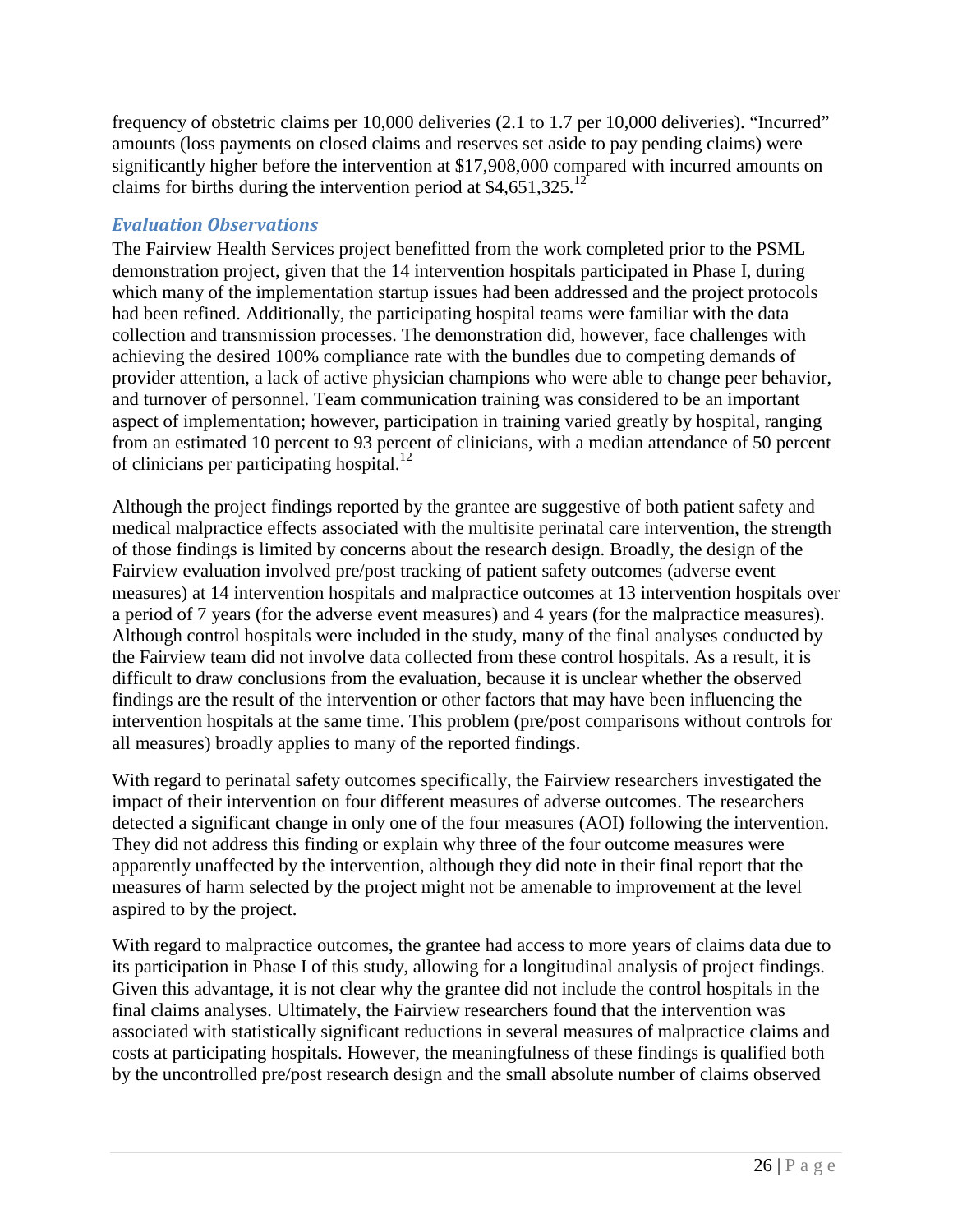during the study. Taken in sum, and given these methodological concerns, we believe that the outcome findings reported by the grantee should be interpreted with caution.

#### <span id="page-31-0"></span>**Massachusetts State Department of Public Health**

The Proactive Reduction of Outpatient Malpractice: Improving Safety, Efficiency, and Satisfaction (PROMISES) project is an extension of the work done by researchers from the Harvard Malpractice Study team. This group published groundbreaking findings demonstrating that preventable harm in hospitalized patients was much more common than previously known and that malpractice suits often fail to identify seven of every eight cases when preventable harm occurred.<sup>15</sup> PROMISES broadened the focus to outpatient primary care practices, where most health care is delivered and where the majority of malpractice claims now originate. The project aimed to determine whether implementation of one or more quality improvement (QI) activities in a group of 16 outpatient primary care practices would improve safety and reduce medical malpractice risk. Its focus was on specific areas of care management that contribute to a large proportion of medical errors in ambulatory settings: (1) the management of laboratory test results, (2) the management of referrals (for example, to specialists), (3) medication management, and (4) communication among care providers and with patients. Providers and staff from the intervention practices participated in learning Webinars and received data feedback and customized coaching by Improvement Advisors in the in the use of QI methods (PDSA cycles) for improving workflow and efficiency. Some grantee-reported outcomes from its evaluation are described below.

Safety practices.<sup>16</sup> Chart reviews were conducted by the grantee at each of the intervention sites before and after the intervention to capture objective information about how abnormal lab results, referrals, and medications were handled. Up to 100 charts were reviewed at each of the 16 intervention sites. The project team recorded all occurrences of abnormal records for the intervention's targeted labs or any high-risk referrals where there was no documented followup. From the beginning of the project to the end, chart reviews showed the following:

- The prevalence of four measures of "abnormal" laboratory test followups significantly decreased after the practices participated in the intervention. Specifically, there were decreases in instances when results were not in the chart (2.2% to 0.8%), when the action plan was not documented in the chart (20.4% to 14.4%), when a patient was not notified of a test result (20.8% to 15.0%), and when an action plan was not completed (19.3% to. 10.8%).
- The rates o[f](#page-31-1) potential safety risks<sup>f</sup> associated with abnormal lab results significantly decreased after the practices participated in the intervention. Specifically, the rate of potential safety risks decreased from 155 per 1,000 patients to 54 per 1,000 patients, which is a 65 percent reduction in rates of abnormal lab results or high-risk referrals where there was no documented followup in the chart.

<span id="page-31-1"></span> $<sup>f</sup>$  Potential patient safety risks are defined as the number of abnormal laboratory test results or referrals for which</sup> there was no documentation of clinician followup including acknowledgement, patient notification, an action or treatment plan, or evidence of a completed plan.  $\overline{a}$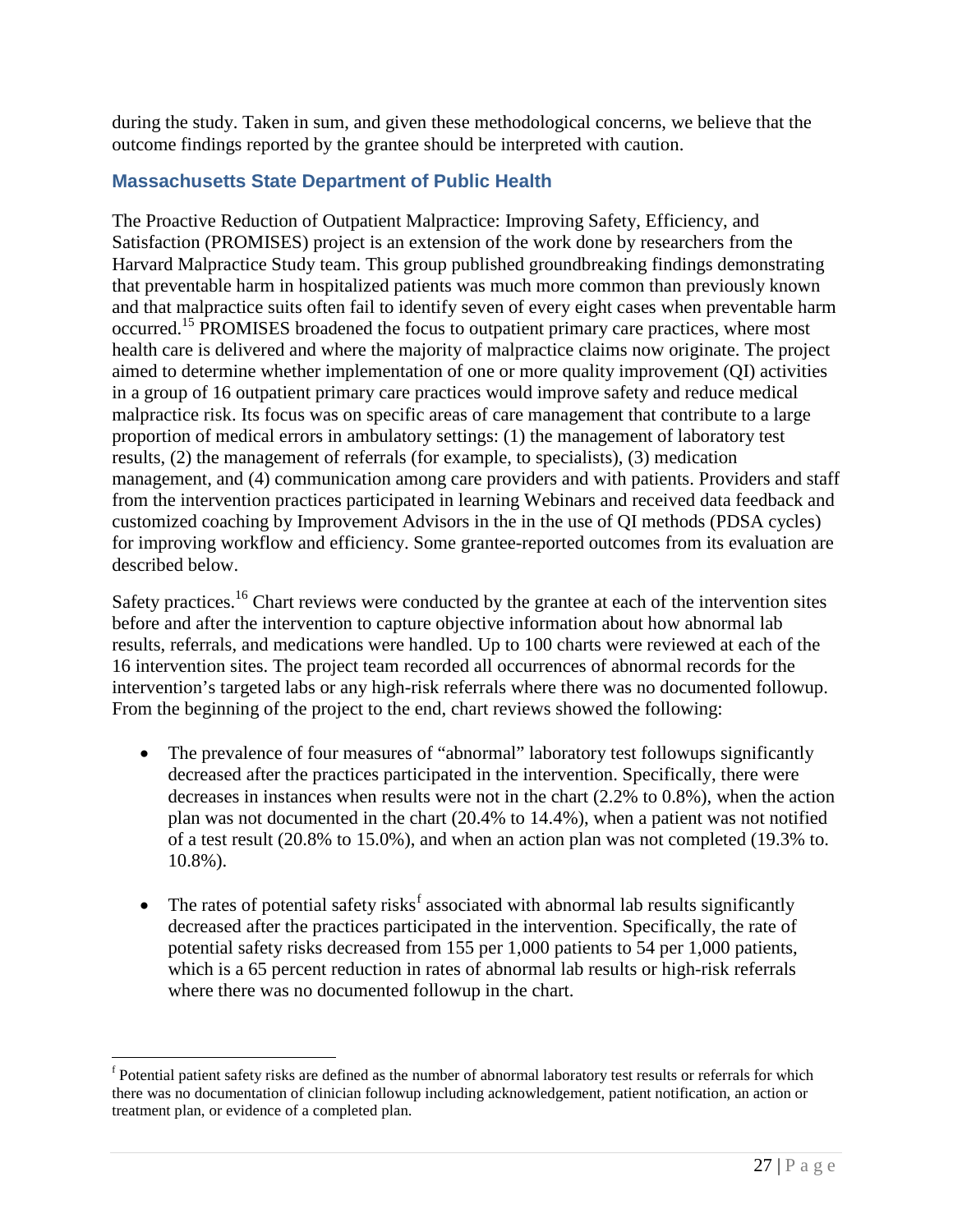• The rates of *serious* potential safety risks<sup> $g$ </sup> associated with abnormal lab results significantly decreased after the practices participated in the intervention. Specifically, the rate of *serious* potential safety risk decreased from 28 per 1,000 patients to 13 per 1,000 patients, which is a 54 percent reduction in events where potential or actual harm was found and there was no documented followup in the chart.

Patient perceptions and attitudes.<sup>17</sup> Based on patient surveys administered at the beginning of the project and again at the end, there were no significant differences in how patients perceived their experience at the 16 intervention sites versus the 9 control sites. Among only the intervention sites, patients had different attitudes about the sites identified by the Improvement Advisors as "more engaged" in the project's improvement activities versus the sites identified as "less engaged." Patients rated the more engaged intervention sites as significantly more positive when it came to practice communication, practice leadership, and test result management.

Staff perceptions and attitudes.**<sup>16</sup>** Approximately 61 percent (292) of all practice staff members completed the first survey before the initiation of improvement activities, and 60 percent (287) of all practice staff members completed the second survey at the end of the project.

- Overall, from the first to the second survey, staff at intervention sites rated their experience with their practice as showing greater improvement compared with staff at control sites across all 11 domains (access to service and care, medication management, referral management, test result management, malpractice concerns, patient-focused care, quality and risk management, practice communication, work environment, teamwork, and practice leadership).
- From the first to the second survey, there were no significant differences between the average staff ratings of the intervention sites and the control sites in terms of the three high-risk domains targeted by the PROMISES intervention (malpractice concerns, patient-focused care, and teamwork).
- Among intervention sites, staff ratings from the "more engaged" sites showed improvement from the first to the second survey in their ratings on three domains practice communication ( $p<.001$ ), practice leadership ( $p<.05$ ), and test result management  $(p<.05)$ —compared with ratings from staff associated with the "less" engaged" intervention sites.

#### *Evaluation Observations*

The PROMISES demonstration was unique in that it implemented its intervention in outpatient practice settings. This involved conducting a lot of field work and spending time getting to know staff and operations at 16 individual primary care practices. PROMISES experienced delays in getting practices up and running, which affected implementation as well as evaluation measurement. The project team came to appreciate the different levels of innovation readiness of

<span id="page-32-0"></span><sup>&</sup>lt;sup>g</sup> Serious potential safety risks are defined as those events where the project team, when looking for abnormal laboratory test results or referrals for which there was no documentation of clinician followup, found potential or actual harm (i.e., if not treated, harm that would place the patient at risk of death or potential to cause persistent deterioration of life function).  $\overline{a}$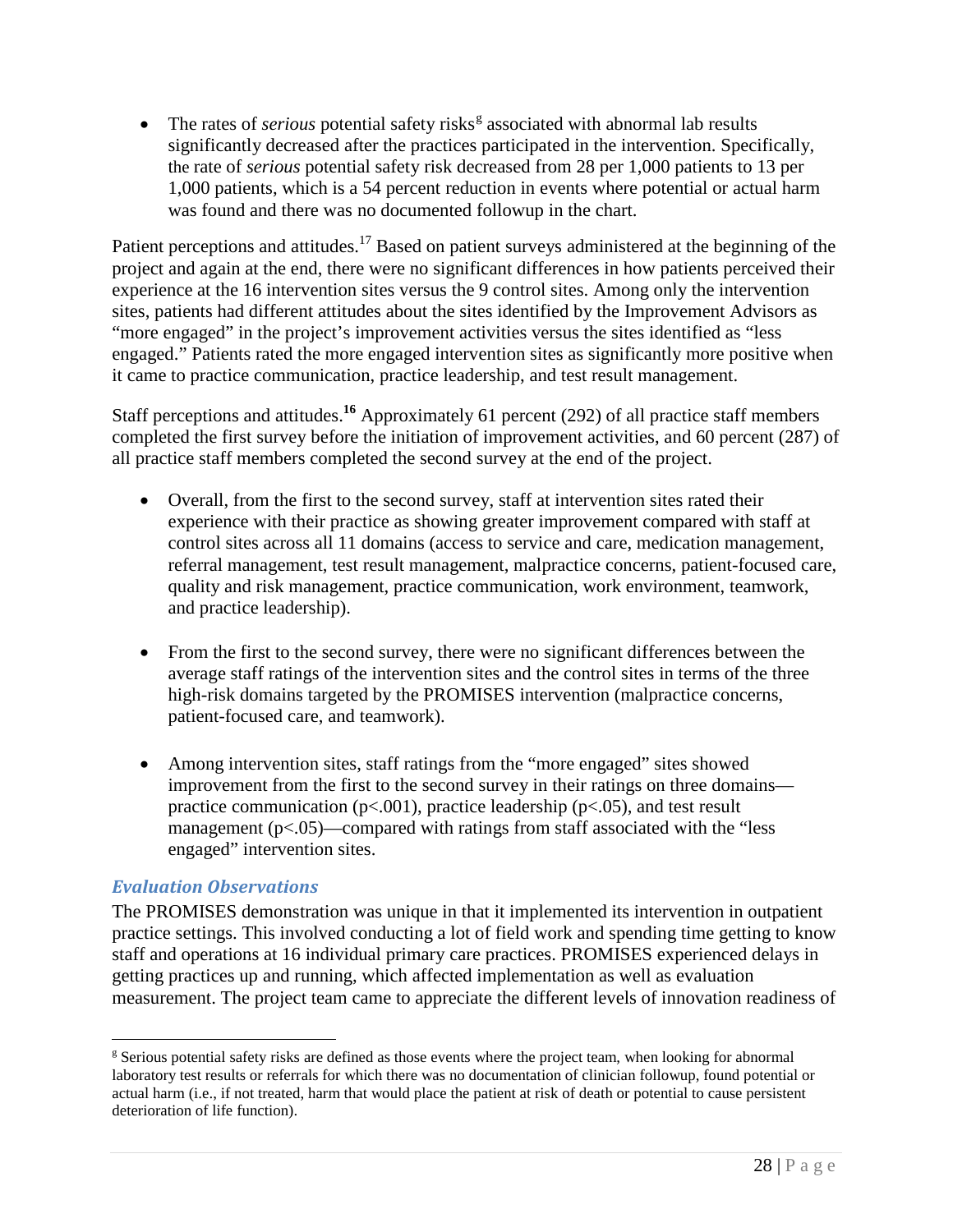the practices. Moreover, the Improvement Advisors found it challenging to provide meaningful assistance for all levels of practices. In general, it was a challenge to engage and sustain the attention of busy practices; practices are overwhelmed with many competing demands (e.g., meaningful use, other QI projects), they are chronically understaffed (100% of the practices experienced turnover in leadership positions), and many practices could not automate data collection and had to put "workarounds" in place to improve work processes. The project has helped to identify the conditions under which such evidence-based programs can readily be adopted in primary care practices, as well as conditions under which their adoption becomes more difficult.

The work of the PROMISES demonstration is noteworthy for having proposed the strongest research design of the seven PSML demonstration sites, involving a prospective randomized controlled trial (RCT) to assess the impact of a statewide collaborative safety intervention in ambulatory care. An RCT is a strong research design; it involves intervention sites and similar control sites that do not participate directly in the intervention. This allows investigators to answer the "effectiveness" question because they can directly analyze the impact of the intervention over time while controlling for many unrelated effects that are observed at the control sites.

Unfortunately, the PROMISES demonstration ultimately did not follow through on the initial plan to conduct an RCT since the grantee spent much of its resources engaging practices to participate, leaving insufficient resources to conduct chart reviews at the control sites. Instead, the project's reported findings on the outcome measures represent an uncontrolled, pre/post comparison of those measures within the intervention settings. This is a weaker research design than an RCT, diminishing our confidence that the observed findings (particularly on safety risks) were actually caused by the PROMISES interventions. In sum, we would say that this project produced an interesting and suggestive set of findings concerning a package of patient safety interventions in the ambulatory care setting. However, these findings do not directly address the impact of the demonstration on malpractice risk, and the main findings the grantee has reported regarding patient safety risks are correlational rather than causal.

#### <span id="page-33-0"></span>**Preventing Harm Through Best Practices—Lessons Learned**

The projects that implemented evidence-based guidelines, with careful attention to training teams on communication processes and skills specific to those evidence-based guidelines, appear to be promising models for inpatient and outpatient settings that are seeking to prevent harm to patients. We learned a lot from the three projects (Ascension Health, Fairview Health Services, and Massachusetts State Department of Public Health), especially what it takes to seed, nurture, measure, and sustain improvements in patient safety processes. All three projects incorporated the input of stakeholders from the local settings (e.g., obstetrical units and risk management departments, primary care practices) from startup through project completion. They used site champions to inform the project about the local conditions and assist with identifying barriers and facilitators to implementation. The project leaders were inclusive of the patient's perspective, as two of the three projects interviewed patients during the intervention to solicit their specific viewpoints. The three projects modeled approaches that emphasize flexibility and customization of the evidence-based intervention and data collection processes to meet sitespecific needs and circumstances. They encouraged participants to raise issues and have open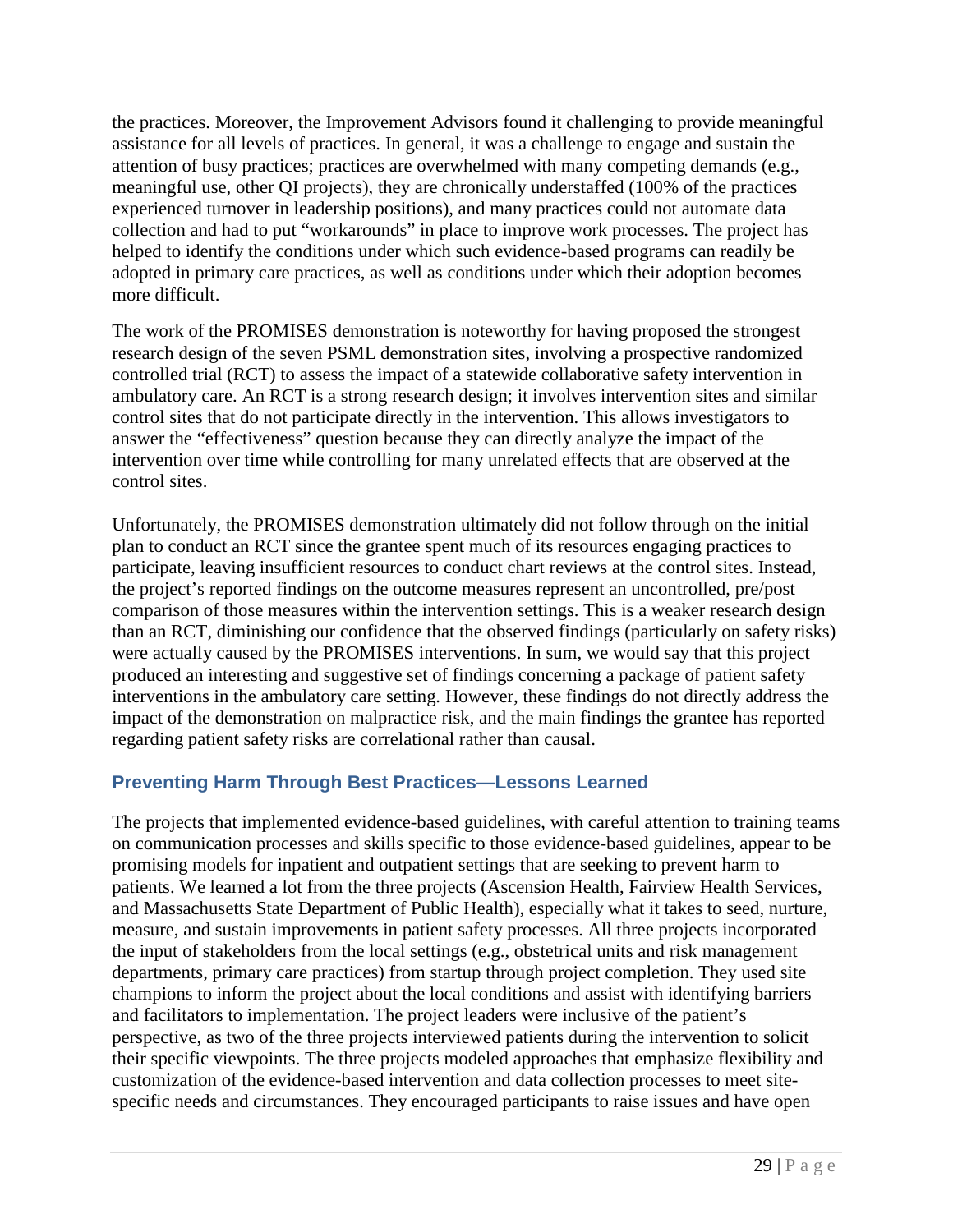dialogue, working together to resolve problems. All three projects had resourceful, committed leaders at the helm. From our interactions during site visits, it appeared that these team members worked well together and were unified in operationalizing the project's goals and approach. Their background in the research that supports the evidence-based guidelines and their working knowledge of quality improvement processes were also valued by the sites. Clearly, much has been learned from the project teams and their approach to seeding and sustaining standardized patient care processes under this PSML initiative.

# **Exploring Alternate Methods of Settling Claims**

<span id="page-34-0"></span>To improve dispute resolution after a malpractice claim has been filed, one demonstration project conducted by the New York State Unified Court System worked with five academic medical centers in the City of New York to send their malpractice claims through a novel program known as "judge-directed" negotiation  $\text{(JDN)}$ .<sup>18</sup>

#### <span id="page-34-1"></span>**New York State Unified Court System**

In 2004, the Honorable Douglas McKeon, Administrative Judge of the Civil Division of the New York State Supreme Court, Bronx County, pioneered a new approach for malpractice cases involving New York City's 11 public hospitals (under the auspices of the Health and Hospitals Corporation [HHC]). Anecdotally, the JDN program has been credited with decreasing the number of claims against HHC and annual medical malpractice costs by as much as \$50 million a year since the program's inception, reducing HHC's indemnity costs from \$190 million in 2003 to \$144 million in 2008. HHC currently settles about 95 percent of its cases in chambers. For the demonstration program, an expanded and enhanced JDN program was implemented to expedite the movement of cases through the claims process, increase the number of settlements, and, over time, lower malpractice costs and premiums for its five participating hospitals across New York City boroughs. The grant also provided funding for a formal evaluation of JDN to document the program's effect on claims, time to settlement, and medical malpractice costs for the five participating hospitals.

Between September 2011 and May 2015, 716 cases entered JDN and 165 reached a final disposition. Data analysis is ongoing, but the grantee reported the following preliminary descriptive findings based on the 326 cases that entered into JDN by the end of the original grant period: 19

- Of the 326 cases, most (more than 80%) involved serious, permanent harm or death.
- Of the 32 cases with a final disposition, 15 were settled and 17 were voluntarily dismissed. Across these cases, the median time between filing and disposition of the case was 189 days.
	- o Based on anecdotal data provided by the grantee, JDN cases are being resolved in a shorter timeframe compared with the historical median for cases in the Manhattan courts (718 days), Brooklyn courts (952 days), and Bronx courts (1,266 days).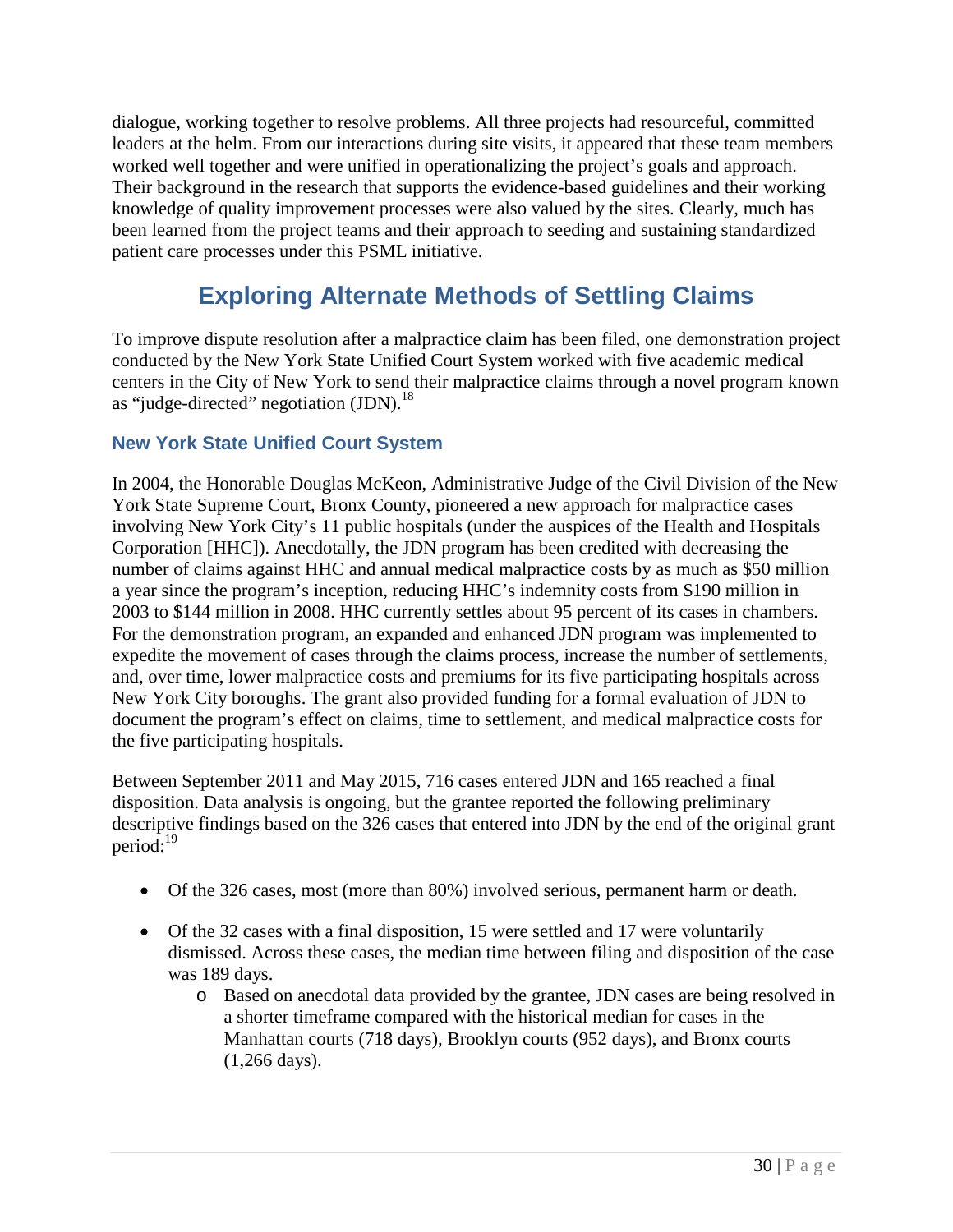- For 12 cases settled during JDN conference, the median settlement was \$237,000, and the median time from filing to disposition of the case was 8 days. For three cases settled outside of conference, the median settlement was \$55,000, and the median time was 240 days.
	- o Based on anecdotal data provided by the grantee, JDN cases are being settled for similar amounts as compared with the historical median for cases in Manhattan courts (\$223,750), for slightly lower amounts compared with the historical median for cases in Brooklyn courts (\$255,000), and for lower amounts than the historical median for cases in Bronx courts (\$350,000).
- Preliminary findings from the attorney surveys are encouraging: 90 percent of respondents thought the JDN program had reduced litigation costs for their case, 80 percent thought the JDN was a positive contribution to case resolution, and 90 percent were satisfied or very satisfied overall.

#### *Evaluation Observations*

As mentioned previously, the demonstration project in New York was multifaceted. It was originally designed with the idea that patient safety interventions in hospitals would reduce adverse events and thus claims. The thinking was that the DRPs would be utilized by the hospitals to disclose adverse events, and the investigations would lead to certain decisions, including providing compensation without the need for litigation. But if the cases were filed, the JDN program would bring them to a quick resolution (either with payment if the hospital was at fault or closure without payment if not). In practice, the hospitals were much more interested in participating in the expansion of the JDN program than they were in building DRPs.

The New York demonstration provides a descriptive summary of 326 cases that were processed through the JDN during the demonstration period. The findings are both illustrative and suggestive regarding the kinds of cases that were selected to participate in the JDN program and the handling and resolution of those cases. Previously reported results by the New York demonstration team have included the observation (based on anecdotal data) that cases passing through the JDN were resolved, on average, in less than half the time of a comparison group of baseline New York medical liability cases, although we have no information on which to judge the comparability of those cases. In sum, we would describe the findings from the New York demonstration as promising, but further research would be needed to rigorously investigate the magnitude of the effects generated by this program on malpractice outcome measures and to determine the statistical significance of any effects.

#### <span id="page-35-0"></span>**Exploring Alternate Methods of Settling Claims—Lessons Learned**

JDN appears to be a promising model. The New York project was given a 2-year no-cost extension to allow for the collection of data on additional JDN cases. These data should be available within a year. Two concerns were raised by the implementation of JDN in New York: (1) whether any judge could be "taught" the necessary negotiation skills, and (2) whether this model might be an efficient approach to dispute resolution outside of large urban areas with a high number of high-cost cases. The first question has been at least partially addressed by the experience of the New York demonstration—five additional judges were trained and became part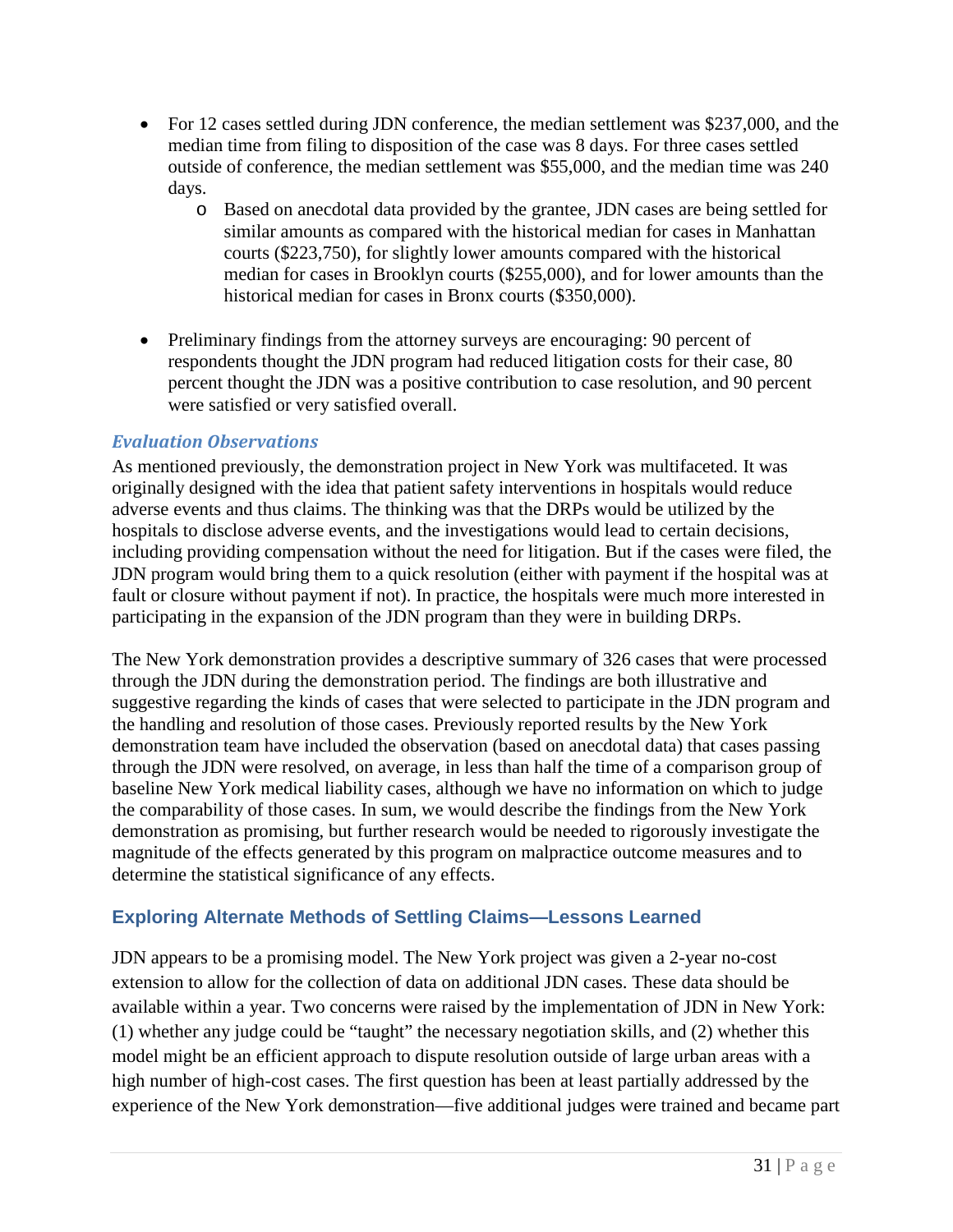of the JDN program over the course of the 3 years of implementation. The second question is unaddressed at this time; should the followup analyses currently underway establish a strong relationship with malpractice outcomes, the question is worth further exploration by AHRQ

# **Evaluation Issues**

.

Several broad observations around evaluation issues emerged in our 5-year evaluation of the PSML demonstration projects. These issues touch on impact, measurement, and policy.

# *Efforts to link the issues of patient safety and malpractice liability through the PSML demonstration projects are complex and highly varied.*

Applicants for the PSML demonstration grants were required to address both patient safety and medical malpractice outcomes in an effort by AHRQ to make a positive impact in both areas. However, AHRQ's original request for applications did not specifically describe how these two pieces were supposed to fit together in the projects, and the demonstrations varied considerably in how they sought to bridge the issues.

A few of the projects implemented both clinical interventions (e.g., best practices in obstetrics) and malpractice interventions (e.g., DRPs) within the same institutions without there being a clear connection between the two elements. Some of the projects focused on malpractice interventions with the assumption that these might feed back into hospital-based root cause analysis or other quality improvement processes in ways that could improve patient safety. Others implemented patient safety interventions that plausibly might reduce the occurrence of adverse events and thus stem the flow of subsequent claims.

Of the seven demonstration projects, four (Ascension Health, Fairview Health Services, New York State Unified Court System, and University of Illinois Medical Center at Chicago) attempted to closely explore a causal link between patient safety interventions and subsequent malpractice outcomes, and the strength of findings from these four projects is limited by weaknesses in their research designs. It is also important to acknowledge that practical impediments (e.g., insufficient time for relevant data collection, insufficient numbers of cases to examine statistical effects) made it very difficult for the demonstration projects to undertake this kind of analysis. In sum, seeking to quantify a direct patient safety–malpractice link may not be the most appropriate benchmark for reflecting on the impact of the demonstration projects, given what most of them were actually set up to do.

# *There is no single, most relevant set of measures for capturing PSML outcomes across diverse studies.*

Malpractice and patient safety have a complex relationship that may not be easily or simply reducible to a single set of outcome measures. AHRQ's initial plan to require the PSML demonstration sites to collect Common Formats data on adverse event reporting, for example, was ultimately not enforced by the Agency, in part because of the questionable relevance of those data across all seven demonstration projects. When project leaders were asked what they believed the single most relevant and appropriate outcome measure might be, as applied to their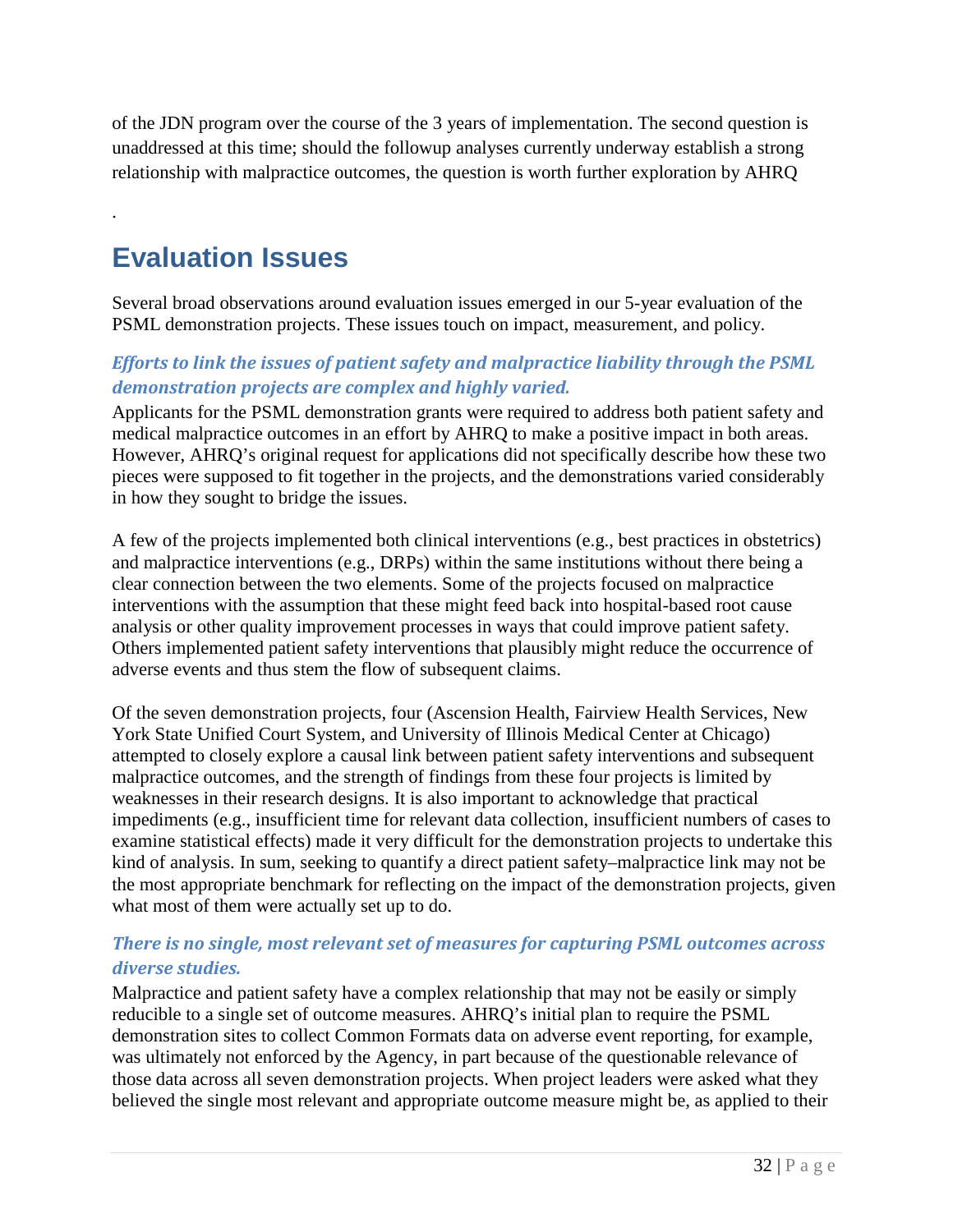demonstration project, two Principal Investigators answered "time to resolution of [malpractice] claims." This is noteworthy for several reasons: (1) it is a relevant and material criterion for some PSML projects but not others, (2) it does not attempt to tie patient safety and malpractice together, and (3) it cannot be generated during a 3-year grant period using the existing administrative datasets that AHRQ had originally hoped would be the main source data for evaluating the PSML initiative.

# *Basic evaluation challenges are intrinsic to the PSML portfolio.*

Building on the preceding discussion, one of our chief observations from the first year of the PSML evaluation was that limits on data were likely to thwart efforts to assess the impact of the PSML projects in a consistent way. Among the threshold challenges identified was the problem of the malpractice "claims tail" (i.e., that malpractice claims frequently take years from the occurrence of an adverse event to surface and/or resolve). Time lags and idiosyncrasies in data gathered by the PSML projects, inapplicability or intractability of existing national patient safety and malpractice datasets, and substantive variation in the interventions across projects made it difficult for many of the PSML projects to document direct patient safety or claims-based outcomes, much less to do so through consistent measures and data across the seven projects. Here again, we are not suggesting that projects have not attempted or achieved useful outcomes, merely that a more idiographic approach to evaluating the projects and to identifying relevant outcomes and data may be necessary.

Meanwhile, national data pipelines on patient safety and malpractice outcomes are limited and involve considerable lag time, suggesting another target of opportunity for AHRQ and policymakers going forward. Better national data, particularly on malpractice litigation and early disclosure and settlement activities, will be a precursor for any future efforts to assess regional and national performance. Recent changes to the National Practitioner Data Base (NPDB) have made it even less useful for evaluation going forward. Therefore, future large-scale initiatives that build on the PSML experience and target malpractice outcomes will need to be funded for longer grant periods (6–10 years), allowing for the maturation of the "tail" of claims data and the assessment of the impact on malpractice outcomes. AHRQ and other funders will also need to pay closer attention to the quality of the study designs as well as the grantees' ability to collect data to ensure that the evidence generated can support policymaking.

# **Contributions to Patient Safety and Medical Liability**

Taken in sum, what can the health care and policy communities learn from the PSML initiative? Clearly, the PSML demonstration projects generated a series of tools, training modules and curricula, program models, evaluation instruments, products, and other materials, and many of these have the potential to spur or assist in the replication of PSML interventions elsewhere and in the development of additional innovations. Moreover, preliminary findings from several of the PSML demonstration projects suggest positive (and in other cases, promising) outcomes associated with some facet of the interventions, either in terms of patient safety performance, malpractice risk/claiming, or both. An equally important aspect of the learning generated by the PSML demonstration projects involves the barriers and challenges encountered, as well as the facilitators that enabled progress, as much as any of the research findings and products generated by the projects. Put another way, the reasons why the PSML demonstrations were difficult to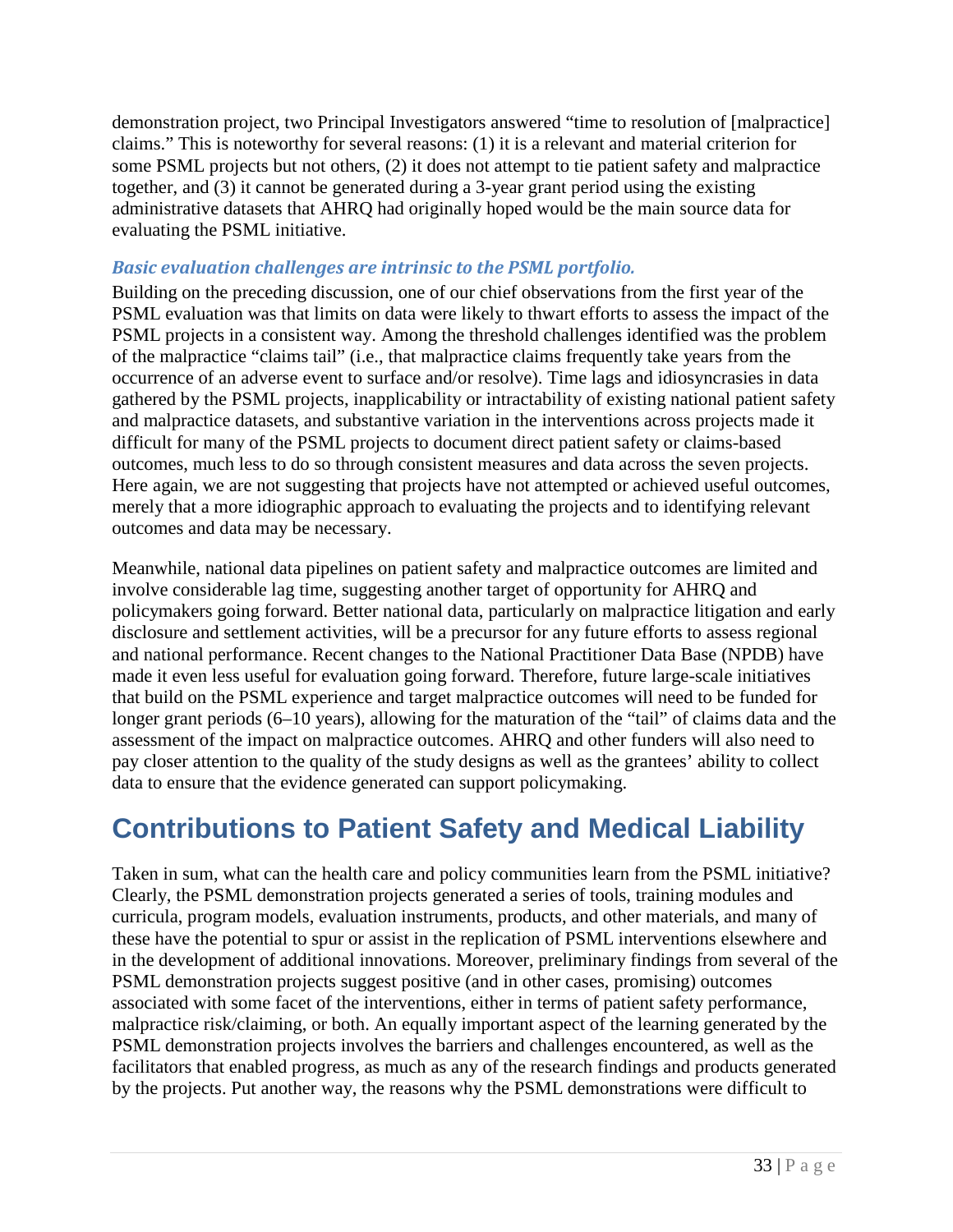carry out may be at least as instructive to future efforts in this arena as are the tools and documented successes of the portfolio itself.

In this vein, it is important to recognize that the initial plans for the PSML portfolio (dating back to AHRQ's original request for proposals and request for applications) implicitly assumed that (1) all the PSML projects would tie patient safety and malpractice liability together in basically similar ways in their interventions, such that common performance metrics could and would apply across projects; (2) national data resources for both patient safety and malpractice outcome variables would be available and appropriate for the projects to draw upon for use in the evaluation; and (3) the 3-year grant period would allow sufficient time for grantees to implement the demonstration projects and collect and analyze data on all relevant outcomes. None of these initial assumptions were realized in practice. Partly in consequence, results across the PSML portfolio cannot easily be reduced to a simple "box score." Further, such a measure would not be the best way to understand what these seven demonstration projects actually did or to summarize what was learned from them.

While some of the initial expectations were unrealized and formal outcomes data and analysis from the PSML projects are limited, the projects have nevertheless contributed many useful and important learnings to the field's knowledge base. For example, several of the PSML projects have done useful piloting, replication, and dissemination work on DRPs. The projects have helped to identify the conditions under which such programs can readily be adopted, as well as conditions under which their adoption becomes more difficult. The projects have demonstrated that under optimal conditions, DRPs can produce measurable, positive impacts on a series of patient safety and liability outcome measures. They also have demonstrated that under suboptimal conditions, DRPs can be quite difficult to implement, different stakeholder groups may have understandably different perspectives regarding the attractiveness and risk implications of DRP, and the early offer (or "resolution") component of DRPs tends to be more difficult to carry out than the disclosure (or "communication") component.

Other PSML projects focused on documenting the impact of a combined package of safety, communications, and training interventions in high-risk clinical settings (particularly around obstetrics practice) and the potential for improving both clinical and malpractice outcomes as a result. These projects showed that the implementation of specific patient safety interventions (and/or the standardization of clinical care through "best practices") may indeed be associated with corresponding improvements in patient safety performance, and with at least suggestive findings that malpractice risk may be positively affected as well. That said, these projects also demonstrate that the relevant measures of patient safety outcome may be fairly specific to the clinical settings being studied; by extension, any related malpractice effects may need to be aggregated across settings and across time to be detectable.

It bears repeating that the wealth of toolkits, surveys, training modules, and other materials constructed and validated by the demonstration projects during the grant period represent some of the most important products resulting from the PSML initiative. Several projects developed Web sites that house intervention materials developed through their PSML demonstration grant. For example, the UW HealthPact Web site [\(http://www.healthpact.org/\)](http://www.healthpact.org/) offers HealthPact materials used for team communication training, disclosure coach training, and the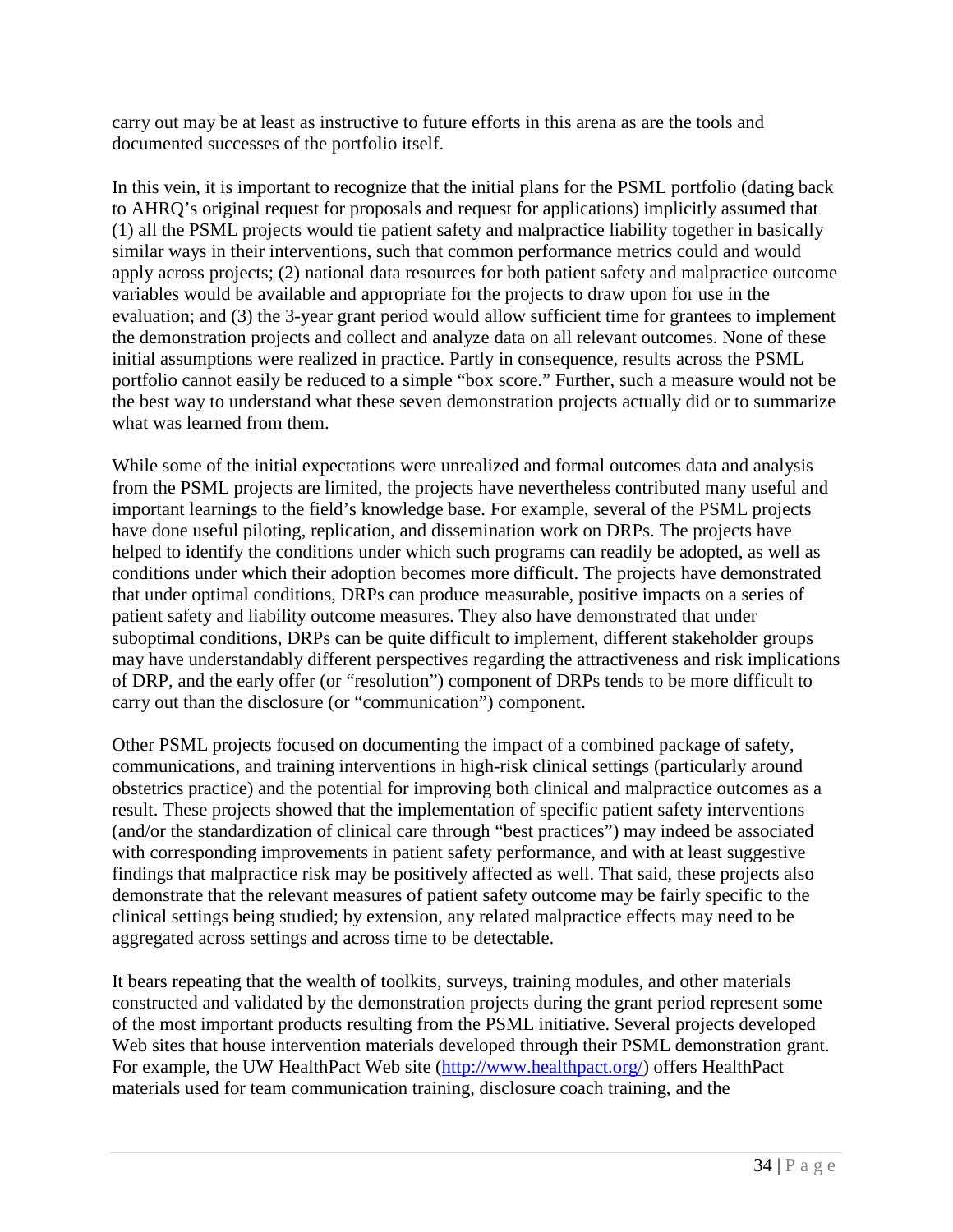Communication and Resolution Program (e.g., implementation, training, and evaluation material). Other projects developed dissemination materials based on their experiences with the demonstration. One example is PROMISES, which created a four-page document and companion video that provides guidelines for outpatient primary care practice staff on how to communicate with patients after an error has occurred and has caused the patient harm. The tool, "When Things Go Wrong in the Ambulatory Setting," contains "tips and suggested language for communicating with the patient, and responses to frequently asked questions about how to communicate, provide an apology, and offer needed emotional support" [\(http://www.macrmi.info/blog/valuable-tool-when-things-go-wrong-ambulatory-setting](http://www.macrmi.info/blog/valuable-tool-when-things-go-wrong-ambulatory-setting-guideline-communication-and-resolution-outpatient-practices/%23sthash.jLyop6cm.dpuf)[guideline-communication-and-resolution-outpatient-practices/#sthash.jLyop6cm.dpuf\)](http://www.macrmi.info/blog/valuable-tool-when-things-go-wrong-ambulatory-setting-guideline-communication-and-resolution-outpatient-practices/%23sthash.jLyop6cm.dpuf). Demonstration projects also developed tools related to the patient experience. As previously described, the UT project constructed the patient-centered interview tool, IMproving Post-event Analysis and Communication Together (IMPACT) for eliciting patient and family perspectives on their harmful events. The Ascension Health project created a video on high reliability principles and the effects of disclosure, with highlights from parents of an infant injured from birth trauma. It relays the story of a family whose child was injured during labor and delivery at an Ascension Health hospital and how the organization responded to the family and involved staff members. A description of tools and other products developed by the PSML demonstration projects are described in the grantee profiles (Appendix A).

Finally, several of the PSML demonstration projects fundamentally sought to influence one or more elements of institutional culture (i.e., collective attitudes, practices, beliefs). Across projects, the nature of the "culture" focus varied. In some, for example, the focus was on error disclosure culture and factors that contribute to better uptake and fidelity in disclosure practice. In other projects, patient safety culture in clinical settings was emphasized. Regardless, "culture" was an interesting focus for intervention in several respects: (1) it is a mediating variable that does not directly translate into either patient safety or malpractice outcomes, (2) it nevertheless has the theoretical potential to influence both of these outcomes, and (3) the best way to measure it may depend on the goals of each specific PSML demonstration project. The experience of these projects in changing and measuring patient safety-related culture has relevance not only to the impact of the PSML portfolio but also more broadly to the design and assessment of future interventions in the patient safety and malpractice policy space.

# **Lessons Learned From Implementation Challenges**

What key lessons can be gleaned from the implementation challenges encountered by the PSML grantees? Perhaps first among these involves the time window that is likely to be needed in any future implementation and evaluation effort examining malpractice claiming effects. As we describe above, and in several of our previous evaluation reports to AHRQ, malpractice claiming and adjudication can often take 5 or more years from initial claim to resolution. As a result, it is fundamentally unrealistic to implement new clinical or policy interventions for patient safety that will impact meaningfully on malpractice claims within a 3-year timeframe. Realistically, 6 to 10 years might be needed for undertaking this kind of activity and for rigorously documenting its impact. Acknowledging and accommodating the "real-world" timeframes in the planning and design of follow-on PSML efforts would be a major step forward.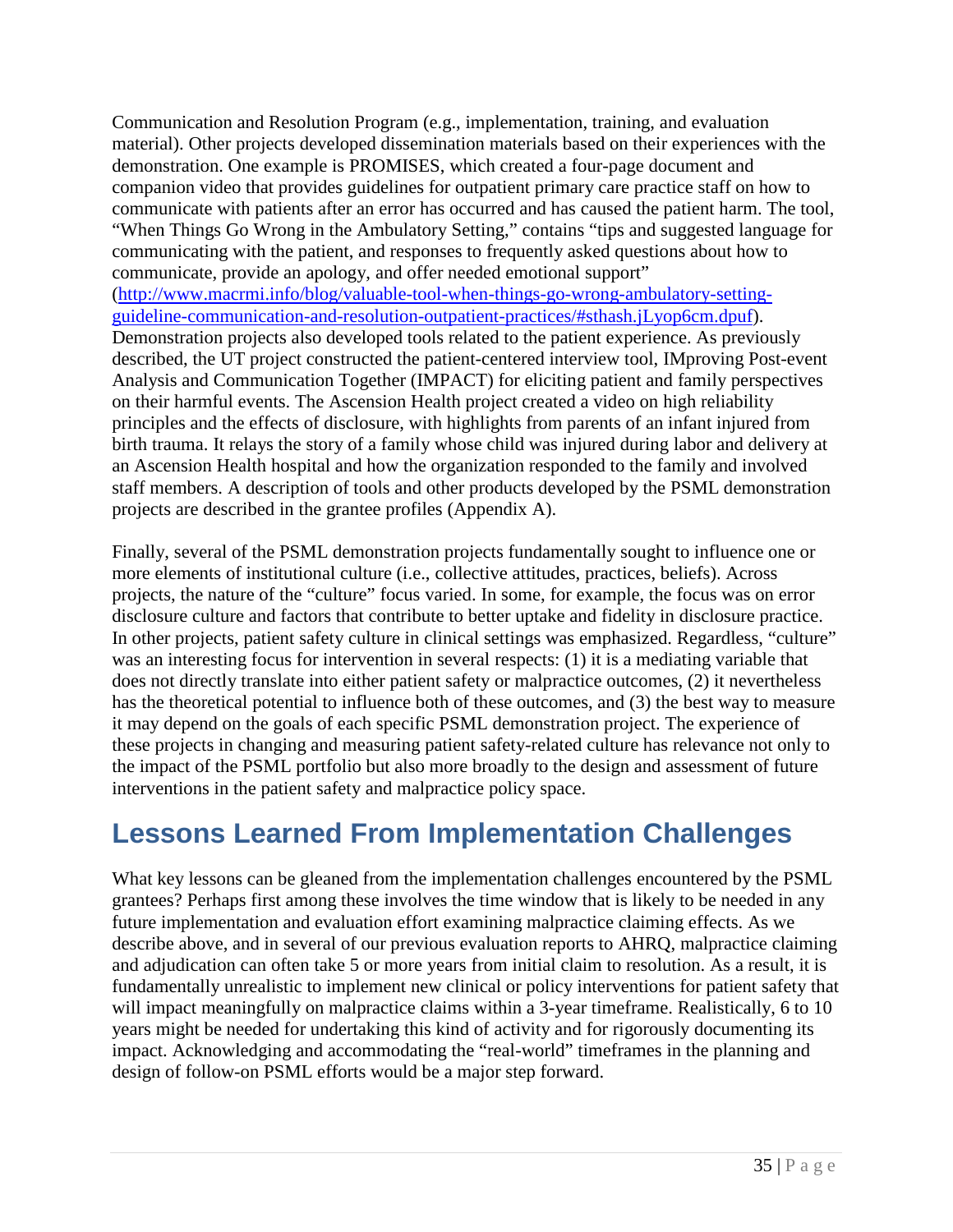A second lesson involves recognizing the multifaceted relationship between patient safety and medical malpractice: PSML projects may need to target a specific element of that relationship to be directly comparable with one another. For example, one theoretical connection between patient safety and malpractice involves improving patient safety outcomes by reducing preventable injuries in hospitals. In principle, doing so may also reduce malpractice claiming. This is one plausible way to intervene in the PSML environment, and it has a corresponding set of implications for the types of interventions that might be fielded and for the performance data that would need to be collected to rigorously assess outcomes. By contrast, an entirely different set of PSML interventions might be designed around reducing malpractice claiming directly, as through disclosure and resolution efforts, on the assumption that a less litigious malpractice climate would then help to stimulate more effective root cause analysis and patient safety improvement efforts. These interventions, too, are intuitively reasonable, but they are also qualitatively different, and different kinds of performance data are needed to assess them. Practically speaking, each type of intervention that might be undertaken as a PSML activity involves a specific underlying conceptual relationship between patient safety and medical malpractice, and each entails correspondingly different data collection and analytic approaches to evaluate it. For future initiatives under the PSML portfolio, it would be desirable to articulate the policy focus and research aim more clearly at the outset, so that the potential for an "apples-toapples" comparison of findings is improved or the potential for an "apples-to-oranges" comparison of findings across interventions is better recognized and planned for from the beginning.

A third lesson is that currently available national data resources are poorly aligned to support future PSML initiatives, particularly so on the malpractice claims side. As we have discussed previously at some length, the National Practitioner Data Base has serious weaknesses when it comes to using claims data for assessing the impact of PSML projects.<sup>1</sup> Perhaps the most important of these for national evaluations is the fact that NDPB claims data are only geocoded at the State level in the public-use data file and therefore cannot readily be linked to specific hospitals and other host organizations in connection with PSML interventions.

For hospital systems and other health care entities that undertake PSML-style interventions in the future, one of the basic planning steps involves considering the outcome metrics to track and the data to generate that will be useful and appropriate in context. The upside is that some relevant performance metrics for at least some types of PSML projects may be relatively easy to track locally and are not dependent on these national data pipelines to collect (e.g., numbers of claims and/or time to resolution of claims in the context of a DRP intervention).

# **Followup to the PSML Demonstration Projects**

To extend the reach and impact of the PSML initiative, AHRQ has already launched two additional projects under the PSML umbrella.

The first project, the Safety Program for Perinatal Care, is working with labor and delivery units at 50 participating hospitals to implement perinatal safety interventions that were fielded and tested in two of the PSML demonstration projects. The interventions include safely managing labor-inducing medications and shoulder dystocia (when delivering the baby is difficult because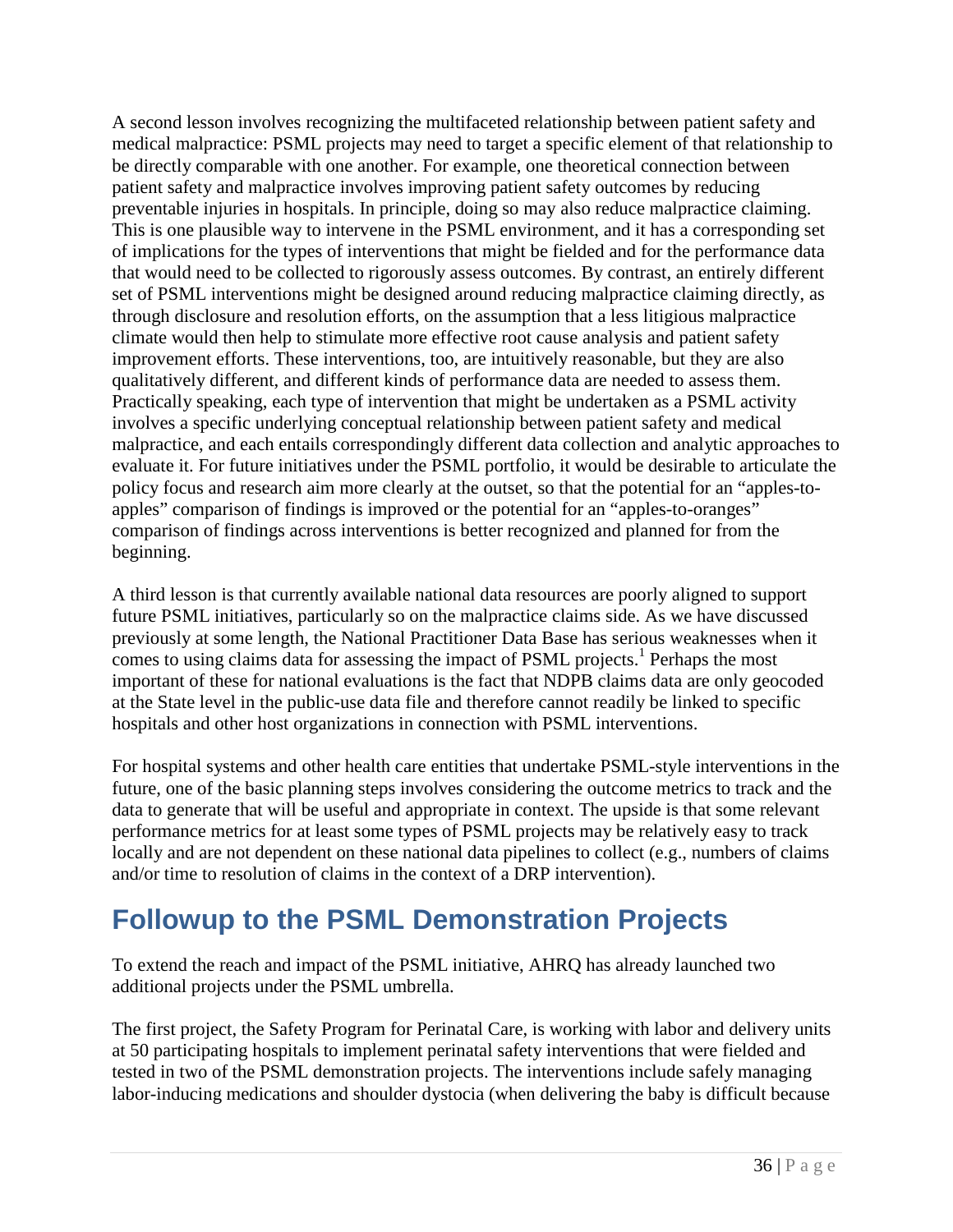the shoulder is lodged behind the mother's pubic bone). These and other interventions are bundled in evidence-based clinical tools and resources. Together with interdisciplinary team training and in-situ simulation, the Safety Program for Perinatal Care creates a comprehensive unit-based approach for labor and delivery. Physicians, nurses, and other clinicians at the 50 participating hospitals are receiving training and technical assistance from experts, and the intention is for the 50 hospitals to participate in data collection activities that measure changes in organizational safety culture and clinical safety outcomes.

In the second project, a comprehensive disclosure and resolution program (Communication and Optimal Resolution [CANDOR]) resource toolkit is being developed and implemented in 14 participating hospitals. Informed by several of the PSML demonstration projects (including UIC, NY, and UW), each hospital can customize the toolkit based on its needs in several core areas, including: adverse event reporting, process improvement, communication and disclosure, care for the caregiver, and resolution. An intra-project evaluation is assessing the usability of the tools, as well as each hospital's ability to implement the CANDOR process.

# **Recommendations for AHRQ's Next Steps**

# *Commit resources to a longer-term effort to address the intersection of patient safety and medical liability.*

AHRQ was asked by the Secretary of HHS to use its authority under 42 USC 299a(a) to support the President's PSML initiative as part of its Patient Safety Portfolio. AHRQ has provided leadership over the past 5 years to this effort. The current portfolio of PSML demonstration and planning grants can reasonably be viewed as the first and formative step in a longer-term effort to build models and national capacity for tracking and evaluating new policies and programs on medical liability and patient safety. The President directed the Agency to "move forward on a range of ideas about how to put patient safety first ...," and these first pilot projects did just that. They were investigator-initiated models—a "let every flower bloom" approach to model development. Given the dearth of evidence on program models, this approach made sense. Grantees learned as they implemented, and the field has benefited from the experience of the current PSML portfolio, including better understanding of the implementation challenges and facilitators, the relevant types and potential sources of performance data, as well as now having access to preliminary data on promising models, which should heavily influence efforts going forward.

A reasonable next step for AHRQ to take is to incorporate what was learned through the PSML demonstration and planning grants with the learnings from the subsequent projects (Safety Program for Perinatal Care and CANDOR) to identify the most promising models for a much more rigorous "road test" in multiple host organizations around the country. In a second stage of the PSML initiative, we recommend that AHRQ consider sponsoring a true multi-site demonstration program within which multiple host organizations would implement the same model program, albeit under different local conditions. In this demonstration, a particular focus should be placed on (1) planning for, monitoring, and troubleshooting implementation of the chosen program model; (2) creating a realistic timeline for the grants that allows for full program implementation before data collection begins; (3) designing an overarching evaluation that will yield high-quality evidence of effectiveness and implementing that evaluation design across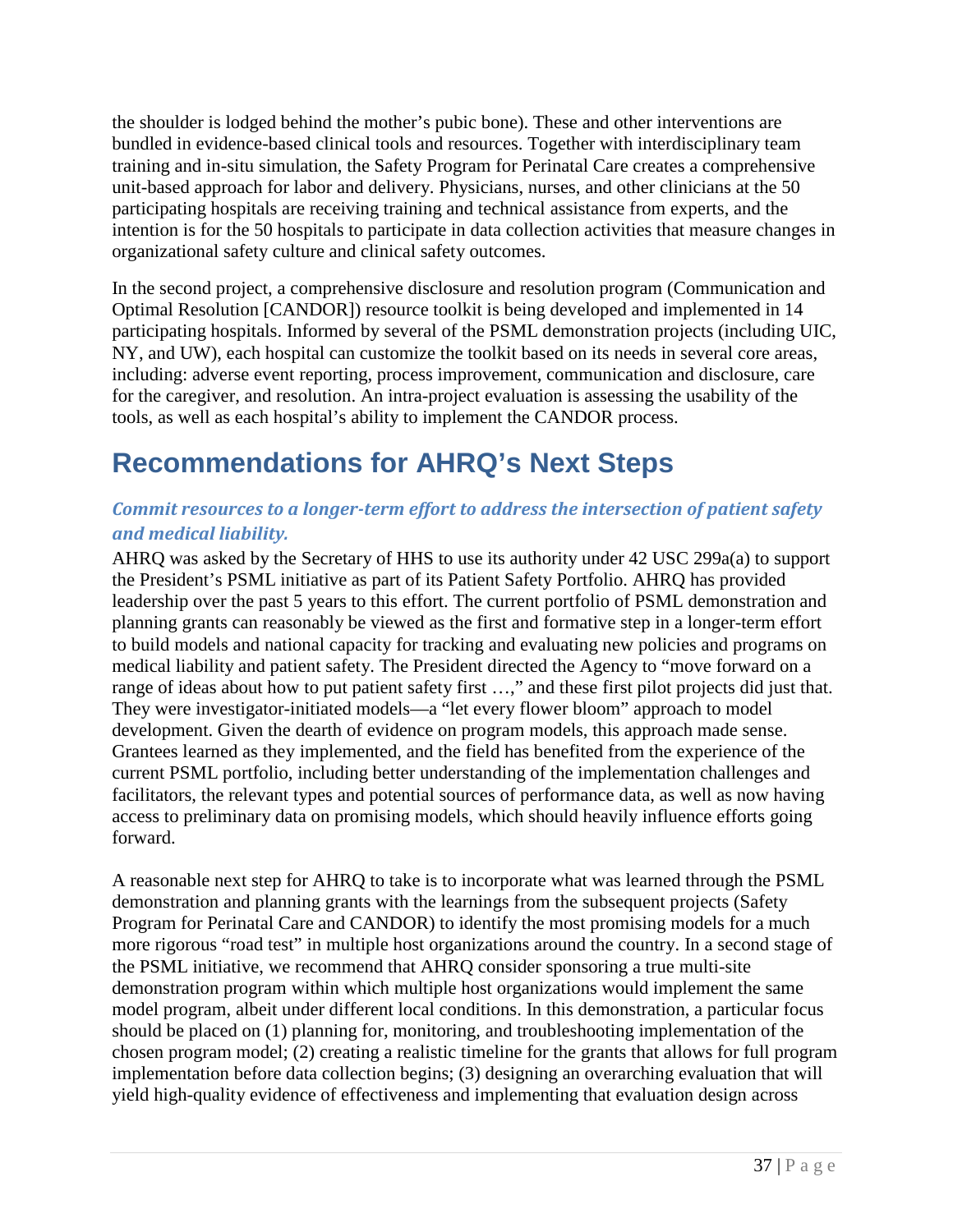sites; and (4) choosing investigators and host organizations that have demonstrated a capacity for longitudinal data collection.

# *Proactively address data challenges in future PSML initiatives.*

After completing an inventory of data systems and measures in the first year of the PSML evaluation, we identified a series of major challenges to using existing secondary data systems to assess the impact of the PSML demonstration projects. For the future, two implications follow. First, the field may need more investment and national infrastructure development to improve common datasets and measures relating to PSML outcomes, particularly around malpractice claiming. Second, at least in the near term, future PSML demonstration projects are likely to continue collecting their own primary data, based on thoughtful decisions upfront about the most relevant and useful outcome measures. In fact, a number of the PSML demonstration projects invested substantial resources to create data collection instruments that can be repurposed for future initiatives (e.g., the REDCAP data collection instruments used in the New York project for both DRPs and the JDN program). One problem the various sites faced, though, was that investigators were building "Cadillac" data collection systems that simply could not be sustained after the grant ended. Researchers working with clinicians and risk managers need to reduce the burden of such data collection so that monitoring can be sustained in "real-world" host organizations after the grant period is over.

# *Support studies to test additional "best practices" for their impact on reducing malpractice exposure.*

Two of the PSML demonstration projects (Ascension and Fairview) focused on reducing variation in care by implementing evidence-based guidelines and processes to improve clinical practice in labor and delivery. Another project (PROMISES) focused on specific areas of care management (such as the management of abnormal test results) that contribute to a large proportion of medical errors in ambulatory settings. Much of the development of these types of quality improvement efforts, including the development of TeamSTEPPS<sup>®</sup> training protocols, specific patient care bundles, checklists, and other tools, has originated with AHRQ and with AHRQ-funded investigators. Future work in this area would be a natural extension of AHRQ's existing efforts to disseminate and encourage the uptake of models (such as the development and implementation of bundles) aimed at reducing variation in care and improving patient safety across the country. Under an extended PSML portfolio, investigators could be encouraged to focus on risks that contribute to large numbers of medical errors and to investigate the effects of remediating interventions on malpractice as well as clinical outcomes.

# *Fund more exploratory work examining the role of patients and families in the investigation and remediation of patient safety problems.*

The UT and UW demonstration projects explored the questions, "What should be the role (if any) for patients and their family members in adverse event reporting, investigation, and remediation? What can patients and family members (potentially) add to the information that hospitals and ambulatory practices already gather in root cause analysis and other investigatory processes? What (if anything) is unique about the contribution the patient voice can make to a 'learning organization'? Can patients participate in root cause analysis and/or processes of quality improvement (such as LEAN) and, if so, how?" These are all intriguing questions that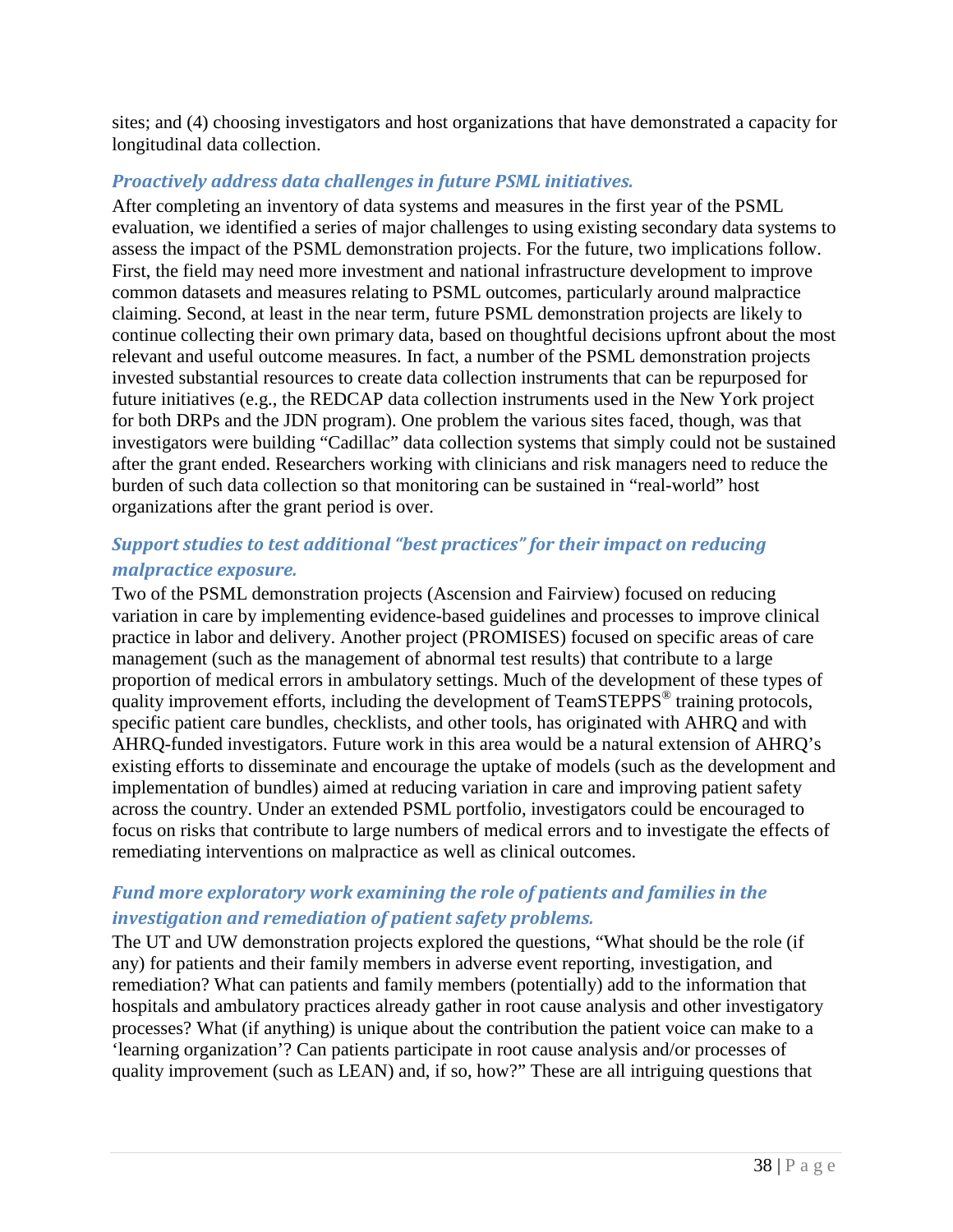have been raised, but not answered, by the work of these grantees. More work in this area is needed.

# *Consider adding a "disclosure culture" module to the AHRQ patient safety culture survey.*

The UT project developed and conducted preliminary psychometric testing of a module on disclosure culture that could be integrated into any existing patient safety culture survey. Given that AHRQ's survey is broadly used in the field, to advocate the addition of a disclosure culture module would raise consciousness of disclosure issues and begin to change the conversation nationally.

# *Include in the AHRQ Clearinghouse all of the tools, training packages, and products developed by the PSML demonstration grantees.*

As we have noted earlier in this report, possibly the most important impact of this initiative will come from the various tools, training packages, program models, videos, slide decks, publications, and other products produced by the grantees for their own programs. Wide dissemination of these products by AHRQ is in keeping with the goals of the initiative—to enhance the diffusion of program-related interventions beyond the specific projects.

# **Conclusion**

President Obama's purpose was to stimulate the development of a range of innovative ideas that put "patient safety first and let doctors focus on practicing medicine." The legacy of the PSML initiative is that it accomplished the goal of addressing the challenges of the current medical liability system taking a nontraditional approach. All parties involved in malpractice reform generally agree that doctors are troubled by—and patients and family members are not well served by—the current medical liability system. Evaluations of policy interventions (like damage caps, changes to the statute of limitations, and limits on attorney's fees) have produced only equivocal findings; some studies suggest a positive impact on claims and costs, but others raise questions about basic fairness (e.g., if such changes cause injured parties to be unable to seek due compensation because they cannot find a lawyer).

The PSML initiative took a decidedly different approach. Instead of seeking legislative changes, it empowered States and health care organizations to think "outside the box" about solutions that would reduce preventable injuries, foster better communication between doctors and patients, and award compensation to injured patients in a timely and efficient manner.

Unfortunately, the quantitative results on the impact of the innovations reported here are equivocal as well. Some evaluations show an impact on patient safety and malpractice outcomes, but our confidence in these findings is limited by concerns about the underlying study designs. Nevertheless, the learnings from the PSML demonstration projects are immense and provide clear direction for AHRQ and the Nation to continue on the path initiated by the President. Much work has been done, and more work remains.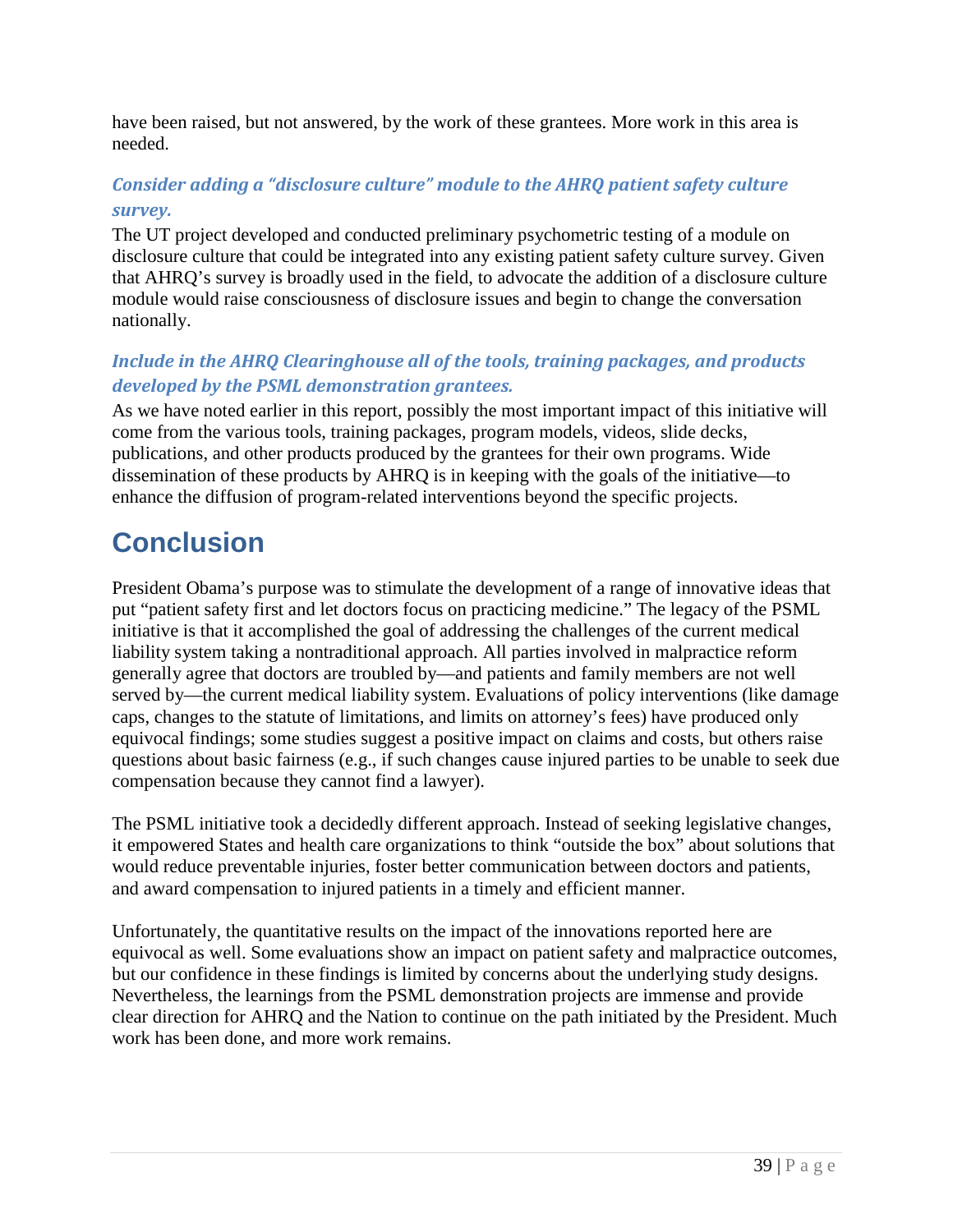# **Appendix A: Grantee Profiles**

# **New York State Unified Court System**

**Title:** The NYS Medical Liability Reform & Patient Safety Demonstration Project **Award Number:** R18 HS19505-01 **Principal Investigator:** The Honorable Judy Harris Kluger, J.D. **Award:** \$2,999,787 **Period of Performance:** 7/01/10–6/30/15

#### **Goals**

Through initiatives to promote safety culture, a communication and resolution program (CRP), and an expanded and enhanced judge-directed negotiation (JDN) program, this grant aimed to enhance the patient safety culture in participating hospitals, prevent and address adverse events, prevent the filing of cases through disclosure and early offer, expedite the movement of cases through the claims process, increase the number of settlements, and, over time, lower malpractice costs and premiums.

Although the project received a no-cost extension through June 30, 2015, the five hospitals ceased project participation on June 30, 2013.

#### **Methods**

The grantee implemented three program components in five medium and large academic medical centers in New York City. These five hospitals provide care to some of the city's most economically disadvantaged and medically underserved populations.

**The first component was hospital-based initiatives to promote a culture of patient safety.** The grant required that each of the hospitals focus its attention on developing a culture of patient safety by, at a minimum, (1) conducting the AHRQ patient culture survey at the beginning and at the end of the grant, (2) enhancing adverse event reporting and response, and (3) providing communication training to general surgical staff using either TeamSTEPPS® or a similar type of training package. (TeamSTEPPS®—Team Strategies and Tools to Enhance Performance and Patient Safety—is an evidence-based teamwork system developed by AHRQ and the Department of Defense's Patient Safety Program to improve communication among health care providers.) Each hospital used a variety of patient safety-related initiatives and interventions tailored to its own organization. Some examples of specific interventions include a refined surgical safety universal protocol, a practice guideline for managing obese surgical patients, and improvements in adverse event reporting systems. The grantee estimates that 5,000 hospital staff across the participating institutions received TeamSTEPPS<sup>®</sup> training.

**The second component was a communication and resolution program (CRP)** in the general surgery departments at each site. Staff at all five sites received disclosure training developed in consultation with the Greater New York Hospital Association and the Madison Consulting Group that included presentation of didactic material, role-playing, and small-group exercises. Different hospitals had different types of staff attend the training (e.g., surgeons, other clinicians,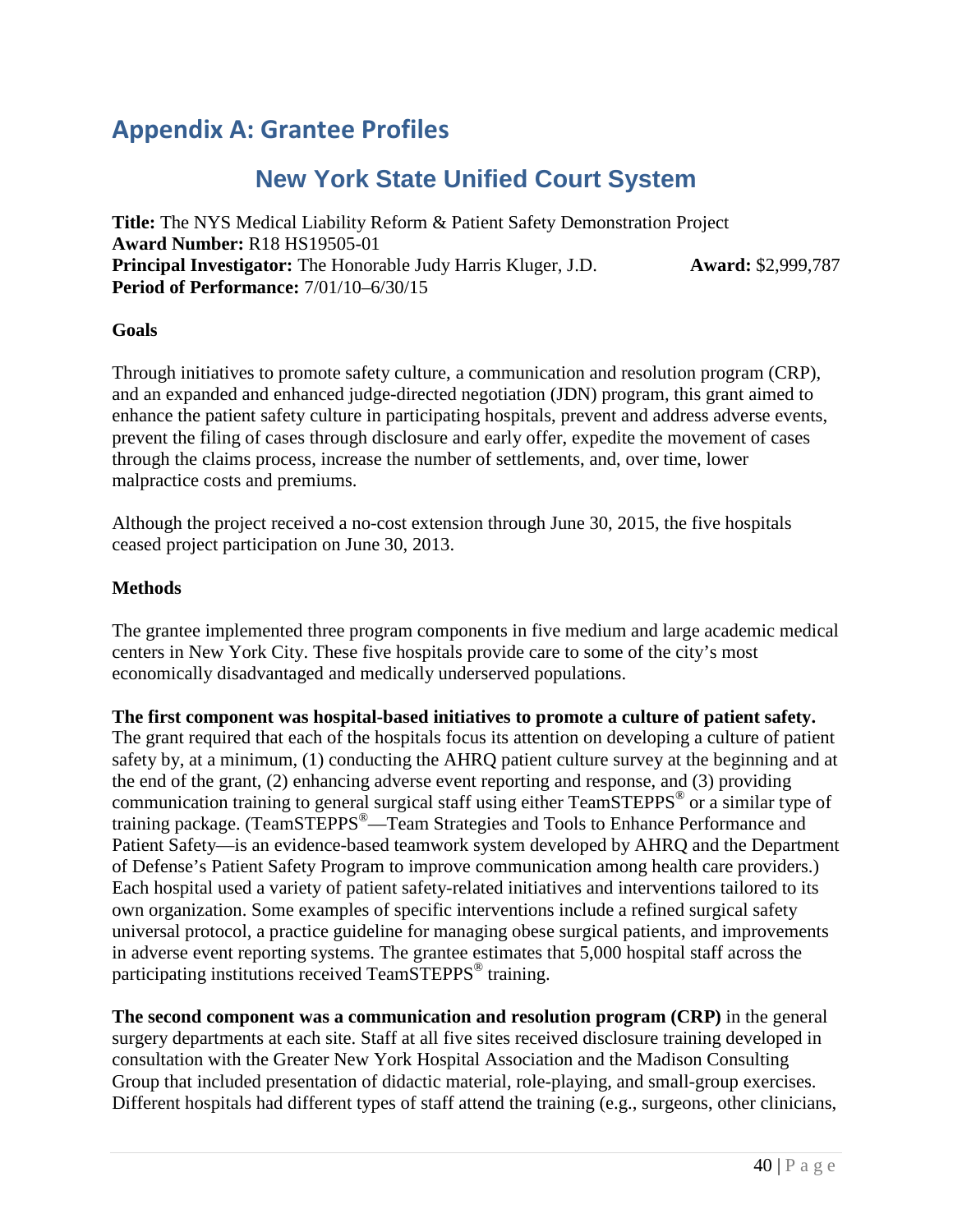risk managers, quality and patient services staff). Reportedly, participant reaction to the training was overwhelmingly positive. A 6-month followup satisfaction survey of training participants revealed that they found the skills they learned helpful and used them in practice. According to the grantee's final report, the training continues to be provided to hospital staff by their malpractice insurer.

Each of the hospitals worked with the Department of Health staff to diagram how an adverse event involving severe harm would be managed, including the process they planned to use to make decisions about when to make a disclosure, the staff who would make the disclosure, and the process by which an offer and resolution would follow. Based on the University of Michigan Health System model (Boothman, Blackwell, Campbell, et al., 2009), the CRPs involved prompt reporting of the adverse event to the hospital, full disclosure to the patient/family, a timely investigation, an explanation of investigation findings and an appropriate apology to the patient/family, and an effort to learn about patient safety. In addition, when providers failed to meet the standard of care, CRPs were to seek to achieve a resolution by offering compensation without requiring families to sue. The project provided customized training in disclosure skills to clinicians at each site.

**The third component of the grant was the enhanced judge-directed negotiation (JDN) program,** which was modeled after a program developed in 2004 by the Honorable Douglas McKeon, New York State Supreme Court 12th Judicial District, Bronx County. Judge McKeon continues to provide leadership to the program. The JDN program aimed to prevent protracted legal battles and reduce the legal costs and frustration for providers and patients who pursue malpractice claims through the traditional court system. As a result of the grant, all malpractice lawsuits against the five participating hospitals were directed to a special program of judgedirected settlement negotiations. Under this model, a judge with experience in medical malpractice cases and training in clinical issues and negotiation skills presides over the malpractice lawsuit from the filing of the case to the end or until a trial is scheduled. The judge convenes the parties "early and often" to discuss the case and help broker an expedited and equitable settlement. The judge facilitates negotiations but does not attempt to impose a settlement or a settlement amount. The plaintiff may move ahead with trial if the parties do not agree on a settlement after a period of negotiation. One significant advantage of this approach to malpractice liability reform is that it does not require any change to the law.

With grant funding, the JDN program was expanded to include courts in Brooklyn and Manhattan, where additional training increased the number of judges to five. A full-time nurseattorney was hired to provide input when the judge or lawyers needed clinical information, to keep notes on the cases and their disposition, and to enter data for the evaluation.

## **Analysis**

**Communication and resolution program.** CRP process and outcomes were measured using structured data on CRP events entered by hospital staff, insurer data on the aggregate numbers of claims processed during the intervention period, surveys of participating physicians (for each case, the physician most involved in the case received a 15-item survey), and interviews with hospital administrators about their experiences with the CRP program. Over 22 months, starting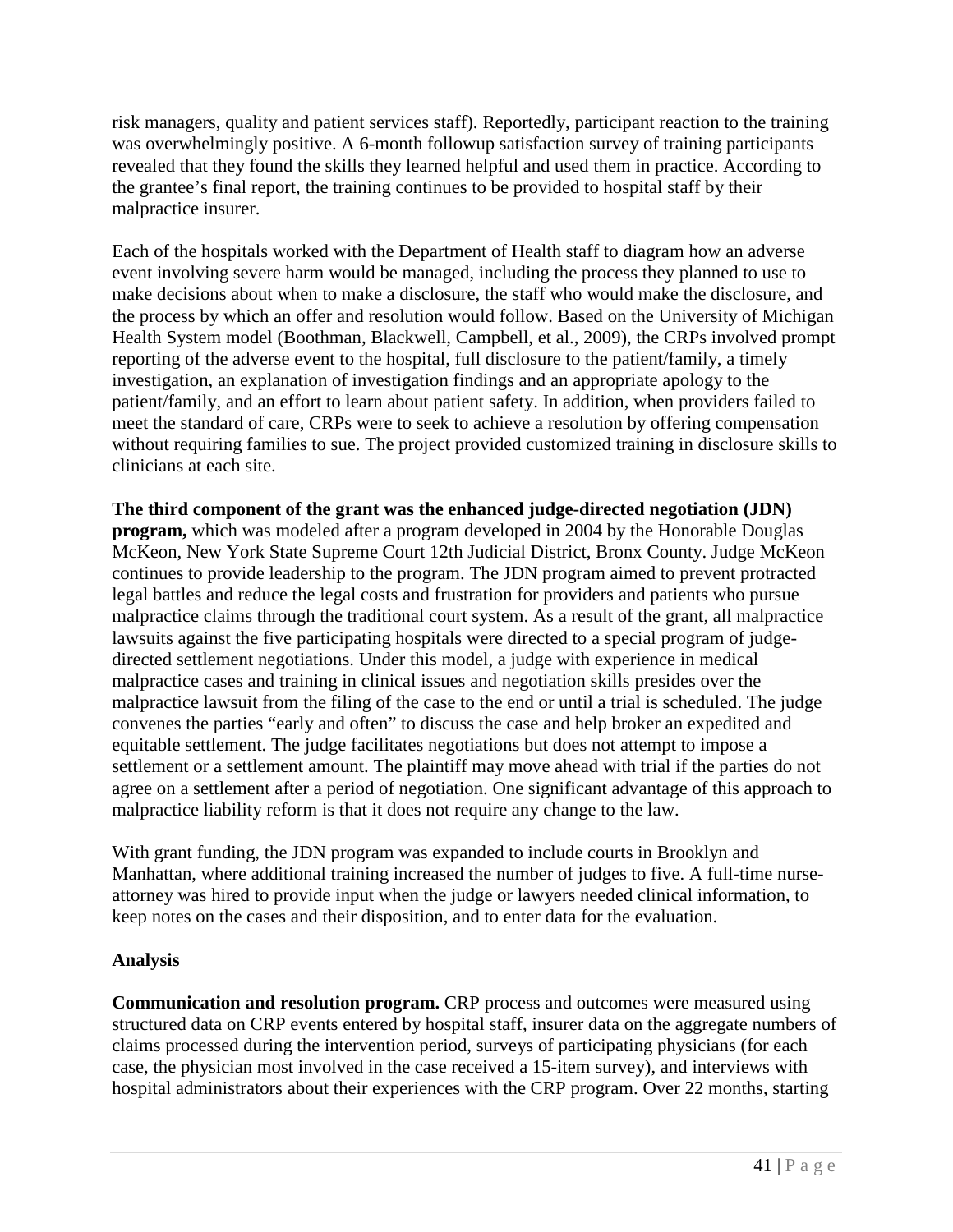in September 2011, data were collected on 125 CRP events. Surveys were received from 70 of the 123 physicians who received one.

**Enhanced judge-directed negotiation program.** The evaluation of the JDN program had two components. The first was a litigant satisfaction survey, in which opposing attorneys were asked to complete an online survey about how the JDN affected overall outcomes. The second evaluation component assessed the effect of the JDN on the resolution of cases. The focus was primarily on the time to disposition, percent of cases settled, and the stage at which cases were settled. It should be noted that the final analysis of data is not complete, as the grant project was extended through June 2015 to allow time for additional data collection and analysis.

From the beginning of the grantee's data collection in September 2011 to the submission of its final report, 326 cases had entered the JDN and 32 had reached a final disposition. At the time of the final report, the grantee had received 16 responses from the 31 attorney surveys sent. The findings on the JDN presented below reflect the data analysis at the time of the grantee's final report.

# **Findings**

**Communication and resolution program.** Findings regarding the CRP implementation are below:

- Of the 125 CRP events, the greatest proportion resulted in temporary but severe harm (68.8%). Cases next often involved death (15.2%) and permanent but not severe harm (7.2%). In more than half of cases, patients required altered medical management (56.8%) and a prolonged hospital stay (52.0%), with 11.2 percent of injured patients acquiring a disability. The most common clinical events were unintended laceration or puncture (18.4%) and anastomotic leak/enterotomy (16.8%).
- Overall, the hospitals implemented the key steps of the CRP. An initial disclosure was documented in 92 percent of CRP cases. Communication that an adverse event occurred was documented in 79 percent of cases, with explanations of the reasons for harm (88%) and "apologies of sympathy" (64%). An apology acknowledging responsibility was given in only 13 percent of cases.
- A quarter (25%) of the events assessed were reported to Risk Management or Quality within 24 hours, half (50%) within 6 days, and three-quarters (75%) within 18 days, with only a short time elapsing between the first communication with patients and families about the event and the last communication (50% were concluded within 2 days). Overall, 75 percent of communications were concluded within 32 days.
- Of the 125 events, 30 were judged to involve "all of the essential elements of a negligence claim: an injury, causation, and substandard care" (Mello, 2015, p. 8). For these 30, the responses deemed appropriate included compensation (9) and an offer to waive medical bills (12).
- Very few CRP cases (20) progressed to a claim or lawsuit. Twelve to 15 months after CRP completion, 14 of the 125 cases (11.2%) resulted in a filed lawsuit and six (4.8%) others resulted in a claim but no filed lawsuit. Three of these cases (2.4%) were settled with a release of claims. Eleven of the 20 cases with a claim or lawsuit involved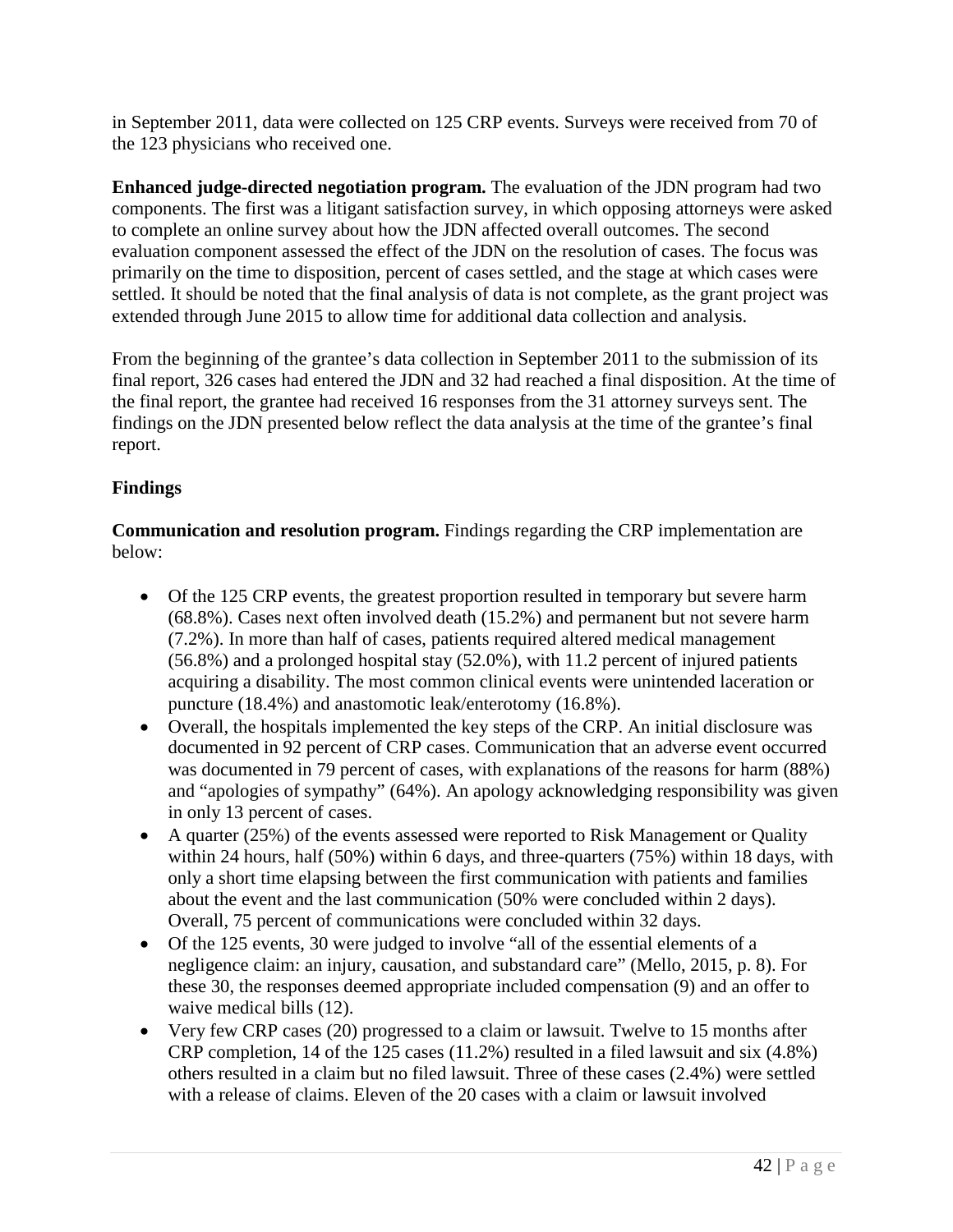substandard care and causation, and the hospital offered compensation in 3 of these 11 cases.

- Physicians, nearly all (98%) of whom were surgeons, generally lacked awareness of the CRP. Most were not knowledgeable of the compensation given to the patient or the amount of time needed to resolve the case. However, physicians rated the CRP positively. On a scale of 1 to 100, physicians gave positive ratings regarding disclosure conversations with the patient/family, the assistance they received in preparing for the disclosure conversation, their interactions with CRP representatives (when they had them), and their treatment by CRP representatives (medians of 85.5, 87.0, 89.5, and 75.0, respectively). Respondents were less positive about the likelihood that the program helped them avoid a lawsuit (median of 50.0).
- The CRP process shed light on the causes of harm. In cases involving violations of the standard of care, the leading human factors contributing to errors were communication problems among providers (17 cases, 56.7%) and inattention (13 cases, 43.3%). In these cases with substandard care, most (86.7%) involved a failure of an individual provider, and half (50%) involved a system failure.

The grantee encountered a host of barriers to implementation of CRP, including risk management workload, malpractice insurer reticence (because of fear that disclosure would increase claims), and institutional resistance (hospitals unwilling to negotiate directly with patients and families). Further, because New York lacks legislation supporting disclosure and resolution, the tort system is very polarized, making it difficult to garner enthusiasm for early resolution.

The grantee also noted that the disclosure side of the CRP was implemented much more successfully than the compensation/resolution side. In most cases in which there was deviation from the standard of care, compensation was not pursued. However, the project was successful in changing the culture and mindset around communication.

**Enhanced judge-directed negotiation program.** From the beginning of the grantee's data collection in September 2011 to the preparation of this report in late May 2015, 716 cases had entered the JDN and 165 had reached a final disposition. The grantee had received 98 responses from the 211 attorney surveys sent. (Surveys were sent when the JDN process was completed, even if a final disposition had not yet been reached. Some surveys had not yet been sent at the time of this report.).

When the grantee submitted a final report at the end of the original grant period, it provided the following interim data analysis although enrollment into the JDN was ongoing. The final analysis of data is not complete, because the JDN program continued to accrue cases through April 2015.

- Of the 326 cases that had entered the JDN by the end of the original grant period, most (more than 80%) involved serious, permanent harm or death.
- Of the 32 cases with a final disposition at that point, 15 were settled and 17 were voluntarily dismissed. Across these cases, the median time between filing and disposition of the case was 189 days.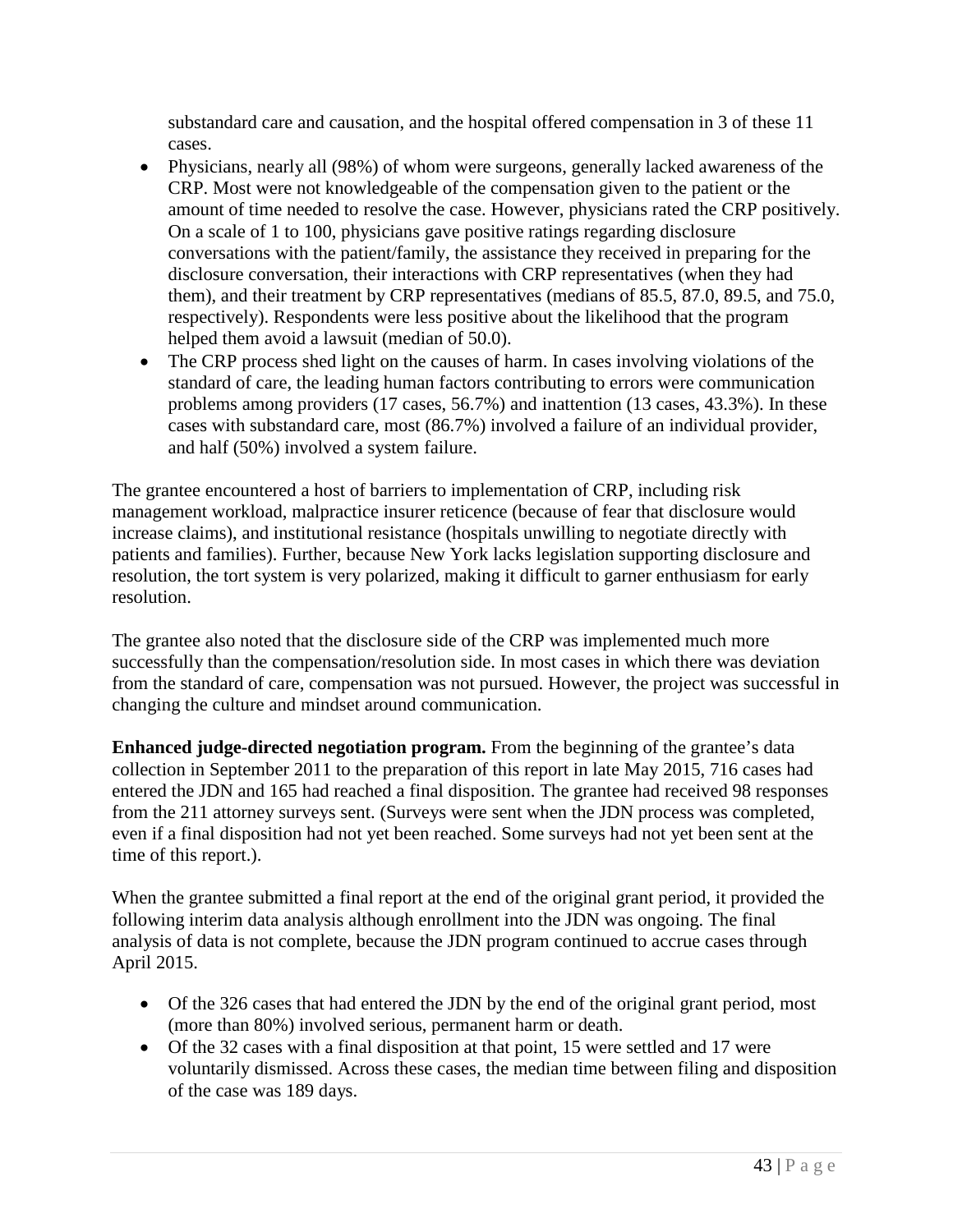- For 12 cases settled during conference, the median settlement was \$237,000, and the median time from filing to disposition of the case was 8 days. For three cases settled outside of conference, the median settlement was \$55,000, and the median time was 240 days.
- It appeared to judges that the participants in JDN cases were "highly engaged and working hard to reach resolution." According to the grantee, several factors appeared to have promoted settlement: having early dialogue, a "high-exposure" case, and agreement on key facts. Unrealistic plaintiff expectations appear to have hindered settlement.
- Preliminary findings from the attorney surveys received to date were encouraging: 90 percent of respondents thought the JDN program had reduced their case's litigation costs, 80 percent thought the JDN was a positive contribution to case resolution, and 90 percent were satisfied or very satisfied overall.

Participating hospitals were more enthusiastic about participating in the JDN program than they were in implementing the CRP or the patient safety initiatives. From early in the project, involved stakeholders showed their interest in alternatives to taking claims to trial. Attorneys on both sides—for the plaintiff and defense—could see the value. The New York court system is committed to the JDN program and has continued the program past the end of the grant period using internal court funding. Hospitals that did not participate in the grant have asked to join the program, particularly hospitals in the City and outer boroughs, where there are high malpractice costs and a high concentration of cases.

# **Selected Publications and Presentations Developed by Grantee**

## **Publications and Manuscripts:**

Mello MM. The medical liability climate: The calm between storms is the time for reforms. Bill of Health Blog, Harvard Law School/Petrie Flom Center for Health Law Policy, Biotechnology, and Bioethics. Oct. 31, 2014. Available at

[http://blogs.law.harvard.edu/billofhealth/2014/10/31/the-medical-liability-climate-the-calm](http://blogs.law.harvard.edu/billofhealth/2014/10/31/the-medical-liability-climate-the-calm-between-storms-is-the-time-for-reforms/)[between-storms-is-the-time-for-reforms/](http://blogs.law.harvard.edu/billofhealth/2014/10/31/the-medical-liability-climate-the-calm-between-storms-is-the-time-for-reforms/)

Mello MM, Greenberg Y, Senecal SK, et al. Case outcomes in a communication-and-resolution program in New York hospitals. Manuscript submitted for publication. 2015.

Mello MM, Senecal SK, Kuznetsov Y, et al. Implementing hospital-based communication-andresolution programs: Lessons learned in New York City. Health Aff. 2014;33(1):30-38. PMID: 24395932.

Mello MM, Studdert DS, Kachalia A. The medical liability climate and prospects for reform. JAMA. 2014;312(20):2146-2155.

Sage WM, Gallagher TH, Armstrong S, et al. How policy makers can smooth the way for communication-and-resolution programs. Health Aff (Millwood). 2014;33(1):11-19. PMID: 24395930.

#### **Presentations:**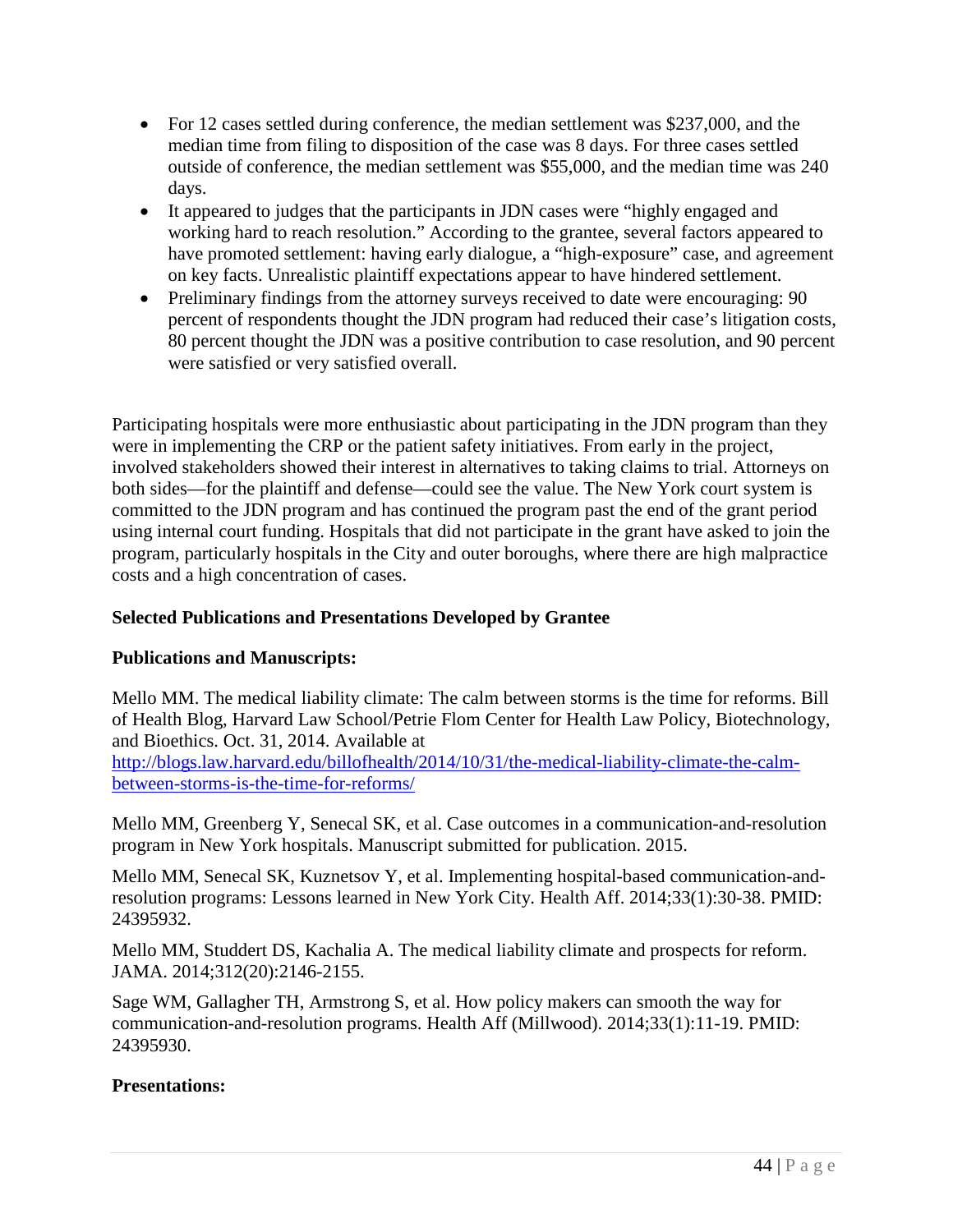Cohn J. Offer and disclosure programs, the New York model. American College of Surgeons, 2012 Medical Liability Reform Summit; 2012 Oct 19; Washington, DC.

Cohn J. New approaches to medical liability reform, the role of the state: Can government help states to embrace patient safety and reduce medical liability costs? National Academy for State Health Policy, 24th Annual State Health Policy Conference, New Directions in State Health Policy; 2011 Oct 5; Kansas City, MO.

Cohn J, Senecal S. Poster: The New York patient safety/medical liability reform demonstration project. Agency for Healthcare Research and Quality, 2012 Annual Conference, Moving Ahead: Leveraging Knowledge and Action to Improve Healthcare Quality, Medical Liability Reform and Patient Safety Initiative; 2012 Sep 10; Bethesda, MD.

Kluger JH. Innovative medical liability reform in action. American Medical Association, State Legislative Strategy Conference; 2012 Jan 5-7; Tucson, AZ.

Kluger JH. Innovations in addressing medical malpractice claims, Part I. Judge American Health Lawyers Association; 2012 May 4.

Kluger JH. Litigation Section of the CBMA and the Academy of Medicine of Cleveland and Northern Ohio, Medical Malpractice Issues for Attorneys and Physicians, Medical Specialty Court Initiatives. 2012 Apr 17; Cleveland, OH.

Kluger JH. Second meeting: The appropriateness of dimensions in health care, the judge directed negotiation program. 2011 Nov 11; Milan, Italy.

Mello MM. Medical liability reform: What's on (and off) the table now? Chicagoland Healthcare Risk Management Association Annual Meeting; 2010; Chicago, IL.

Mello MM. New directions in medical liability reform. Columbia Law School Health Law Colloquium; 2010; New York, NY.

Mello MM. Medical liability reform: What's on (and off) the table now? DuPage County Medical Society Annual Meeting; 2010; Oak Brook, IL.

Mello MM. New Directions in medical liability reform. Dana-Farber/Harvard Cancer Center Outcomes Research Program Seminar; 2010; Boston, MA.

Mello MM. Current directions in medical liability reform. Johns Hopkins Bloomberg School of Public Health; 2012; Baltimore, MD.

Mello MM. New directions in medical liability reform. Keynote Address, American College of Surgeons Medical Liability Summit; 2012; Washington, DC.

Mello MM. Hospital-led malpractice reform: Disclosure-and-offer programs in Massachusetts and beyond. Neurosurgery Grand Rounds, Massachusetts General Hospital; 2012; Boston, MA.

Mello MM. Disclosure of medical errors and medicolegal risk: Is it safe to be honest? Health Law Distinguished Speaker Series, Center for Health Law Studies, St. Louis University School of Law; 2012; St. Louis, MO.

Mello MM. Disclosure and resolution programs. Medical Malpractice Roundtable, University of Texas School of Law; 2013; Austin, TX.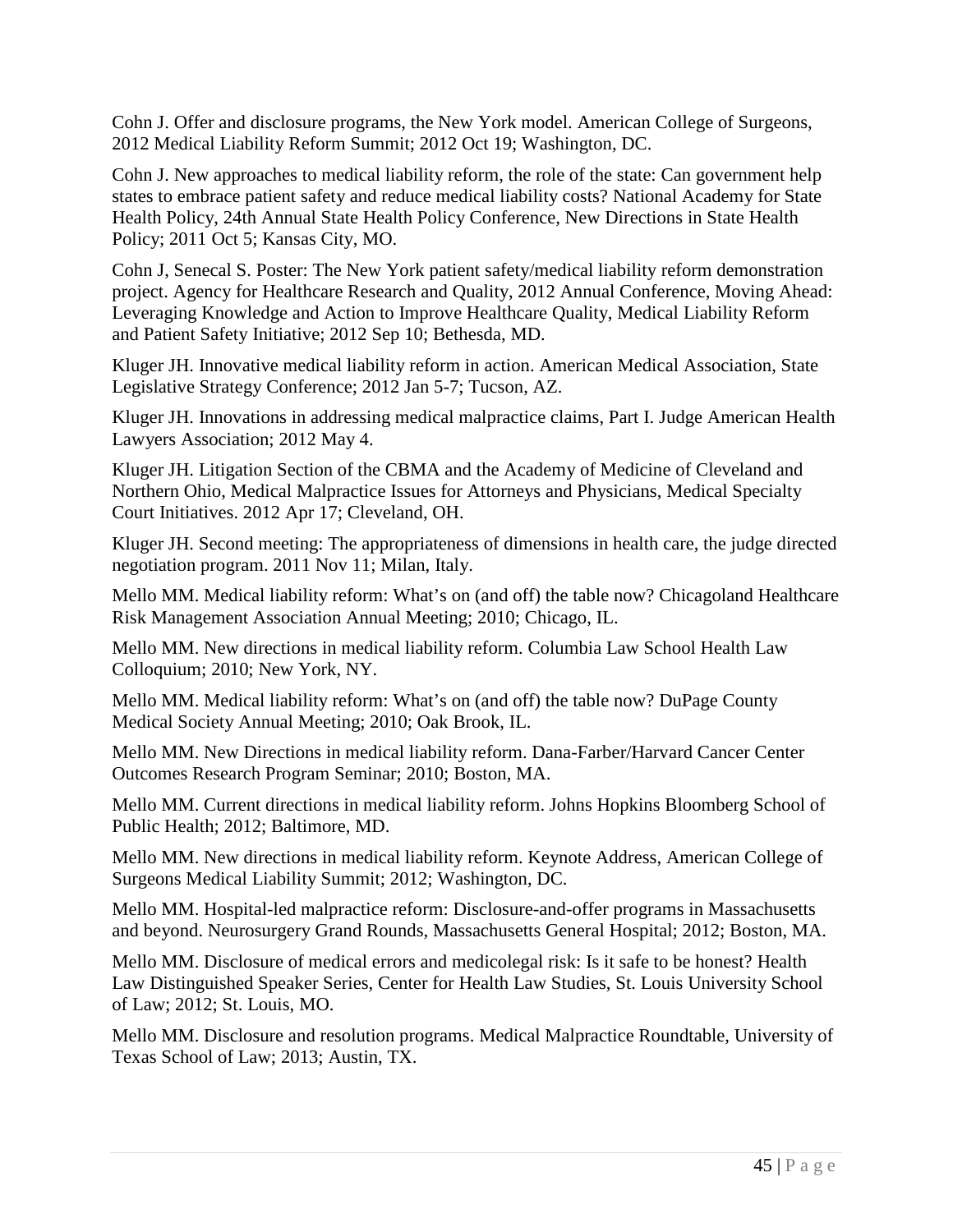Mello MM. Medical liability and accountability for safe care: Looking back, moving forward. Regis J. Fallon Lecture, Center for Health and the Social Sciences, University of Chicago; 2013; Chicago, IL.

Mello MM. Disclosure of medical errors: Is it safe to be honest? Ethics Grand Rounds, Dana Farber Cancer Institute; 2013; Boston, MA.

Mello MM. Next steps for communication and resolution programs. National Quality Colloquium Bootcamp; 2013; Washington, DC.

Mello MM. Disclosure and resolution programs as a quality improvement initiative. Third HealthPact Forum, 2013; Seattle, WA.

Mello MM. Implementing communication and resolution programs: Insights from early adopters. Georgia State University Center for Law, Health and Society Workshop; 2013; Atlanta, GA.

Mello MM. Implementing communication-and-resolution programs in hospitals. American Society for Healthcare Risk Management Annual Meeting; 2013; Austin, TX.

Mello MM. Managing medical liability risk through error disclosure and proactive compensation: Opportunities and challenges. Beth Israel Deaconess Medical Center Medicine Grand Rounds; 2014; Boston, MA.

Mello MM. Update on medical malpractice. Petrie-Flom Center Health Law Year in P/Review, Harvard Law School; 2014; Cambridge, MA.

Mello MM. Managing the risks of malpractice and error disclosure. Harvard Medical School Leadership Development for Physicians and Scientists Program; 2014; Boston, MA.

Mello MM. Hospitals' responses to medical errors: The role of alternative dispute resolution. Quinnipiac-Yale Dispute Resolution Workshop; 2014; Hamden, CT.

Mello MM. Operation and effects of communication-and-resolution programs in hospitals. Empirical Health Law Conference, Cornell University; 2014; Ithaca, NY.

Mello MM. New directions in medical malpractice reform. Deinard Memorial Lecture on Law and Medicine, University of Minnesota; 2014; Minneapolis, MN.

Mello MM. Can communication-and-resolution programs help hospitals avoid malpractice suits? American Association of Law Schools Annual Meeting; 2015; Washington, DC.

Mello MM. New directions in medical liability reform. Department of Health Policy and Administration Workshop, Gillings School of Public Health, University of North Carolina at Chapel Hill; 2015; Chapel Hill, NC.

## **Selected Other Products Developed by Grantee**

- CRP training package for clinicians and JDN training for judges
- Litigation satisfaction surveys (provider, patient, and attorney)

## **Source Documents for This Grantee Profile**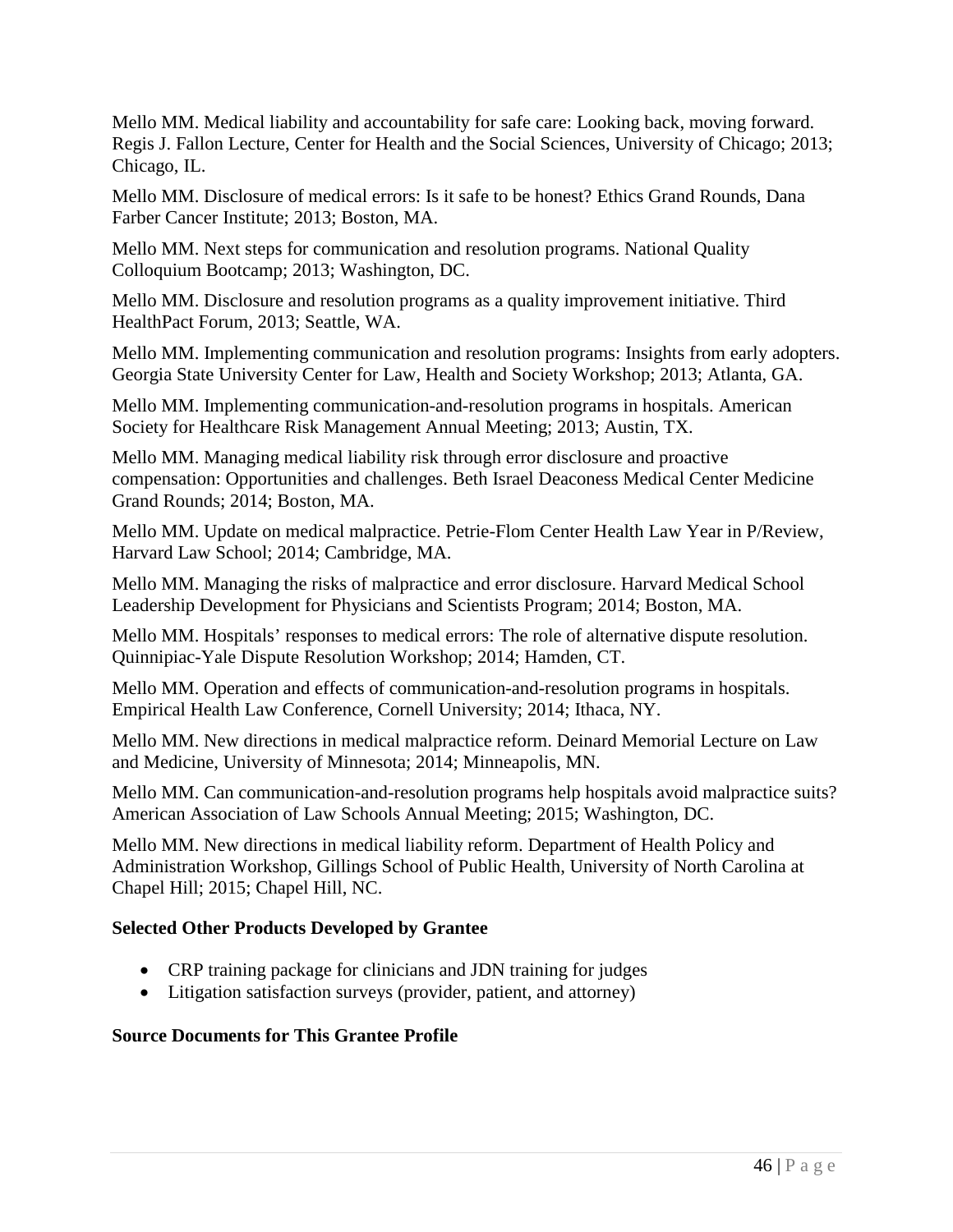Boothman RC, Blackwell AC, Campbell DA, et al. A better approach to medical malpractice claims? The University of Michigan experience. J Health Life Sci Law. 2009 Jan;2(2):125-159. PMID: 19288891.

Kluger JH. Improving Communication With Patients—NY State Unified Court System. Final Progress Report. Prepared by New York State Unified Court System under grant number R18 HS19505. Prepared for the Agency for Healthcare Research and Quality. New York, NY; Jun 2014.

McKeon D. New York's innovative approach to medical malpractice. New Eng L Rev. 2011- 2012;46(3):475.

Mello MM, Greenberg Y, Senecal SK, et al. Case outcomes in a communication-and-resolution program in New York hospitals. Manuscript submitted for publication. 2015.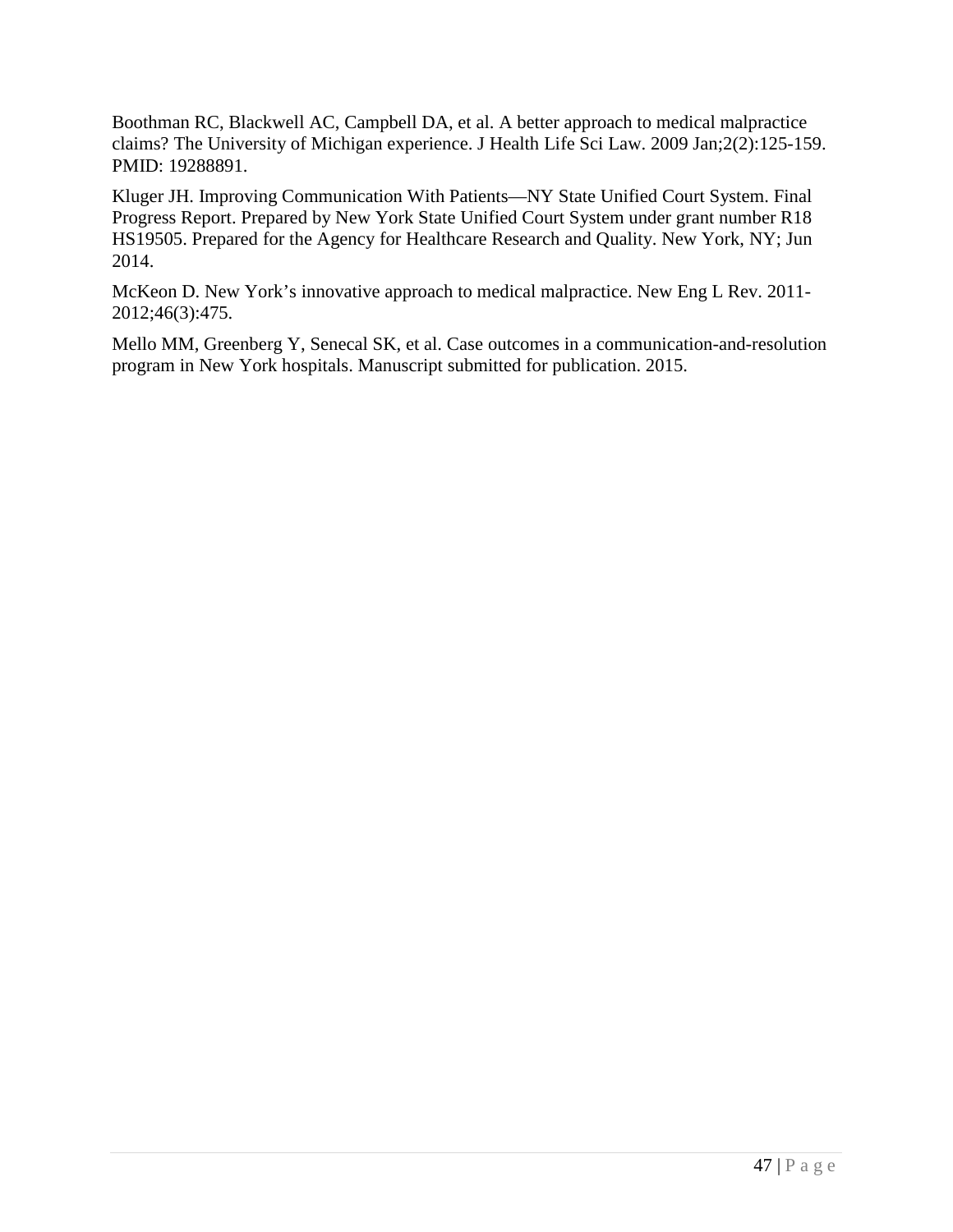# **University of Illinois at Chicago (UIC)**

**Title:** The Seven Pillars: Crossing the Patient Safety-Medical Liability Chasm **Award Number:** R18 HS19565-01 **Principal Investigator:** Timothy McDonald, M.D., J.D. **Award:** \$2,998,083 **Period of Performance:** 7/01/10–6/30/14

#### **Goals**

This project is evaluating the effectiveness of a comprehensive process for responding to patient harm events known as the "Seven Pillars" that has been in place at the University of Illinois Medical Center at Chicago (now part of the University of Illinois Hospital and Health Sciences System, UIHHSS) since April 2006. The long-term objectives of the project are to improve patient safety and mitigate medical liability risk through (1) improved communication with patients and families, (2) disclosure and early offer when patients suffer preventable harm, and (3) learning from medical errors.

The intent of the project was to allow UIC to further refine the Seven Pillars, replicate the program from its academic hospital setting to 10 diverse community hospitals in the greater Chicago area, and measure the impact at these hospitals, as well as to collect and report additional data on the impact of Seven Pillars at UIC.

#### **Methods**

The key components of the Seven Pillars process include the following:

- 1. Patient safety incident reporting
- 2. Investigation and root cause analysis
- 3. Communication and disclosure
- 4. Apology and remediation
- 5. Patient safety and systems improvement
- 6. System process and performance improvement
- 7. Education and training

The 10 Chicago-area community hospitals were randomized into two groups (early and late implementers) for purposes of the evaluation. The grantee conducted baseline gap analysis (described below) to measure each hospital's implement readiness across various areas, and the initial training was intended to overcome the identified gaps. Three types of initial training were provided as part of the Seven Pillars implementation: (1) patient communication (crisis management and disclosure) training; (2) "care for the caregiver" training; and (3) resident training on reporting patient safety events. This initial set of trainings was complemented with followup training, "just-in-time" training, and as-needed training and consultation. The grantee noted that the roll-out of training was slower than expected, so that parts of the intervention were still being deployed in the five "early" implementing sites when the five "late" implementing sites came on board, one issue that may have made it difficult to differentiate outcomes between the two cohorts. The grantee also noted that some participating hospitals requested special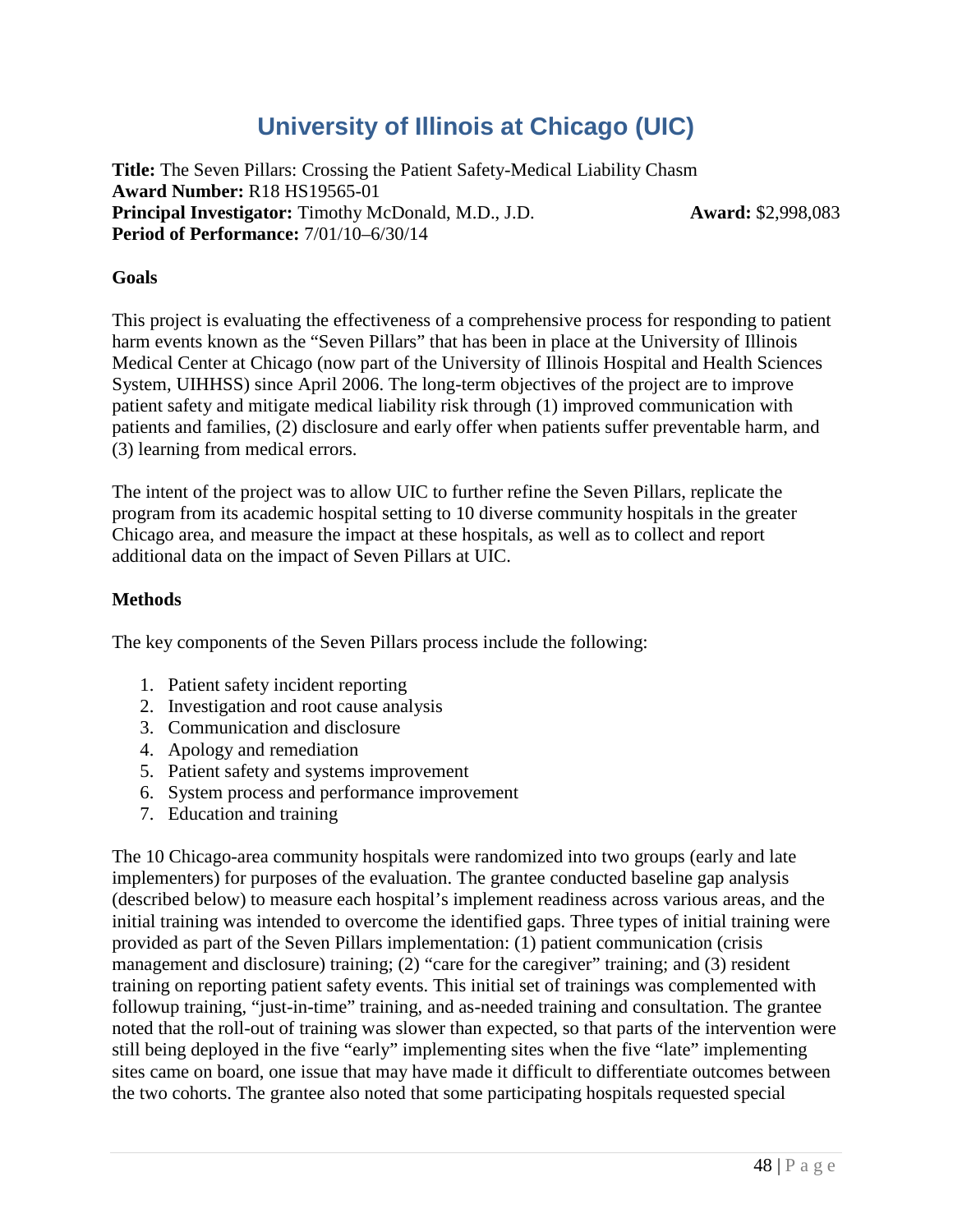training on all Seven Pillars elements for their resident physicians. Although these trainings were outside the scope of the grant, the request was an encouraging indicator of a change in safety culture at these hospitals.

Seven Pillars was implemented in varying degrees at each of the 10 community hospitals. As expected, the Seven Pillars intervention was enhanced during the course of the demonstration in areas such as resident reporting, care for the caregiver, root cause analysis, and crisis management, with the enhancements being well received by the sites. Even in the third year of the grant, refinements to the training were ongoing. Several educational modules and tools were developed by the grantee, including training on data collection and a 40-hour CME-accredited program about Seven Pillars.

During the course of the grant, 7 of the 10 participating hospitals merged under a single corporate structure. Although the merger was initially a problem for implementation, the grantee noted, it ultimately facilitated dissemination of the model. Seven Pillars had a lot of support at the corporate level; and as a result, the grantee continued to work with the 7 hospitals initially included in the grant, as well as 13 or 14 other hospitals under the same corporate umbrella.

# **Analysis**

For each of the participating community hospitals, the project team completed a baseline gap analysis using onsite meetings, focus groups, and key informant interviews to gather data from a range of individuals from frontline staff to executives and members of the board of directors. The gap analysis was intended to measure each hospital's readiness to implement the intervention across various areas. The grantee shared the findings of the baseline gap analysis with the community hospitals, then provided the initial training on Seven Pillars to overcome the identified gaps.

The evaluation plan for the grant included two assessments of the impact of the intervention at the participating community hospitals:

- Impact on patient safety process and outcome measures (e.g., number of adverse event reports, numbers of reported significant adverse events, patient safety culture, number and quality of disclosures)
- Impact on risk management and medical liability process and outcome measures (e.g., number of claims, time to settlement agreement, malpractice premiums, proportion of settlement received by patient or family).

The evaluation team planned to use an interrupted time series with a non-equivalent, notreatment control group, so that five hospitals received the intervention first and the other five were initially the control sites, receiving the intervention at a later time.

The grantee also conducted an evaluation of the impact of Seven Pillars at UIC. The analysis involved an interrupted time series design with UIC, with itself as a historical control. Because the UIC site began implementation in 2006, sufficient data were available to examine the impact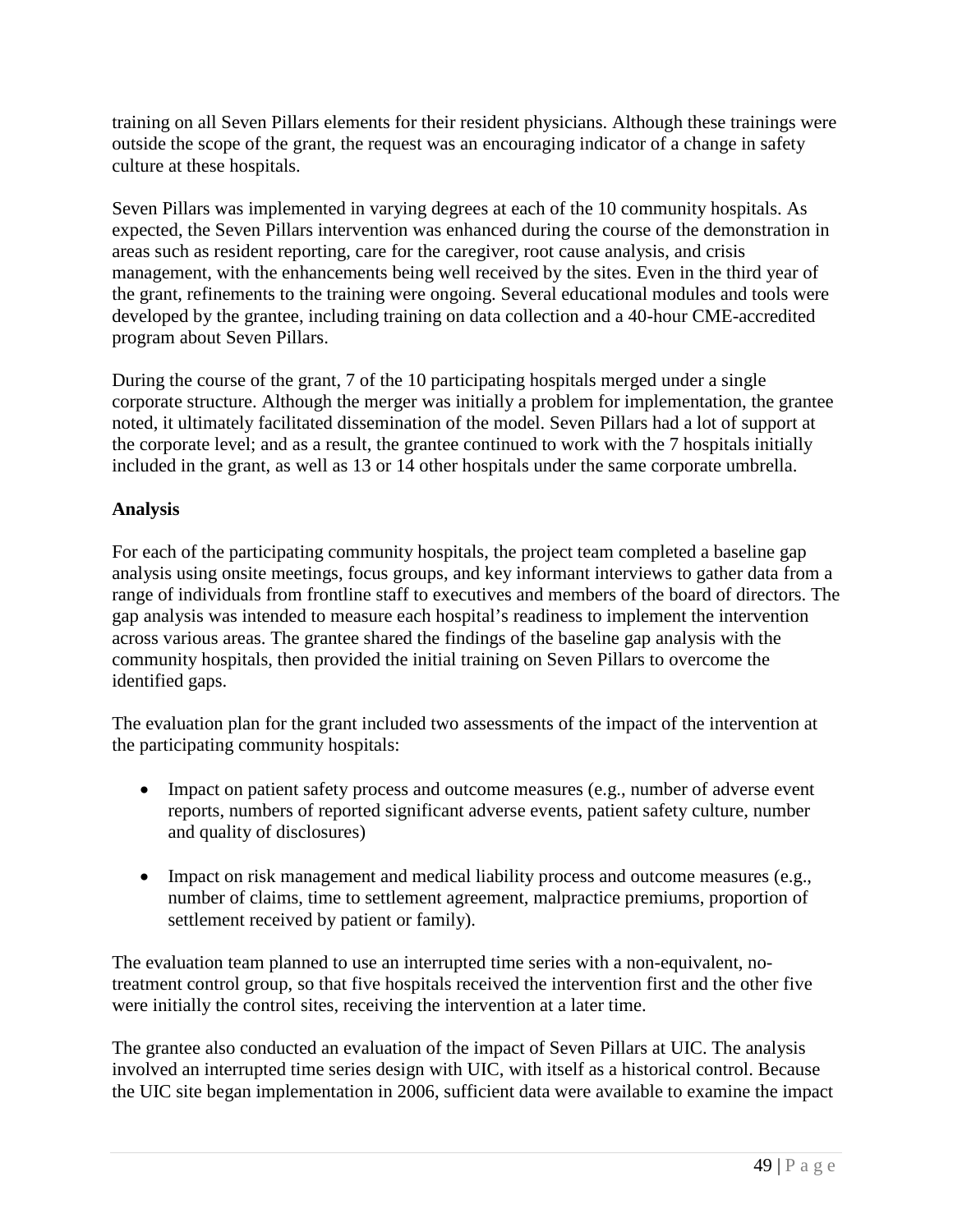of Seven Pillars on measures of patient safety process, outcomes measures (e.g., changes in physician practices), and risk/liability measures.

# **Findings**

**Replication site readiness.** The gap analysis performed at each hospital proved useful to implementation. The grantee noted, for example, how corporate representatives for seven of the hospitals (those that merged during the course of the demonstration) identified as the result of the gap analysis the need for a Chief Medical Officer to implement Seven Pillars so they could establish a rapid response to patient harm that included physician engagement.

**Impact of Seven Pillars at the replication sites.** The grantee presents no data on the impact of Seven Pillars at the 10 community hospitals where the intervention was replicated in large part due to a failure to obtain the relevant data.

- **Patient safety process and outcome measures.** A secure data repository was established for the participating community hospitals to submit safety data, and data were collected through fall 2013; however, only 8 of the 10 sites regularly submitted data. Motivating the participating hospitals to supply data was a challenge. Because the research design called for a blinded analysis, the evaluation team could not complete the main analysis of impact of the intervention on the 10 hospitals until all data were received. To the best of our knowledge, UIC has not completed the proposed comparative analysis.
- **Risk management and medical liability measures.** Obtaining data on risk management and liability outcomes proved to be a challenge as well, and the grantee made adjustments to its plan for collecting these data. According to the final report, after many attempts to retrieve data on claims, payments, and other liability outcomes, and in consultation with a third party intermediary analysis team for the medical liability outcomes, the evaluation team determined that the only way they would be successful at retrieving any medical liability data from the community hospitals was to request hospital "loss-runs" for the pre- and post-intervention periods. At last account, the evaluation team had received only a few months of such data.

The grantee noted that, due to the short timeframe of the grant period, the analysis would not have resulted in statistical evidence on liability outcomes. The most important outcome that came to light through formal and informal measurements was the change in safety culture at the replication hospitals. This change may improve safety outcomes over time, but no specific data are available to support this claim.

**Impact of Seven Pillars at UIC.** The primary source of data was the UIHHSS incident reporting system, which was used to access records for 2000 to 2012. The analysis included 637 onsite incidents. The grantee first compared the means of each outcome measure during the period before the intervention to those after the intervention. A comparison of means from the pre- to post-intervention period revealed increases in mean quarterly number of incident reports ( $p$ <.0001), patient communication consults ( $p$ <.0001), and peer reviews ( $p$ <.0001) and decreases in mean quarterly number of claims ( $p=.0005$ ), lawsuits ( $p=.0003$ ), legal fees and expenses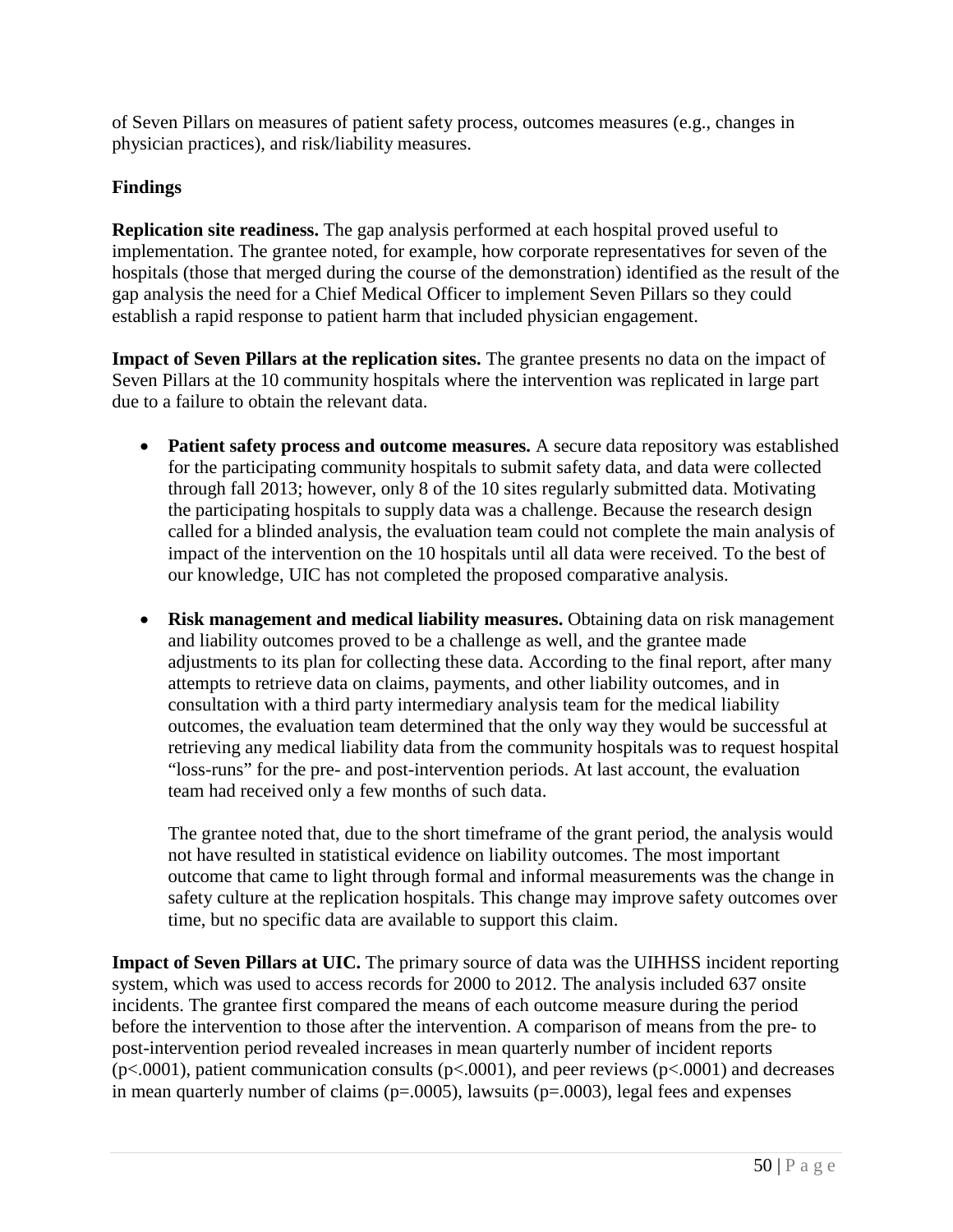$(p=.003)$ , settlement amounts  $(p=.005)$ , and total liability costs  $(p=.001)$  (Lambert et al., 2014). Per claim examination reflects the same changes as the cumulative quarterly examination, with significant reduction in quarterly lawsuits per claim and legal fees and total liability costs per claim (p=.0005) (Lambert et al., 2014, p. 25). A significant reduction was also found in mean time to closure per claim (p<.0001). In addition, self-insurance costs, which were increasing prior to the intervention, were decreasing afterward; likewise, the self-insurance fund balance, which was negative and decreasing prior to the intervention, moved from a \$30 million deficit to a \$40 million surplus (Lambert et al., 2014, p. 22, 23, 50). According to the grantee, "Overall, when viewed in terms of both the absolute level and trends in important outcomes, the Seven Pillars intervention achieved its main goals" (Lambert et al., 2014, p. 24).

An analysis of the impact of Seven Pillars was also conducted on changes in physician practices (and service charges) related to patients presenting with chest pain, comparing practice at UIC to other non-federal general hospitals in the county that recorded at least 800 discharges per quarter. This analysis investigated the notion that a communication and resolution program may create a perceived reduction in the risk of lawsuits on the part of physicians, thus decreasing practices of defensive medicine (e.g., earlier discharge, fewer imaging studies and tests). The grantee accessed discharge records from January 2002 through December 2009 for patients admitted for chest pain. They compared 2,215 UIC records to 102,220 records from comparison hospitals selected through a propensity-score matching algorithm. The grantee found that UIC, compared with 43 other large and medium-sized hospitals in the same jurisdiction, achieved statistically significant reductions in the growth rate of charges for clinical laboratory and radiology services. However, the statistical models used did not directly test whether there was any reduction in the absolute level of charges for either clinical laboratory or radiology services in connection with the introduction of the Seven Pillars intervention. Further modeling and interpretive support is needed to answer that question.

# **Selected Publications and Presentations Developed by Grantee**

Bell SK, Delbanco T, Anderson-Shaw L, et al. Accountability for medical error: Moving beyond blame to advocacy. Chest. 2011 Aug;140(2):519-526. PMID: 21813531.

Boike JR, Bortman JS, Radosta JM, et al. Patient safety event reporting expectation: Does it influence residents' attitudes and reporting behaviors? J Patient Saf. 2013 Jun;9(2):59-67. PMID: 23697981.

Helmchen LA. A cure for defensive medicine? The effect of a "disclosure-and-offer" program on inpatient mortality, length of stay, and charges. Presented at AHRQ; 2011 Oct 17; Rockville, MD.

Helmchen LA. A cure for defensive medicine? The effect of a "disclosure-and-offer" program on inpatient mortality, length of stay, and charges. Presented at Center for Health Policy Research and Ethics, George Mason University; 2011 Nov 10; Fairfax, VA.

Helmchen LA, Richards MR, McDonald TB. Successful remediation of patient safety incidents: A tale of two medication errors. Health Care Manage Rev. 2011 Apr-Jun;36(2):114-123. PMID: 21317663.

McDonald TB. Alternative approaches in responding to medical errors. Trial. 2013 May;49(5) 34-41.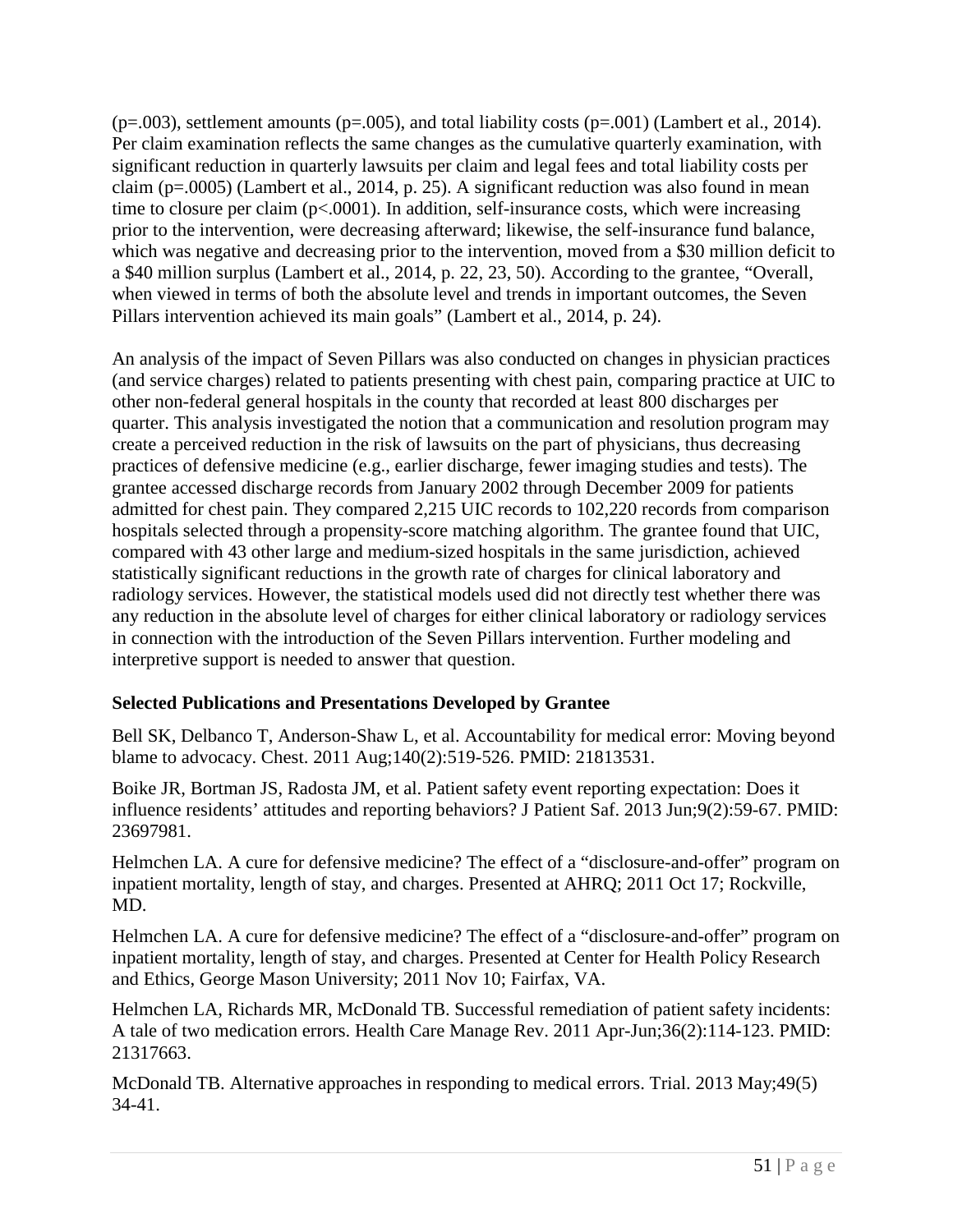McDonald T, Centomani N, Mayer D, et al. The Seven Pillars Approach to Adverse Events: Effect on Patient Safety and Medical Liability. Poster presented at the 2011 AHRQ Annual Meeting; 2011 Sep 19; Bethesda, MD.

# **Selected Other Products Developed by Grantee**

- Pilot-tested and refined Seven Pillars gap analysis toolkit
- List of the Seven Pillars components required for successful implementation
- Pilot-tested communication assessment survey and scoring mechanism to identify hospital employees who are the most effective communicators to participate in the patient communication consult service
- Educational modules and tools, including a 7-hour training program for the global trigger tool, a 40-hour CME-accredited program for education around the Seven Pillars process, several cases, standardized patient encounters, and training video vignettes
- Resident reporting handbook for all resident physicians and program directors
- Data dictionaries and templates for collecting safety and liability outcome measure data

## **Source Documents for This Grantee Profile**

Helmchen, LA, McDonald TB, Lambert BL. Changes in physician practice patterns after implementation of a communication-and-resolution program. Manuscript in preparation. 2014.

Lambert B, Centomani N, Smith K, et al. The "Seven Pillars" response to patient safety incidents: Effects on medical liability processes and outcomes. Manuscript in preparation. 2014.

McDonald T. The Seven Pillars: Crossing the Patient Safety–Medical Liability Chasm. Final Progress Report. Prepared by University of Illinois at Chicago under grant number R18 HS019565. Prepared for the Agency for Healthcare Research and Quality. Chicago, IL; Jun 2013.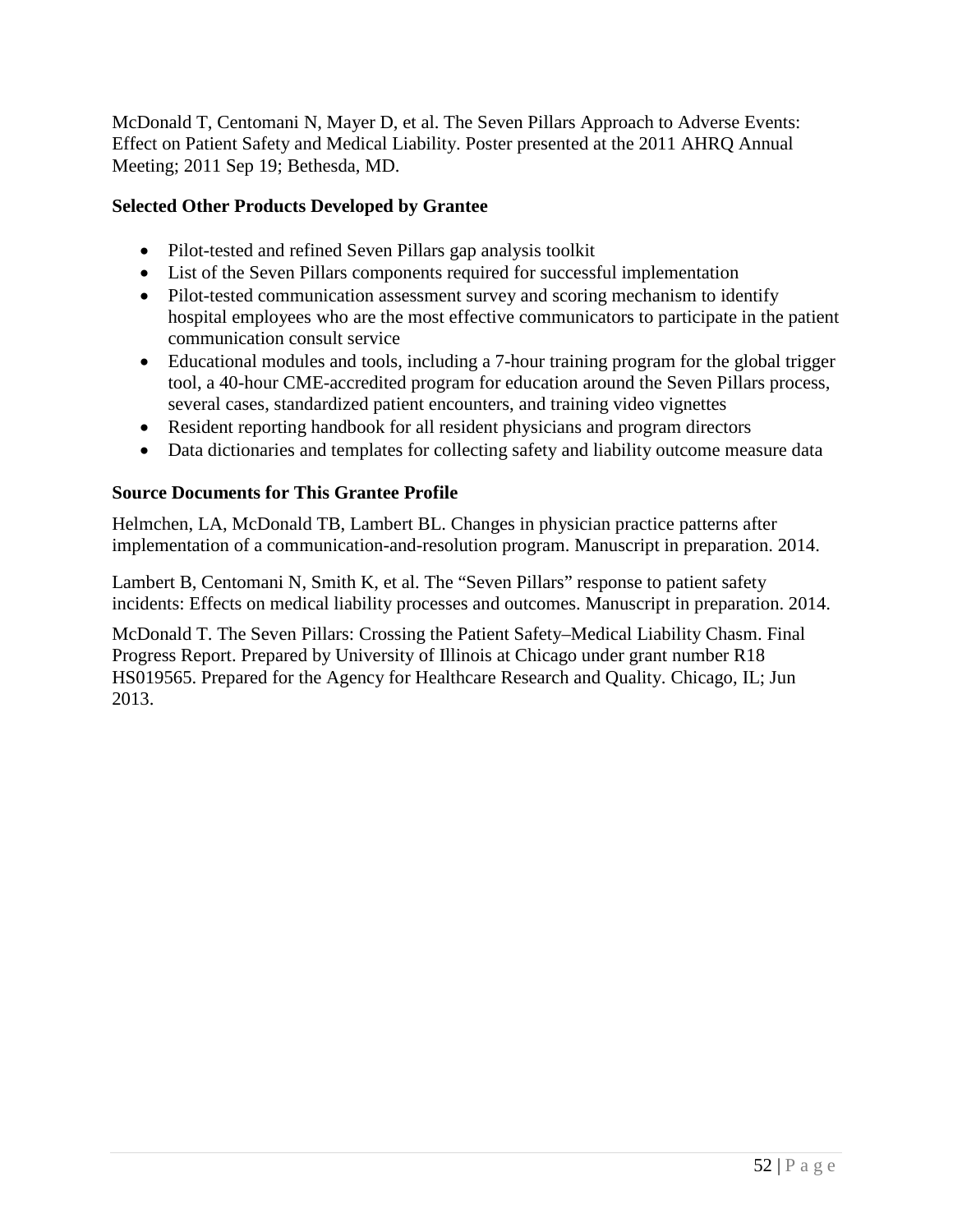# **University of Texas (UT) Health Science Center**

**Title:** The Texas Disclosure & Compensation Study: Best Practices for Improving Safety **Award Number:** R18 HS19561-01 **Principal Investigator:** Eric Thomas, M.D., M.P.H. **Award:** \$1,796,575 **Period of Performance:** 7/01/10–6/30/14

#### **Goals**

The project aimed to implement and evaluate a disclosure and compensation model and identify best practices for using disclosure to improve patient safety, with a focus on incorporating patient and family input into efforts to understand why errors occur.

#### **Methods and Analysis**

**Implementation of a Disclosure and Apology Training.** During the first year of the grant (2010), the grantee provided disclosure training to staff at six participating health institutions (four medical schools, one cancer center, and one health science center) across the UT System. The purpose of the training was to provide an overview of key underlying principles and key communication skills necessary for disclosure of unanticipated outcomes and to set the stage for hospital-based teams to build and implement a disclosure consultation team model adapted to their own institutions. According to the grantee, "Physicians chosen to attend training were respected leaders in their institutions who could serve as disclosure coaches to other physicians and could help educate students and residents about disclosure" (Etchegaray, Gallagher, Bell, et al., 2015, p. 5). Each of the six hospitals implemented its own intervention based on the disclosure training. Some of the UT System hospitals developed more established disclosure processes; in other UT System hospitals, the program was more "organic."

**Development of a "Culture of Disclosure" Survey.** The grantee developed and tested a new "culture of disclosure" survey, which fills an existing gap for the patient safety field and provides a tool for institutions to assess their disclosure culture. Health care organizations and researchers can use this survey as a stand-alone measure or as an add-on to any existing safety culture survey. The survey measures disclosure culture over time and identifies barriers to disclosure. It contains four scales: error disclosure general culture, error disclosure trust culture, safety, and teamwork, and also includes items on "intent to disclose" a hypothetical error. The items in the tool include those from a previous study conducted by the researchers as well as another instrument, the Safety Attitudes Questionnaire.

Before and after the disclosure training (2010 and 2013), the grantee administered the new culture of disclosure survey to all clinical faculty in the six participating institutions. The survey was completed by 496 and 1,217 clinical faculty before and after the training, respectively. Each participant was randomly given one of two hypothetical scenarios depicting a medical error of comparable severity and was asked questions about the assigned scenario. The grantee analyzed one of the scenario response questions: "How likely would you be to disclose this error to the patient?" A factor analysis was also completed to determine how many scales within the survey were needed to measure error disclosure.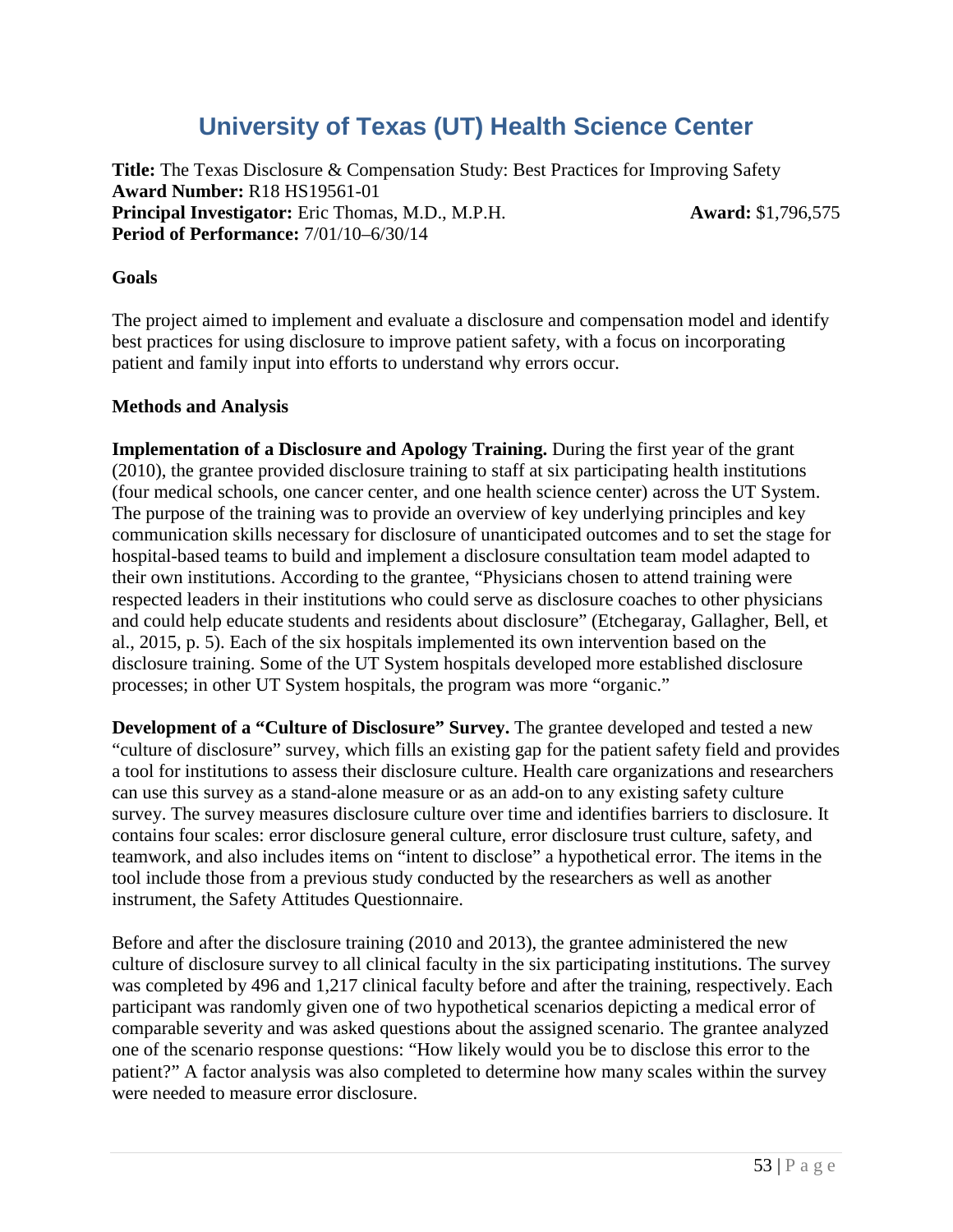**Incorporating Patient Experiences and Perspectives.** Another significant component of the grant was the exploration of ways to involve patients/families who have experienced an adverse event or a near miss in the patient safety improvement processes (e.g., event analyses) in health care organizations. Several methods were used to explore these issues. The first step was to conduct structured interviews with stakeholders about the disclosure process at the six participating UT System hospitals. Stakeholders included 6 clinicians, 13 hospital administrators, and 5 patients and 4 family members involved in an adverse event at the hospital. The researchers developed two sets of interview questions: one for clinicians and administrators and one for patients and family members.

Researchers shared the findings from the structured interviews with experts in disclosure and patient and family engagement at a national conference held by project leaders in 2011. These participants consisted of 5 risk managers or hospital administrators, 3 nurse clinicians, 3 patient safety experts, 3 patients, one frontline clinician, and 10 members of the multidisciplinary research team. Participants discussed aspects of "involving patients as partners" after an adverse event, including establishing the needs of patients and clinicians in the post-event period, contextual factors, and barriers (e.g., fear of legal action). The experts voiced some concern about the level and type of information that patients and families could provide, perhaps due to a lack of understanding of hospital workflow processes and of the event itself. Rather than establishing best practices for involving patients and family members as was originally planned, the grantee decided to examine the following questions: What can patients (and their family members) report about adverse events, and what value could be added by including them in the analysis of their own adverse event?

From August 2012 to July 2014, the grantee conducted structured interviews with 72 participants who had experienced medical harm after an adverse event and disclosure of that event. These participants were recruited by risk managers from 20 hospitals or heard about the study from one of three patient advocacy groups. The interviews, which ranged from 30 minutes to 2 hours, aimed to determine whether patients and family members were aware of contributing factors to the event, how their description of the event differed from the findings of the root cause analysis, and how they would want to be involved after the event. Transcriptions of the audiotaped interviews were used to conduct content analysis. Although hospital leaders were generally supportive, it was difficult for risk managers and other UT staff to find the time to identify and contact UT patients for interviews as originally planned. The project had to expand its search for additional patients beyond the participating UT System, and most of the interviews were conducted with patients treated outside the system.

Using the structured interview guide as a starting point and information gleaned from the parents and family members through the structured interviews, the grantee aimed to develop a new tool, the Improving Post-event Analysis and Communication Together (IMPACT) tool. The intent was for this tool to be used to gather information from patients and family members closely after the occurrence of adverse events.

**Malpractice claims.** Lastly, the grant aimed to assess malpractice claims against the six institutions within the UT System. The UT System self-ensures claims against all the health providers who practice and train at these sites. The grantee reviewed records on a total of 715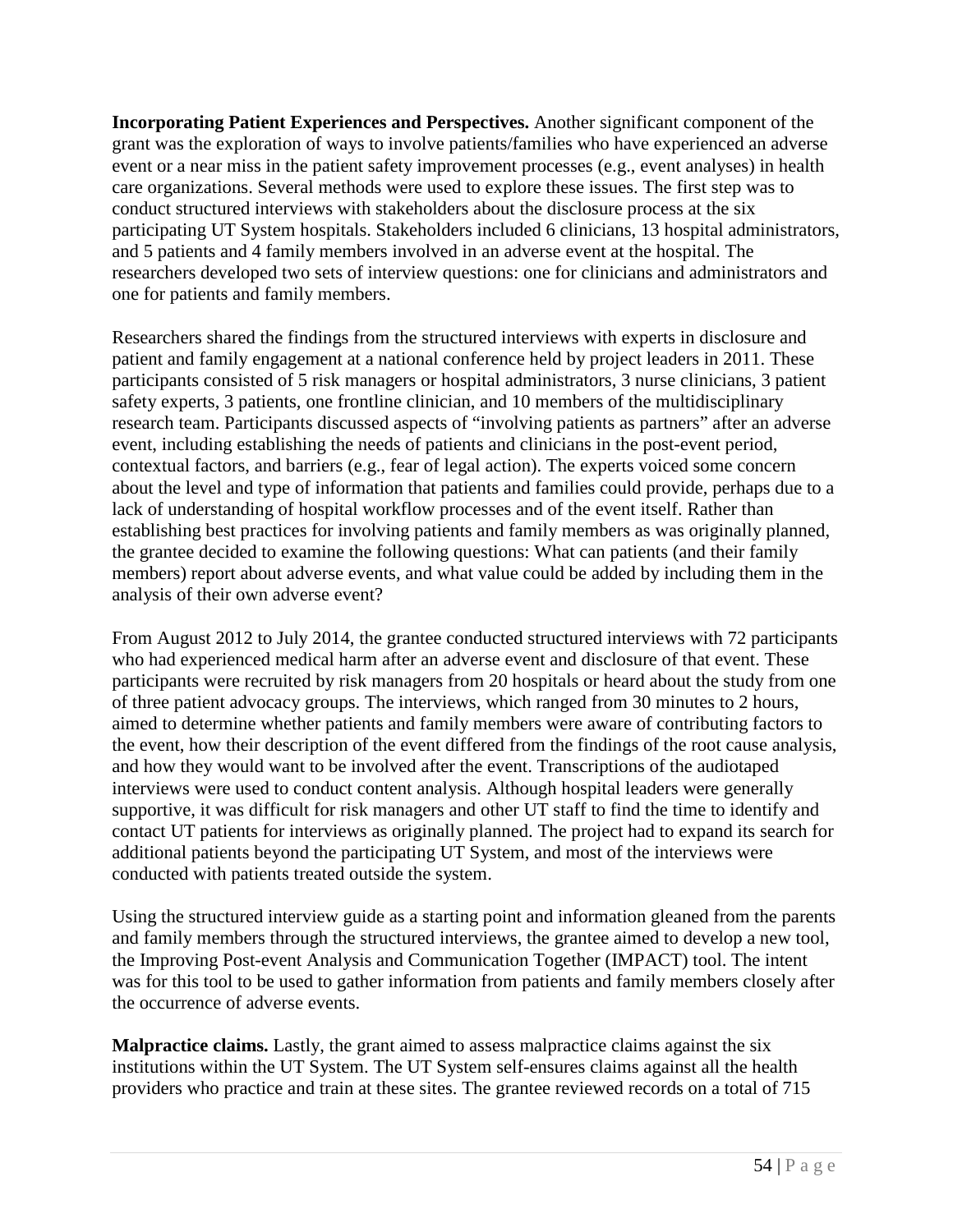malpractice claims closed over 5 years: 2001–2002 (244 claims, 59 settlements), 2006–2007 (142 claims, 24 settlements), 2009–2010 (100 claims, 17 settlements), 2010–2011 (114 claims, 24 settlements), and 2011–2012 (115 claims, 24 settlements). According to the grantee, the analysis aimed to establish a baseline level of legal claims and outcomes and to develop an approach that could be used to assess the effects of disclosure on legal claims and outcomes over time. Importantly, several changes to the landscape occurred within the years in which claims were evaluated. In 2003, the state passed tort reform that established a cap for non-economic damages ("pain and suffering") and a statute of limitations for claims. Further, the UT System made a system-wide commitment to the disclosure of medical errors in 2008 and operationalized that commitment in 2010 with the work of the grant. The analysis examined several claimrelated outcomes. For example, the number of claims, lawsuits, and paid claims differed by year. All of these measures dropped after Texas enacted malpractice reform.

# **Findings**

**Culture of Disclosure Survey.** In a manuscript for publication, the evaluators report significant improvements from pre- to posttest on the survey for minor error disclosure, serious error disclosure, safety culture, and teamwork culture (all p<.05) (Etchegaray, Gallagher, Bell, et al., 2015)—but not for error disclosure trust culture (potential for loss of patient and peer trust in physician disclosing errors). In addition, at posttest, the 472 individuals who had participated in error disclosure training had significantly better perceptions of their work culture across all five domains (p<.001 for all analyses) than the 599 who had not. The grantee also examined whether the culture domains correlated with an individual's intent to disclose a hypothetical error. For those having received training, minor error disclosure culture, serious error disclosure culture, and error disclosure trust culture were significantly associated with intent to disclose (p<.05 for all analyses), whereas all five culture domains were significantly correlated with intent to disclose among those not receiving training (p<.05 for all analyses). However, it is difficult to assess the strength and meaning of these findings with regard to the impact of the disclosure training at UT System hospitals, in part because it is not clear from the manuscript exactly how some of the statistical comparisons were constructed. The grantee also noted that low response rate to the survey limits the generalizability of the findings.

**Structured Interviews With UT System Stakeholders.** The stakeholder discussions through the structured interviews yielded several important findings: (1) Clinicians and administrators endorsed the current best practices for analyzing events and the goal of improving transparency and the safety culture, (2) all stakeholders agreed that patients and family members had not previously been involved in the analysis of events, and (3) patients and family members and many clinicians and administrators believed patients and family members should be involved in the event analysis process. Clinicians and administrators were unsure how to involve patients and family members, however, due to their lack of familiarity with hospital processes and medical/technical terms.

**Interviews with Patients and Family Members Who Had Experienced Medical Harm After Adverse Event.** Of the 72 participants, 37 were patients and 35 were family members. The relevant events primarily involved infection (25%), medication errors 18(%), or diagnostic errors 15(%) and resulted in permanent harm (39%) or death (36%). The discussions with patients and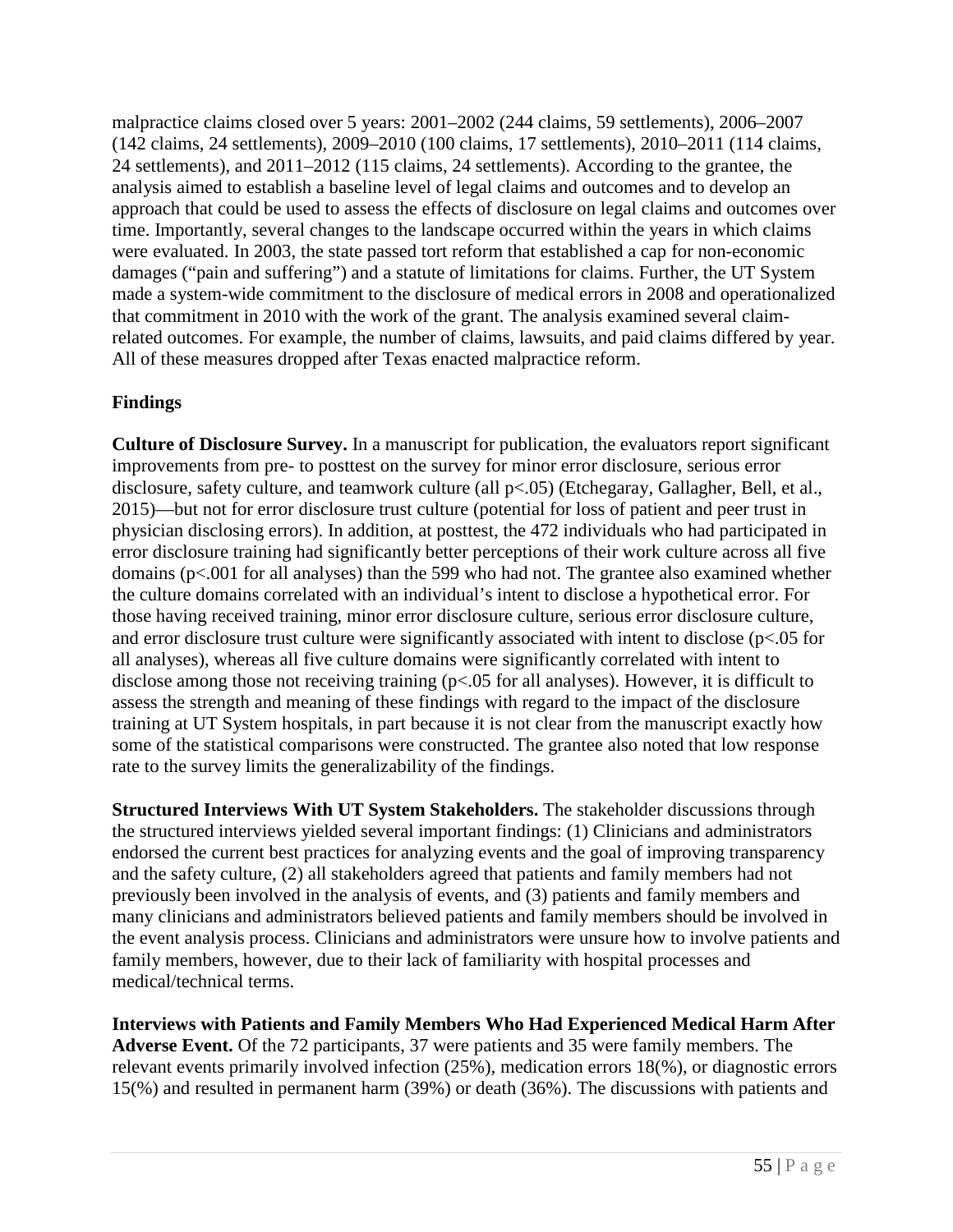family members yielded a wealth of knowledge about their view of the disclosure and event analysis processes. Notably, most patients would like to participate in the event analysis process and be asked for their perspectives, but the ideal timing of that involvement might vary by individual and the nature and severity of the event. Further, patients may have different needs regarding the ideal person to conduct debriefing and the number of opportunities for debriefing. In addition, most respondents had no intention of pursuing legal action but felt in some cases it was the only way to access information about what happened to them. About half of participants indicated they would prefer to engage in event analysis through a structured interview format. Reasons for wanting to contribute to the event analysis included "1) to help those involved gain a deeper understanding of what happened and identify the causes of the event; 2) to present recommendations which might prevent future patients from harm and provide the hospital with insight about quality issues; and 3) provide emotional healing and post-event support for patients and families" (Ottosen, Etchegaray, Sedlock, et al., 2015, p. 7).

The grantee developed the IMPACT tool after removing irrelevant, redundant, and confusing items from the structured interview guide. Feedback was provided via teleconference by four of seven expert risk managers who were given the tool to review. They agreed it was a "useful way to engage patients and families in a conversation about their events" (Ottosen, Etchegaray, Sedlock, et al., 2015, p. 10) but expressed concern about discussing specific details about the factors that contributed to adverse events with patients and family members. The IMPACT tool could be useful for engaging patients and families after an adverse event, possibly revealing new information about the event and allowing those involved a chance to heal by expressing their feelings (Ottosen, Etchegaray, Sedlock, et al., 2015).

**Malpractice Claims.** Of the 715 claims reviewed, 148 cases (21%) resulted in a payment, with the remaining being closed without payment. All 148 payments were reached through settlement, none through trial judgment. Across all claims, cases most commonly involved treatment (35%) and surgery (30%), with the most common allegations being improper performance of procedure (13%) and failure to adequately treat (11%). An analysis comparing data from before (2001– 2002) with after (2009–2012) tort reform revealed the following:

- The proportion of claims resulting in settlements did not change significantly, but the proportion of claims in which lawsuits were filed decreased (54% vs. 31%; p<.001).
- The proportion of claims that were dismissed decreased  $(34\% \text{ vs. } 22\%; \text{ p} = .001)$ , but the proportion of claims that were closed due to an expired statute of limitations increased  $(32\% \text{ vs. } 51\%; \text{ p} < 0.001).$
- Mean payments decreased from \$290,992 to \$90,429 ( $p < .001$ ).
- Settlements reached after tort reform were significantly more likely than those before tort reform to prohibit disclosure. Across all years, in a subset of relevant settlement agreements (124), the great majority (89%) included nondisclosure agreements.
- The time from the event to a claim decreased, but there was no significant change in the time from a claim to closure.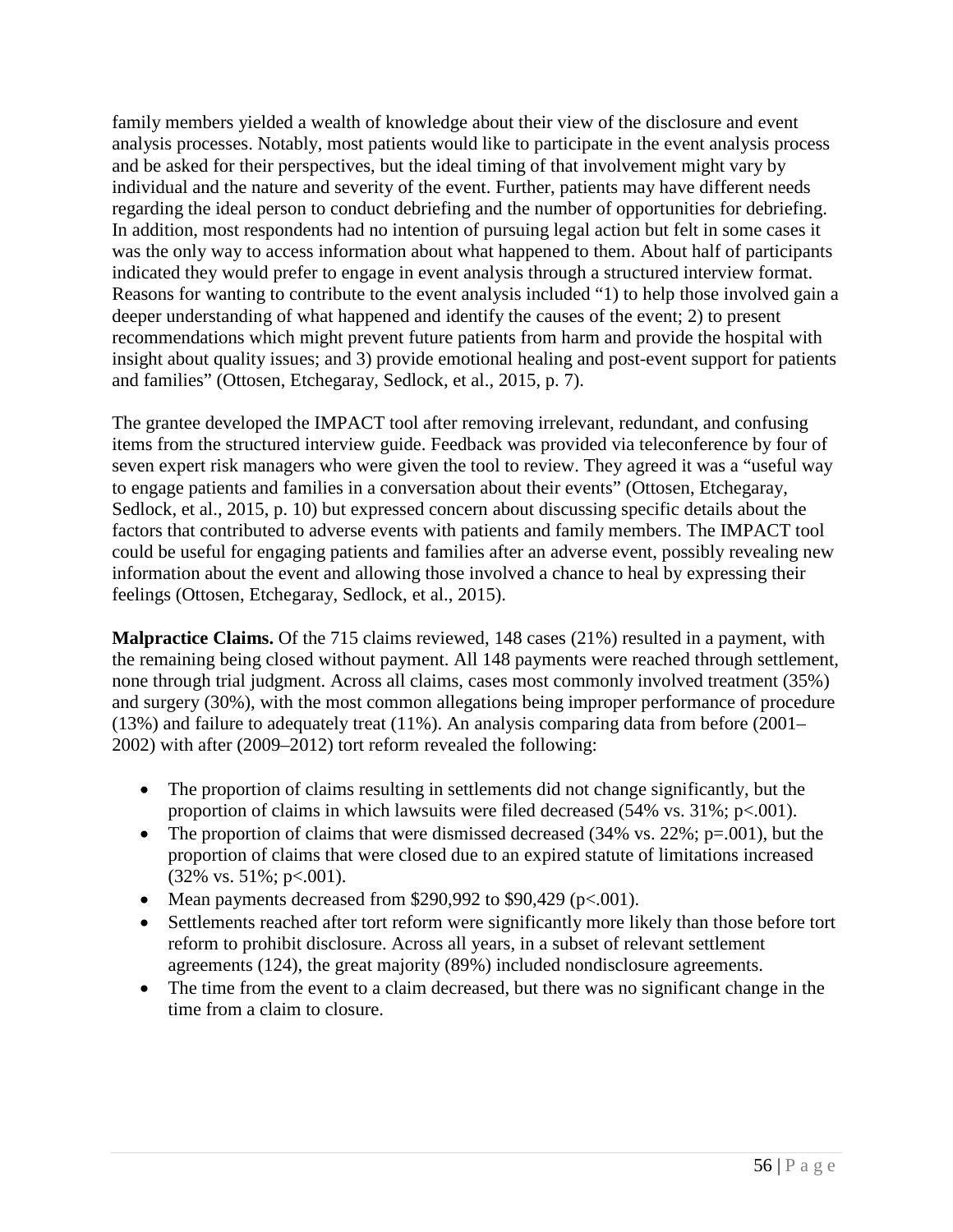# **Selected Publications and Presentations Developed by Grantee**

Etchegaray JM, Gallagher TH, Bell SK, et al. Error disclosure: A new domain for assessing safety culture. Presented at the 2011 Agency for Healthcare Research and Quality Annual Conference; 2011 Sep 19; Bethesda, MD.

Etchegaray JM, Gallagher TH, Bell SK, et al. Error disclosure: A new domain for safety culture assessment. BMJ Qual Saf. 2012 Jul;21(7):594-599. PMID: 22562878.

Etchegaray JM, Ottosen MJ, Aigbe A, et al. Patients' knowledge about the factors that contributed to their own unexpected events. Poster presented at the 2014 Annual Research Meeting of Academy Health; 2014 June 8; San Diego, CA.

Etchegaray JM, Ottosen MJ, Aigbe A, et al. Understanding reasons that clinicians do not speak up. Poster presented at the 2014 Annual Research Meeting of Academy Health; 2014 June 8; San Diego, CA.

Etchegaray JM, Ottosen MJ, Burress L, et al. Structuring patient and family involvement in medical error event disclosure and analysis. Health Aff. 2014 Jan;33(1):46-52. PMID: 24395934.

Ottosen M, Etchegaray J, Burress L, et al. Learning from errors through patients and families. Poster presented at the 2012 Summer Institutes on Evidence-Based Quality Improvement; 2012 Jul 19-21; San Antonio, TX.

Sage WM, Gallagher T, Armstrong S, et al. How policymakers can smooth the way for communication-and-resolution programs. Health Aff. 2014 Jan;33(1):11-19. PMID: 24395930.

## **Selected Other Products Developed by Grantee**

- Patient-centered interview tool, IMproving Post-event Analysis and Communication Together, (IMPACT) for eliciting patient and family perspectives on their harmful events
- Survey to measure both safety culture and error disclosure culture
- Institutional Reference Guide, with recommendations for patient and family partnership in postevent analysis

## **Source Documents for This Grantee Profile**

Etchegaray JM, Gallagher TH, Bell SK, et al. The Error Disclosure Culture Survey and its implications for organizational culture. Manuscript submitted for publication. 2015.

Ottosen MJ, Etchegaray JM, Sedlock EW, et al. Developing the Improving Post-event Analysis and Communication Together (IMPACT) tool to involve patients and families in post-event analysis. Manuscript submitted for publication. 2015.

Sage WM, Dougherty JR, Colvard MJ, et al. The far side of tort reform: Experience and opportunities for improving resolution of malpractice claims against physicians in a public academic health system. Manuscript submitted for publication. 2015.

Thomas E, Gallagher T, Etchegaray J, et al. The Texas Disclosure and Compensation Study: Best Practices for Improving Safety. Final Progress Report. Prepared by University of Texas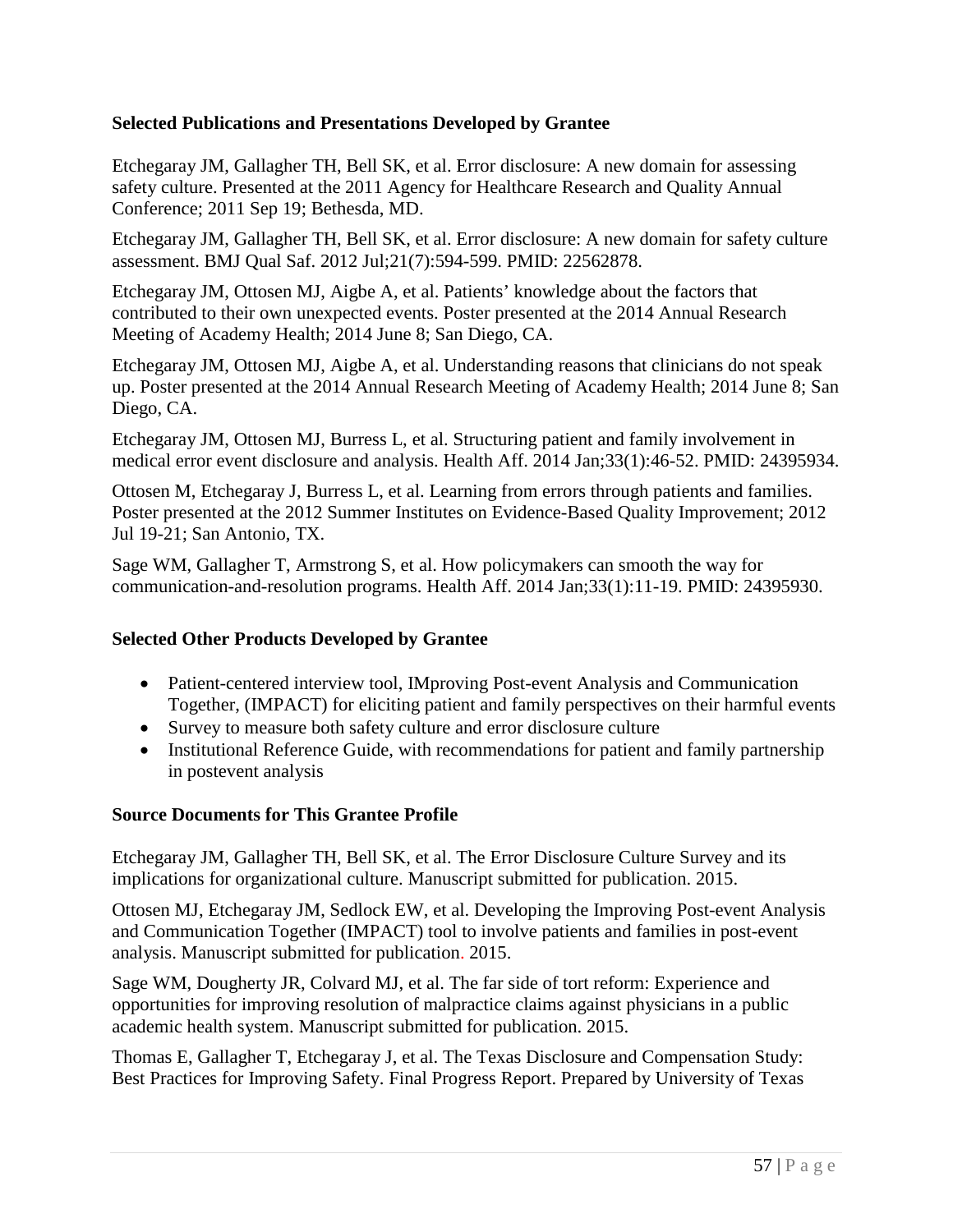Health Science at Houston under grant number R18 HS019561. Prepared for the Agency for Healthcare Research and Quality. Houston, TX; Jun 2014.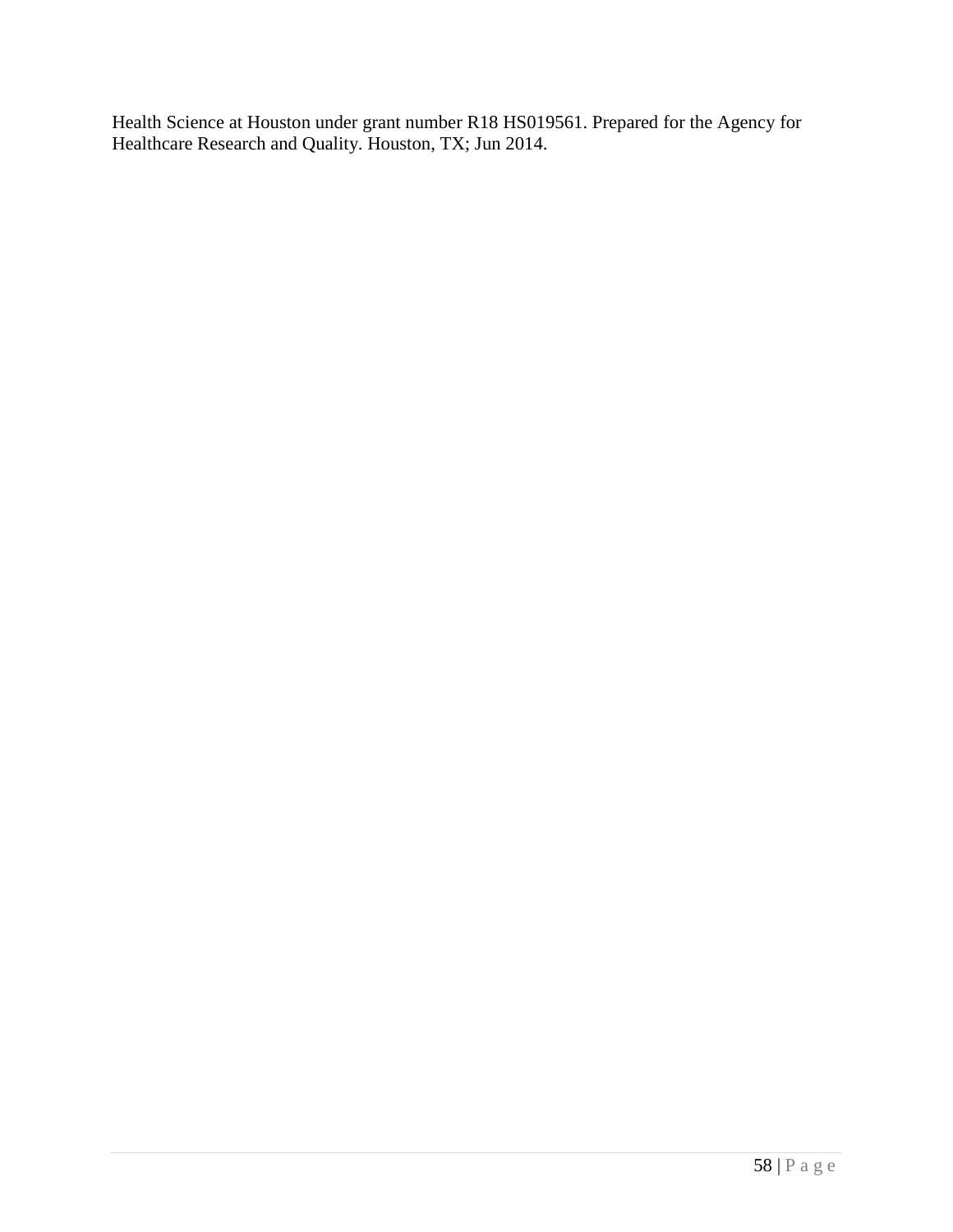# **University of Washington**

**Title:** Communication to Prevent and Respond to Medical Injuries: WA State Collaborative **Award Number:** R18 HS19531-01 **Principal Investigator:** Thomas H. Gallagher, M.D. **Award:** \$2,972,209 **Period of Performance:** 7/01/10–6/30/14

#### **Goals**

This grantee conducted a statewide initiative involving many stakeholders, including hospitals, multi-specialty physician groups, integrated healthcare delivery systems, professional associations representing the fields of medicine, nursing, and pharmacy, patient advocates, regulators, and an external insurer. The grantee aimed to implement a set of interventions to prevent and respond to medical injuries with adverse event analysis, disclosure, and compensation. It tested whether these "open" hospital systems and an insurer for physicians and clinics could collaborate on communication and resolution and whether these interventions would affect patient safety and liability costs.

#### **Methods**

The University of Washington implemented and evaluated three interventions to improve patient safety and reduce medical liability costs. **The first intervention was the development of a diverse statewide collaborative, HealthPact,** which included attorneys; State legislators; patient advocates; and representation from health care systems, insurance companies, medical and related associations, and the State board of medicine. The HealthPact collaborative hosted several statewide meetings that addressed communication and accountability in health care and established an information-sharing and skill-building community.

One group formed as part of HealthPact—the Patient and Family Advisory Council (PFAC) developed, tested, and modified a simulation to heighten stakeholder awareness about the experience of patients and family members following adverse events. The simulation, which involves a patient whose cancer diagnosis is delayed as a result of miscommunication among her providers, takes the audience from the disclosure to the patient through the patient's experience with the hospital, attorneys, and the medical board. The grantee implemented the interactive 2 hour exercise at two 100-person meetings, each time seating diverse stakeholders (e.g., patient advisors, clinicians, administrators, risk managers, insurers, patient safety experts, attorneys, regulators) together at each table to discuss the scenario as groups at various times throughout the activity. A narrator led the exercise, which also included an actor as the patient and two trained professionals. In demonstrating breakdowns in the response to medical injury, the exercise helped participants understand the perspectives and needs of injured patients and family members in new ways and revealed challenges they face. The grantee suggested some solutions, such as new ways of providing support to and representation of patients and family members, as well as possible adaptations and guidance for other groups interested in using this tool.

The grantee noted, "Participants considered the session to be extremely valuable and unlike anything they had encountered, largely due to the pervasive influence of the patient and family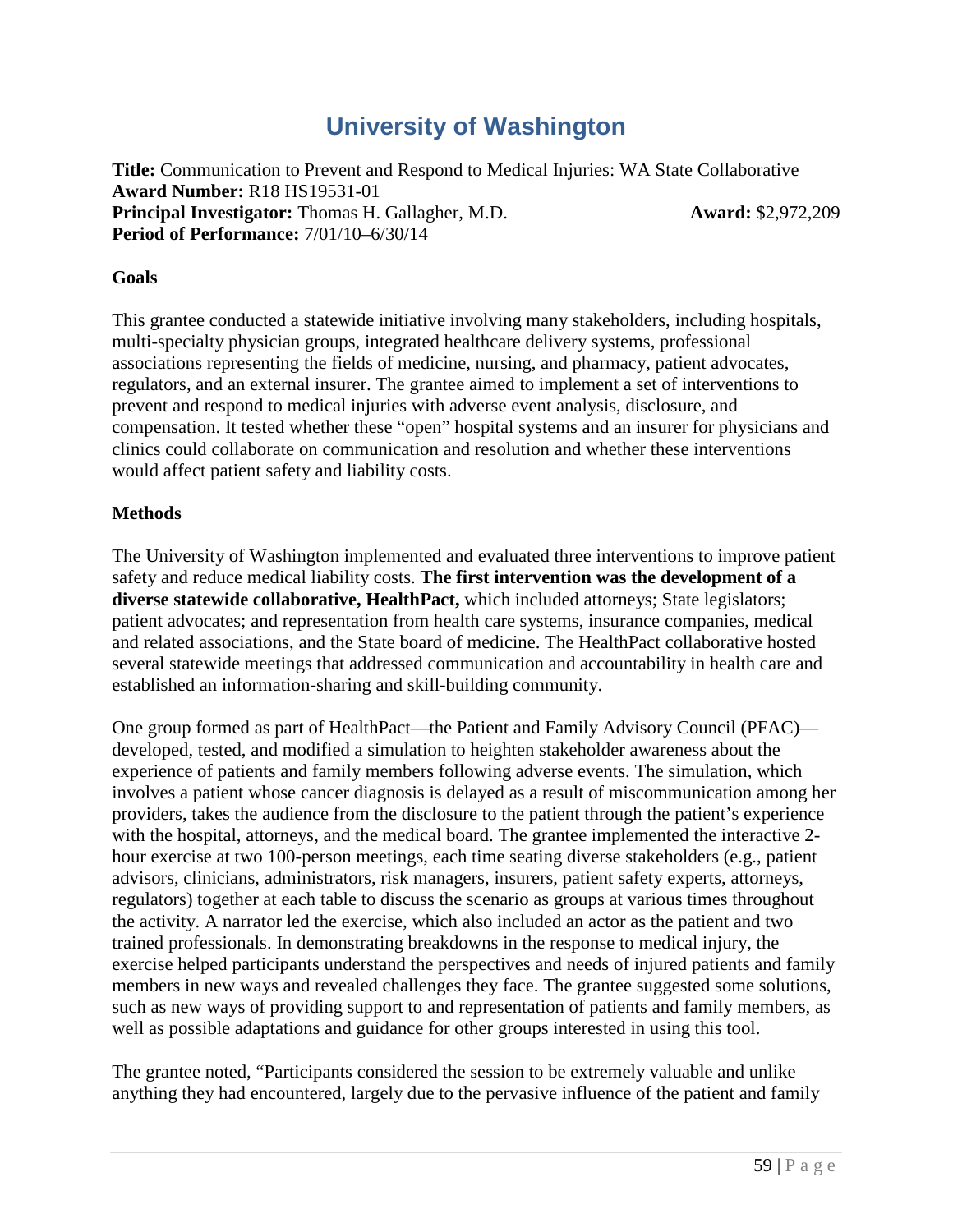advisors. Not only did the PFAC design the entire exercise, their presence at each table helped surface barriers to responding to medical injury that stakeholders were unaware of. More importantly, their presence forced stakeholders to come face-to-face with the suffering patients and families experience from gaps in the response to medical injury, problems that stakeholders understood intellectually but perhaps discounted their significance. For many stakeholders, these interactions with the patient and family advisors heightened their motivation to seek novel solutions" (Gallagher, Etchegaray, Bergstedt, et al., 2015, p. 12).

**The second intervention aimed to prevent and respond to medical injuries through enhanced, sustained communication practices** at 5 hospitals and 3 large multi-specialty provider groups. This intervention included two components:

- **Team communication training** (including the additional train-the-trainer sessions), which aimed to create and support a small group of local trainers at each site to implement team communication training largely based on TeamSTEPPS (3-13 trainers from each site were trained). Prospective trainers attended a 2.5-day master TeamSTEPPS training, participated in a 4-hour training of trainers, and conducted their first onsite communication training with observation by the grantee's trainers. Trainers were selected to participate primarily from two or three units identified as "early adopters." They included opinion leaders across professions who were comfortable with teaching the team communication concepts and were involved with patient safety initiatives.
- **Error disclosure training,** which aimed to create a group of disclosure coaches at each site who could provide frontline clinicians with guidance and just-in-time coaching on error disclosure in partnership with risk managers (20–40 coaches from each site were trained). Prospective trainers participated in a tailored 4-hour, onsite training and monthly follow-up calls. Selected coaches were individuals with strong communication skills, a visible position, knowledge of local policies, and respect of peers, and they included a mix of representation (e.g., clinicians, risk managers, medical directors).

Training was developed using best practices from education theory: adult learning theory, Bloom's taxonomy, interprofessional education for collaborative practice, and Kotter's stages of change model. Training involved interactive sessions and skill building. Notably, the initial intent for the communication training component was to conduct a 4-hour training at each site. Subsequently, a train-the-trainer model was adopted; this approach proved beneficial to building confidence and enhancing the teaching skills of the onsite trainers but, as a significant expansion of the scope of the project, put enormous stress on the grantee and the sites. Among the lessons learned, the grantee noted that its conceptual model ("transparent communication, before and after preventable adverse events, as a unified whole with patient-centered care at the core") was common to both trainings and could be linked to the sites' mission, increasing buy-in from leaders and participants.

For the team communication training, 71 participants have fulfilled the Master TeamSTEPPS training, 69 participants have completed the train-the-trainer module, and over 1,300 providers have completed the front-line clinician training. Almost 400 disclosure and apology coaches have been trained.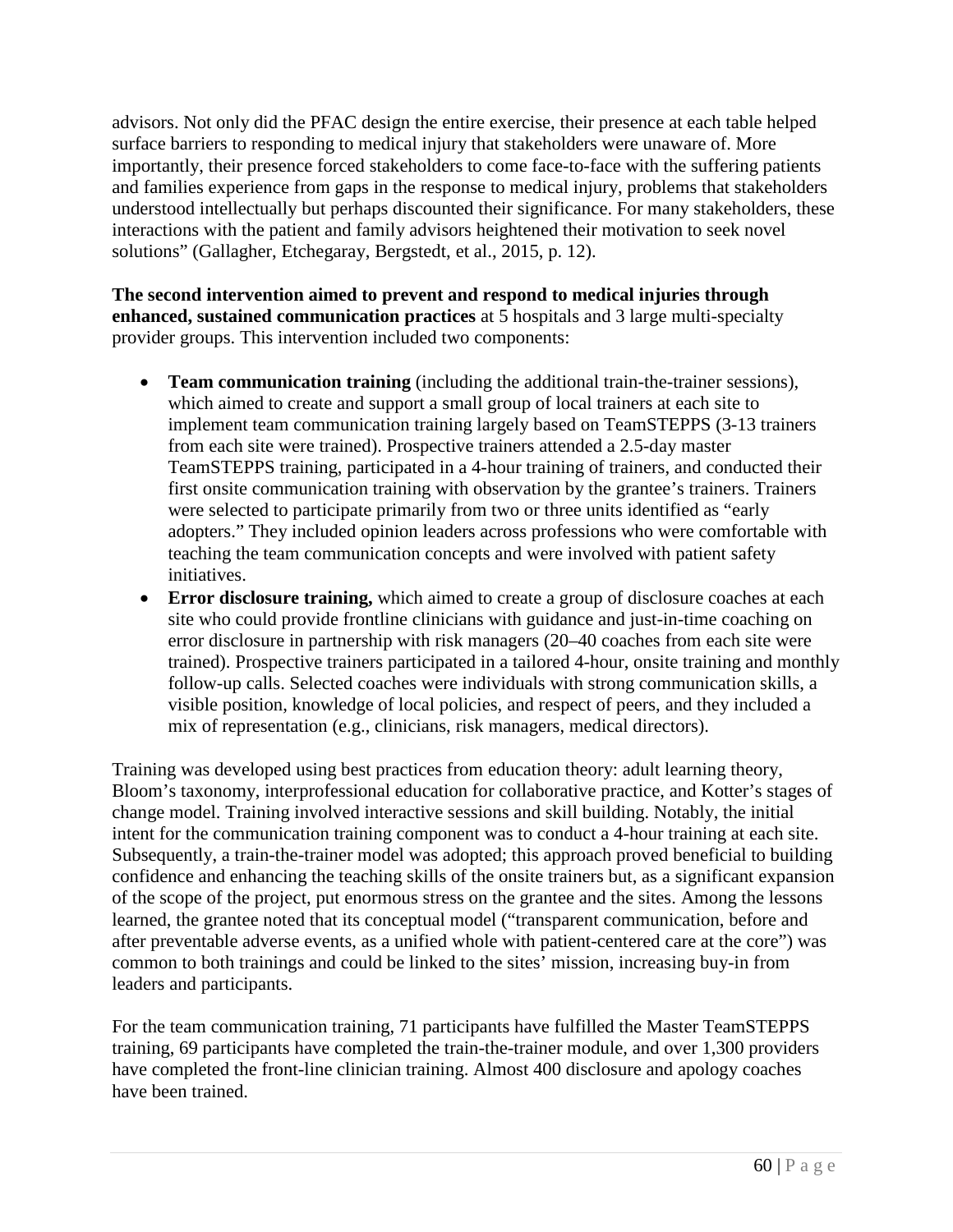**The third intervention was the development, implementation, and evaluation of a communication and resolution program (CRP),** formerly called a disclosure and resolution program (DRP), with 5 hospitals and Physicians Insurance (a provider of medical professional liability *insurance* for *physicians* and clinics). CRP entails early investigation and enhanced communication between the health care team and patient after an adverse event. The program was based on the model used by the University of Michigan Health System (UMHS). According to the grantee, "The crux of the program is that health care providers who injure a patient should report the incident promptly, disclose it to the patient or family, initiate and carry out a timely investigation of why the injury occurred, feedback investigation findings to the patient/family, and proactively seek an appropriate resolution, which may include financial compensation" (Gallagher, Shannon, Brock, et al., 2014, p. 14). The grant's work was unique in that it attempted to apply the UMHS model, used primarily in closed systems (self-insured hospitals), in an open system (in which "facility and physicians carry separate insurance and most physicians are not employed by the hospital." (Gallagher, Shannon, Brock, et al., 2014, p. 14).

The CRP model differed from the UMHS model in some ways. Notably, all incidents of unanticipated harm were eligible for the CRP, not only cases of serious harm, and CRP partner organizations were expected to collaborate on the analysis of events, disclosure, and compensation. Participating sites received an implementation toolkit, training, readiness assessment with feedback, and ongoing coaching.

**CRP Certification pilot.** In an effort to encourage disclosures, HealthPact has planned to pilot a novel approach called CRP Certification in partnership with Washington State's Medical Quality Assurance Commission (MQAC). This approach responds to a commonly reported barrier to participation in CRPs: Clinicians fear that reporting adverse events may result in punitive consequences by regulators such as state medical boards. The grantee has been planning the pilot program for 24 months and aims to begin the 18-month implementation beginning in July 2015. Under the program, physicians and institutions that participate in CRP following an error can document the CRP process in a CRP Certification application and submit it to the Foundation for Health Care Quality. A review panel consisting of at least two physicians, a risk or claims manager, a quality improvement expert, and two patient advocates reviews the application. If members unanimously agree that the case meets all the established CRP requirements, the case is deemed "CRP certified." The applicant can submit the review panel's report to MQAC, which intends to close CRP-certified cases as satisfactorily resolved without further investigation. The grantee noted a few challenges it has encountered in the planning process, particularly those related to concerns about accountability to and protection of the public. The grantee will evaluate the pilot program using a set of key metrics.

## **Analysis**

**HealthPact Leadership Group.** One-on-one interviews were conducted with members of the HealthPact Leadership Group, first in 2012 and then again in 2014.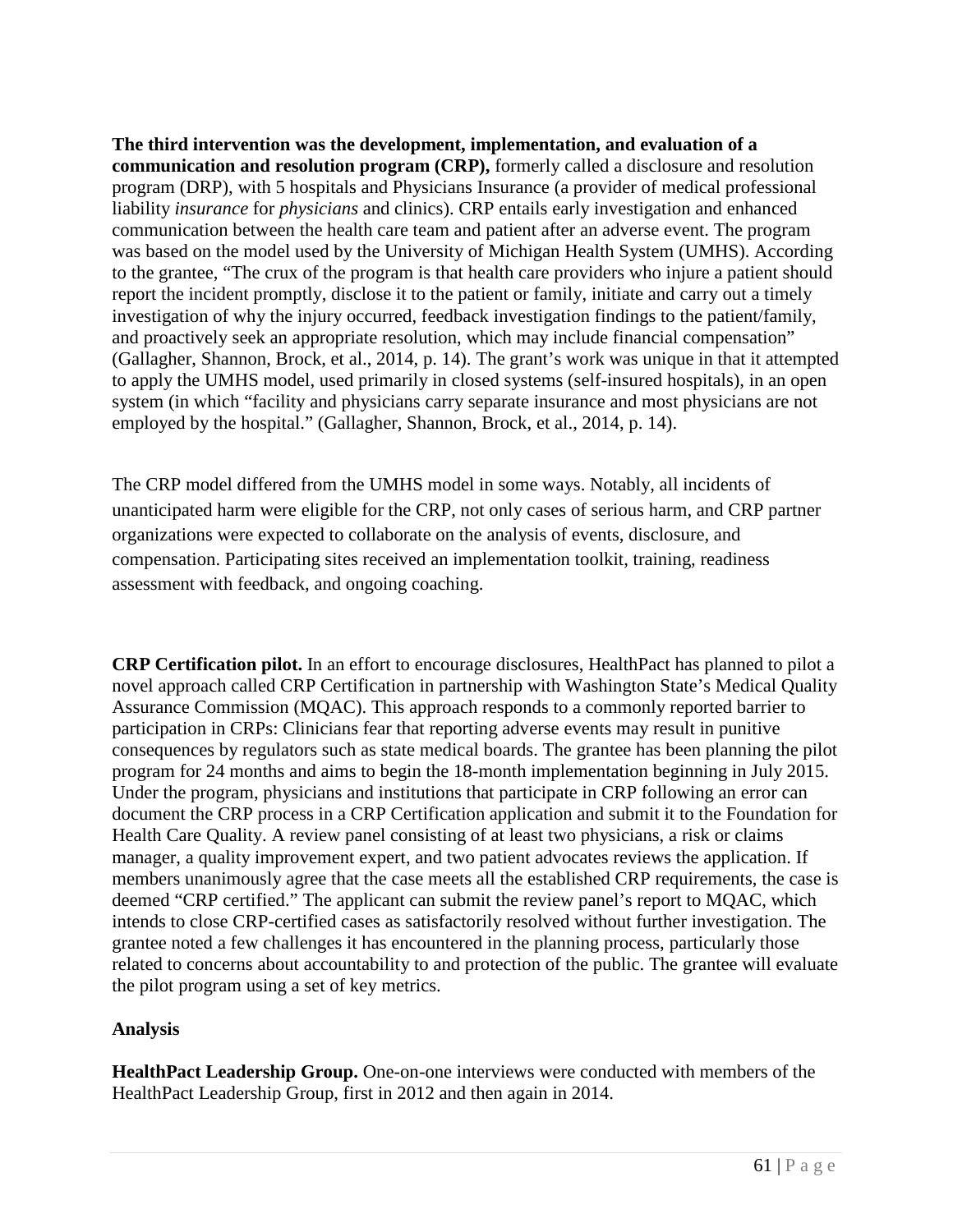**Team communication training and disclosure and apology coach training.** The grantee conducted a multifaceted evaluation of the trainings that included the following:

- Qualitative interviews, 3 with organizational leaders and 10 with participants in the disclosure and apology coach training.
- Training evaluations completed by 159 of 251 participants in disclosure and apology coach training. The instrument measured content, training, instruction, and efficacy.
- Attitude surveys (including the Organizational Change Scale and Disclosure Culture Scale), completed by 85 of 251 participants in disclosure and apology coach training.
- Training satisfaction for team communication training and disclosure and apology coach training using a paper-and-pencil instrument.

**Communication and resolution program.** Plans to evaluate the CRP included the following components:

- Semistructured telephone interviews with organization leaders and risk and claims managers before and after the interventions—coupled with information gathered through meetings with partner sites and data on incidents—to measure the extent to which policies, structures, and processes were changed.
- Analysis of claims data to measure costs and related liability outcomes. Data on each CRP case were to be entered by risk and claims managers on an ongoing basis into a customized REDCap data entry form.
- Satisfaction surveys for patients/family members and physicians who had cases undergo the CRP process.

**Assessment of rates of communication-sensitive adverse events.** In addition to these evaluations, the grantee initiated a novel assessment of the rates of communication-sensitive adverse events (CSAEs) and quality metric adherence at participating intervention hospitals and control hospitals. A CSAE was defined as "an adverse clinical event for which a lack of adequate communication may have been a contributing factor" (Slade, Kramer, Beck, et al., 2015, p. 5). HealthPact experts reviewed a list of national clinical quality metrics drawn from several sources and identified CSAEs, the metrics for which communication failure could have been a factor. Two sets of state data were obtained to conduct retrospective analyses—administrative data from the Comprehensive Hospital Abstract Reporting System (CHARS) and clinical registry data from the Surgical Care and Outcomes Assessment Program (SCOAP)—for the baseline period of 2009–2011 and the post-intervention period (2013).

# **Findings**

**HealthPact Leadership Group.** As reported in interviews with members of the group, members found their initial goals for HealthPact to be lofty (e.g., "transform communication in health care"). However, most agreed that "the forums successfully increased the visibility of the issues around communication by bringing together diverse populations of concerned stakeholders, including adversaries (the plaintiff's bar and the defense bar, and to some extent competing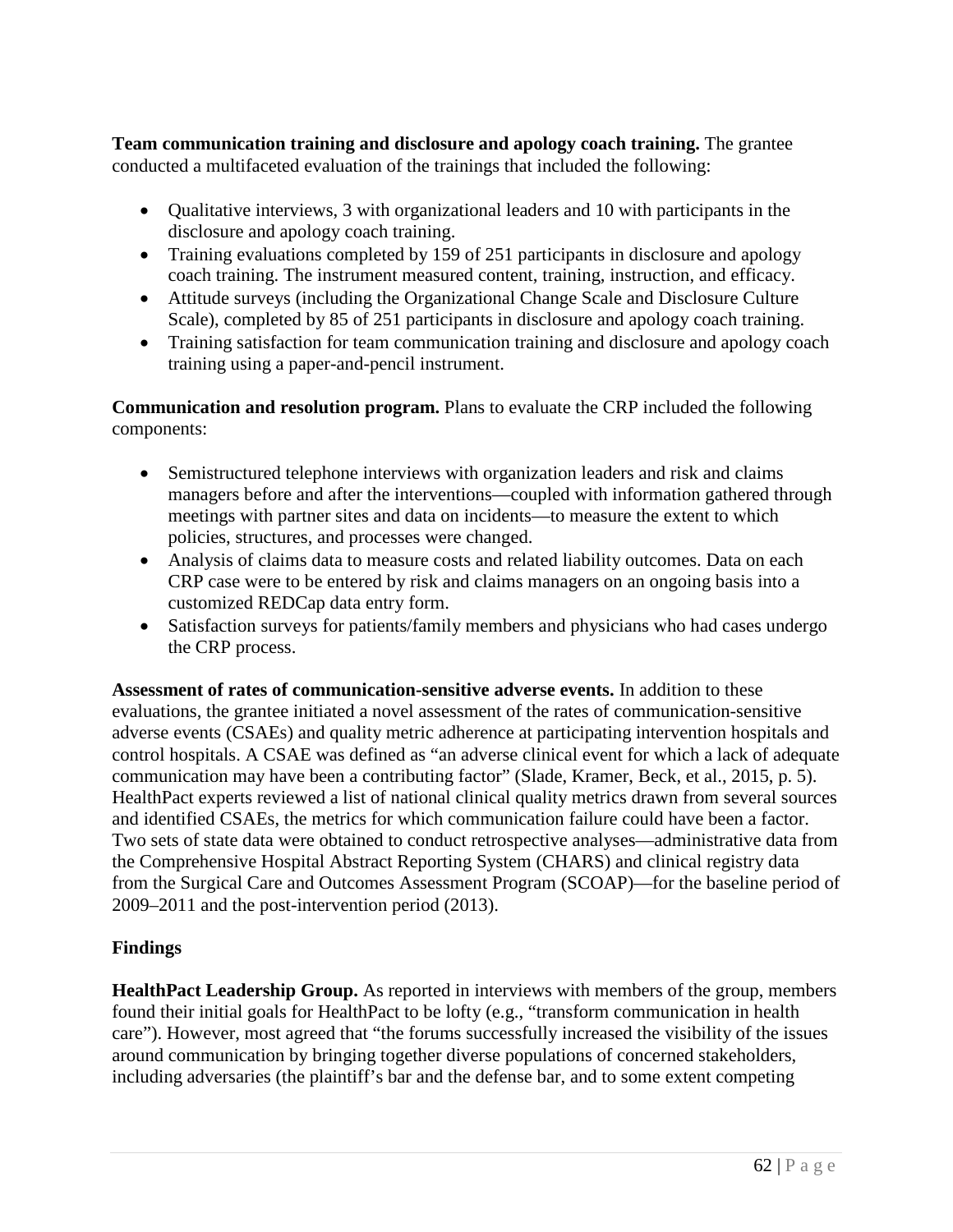hospitals and physicians) to discuss disclosure and resolution" (Gallagher, Shannon, Brock, et al., 2014, p. 4).

#### **Team communication training and disclosure and apology coach training.**

- **Qualitative interviews.** Themes emerging from the interviews "can be summarized as increased need for organizational support, questions regarding what constitutes adequate training, resources available to support sustainability of efforts, continuing uncertainty regarding best-practice management of error, accounting for the… [different perspectives] of coaches from different disciplines, and innovation in application and support of ongoing error disclosure training" (Gallagher, Shannon, Brock, et al., 2014, p. 9).
- **Evaluations of disclosure and apology coach training.** The training was well received, with ratings in each item and subscale being high.
- **Attitude surveys** (including the Organizational Change Scale and Disclosure Culture Scale). In combination with the interviews, the Organizational Change Scale showed that respondents were enthusiastic about the training but lacked confidence that stakeholders would effect real change in the near future. The Disclosure Culture Scale revealed respondents' general agreement that there was support for disclosure of error to patients, but their responses were less in agreement about whether adequate training on disclosure was provided or whether retaliation, loss of trust, or damaged reputations were concerns.

The grantee noted that some components of the planned evaluation could not be implemented for a variety of reasons (e.g., length of time to meet IRB requirements, time required of participants to complete tools, lack of validated instruments) and argued that developmental evaluation may be a more appropriate approach in future studies like this one.

**CSAEs.** Although the analysis will assess differences between CSAEs over time (before vs. after implementation of the communication training), only baseline data are currently available. CHARS data from 2009 to 2011 included 4 implementation sites and 93 comparison sites, and SCOAP data from this period included the same 4 implementation sites as well as 48 comparison sites. The CHARS dataset contained 1,684,916 unique patients, including 211,593 who experienced a CSAE. The SCOAP dataset contained 51,537 unique patients, including 5,004 who experienced a CSAE. The baseline rates for individual CSAEs were generally very low, <0.001% for CHARS and <1% for SCOAP, with most rate ratios favoring HealthPact hospitals over comparison sites. The grantee speculated that CSAEs are underreported.

## **Communication and Resolution Program.**

• **Semistructured telephone interviews** with organization leaders and risk and claims managers before and after the interventions—coupled with information gathered through meetings with partner sites and data on incidents. Overall, the participating sites were not able to implement the CRP as intended. The grantee's final report presented a number of challenges identified in interviews and observations: "reluctance to be in the vanguard," "practical constraints arising from the liability insurer's distance from the point of care," "delays in incident reporting," "lack of a clear implementation plan with assigned roles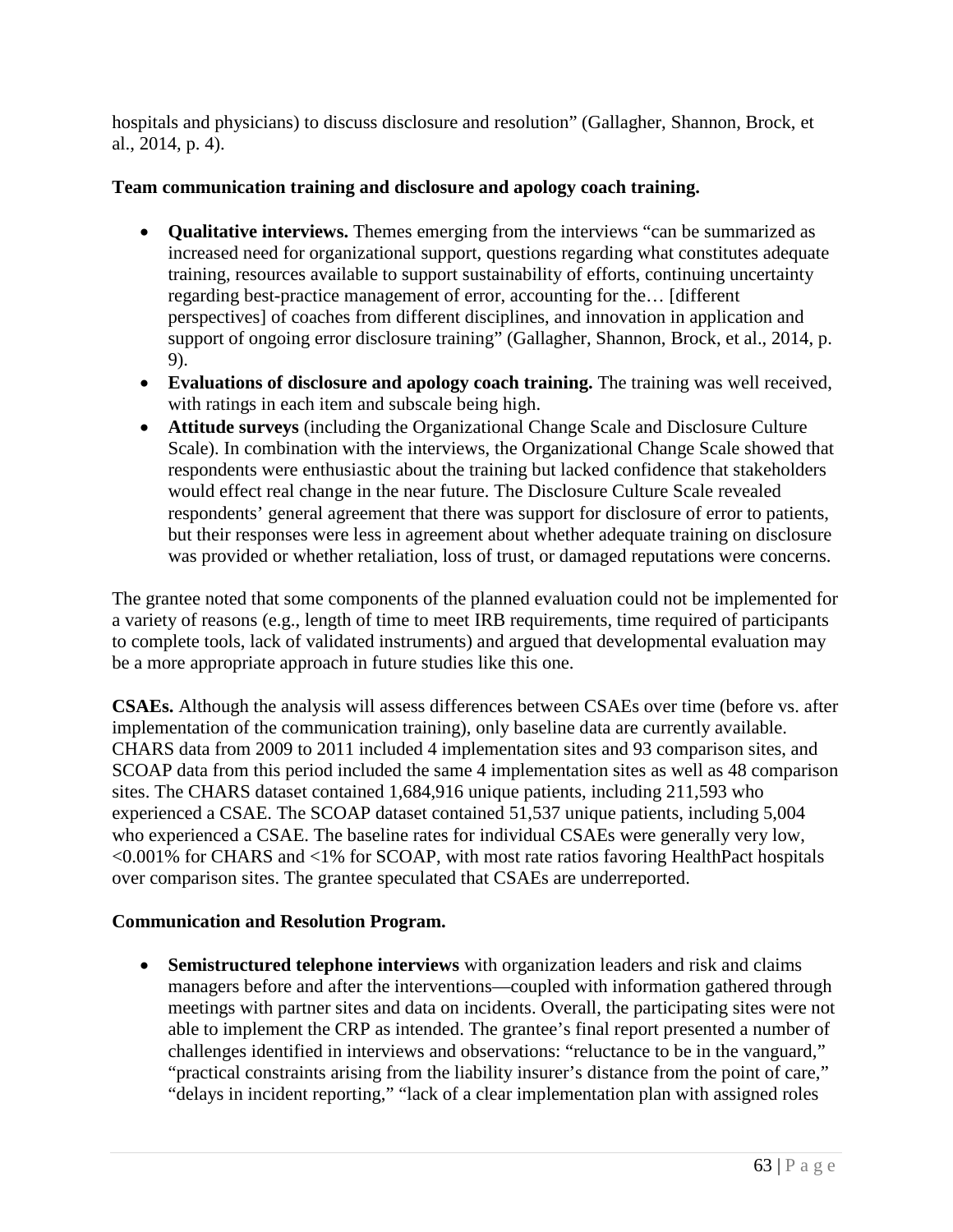and responsibilities," "overcoming distrust and missteps," "risk managers' and claim managers' heavy workloads," "persistent focus on serious-harm events," "major disruptions and distractions," and "uneven support for the CRP among key personnel in the organization" (Gallagher, Shannon, Brock, et al., 2014, pp. 17-19).

• **Analysis of claims data to measure costs and related liability outcomes.** Due to the selective use of the CRP process and risk and claims managers not using REDCap to track cases for a number of reasons (e.g., time needed to gather the information), the grantee collected data on only 30 CRP cases, an insufficient number to draw any conclusions about the effect of the CRP on liability.

The grantee concluded that "operating CRPs in which two or more insurers must collaborate to resolve cases is highly challenging and likely requires several preconditions not present for our sites, including a commitment from physicians to collaborate with facilities to resolve incidents, mechanisms for quickly transmitting information to remote insurers, tolerance for missteps in early attempts at collaboration, and clear protocols for joint investigations and resolutions" (Gallagher, Shannon, Brock, et al., 2014, pp. 17-18).

# **Selected Publications and Presentations Developed by Grantee**

Bell SK, Delbanco T, Anderson-Shaw L, et al. Accountability for medical error: Moving beyond blame to advocacy. Chest. 2011 Aug;140:519-526. PMID: 21813531.

Brown SD, Lehman CD, Truog RD, et al. Stepping out further from the shadows: Disclosure of harmful radiologic errors to patients. Radiology. 2012 Feb:262(2);381-386. PMID: 22282177.

Etchegaray JM, Gallagher TH, Bell SK, et al. Error disclosure: A new domain for safety culture assessment. BMJ Qual Saf. 2012 Jul;21(7);594-599. PMID: 22562878.

Gallagher TH, Levinson W. Physicians with multiple patient complaints: Ending our silence. BMJ Qual Saf. 2013 Jul;22(7)521-524. PMID: 23576772.

Lu D, Guenther E, Wesley AK, et al. Disclosure of harmful medical errors in pre-hospital care. Ann Emerg Med. 2013 Feb;61(2):215-221. PMID: 22883681.

Sage WM, Gallagher TH, Armstrong S, et al. How policy makers can smooth the way for communication-and-resolution programs. Health Affairs. 2014 Jan:33(1);11-19. PMID: 24395930.

## **Selected Other Products Developed by Grantee**

• HealthPact Web site, [http://www.healthpact.org/,](http://www.healthpact.org/) that includes HealthPact materials used for team communication training, disclosure coach training, and Communication and Resolution Program (e.g., implementation, training, and evaluation material)

# **Source Documents for This Grantee Profile**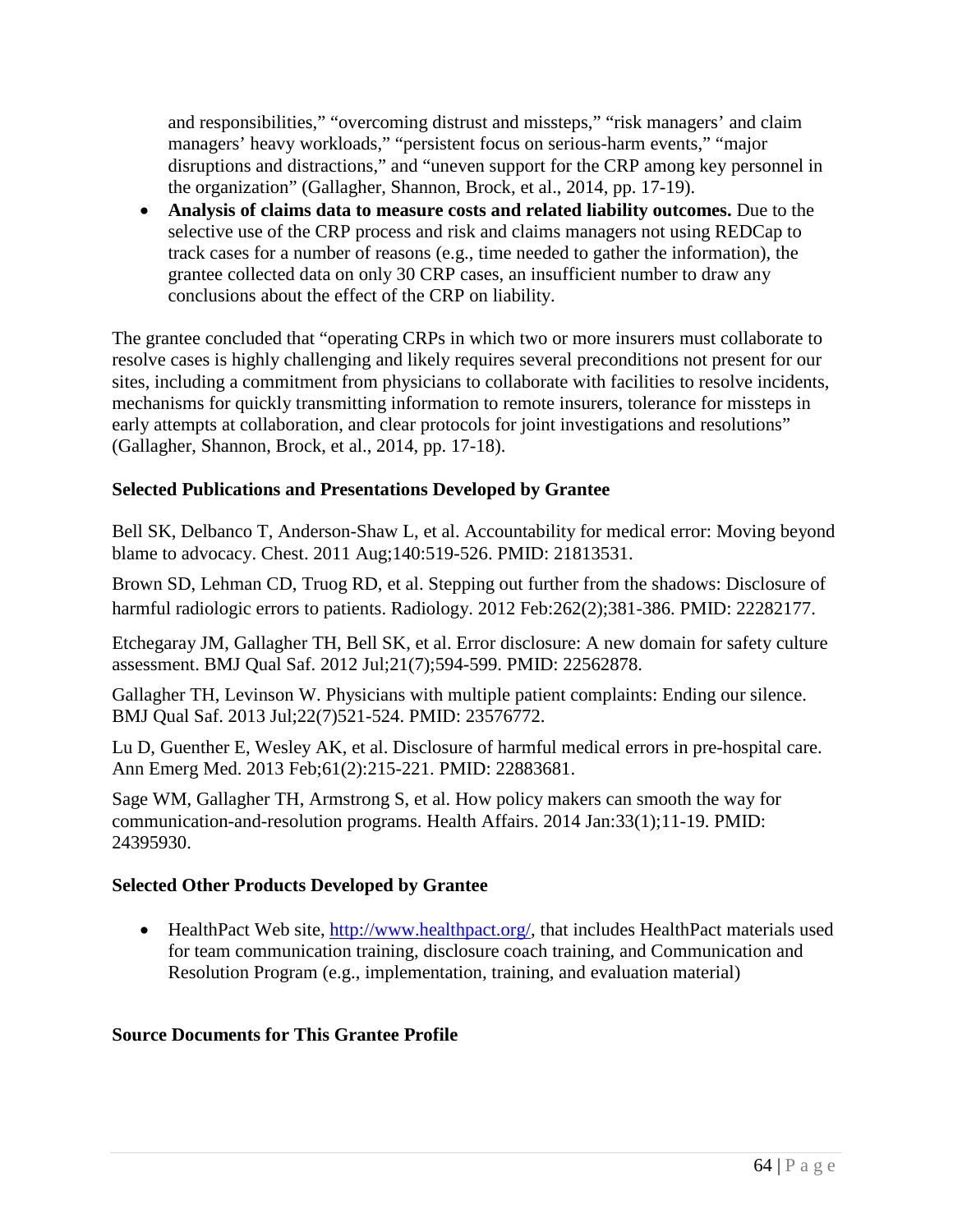Gallagher TH, Etchegaray J, Bergstedt B, et al. Improving stakeholder understanding of accountability following medical injury using a patient-created simulation exercise. Manuscript submitted for publication. 2015.

Gallagher TH, Farrell M, Karson H, et al. Collaboration with regulators to support quality and accountability following medical errors: The CRP certification pilot. Manuscript submitted for publication. 2015.

Gallagher TH, Shannon S, Brock D, et al. Communication To Prevent and Respond to Medical Injuries: WA State Collaborative. Final Progress Report. Prepared by University of Washington under grant number R18 HS019531. Prepared for the Agency for Healthcare Research and Quality. Seattle, WA; Jun 2014.

Slade IR, Kramer CB, Beck SJ, et al. Communication-sensitive adverse events and quality metrics: A retrospective database analysis in Washington State hospitals. Manuscript submitted for publication. 2015.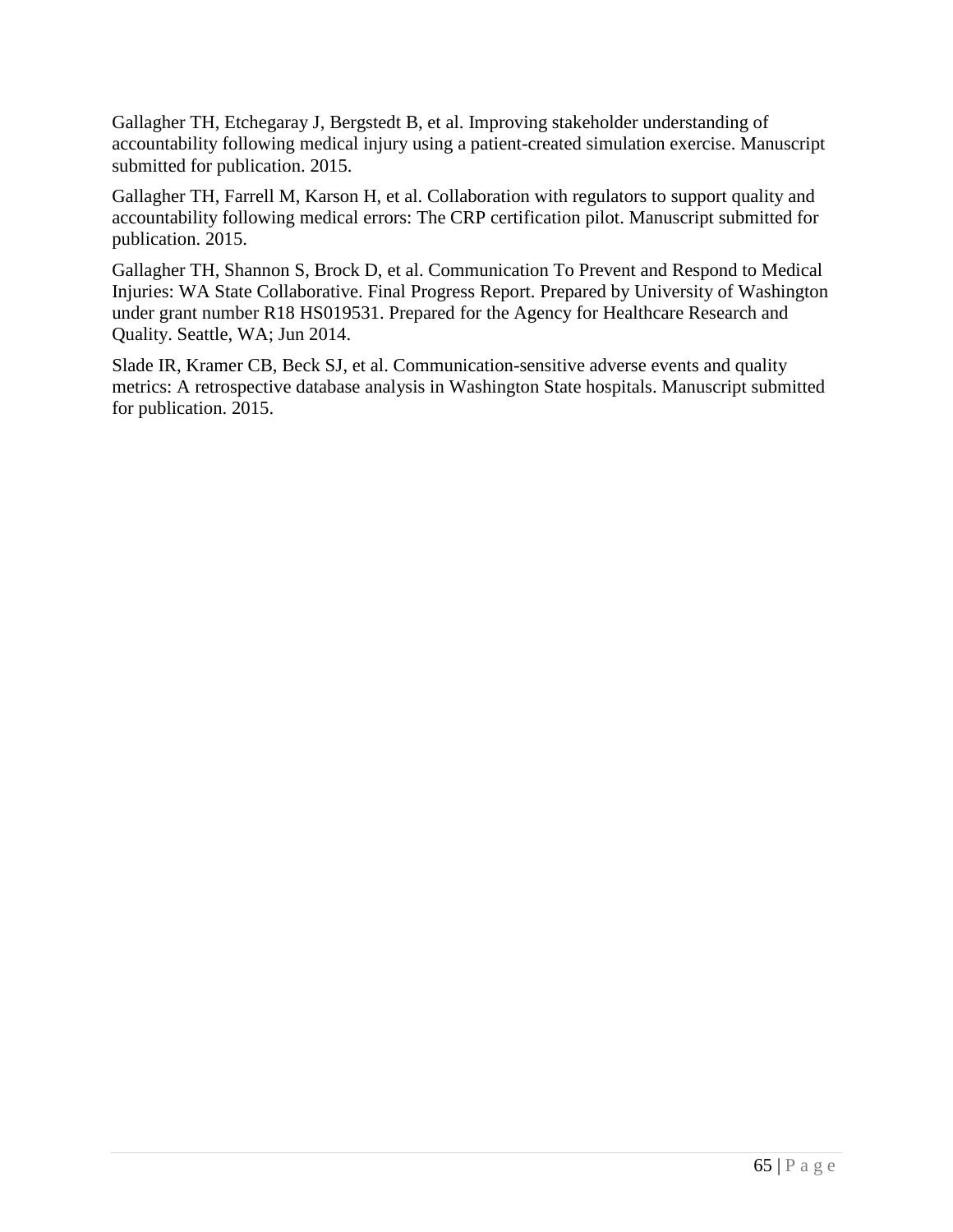# **Ascension Health**

**Title:** Healing without Harm: A Multi-Site Demonstration Project to Develop New Models for Medical Liability and Improve Patient Safety **Award Number:** R18 HS19608-01 **Principal Investigator:** Ann Hendrich, Ph.D., R.N., F.A.A.N. **Award:** \$2,990,612 **Period of Performance:** 7/01/10–6/30/13

#### **Goal**

This project focused on ways of improving both the quality of perinatal patient care delivery and the management of adverse perinatal events in five geographically dispersed hospitals to decrease occurrences of birth trauma and reduce resulting medical claims. The project established a uniform, evidence-based obstetrics practice model for dealing with shoulder dystocia based on the idea that eliminating variation in obstetrics practice would translate to improved patient safety. The project also aimed to identify risk factors for shoulder dystocia.

#### **Methods**

The grantee recruited five Ascension Health hospitals to implement both clinical and coordinated communication protocols based in part on elements of a previously tested perinatal safety initiative, Handling All Neonatal Deliveries Safely (HANDS). The geographically dispersed hospitals were diverse in patient demographics, birth volume, and other factors.

**Training.** The clinical interventions targeted the "most injurious deliveries" by training physicians and nurses in labor and delivery units about electronic fetal monitoring (EFM) and the management of shoulder dystocia with the goal of improving the response to obstetric emergency.

- Training on fetal monitoring included best practices in EFM use, communication of readings, and interpretation and response to readings.
- Clinicians received didactic education in shoulder dystocia management (some of which was done through an Elearning module), TeamSTEPPS<sup>®</sup> teamwork and communication training, and interdisciplinary simulation training using a high-fidelity simulator, the Noelle mannequin.

All 76 clinicians serving on an Obstetrics Event Response Team (OBERT) received training on implementation of the high reliability cause analysis and quick response model, 93% of 302 clinicians completed the training on disclosure and documentation of unintended events, and 90% of clinicians completed the shoulder dystocia simulation training and Elearning module as well as an Elearning module on fetal assessment and monitoring (Santos, Ritter, Hefele, et al., 2015).

**Shoulder dystocia policy and bundle implementation.** The shoulder dystocia management plan included the adoption of the American Congress of Obstetricians and Gynecologists (ACOG) definition of shoulder dystocia; development of new guidelines; simulation training in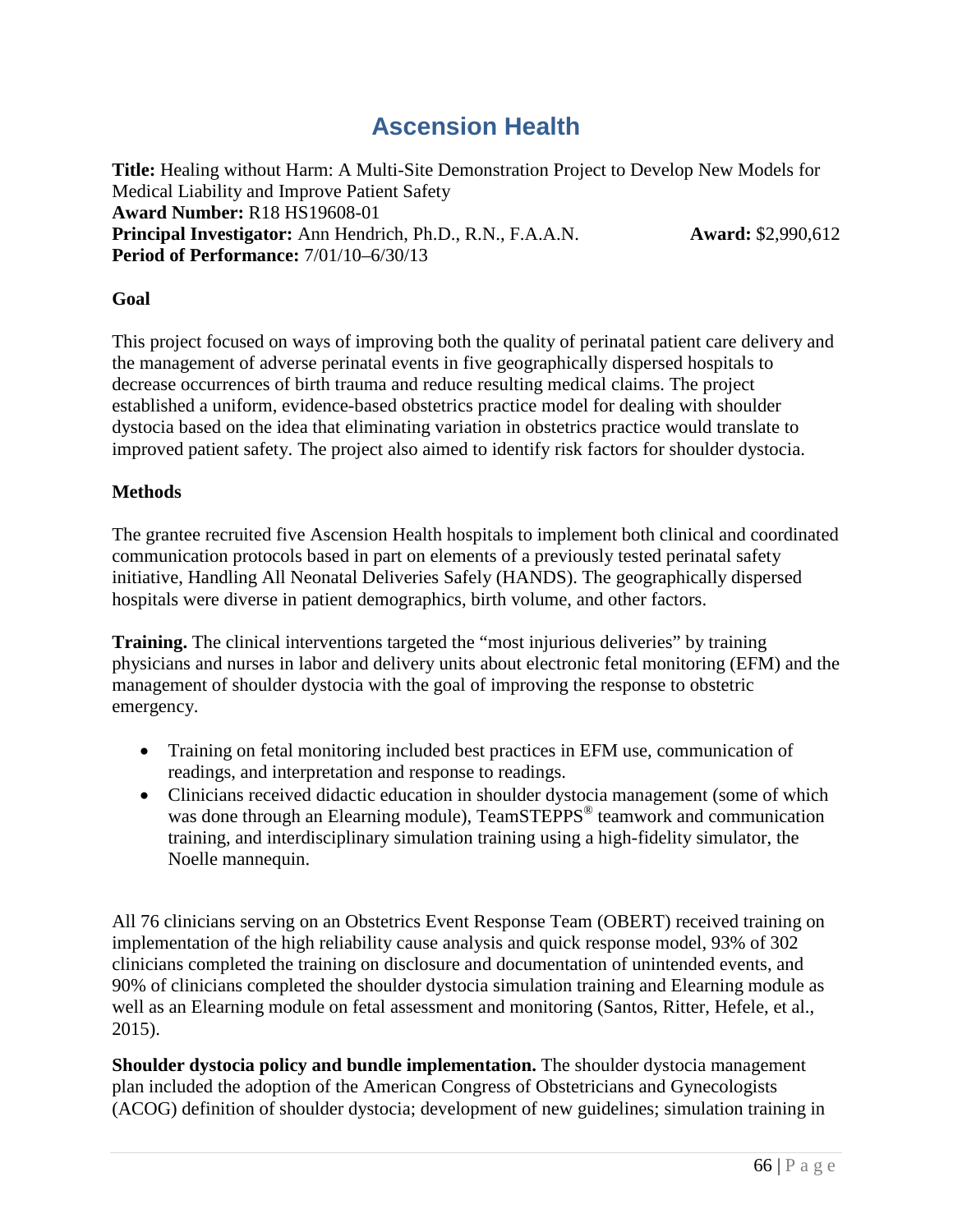[h](#page-71-0)andling shoulder dystocia events using a new bundle<sup>h</sup> that focused on improving situational awareness and communication, particularly the initial call-out of the event; and improving documentation of these events. The project team used the principles and practices of a High Reliability Organization (HRO) to facilitate adoption and spread of these standardized practices. The guidelines were developed by the Ascension Health perinatal steering committee, representing obstetricians, labor and delivery nurses, and a national expert. The steering committee followed the Institute of Medicine's clinical guideline development standards. The process included an environmental scan (collection of information through peer-reviewed literature, unpublished documents, and interviews) and the sharing of meeting minutes to ensure a transparent process.

The shoulder dystocia guidelines call for the following steps during delivery (obstetric teams use digital timers and a shoulder dystocia delivery note for tracking):

- Record the delivery time of the head
- Call out shoulder dystocia if present, with documentation of the time of the call-out
- Attempt maneuvers to deliver the shoulders, with documentation of the sequence of maneuvers
- Announce elapsed time using 30 second intervals following call-out of shoulder dystocia to maintain situational awareness
- Document the delivery time of the shoulders
- If the shoulders are not delivered within 3 minutes of the head, prepare for emergent abdominal rescue

The shoulder dystocia bundle was implemented from July 2010 through June 2011, and data were collected for this year and the 2 following years.

Each of the five sites implemented the shoulder dystocia program using a practice engagement team that included an obstetrical practitioner principal investigator, obstetrics nurse lead, risk manager, project manager, and medical coder. This group managed implementation, provided training to the obstetrics staff, shared project materials, and communicated with other sites to share experiences and improve the program over time.

**Shoulder dystocia risk factors.** As a separate grant activity, the grantee enrolled pregnant women in a substudy to identify demographic and clinical risk factors for a delivery involving shoulder dystocia. The substudy required extensive data collection on hundreds of demographic and clinical variables from participating mothers.

**Communication intervention aimed at reducing harm.** The Rapid Report Investigate and Disclosure Intervention, included processes for addressing all harm events, including "immediate identification and reporting of events that result in patient harm; uniform and expedited investigation and analysis of root and common causes of obstetrical events; prompt, transparent, and ongoing disclosure; and quick resolution of events involving probable liability" (Hendrich,

<span id="page-71-0"></span> $h$  A bundle is a structured way of improving the processes of care and patient outcomes, a small, straightforward set of evidence-based practices that, when performed collectively and reliably, have been proven to improve patient outcomes (Resar et al., 2005).  $\overline{a}$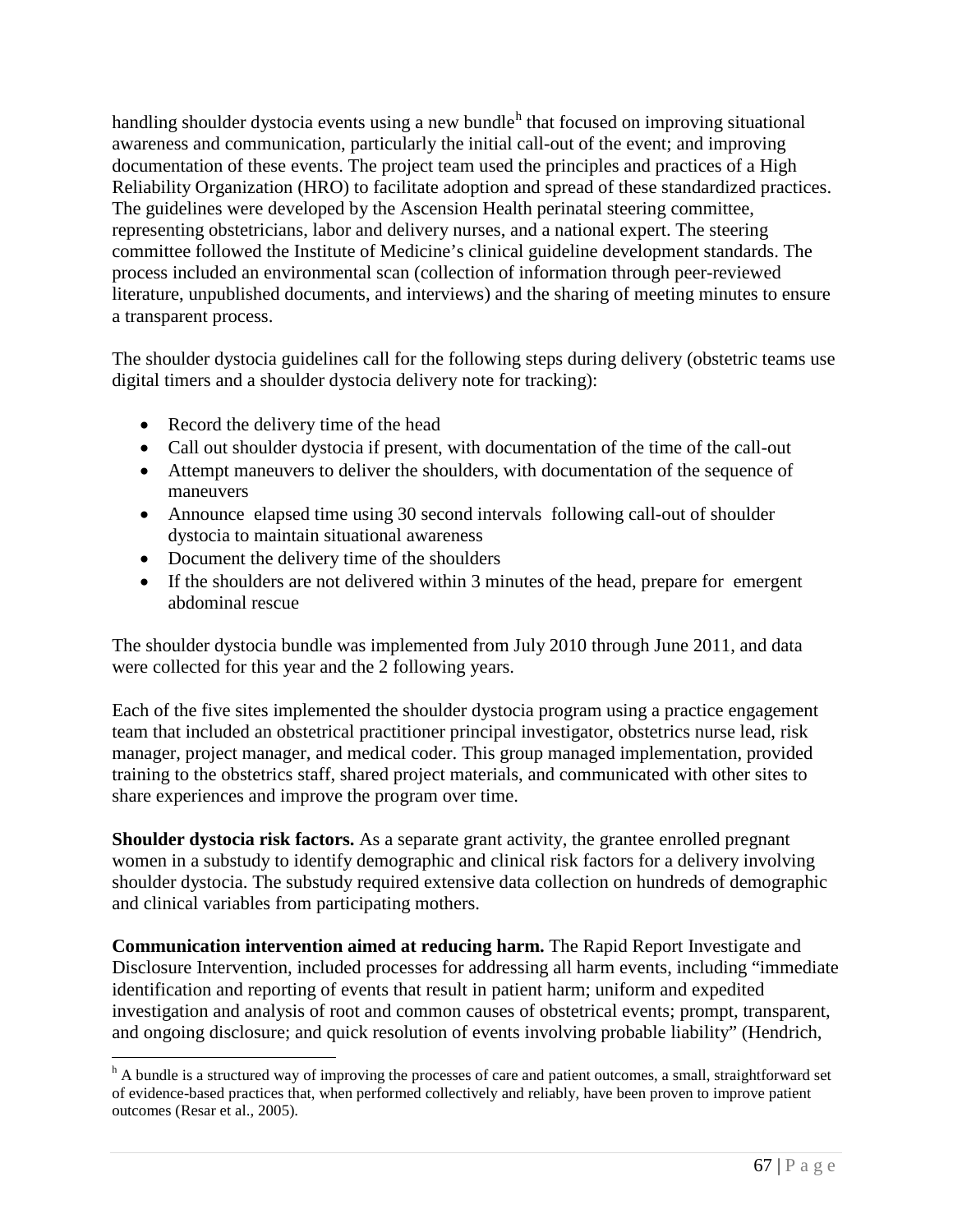McKoy, Gale, et al., 2013, p. 8). An Obstetrics Event Response Team (OBERT) was established at each site and was trained in emergency response, communication with patients and families, and conduct of apparent and root cause analysis. This team determined when an error needed to be elevated to the resolution stage.

# **Analysis**

The grant aimed to assess the effects of the interventions on the application of clinical protocols, injury rates and infant harm, reporting of serious safety events, and severity of claims and settlement amounts. A case study methodology was used to assess outcomes before and after implementation of the model, which was fully implemented by April 2011. Outcomes were compared for the 15 months before implementation (January 1, 2010–March 31, 2011) with the 27 months afterward (April 1, 2011–June 30, 2013). The project team solicited extensive feedback around the education and training program. Data were collected through interviews with team members and document review. Practice data were collected for 3 years from the five participating demonstration sites implementing the shoulder dystocia bundle. A regression model was used to control for the large number of demographic and clinical variables in the quantitative analysis of the shoulder dystocia risk factor data.

# **Findings**

**Training.** A key finding is that most participants value and are willing to participate in training, but the training has to be relevant and accessible. Clinicians reported that the training increased their confidence in communicating with families about unintended events. They also believed that the simulation training improved their performance by preparing them for shoulder dystocia and other perinatal emergencies (Santos, Ritter, Hefele, et al., 2015).

**Shoulder dystocia management and bundle implementation.** Findings related to the implementation of the new shoulder dystocia management plan and application of the shoulder dystocia bundle included the following:

- After adoption of the bundle, 99% of deliveries involving shoulder dystocia had a headto-body delivery time of within the required 3-minute window, a finding sustained for 2 years after implementation (Cusick, Cox, Welch & Firneno, 2015).
- Reporting of shoulder dystocia increased threefold in the year following implementation, reaching 99% compliance. In the second and third year following implementation, documentation of head-to-shoulder delivery time reached 99% compliance (Burstein, Zalenski, Edward, et al., 2015).
- The grantee noted facilitators that optimized adoption of the bundle, including: practices based on evidence and guidelines, clinicians participated in protocol development and opinion leaders at each site supported it, guidelines were simple and did not require a lot of time, and clinicians could gain experience using the guidelines in a simulation before implementing it in a real situation (Burstein, Zalenski, Edward, et al., 2015).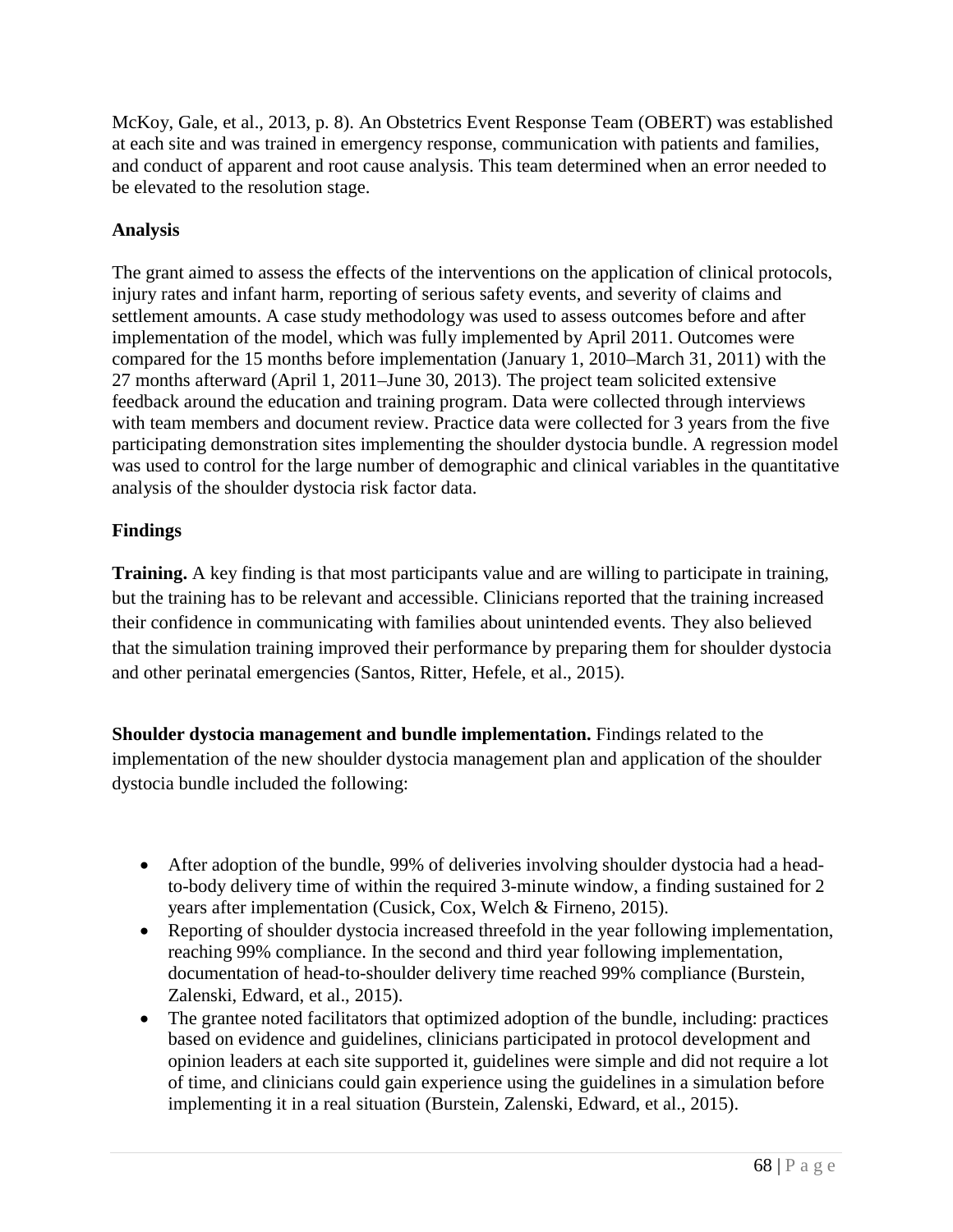**Shoulder dystocia risk factors.** The grantee enrolled about 20,000 women across the five demonstration hospitals. Generally, the findings indicate a higher risk of shoulder dystocia for non-Hispanic Black and Hispanic women, confirm well-documented risk factors (e.g., maternal age, body mass index), and suggest some newly identified risk factors (Hendrich, McKoy, Gale, et al, 2013). The specific findings of this substudy are pending publication.

**Shoulder dystocia-related claims.** Three years after establishing the new guidelines, none of the five demonstration sites had any malpractice claims based on shoulder dystocia (Cusick, Cox, Welch & Firneno, 2015). As a result of these safety improvements, money that had been saved for malpractice claims were diverted to support implementation of the model at 42 additional Ascension Health sites (Santos, Ritter, Hefele, et al., 2015).

**Event reporting.** Following 27 months of implementation, the sites demonstrated improvement in event reporting, nearly doubling their rate of event reporting per 1,000 births (43 vs. 84 per 1,000 births; p<.01) (Santos, Ritter, Hefele, et al., 2015).

**Harm.** Following 27 months of implementation, the grantee also demonstrated improvement in high-risk malpractice events, decreasing the rate of high-risk malpractice events per 1,000 births by half (14 vs. 7 per 1,000 births;  $p<0$ 1). Further, incidents of shoulder dystocia and fetal distress decreased 50% (Santos, Ritter, Hefele, et al., 2015).

## **Selected Publications and Presentations Developed by Grantee**

Hendrich A, McCoy CK, Gale J, et al. Ascension Health's demonstration of full disclosure protocol for unexpected events during labor and delivery shows promise. Health Aff. 2014 Jan;33(1):39-45. PMID: 24395933.

Santos P, Ritter GA, Hefele JL, et al. Decreasing intrapartum malpractice: Targeting the most injurious neonatal adverse events. J Healthc Risk Manag. 2015 Apr;34(4):20-27. PMID: 25891287.

#### **Selected Other Products Developed by Grantee**

- Perinatal Safety Implementation Kit containing: shoulder dystocia bundle and a sample minutes/seconds timer, Simulation and Team Training Trainer Guide, a pamphlet listing the Elearning education programs for Advanced Fetal Assessment and Monitoring, Introduction to EFM, Managing Shoulder Dystocia and Simulation and Team Training, Essentials to TeamSTEPPS<sup>®</sup> and associated material and Early Elective Delivery, Induction and Augmentation of Labor bundles.
- A video on high reliability and the effects of disclosure, with highlights from parents of an infant injured from birth trauma.
- Curriculum for the disclosure process.
- Caregiver survey tool to document perceptions and changes over time following disclosure and related educational offerings.

#### **Source Documents for This Grantee Profile**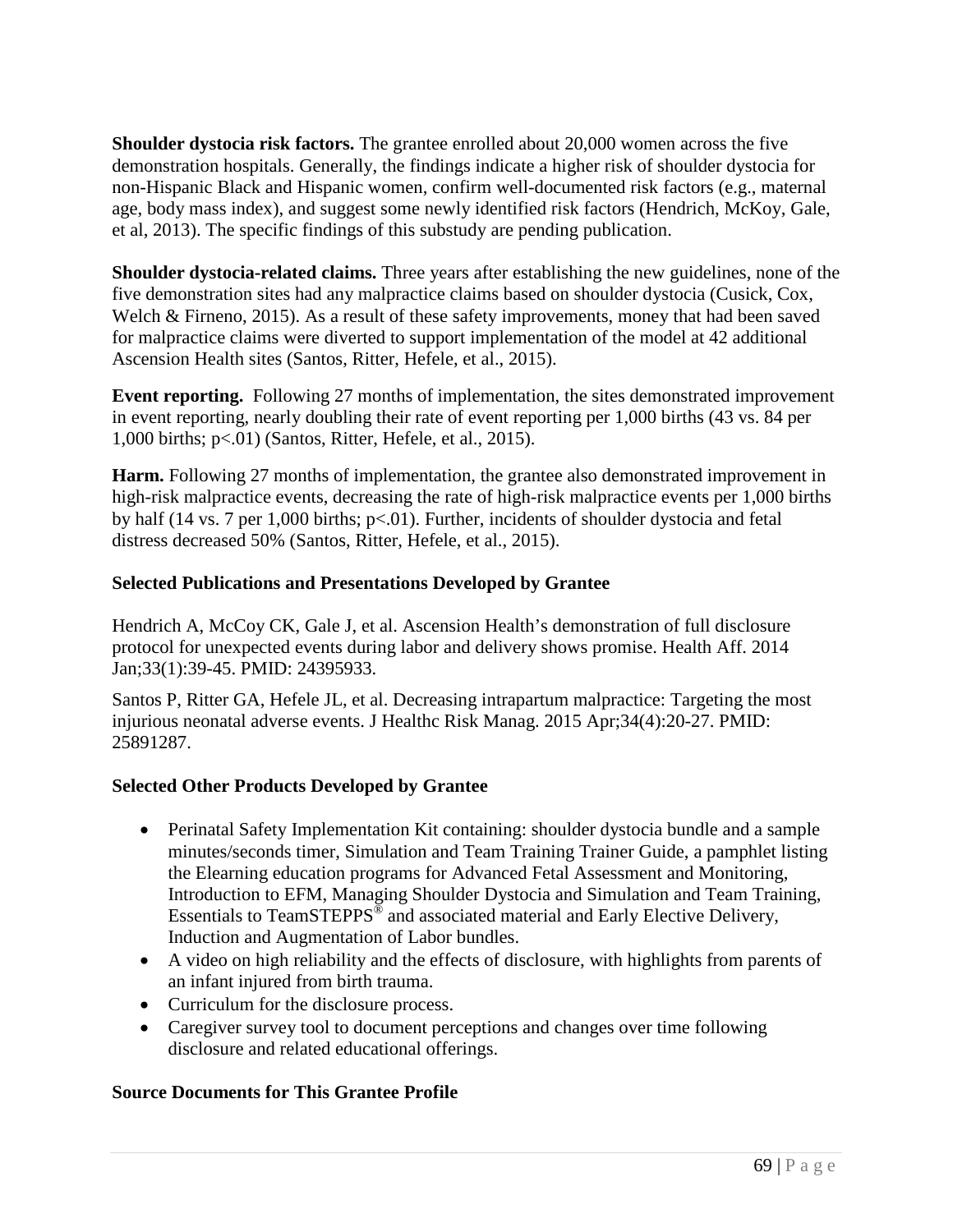Burstein PD, Zalenski DM, Edward JL, et al. Changing labor and delivery practice to achieve sustainable decreases in neonate injury. Manuscript submitted for publication. 2015.

Cusick W, Cox RL, Welch RA & Firneno C. Devising obstetric best practice guidelines to address variation, improve patient outcomes, and decrease malpractice risk. Manuscript submitted for publication. 2015.

Hendrich A, McKoy C, Gale J, et al. Healing Without Harm: A Multi-Site Demonstration Project. Final Progress Report. Prepared by Ascension Health under grant number R18 HS19608. Prepared for the Agency for Healthcare Research and Quality. St. Louis, MO; Jun 2013.

Resar R, Pronovost P, Haraden C, et al. [Using a bundle approach to improve ventilator care](http://www.ihi.org/resources/Pages/Publications/UsingaBundleApproachtoImproveVentilatorCareProcessesandReduceVAP.aspx)  [processes and reduce ventilator-associated pneumonia.](http://www.ihi.org/resources/Pages/Publications/UsingaBundleApproachtoImproveVentilatorCareProcessesandReduceVAP.aspx) Jt Comm J Qual Patient Saf. 2005;31(5):243-248. PMID: 15960014.

Santos P, Ritter GA, Hefele JL, et al. Decreasing intrapartum malpractice: Targeting the most injurious neonatal adverse events. J Healthc Risk Manag. 2015 Apr;34(4):20-27. PMID: 25891287.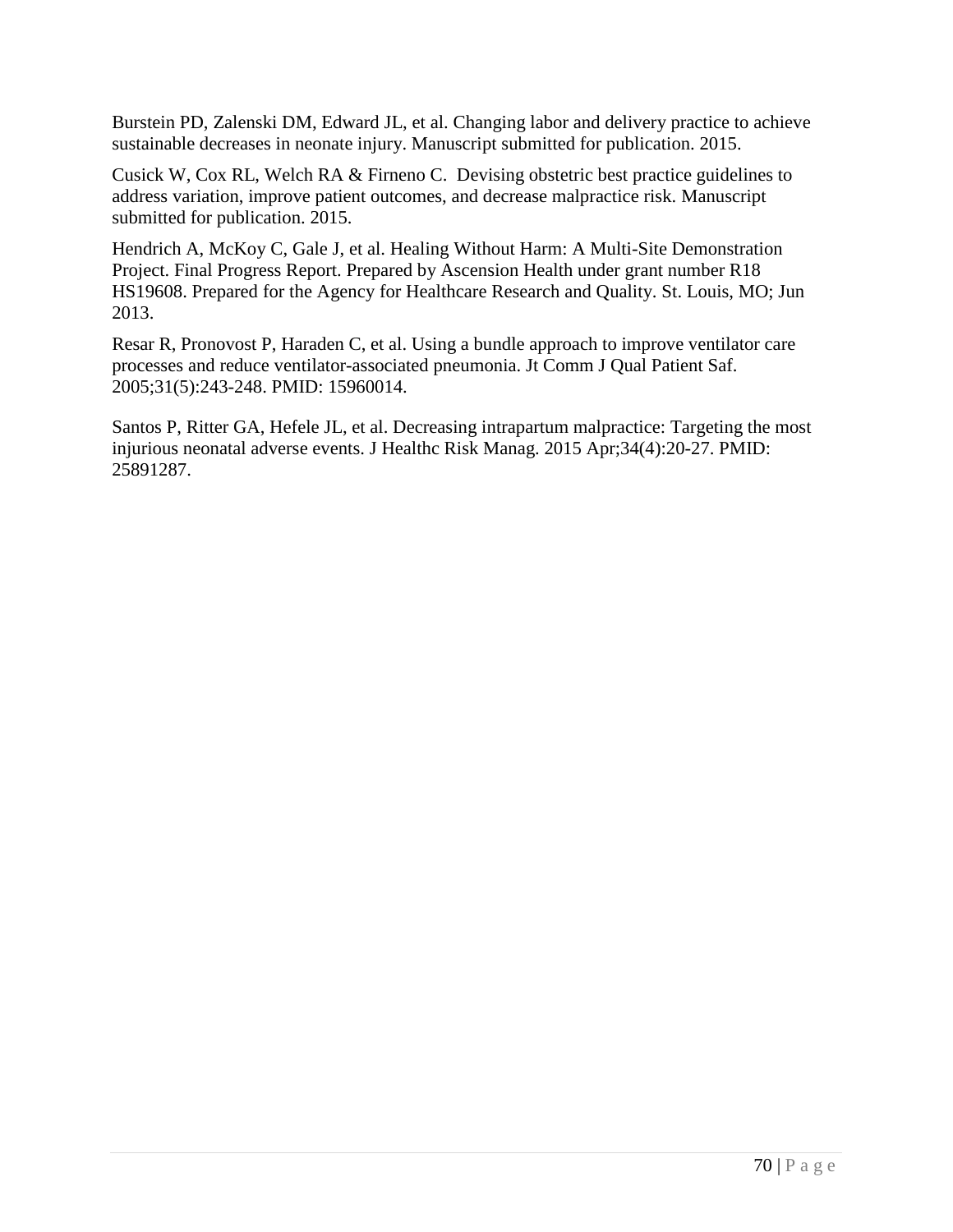# **Fairview Health Services**

**Title:** Eliminating Preventable Perinatal Injuries and Reducing Malpractice Claim **Award Number:** R18 HS19587-01 **Principal Investigator:** Kristi K. Miller, RN, MS **Award:** \$2,982,690 **Period of Performance:** 7/01/10–12/31/13

#### **Goals**

The project, a continuation of the Premier Patient Safety Initiative (PPSI), primarily aimed to create high-reliability teams and care processes in the perinatal units of 14 acute care hospitals and, by improving safety practices, reduce harms and associated malpractice claims and costs.

#### **Methods**

 $\overline{a}$ 

This grant supported Phase II of the PPSI study (2011–2012), which built on the successes of PPSI Phase I (2008–2010). The 16 hospitals in Phase I were diverse in birth volume, academic status (teaching vs. nonteaching), size, and geography. Fourteen of the 16 Phase I hospitals continued participation into Phase II. The grantee described the project as a quality improvement collaborative, whereby interdisciplinary teams from multiple organizations learned best practices, shared experiences, and used quality improvement methods and techniques.

Phase I included the following components:

- Onsite High Reliability Perinatal Safety Assessments, which measured the safety and reliability of each hospital's perinatal care processes
- Implementat[i](#page-75-0)on of three standardized care processes called clinical care bundles<sup>i</sup>: elective induction, augmentation, and vacuum extraction (described below)
- Electronic fetal monitoring interpretation training for doctors and nurses using National Institute of Child Health and Human Development terminology
- Performance feedback via monthly educational webinars as well as conference calls and emails, with topics including processes, outcomes, barriers, and best practices
- Two all-team meetings to share best practices
- Periodic individual team coaching

Researchers concluded that the period of Phase I was insufficient to achieve the goal of 90 percent bundle compliance and to measure the effect of improved reliability of perinatal care on patient harm. Phase II continued Phase I components but enhanced the intervention with onsite in situ simulation and TeamSTEPPS® training. (TeamSTEPPS®—Team Strategies and Tools to Enhance Performance and Patient Safety—is an evidence-based teamwork system developed by AHRQ and the Department of Defense's Patient Safety Program to improve communication

<span id="page-75-0"></span><sup>&</sup>lt;sup>i</sup> A bundle is a structured way of improving the processes of care and patient outcomes, a small, straightforward set of evidence-based practices that, when performed collectively and reliably, have been proven to improve patient outcomes (Resar et al., 2005).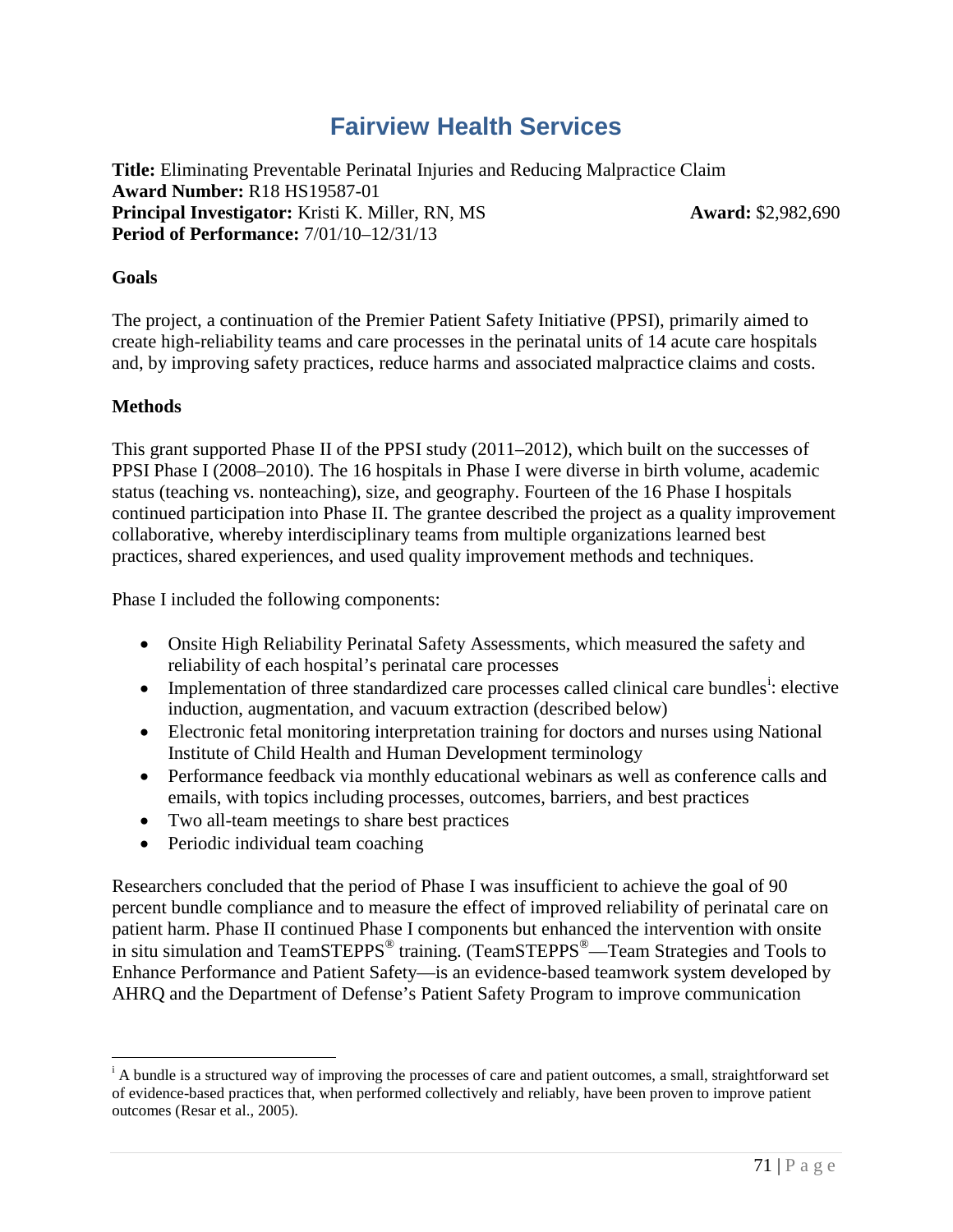among health care providers.) Further, Phase II included an evaluation of perinatal liability claim outcomes and a second round of onsite High Reliability Perinatal Safety Assessments.

**Each of the intervention hospitals initiated use of the three evidence-based bundles during Phase I.** Although the three bundles contain different elements, they "share a common objective of standardizing processes and reducing practice variation" (Riley, Begun, Meredith, et al., 2015, p. 8). The bundles included the following:

- Elective induction (elements include gestational age greater than 39 weeks, normal fetal status prior to start of oxytocin, pelvic exam prior to start of oxytocin, and recognition and management of tachysystole)
- Augmentation (elements include documentation of estimated fetal weight, normal fetal status, pelvic exam prior to the start of oxytocin, and recognition and management of tachysystole)
- Vacuum extraction (elements include alternative labor strategies considered, prepared patient, maximum application time and number of pop-offs predetermined and documented, cesarean and resuscitation teams available at delivery, and high probability of success)

**The primary intervention introduced in Phase II was interdisciplinary team training using in situ simulation and a condensed TeamSTEPPS**® **curriculum.** At each site, expert clinicians conducted a 3-day training to train participants to become expert team leaders. A train-the-trainer experiential learning method was used with the goal that 100 percent of members within a multidisciplinary team (staff from labor and delivery, neonatal, operating room, anesthesia, lab, and other staff) would be trained using the in situ simulation within 1 year of the onsite training. The 3-day training included 4 hours of education on "Improving Individual and Team Communication" and "Debriefing" as well as the simulation scenarios that involved postpartum hemorrhage, uterine rupture, abruption, shoulder dystocia, and/or resuscitation of the hypovolemic newborn. Each simulation involved a setting of the stage, the simulation experience, and a facilitated debriefing that included a review of a videotape of the simulation. Performing simulation in the hospital units where clinicians work was beneficial because it revealed latent conditions related to care and allowed teams to simultaneously address processes and equipment issues. The goal of the simulations was to normalize a "culture of safety," standardize communication, and achieve high reliability of patient care.

Across the 14 hospitals, 1,883 (45.7%) perinatal staff participated in the in situ simulation training. Sending trainers to the 14 hospitals to conduct simulations at no cost to the sites increased the sites' commitment to the project and gave them an opportunity for experiential learning. The sites reported some challenges to participation in simulation training, including competing tasks (e.g., scheduling conflicts) and problems with physician buy-in.

# **Analysis**

A prospective cohort study design was used consisting of a 5-year intervention period (January 1, 2008–December 31, 2012) across Phases I and II and a 2-year baseline period (January 1, 2006–December 31, 2007). For some outcomes, the study used eight geographically diverse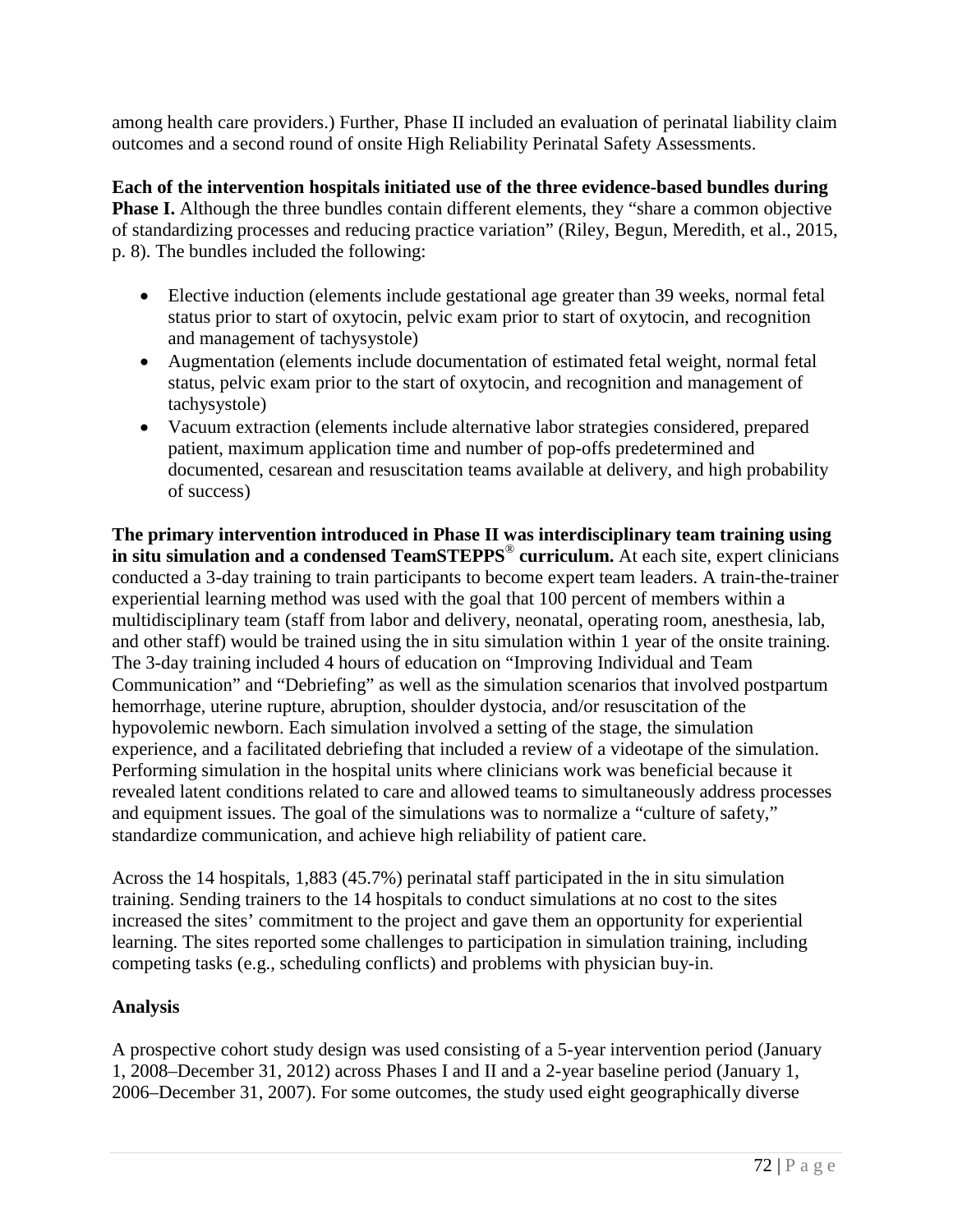comparison hospitals that included those with small, medium, and large birth volumes and teaching and nonteaching hospitals. The study examined the following outcomes:

- **Bundle compliance.** Data were collected from chart audits to assess bundle compliance.
- **Safety and reliability of perinatal care processes.** A 2-day High Reliability Perinatal Safety Assessment on labor and delivery care was conducted at baseline and 2012, and the AHRQ Hospital Survey on Patient Safety Culture was administered in 2008, 2010, and 2012.
- **Harm and clinical measures.** Hospitals submitted data on perinatal discharges to the National Perinatal Information Center (NPIC) to assess changes in the following harm measures: Adverse Outcomes Index (AOI), which divides the number of mothers or infants with an adverse event by the number of deliveries; Weighted Adverse Outcomes Scale (WAOS), which sums the weights for each of the adverse events that occurred and divides by the number of total deliveries; Severity Index (SI), which sums the weights for each adverse event that occurred and divides by the number of patients that had an adverse event; AHRQ Patient Safety Indicators (PSI) 17–birth trauma, a measure of a potential adverse event or complication experienced by a patient that could be prevented by system changes at the provider or organizational level; and other clinical outcomes (e.g., cesarean section rates). For the eight comparison hospitals used in the study, data on harm and clinical outcomes were gathered.
- **Claims.** The grantee accessed litigation records and malpractice claims data for the baseline period prior to implementation (January 1, 2006–December 31, 2007) and the implementation period (January 1, 2008–December 31, 2012). (Litigation records were obtained through American Excess Insurance Exchange through a special arrangement for this study. Malpractice claims data were available through confidentiality contracts with Premier Insurance Management Services, Inc.) For the purpose of the analysis, only records from 2008 and 2009 were used for the intervention period to account for a possible lag time in the filing and adjudication of claims. Although 14 hospitals participated, the analysis used data from only 13 in the liability assessment because of unreliable data. Researchers compared claims data two ways: (1) obstetric claims during the baseline period compared with the intervention period (2006–2007 vs. 2008–2009) and (2) the baseline-to-intervention change in obstetric claims compared with the baseline-to-intervention change in non-obstetric claims in the same hospitals.

# **Findings**

**Training.** Team communication training was considered to be an important aspect of implementation, however, participation in training varied greatly by hospital, ranging from an estimated 10 percent to 93 percent of clinicians, with a median attendance of 50 percent of clinicians per participating hospital (Miller, Riley, Meredith, et al., 2013).

**Bundle compliance.** The study revealed increases in bundle compliance from rates established during Phase I. In Phase II, between Quarter 3 of 2010 and Quarter 4 of 2012, average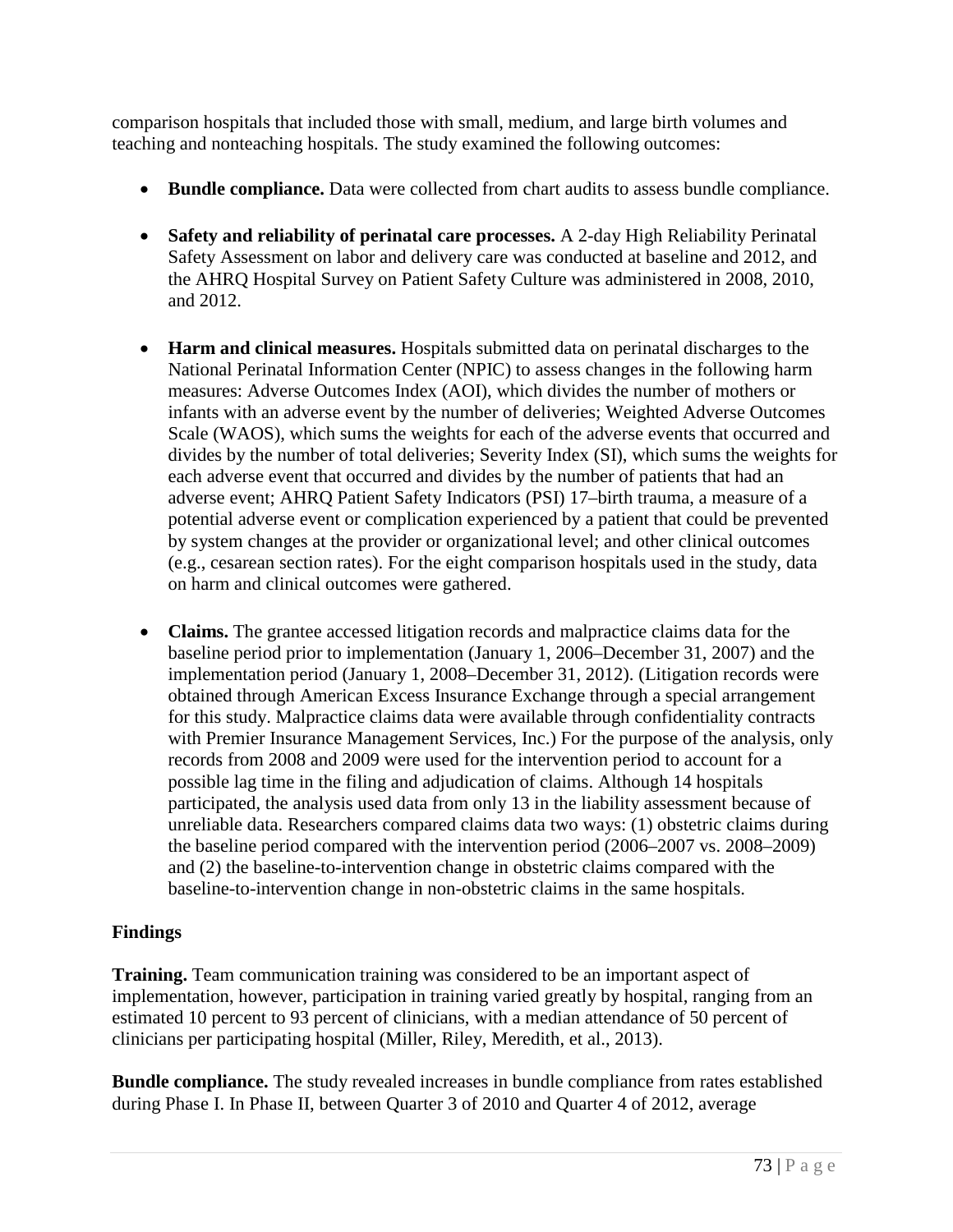compliance increased from 54 percent to 70 percent for the vacuum extraction bundle, 74 percent to 86 percent for the augmentation bundle, and 87 percent to 88 percent for the elective induction bundle. Participating hospitals improved overall bundle compliance from 72 percent to 81 percent during this time. The grantee had aimed to reach 100 percent compliance, which was achieved by several teams with specific bundles for one or more quarters; however, none of the hospitals achieved 100 percent compliance across all three bundles for any quarter. Some challenges noted to implementing the bundles included competing tasks (e.g., implementing electronic medical records), staff turnover, and a lack of active physician champions who were able to change peer behavior, and the difficulty of successfully implementing all the components of a bundle (since compliance for the bundle is scored on an all-or-nothing basis). The grantee noted that the development and use of checklists appeared to improve bundle compliance.

**Safety and reliability of perinatal care processes.** Overall, all 14 hospitals improved their High Reliability Perinatal Safety Assessment scores significantly from 2008 (baseline) to 2012. At baseline, 66 percent of the demonstration hospitals were partially compliant with industry standards. By the end of the project, 89 percent of the demonstration hospitals were meeting industry standards. For the AHRQ Hospital Survey on Patient Safety Culture, researchers detected significant improvement from 2008 to 2010 on only one of the 12 dimensions (staffing), and no significant improvement from 2010 to 2012.

**Harm and clinical measures.** During Phase II, AOI improved for implementation hospitals and worsened for comparison hospitals  $(p=.025)$ , with participating hospitals outperforming comparison hospitals on rates of total adverse events and maternal adverse events. Differences between the intervention and comparison hospitals were not detected with the other measures of harm or clinical outcomes. For the intervention hospitals, from baseline through Phase II (Quarter 1 of 2006 through Quarter 4 of 2012), AOI decreased 14.4 percent ( $p=.032$ ), while no significant change was detected for WAOS, SI, or PSI 17. The overall process behavior for the AOI over the 7 years includes two occurrences of special cause: (1) from Quarter 1 of 2006 to Quarter 1 of 2008 (p<.001), which corresponds to the baseline period, and (2) from Quarter 1 of 2010 to Quarter 4 of 2012, the end of the project (p<.003). Common cause variation is observed between the two process shifts.

**Claims.** From 2006 to 2009, the 13 hospitals had 185,373 deliveries, with 125 resulting in a lawsuit claim and 25 resulting in claims paid. Although the 25 claims represented only 9 percent of the hospitals' share of total claims, they represented 24 percent of the amount of losses paid and 27 percent of legal defense costs. In comparing the baseline to intervention period, the grantee found a significant reduction in total amount of losses paid per 1,000 deliveries and total indemnity per 1,000 deliveries (p<.05 for both analyses). Further, in the analysis comparing claims activity during this period in obstetrics vs. non-obstetrics in the same hospitals, claims paid, total losses paid, and total indemnity paid were reduced significantly for obstetrics (43.9%, 77.6%, and 84.6%, respectively) compared with non-obstetrics (p<.05 for all analyses).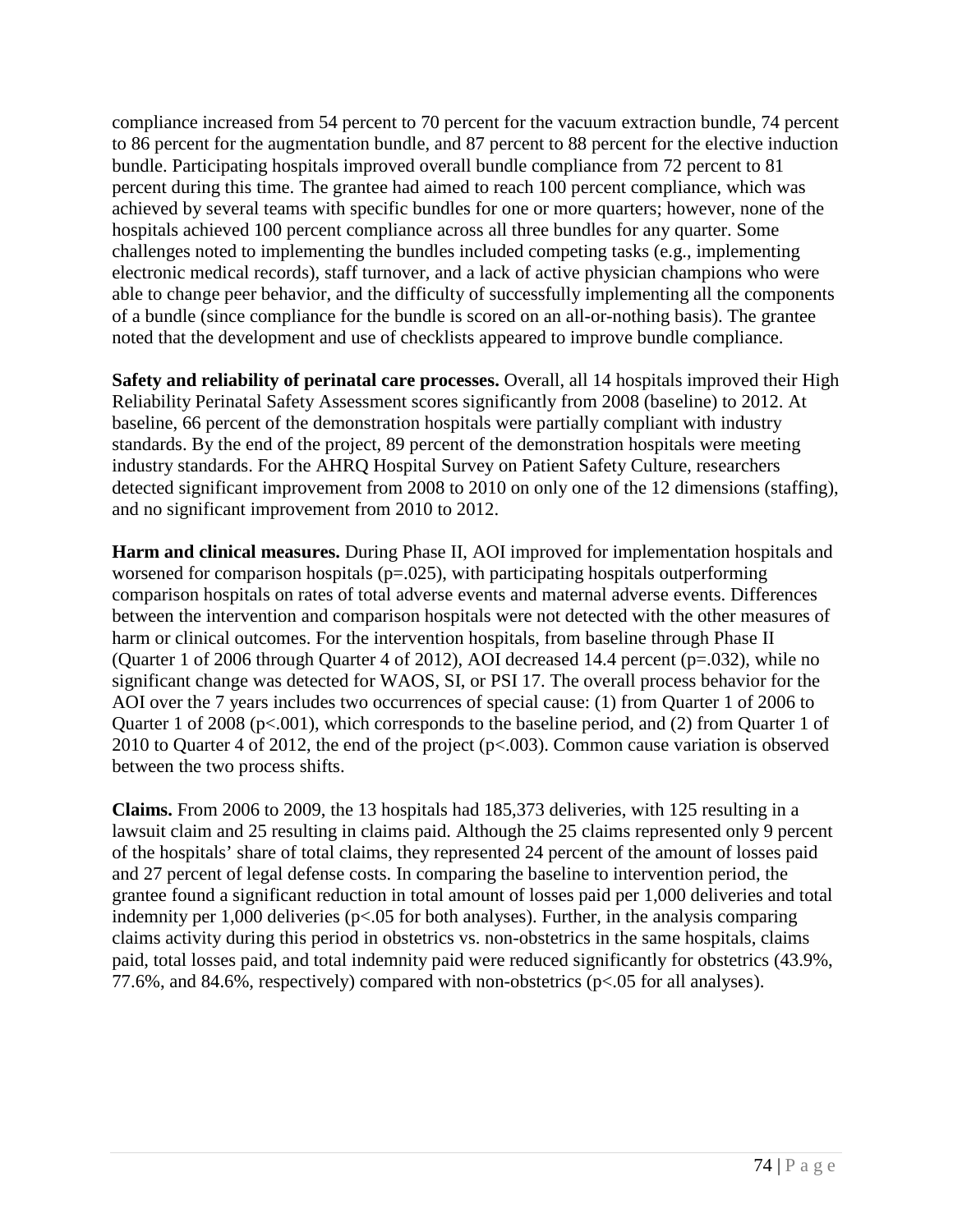#### **Selected Publications and Presentations Developed by Grantee**

Damon AL, Parrotta CD, Wallace LA, et al. The effectiveness of providing evidence-based perinatal practice to low-income populations providing perinatal care: Does patient income influence the delivery of quality care? J Hosp Adm. 2013;2(4):82-90.

Davis SE, Miller KK, Riley W. Improving individual and team performance: The power of in situ simulation and TeamSTEPPS<sup>®</sup>. International Meeting on Simulation in Healthcare; 2012 Jan 27-Feb 1; San Diego, CA.

Davis SE, Miller KK, Riley W. Improving individual and team performance: The power of in situ simulation and TeamSTEPPS<sup>®</sup>. TeamSTEPPS<sup>®</sup> National Conference; 2011 Jun 21-23; Denver, CO.

Doyle JL, Kenny TH, von Gruenigen VE, et al. Implementing an induction scheduling procedure and consent form to improve quality of care. J Obstet Gynecol Neonatal Nurs. 2012;41:462-473. PMID: 22697170.

Hansen SS, Arafeh J. Implementing and sustaining in situ drills to improve multidisciplinary health care training. J Obstet Gynecol Neonatal Nurs. 2012;41:559-571. PMID: 22548312.

Kozhimannil KB, Sommerness SA, Rauk P, et al. A perinatal care quality and safety initiative: Are there financial rewards for improved quality? Jt Comm J Qual Patient Saf. 2013;39(8):339- 348. PMID: 23991507.

Parrotta C, Riley W, Meredith L. Utilizing leadership to achieve high reliability in the delivery of perinatal care. J Healthc Leaders. 2012;4:157-163.

Premier Healthcare Alliance. Reducing preventable birth injuries and liability claims through evidence-based care, enhanced teamwork. Premier Perinatal Safety Initiative, Phase I Summary, 2008-2010. 2012, December. Accessed at

[http://gshrm.org/images/meeting/091313/premier\\_white\\_paper\\_nov2012\\_final.pdf](http://gshrm.org/images/meeting/091313/premier_white_paper_nov2012_final.pdf)

Premier Healthcare Alliance. Reducing Preventable Birth Injuries and Liability Claims Through Evidence-Based Care, Enhanced Teamwork. Premier Perinatal Safety Initiative Results Summary 2008-2013. Released May, 2013. Accessed at <http://aeixrrg.com/files/PPSI%20White%20Paper5-13-14Final.pdf>

Riley W. Creating high reliability to reduce patient harm. Florida State University College of Medicine, Grand Rounds; 2012 March 1; Tallahassee, FL.

Riley W, Davis S, Miller K, et al. An analysis of latent conditions and their association with active failures through in-situ simulation [abstract]. In: Proceedings of the 11th International Meeting on Simulation in Healthcare; 2011 Jan 21-16; Phoenix, AZ. Minneapolis, MN: Society for Simulation in Healthcare; 2011:81.

Riley WJ, Meredith L. Implementing standardized clinical best practice and measuring success. Oral poster presentation. Annual Global Healthcare Conference; 2012 August 27-28; Singapore.

Riley WJ, Meredith L. Utilizing a standardized clinical best practice and assessing reliability of perinatal care. GSTF Digital Library. 2012 Dec.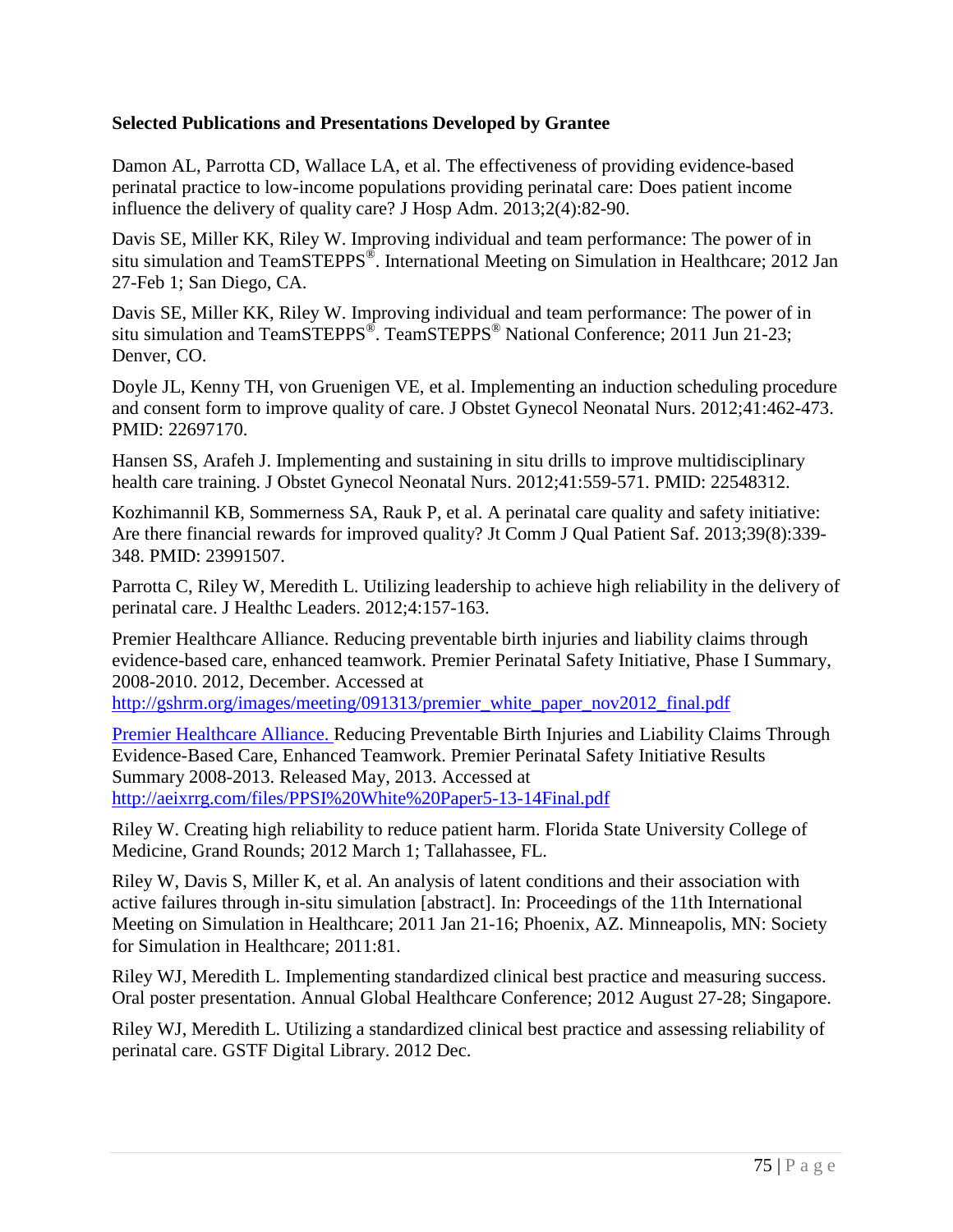Riley WJ, Meredith L, Parrotta C. The determinants of implementing best practices for perinatal units. Poster presentation. Annual Research Meeting, AcademyHealth; 2012 June 24-26; Orlando, FL.

Riley WJ, Meredith L, Parrotta C. Measuring high reliability in hospital perinatal units. GSTF Digital Library, Journal of BioSciences. 2013 Feb.

## **Selected Other Products Developed by Grantee**

- High Reliability Perinatal Safety Assessment
- Sets of guidelines and protocols for simulation and bundle compliance
- Simulation training tools, including a 15-minute didactic video, Improving Individual & Team Performance: The Power of TeamSTEPPS® and In Situ Simulation
- Webinars on various topics, including bundle compliance, safety culture and accountability, physician engagement and leadership, obstetric staffing, and project updates

## **Source Documents for This Grantee Profile**

Miller K, Riley W, Meredith L, et al. Eliminating Preventable Perinatal Injuries and Reducing Malpractice Claims. Final Progress Report. Prepared by Fairview Health Services under grant number R18 HS019587. Prepared for the Agency for Healthcare Research and Quality. Minneapolis, MN; Dec 2013.

Resar R, Pronovost P, Haraden C, et al. [Using a bundle approach to improve ventilator care](http://www.ihi.org/resources/Pages/Publications/UsingaBundleApproachtoImproveVentilatorCareProcessesandReduceVAP.aspx)  [processes and reduce ventilator-associated pneumonia.](http://www.ihi.org/resources/Pages/Publications/UsingaBundleApproachtoImproveVentilatorCareProcessesandReduceVAP.aspx) Jt Comm J Qual Patient Saf. 2005;31(5):243-248.

Riley W, Begun JW, Meredith L, et al. Integrated approach to reduce perinatal adverse events: Standardized processes, teamwork training, and performance feedback. Manuscript submitted for publication. 2015.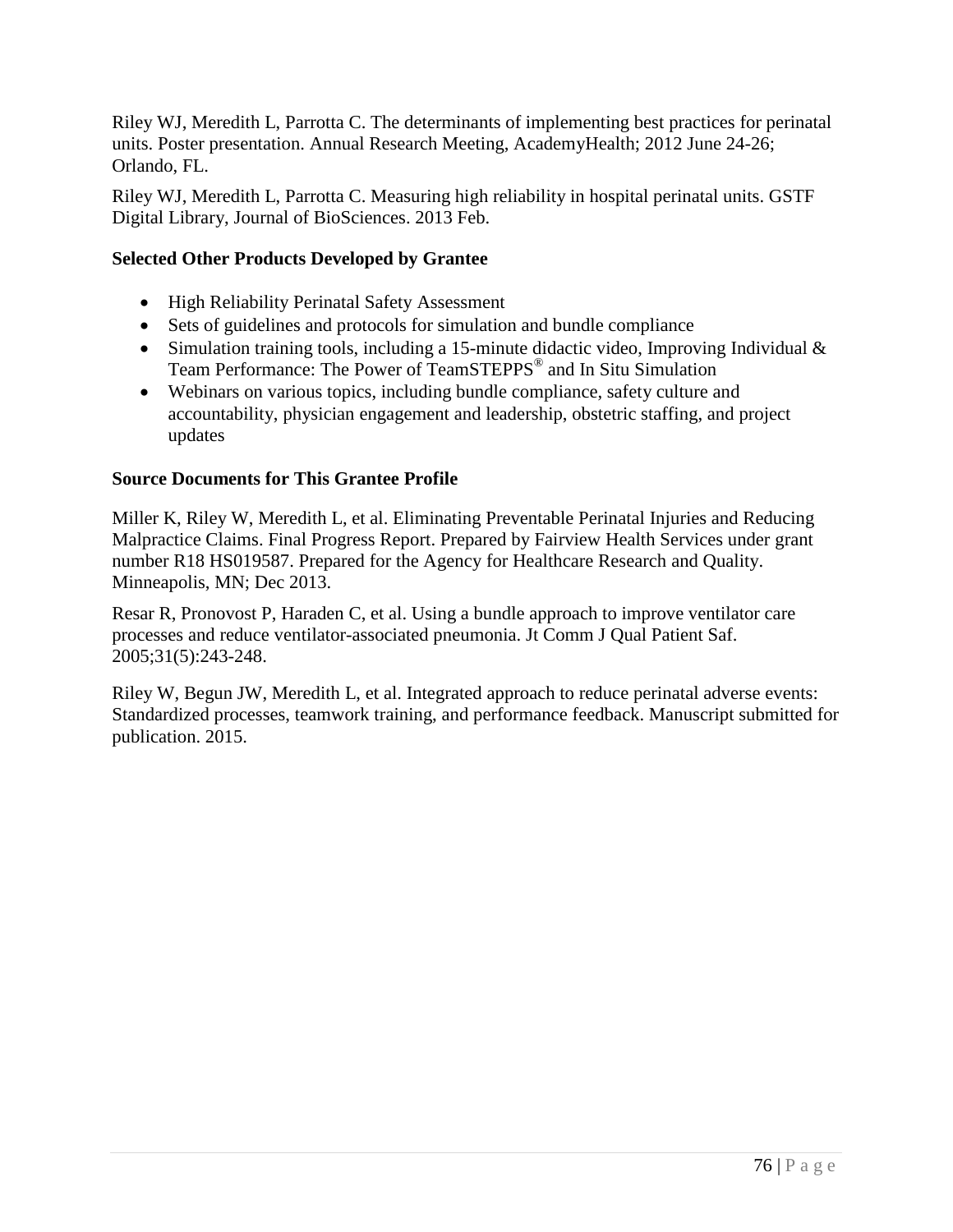# **Massachusetts State Department of Public Health**

**Title:** Medical Malpractice & Patient Safety Proposal **Award Number:** R18 HS19508-01 **Principal Investigator:** Madeleine Biondolillo, M.D. **Award:** \$2,912,566 **Period of Performance:** 7/01/10–3/31/14

#### **Goals**

The Proactive Reduction of Outpatient Malpractice: Improving Safety, Efficiency, and Satisfaction (PROMISES) project aimed to determine whether implementation of one or more quality improvement (QI) activities in a group of Massachusetts outpatient primary care practices would improve safety and reduce medical malpractice risk in targeted "3+1" risk areas that contribute to a large proportion of medical errors in these settings (laboratory test results management, referral management, and medication management, as well as communication among care providers and with patients). The project extended the work of the Harvard Malpractice Study by broadening the focus from hospitals to the ambulatory realm where most health care is delivered.

#### **Methods**

This grantee recruited 25 small- to medium-sized adult primary care practices in Massachusetts to participate in this randomized control trial. Sixteen of the practices were randomly assigned to participate in a 15-month intervention (from January 2012–April 2013). The grant, led by the Massachusetts Department of Public Health, involved collaborators in the State's public and private sector, many of which had a track record of successful collaborations: Massachusetts Coalition for the Prevention of Medical Errors, a public–private partnership comprising health care stakeholders including consumer organizations; the Institute for Healthcare Improvement, offering QI expertise; Brigham and Women's Hospital, Center for Patient Safety Research and Practice, offering clinical and research expertise; two insurance companies, CRICO/RMF and Coverys, who together covered a large majority of the State's physicians; Harvard Schools of Medicine and Public Health, providing expertise in organizational behavior and statistics; and Health Care for All, a consumer group knowledgeable about patient engagement.

The pre-existing relationships and "the degree of trust" among the various PROMISES collaborators were mentioned as a facilitator to getting buy-in to the project from both insurance companies. The partnership of collaborators was described as "strengthening" over time, with greater "collegiality." For this group and its subgroups, a profound commitment to the cause was the driving force.

The interventions implemented for 15 months in the 16 intervention practices targeted the 3+1 key risk areas, with each of the 16 practices choosing 1 or more of the 4 areas to improve: laboratory test results management (11), referral management (11), and medication management (3), as well as communication among care providers and with patients (13). Some targeted areas of improvement specific to communication included communication with the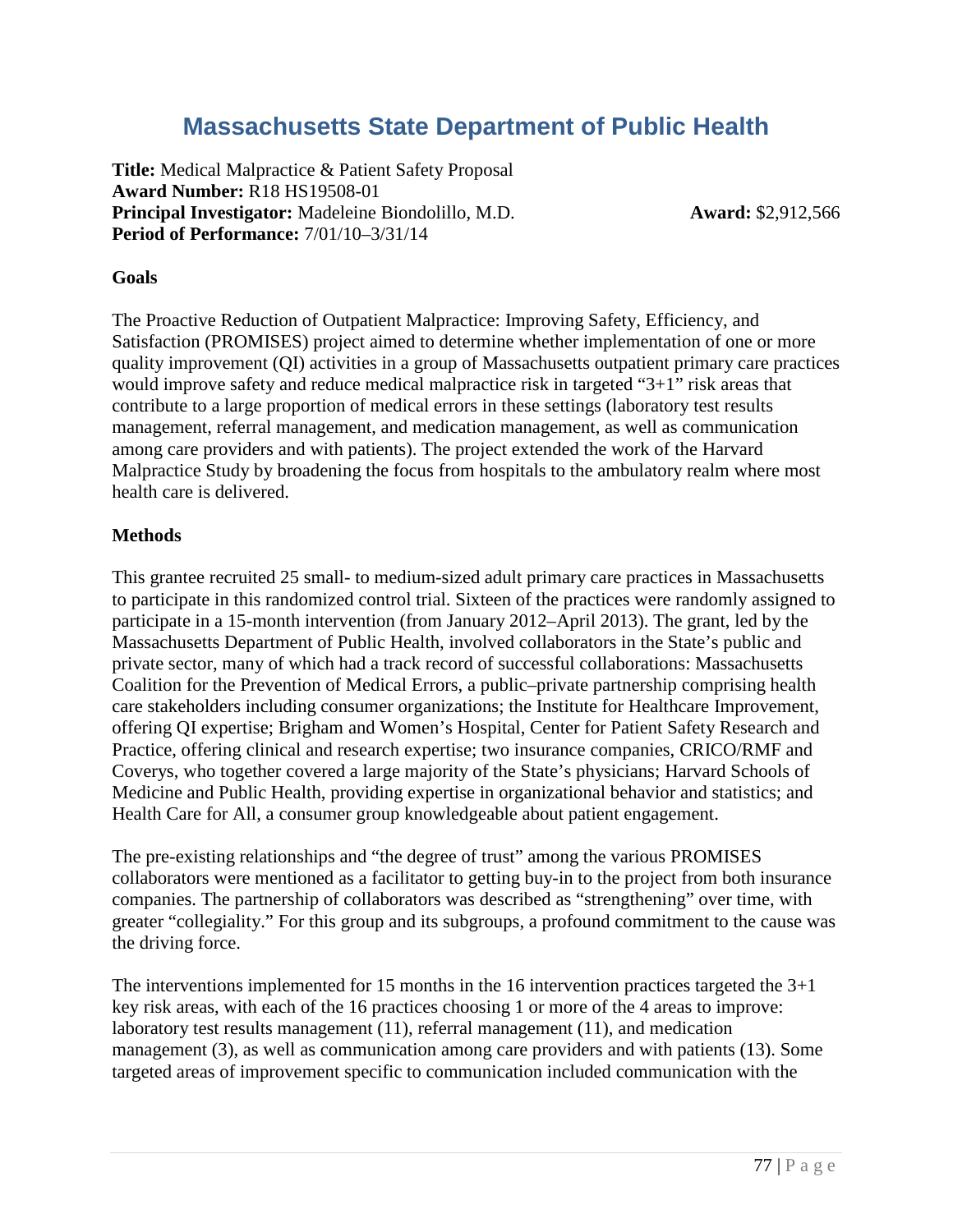patient before, during, and after an office visit and methods for engaging patients who have concerns or insights about their care.

**The grantee established a quality improvement learning collaborative with the 16 practices,** which participated to varying degrees in monthly didactic and interactive webinars taught by workflow and efficiency experts and quarterly face-to-face learning sessions; they also received ongoing coaching by an Improvement Advisor with expertise in quality, efficiency, and safety. The practices implemented the Model for Improvement, including the Plan, Do, Study, Act method. They "were coached to perform rapid, small-scale tests of change and to iteratively improve performance of high-risk clinical systems, as well as to embed simple measurements into routine work streams to guide improvement efforts" (Schiff, Reyes Nieva, Griswold, 2015, p. 4). The adjustments were intended to improve inefficient and ineffective processes that could affect patient safety liability. The Improvement Advisors had weekly communication with the intervention practices by email and phone and visited the sites once or twice monthly for onsite coaching. The Improvement Advisors determined where each site was on the "innovation curve" and responded to their specific needs. Based on the variation in the sites' innovation readiness, support needed to be targeted to each practice.

Each site selected three or more people to serve on its QI team; members were usually a practice manager, a physician, and one or more members of the nursing or administrative staff. The grantee encouraged the sites to select team members to ensure representation of a senior leader, a clinical champion, and a day-to-day champion.

Through the intervention, the practices aimed to show improvement in one or more of the following four key system improvement drivers: (1) culture of quality and safety, (2) effective communication and collaboration, (3) reliable tracking and management processes, and (4) enhanced operational efficiency.

Challenges to implementation included short timeframes for start-up, delays in obtaining institutional review board (IRB) approval, resistance to change among physicians and office staff, multiple and competing priorities (e.g., meaningful use, other QI projects), staffing issues (e.g., chronic understaffing, turnover in leadership positions), and local IT workflow issues.

#### **Analysis**

This cluster randomized control trial collected data through chart reviews and surveys. In addition, a retrospective claims analysis was conducted before implementation.

**Claims.** Prior to implementation, the grantee's partners CRICO/RMF and Coverys analyzed closed claims data for a 5-year period (January 1, 2005–December 31, 2009) to assess key failures contributing to medical errors and medical claims in primary care. Claims data were provided by CRICO/RMF and Coverys. All claims involving primary care practices insured by CRICO/RMF and Coverys were screened.

**Chart reviews.** Chart reviews were conducted by the grantee at each of the intervention sites before and after the intervention to capture objective information about how abnormal lab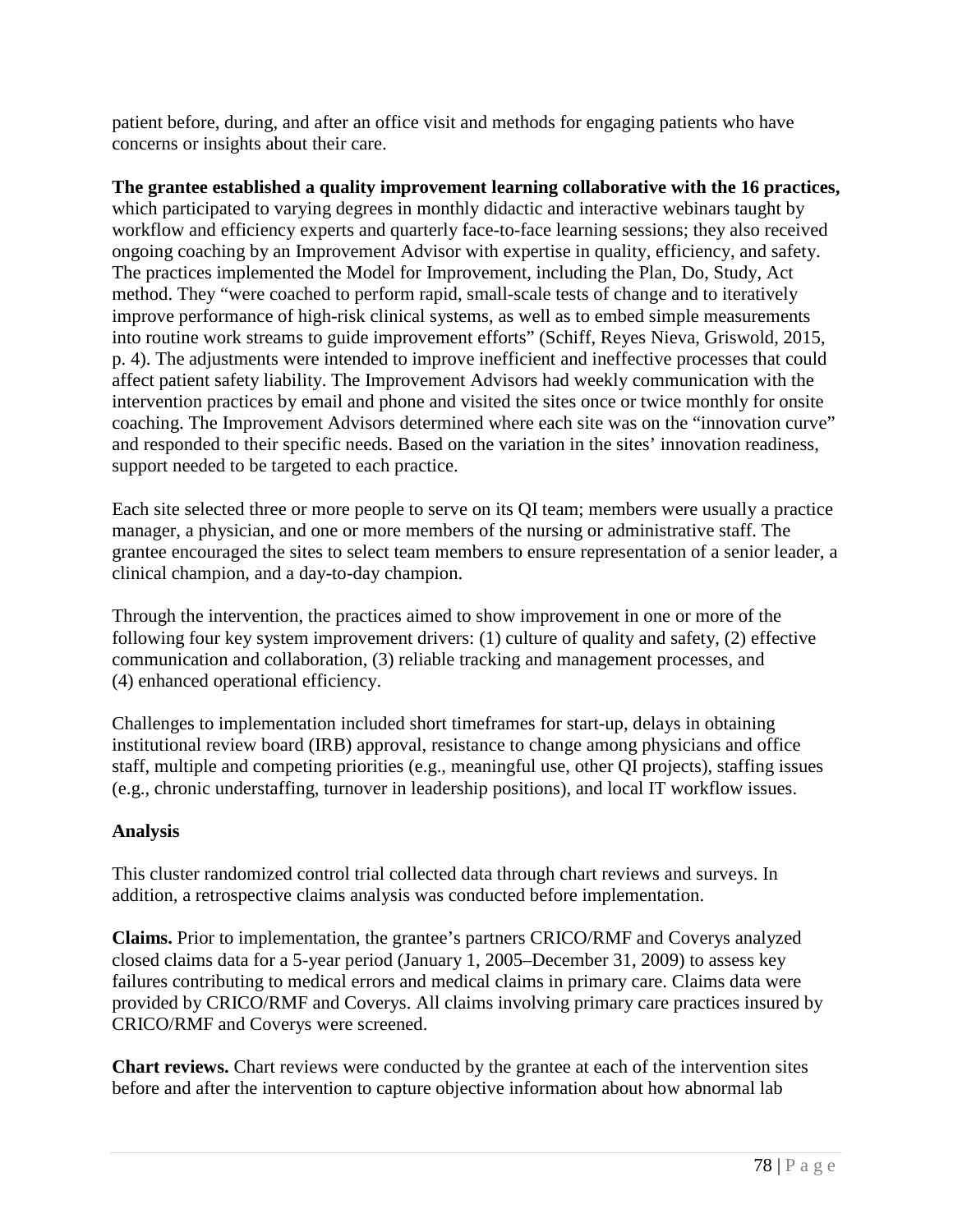results, referrals, and medications were handled; up to 100 charts were reviewed at each of the 16 sites. Chart reviews were triggered by a set of defined abnormal test results. Specifically, "reviewers examined charts to determine if a) abnormal test results were present in the chart, b) the abnormality was noted by a responsible provider, c) there was documentation of an action or referral plan, d) the patient was notified of the abnormality, and e) there was evidence that the treatment or plan was completed for these trigger results as well as other predefined high-risk results or findings" (Schiff, Reyes Nieva, Griswold, 2015, p. 5). In total, the grantee reviewed 815 charts before the intervention and 762 charts afterward, representing 1,629 and 1,530 abnormal lab tests, respectively.

**Surveys.** Improvement Advisors were asked to state which intervention sites were "more likely" or "less likely" to show an impact based on their experience working with the sites (i.e., the site's level of engagement).

Staff (e.g., providers, practice managers, administrators) at intervention and control sites were administered a 63-item, online survey both before and after the intervention. The survey assessed 11 domains related to the targeted areas and other areas (e.g., malpractice concerns, patientfocused care, teamwork). Across all 25 sites, 292 and 287 staff completed the pre- and posttest surveys, with a response rate of 61 percent and 60 percent, respectively. In addition, administrators in the 25 practices were given an online survey before and after the intervention that assessed the existence of standardized safety processes in the four targeted areas and the practice's technology capabilities. The response rates for administrators were 61 percent and 100 percent at baseline and post-intervention, respectively. Staff from the 16 intervention practices additionally completed a practice characteristics questionnaire and participated in site visits, interviews, and observations of their workflow and processes.

Patients at intervention and control sites were surveyed both before and after the intervention using a 34-item paper-and-pencil survey based primarily on the CAHPS Patient-Centered Medical Home Survey as well as other instruments. The survey covered seven domains related to patient experience (e.g., level of trust, communication, patient-centered care). A group of 150 patients from each site were randomly selected to receive the survey, which was sent by mail. Across all 25 sites, 1,767 and 1,521 patients completed the pre- and posttest surveys, with a response rate of 48 percent and 42 percent, respectively. In terms of the process of administering the patient survey, collecting patient names for the survey was a major undertaking for some practices.

**Exit interviews.** Exit interviews were conducted with leaders at all intervention sites.

# **Findings**

**Claims.** In the retrospective analysis of closed claims data, 551 closed claims from the primary care setting represented 7.7% of all closed claims (7,224). These 551 claims named 595 physicians, with some physicians being named in two cases (53) or more cases (17). Most (72%) of the 551 cases were related to failures in the diagnostic process, most frequently for some form of cancer. In terms of the outcomes of claims, the grantee found that claims in primary care, especially those involving diagnostic error, were significantly more likely than claims in other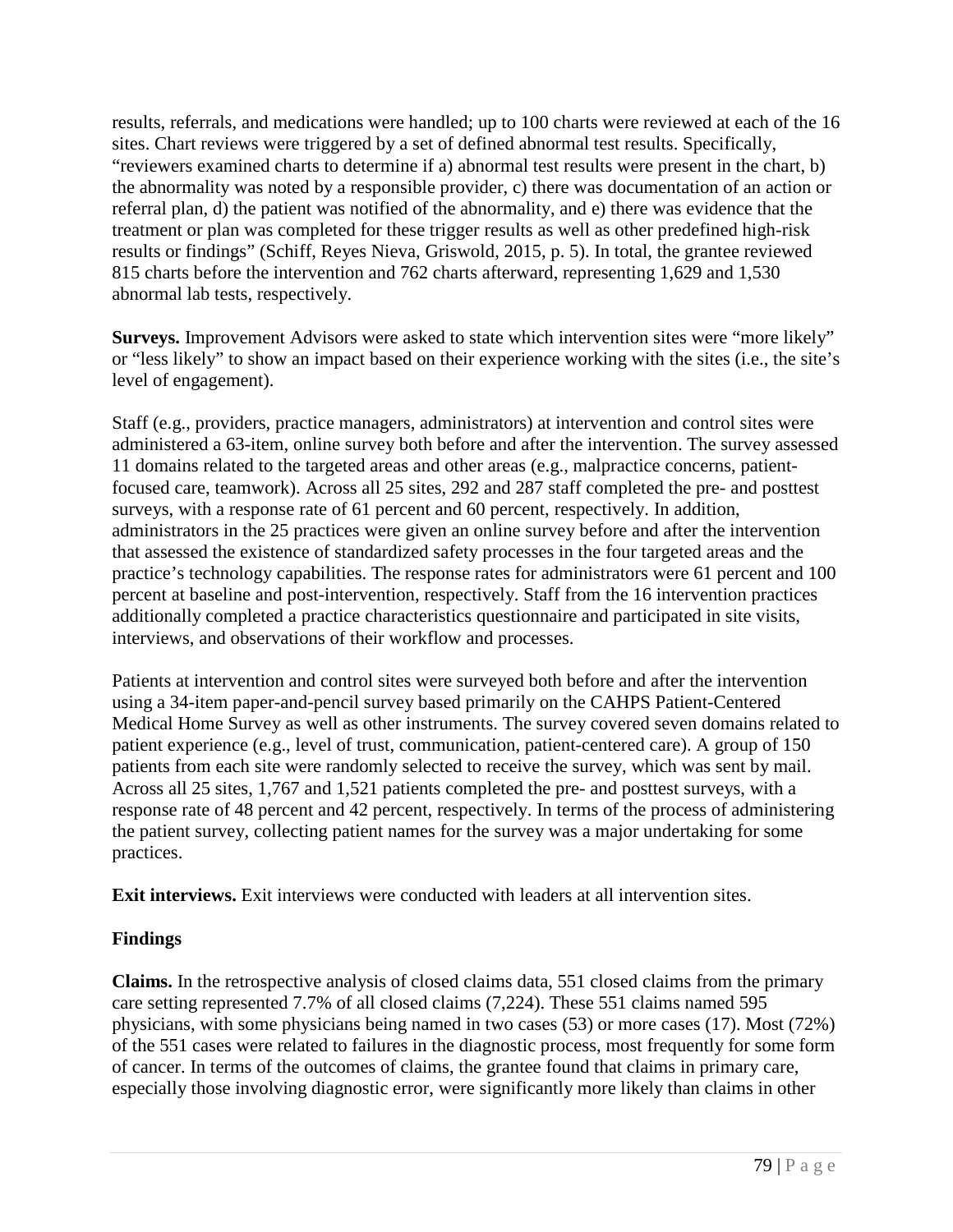medical settings to be settled (14% vs. 10%) or result in a verdict for the plaintiff (35% vs. 20%)  $(p<.001)$ .

**Safety practices.** From pre- to post intervention, chart reviews revealed significant improvements in four of the five measures of abnormal test follow-up: result not in chart (2.2% vs. 0.8%; p<.001), action plan not documented (20.4% vs. 14.4%; p<.001), patient not notified  $(20.8\% \text{ vs. } 15.0\%; \text{ p} < 0.001)$ , and action plan not completed  $(19.3\% \text{ vs. } 10.8\%; \text{ p} < 0.001)$ . Chart reviews from pre- to post intervention showed improvement in the rates of potential risks: per 1,000 patients with an abnormal lab result, rates of potential safety risks decreased from 155 to 54 and rates of serious potential safety risk decreased from 28 to 13 ( $p<0.05$ ).

**Patient and staff perceptions and attitudes.** Survey responses from patients before and after the intervention were positive or very positive across most domains. At pretest, patients provided more than 500 comments in response to an item requesting suggestions for the doctor's office to improve the care and services it provides. The Improvement Advisors shared the results with providers at their respective sites, who appreciated the suggestions and took them into consideration when planning improvement activities. No significant pre- to post intervention improvement in the intervention sites compared with the control sites was found. However, among intervention sites, those identified by Improvement Advisors as more engaged had significant patient-rated improvement in some domains than those identified as less engaged.

Survey responses from clinic providers and staff before the intervention revealed a lack of fully implemented safety systems and processes in at least one-third of practices, which—in combination with communication and safety culture problems—"frequently left staff feeling vulnerable to malpractice suits." Respondents felt the least positive in the areas of referral management safety, talking openly about safety problems, willingness to report mistakes, and feeling rushed while caring for patients.

From pre- to post intervention, intervention sites had greater improvement on mean staff ratings than control sites overall and in the three high-risk domains targeted by the intervention; however, these differences were not significant. Based on mean scores, intervention sites improved relative to control sites on 9 of the 11 domains, with no significant differences. In an analysis of the percent of negative responses, intervention sites improved relative to control sites on 7 of 11 domains, with significant differences in test results management ( $p<.001$ ) and teamwork (p<.05). Few significant differences were detected across the domains between intervention sites identified by Improvement Advisors as more engaged versus less engaged.

In exit interviews, primary care practices provided positive feedback on PROMISES, particularly the individualized support from coaches, participation in the learning collaborative, and use of the Model for Improvement and PDSA cycles.

# **Selected Publications and Presentations Developed by Grantee**

Kerrissey M, Satterstrom P, Leydon N, et al. Integrating vs. isolating: The integrative role of clinic managers in improving primary care. Manuscript in preparation. 2015.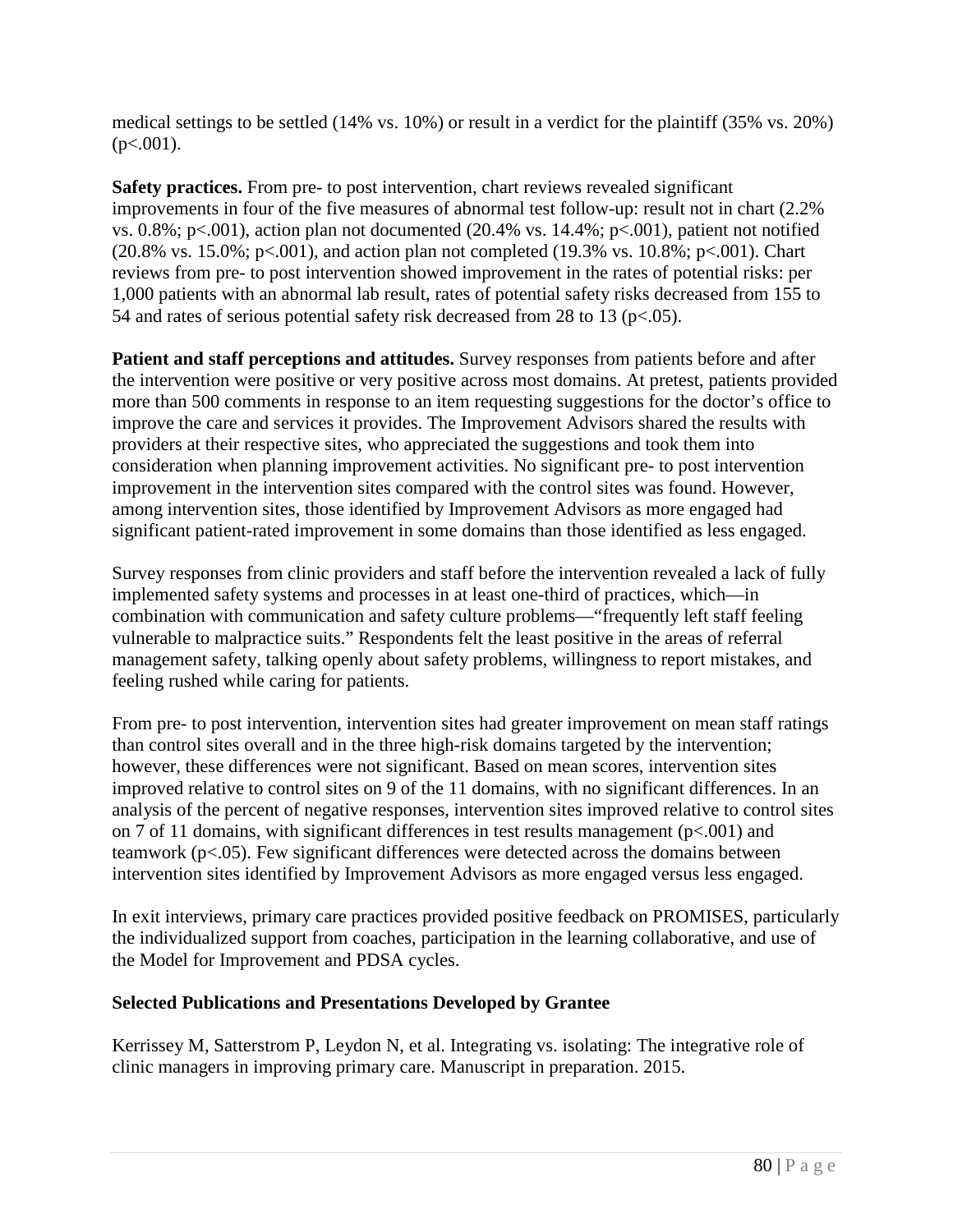Reyes Nieva H, Foskett C, O'Malley M, et al. Baseline malpractice and safety risks in 3 key areas: Failures in high-risk outpatient test, referral, and medication management and documentation. Manuscript in preparation. 2015.

Schiff G, Griswold P, Ellis BR, et al. Doing right by our patients when things go wrong in the ambulatory setting. Jt Comm J Qual Patient Saf. 2014;40(2):91-96. PMID: 24716332.

Schiff G, Puopolo AL, Huben-Kearney A, et al. Primary care closed claims experience of Massachusetts malpractice insurers. JAMA Internal Medicine. 2013;173(22):2063-2068. PMID:24081145.

Singer SJ, Reyes Nieva H, Brede N, et al. Evaluating ambulatory practice safety: the perspectives of administrators and practice staff. Med Care. 2015; 53(2):141-152. PMID: 25464161.

## **Selected Other Products Developed by Grantee**

- When Things Go Wrong in the Ambulatory Setting, a 4-page tool published in 2013 that is a companion to When Things Go Wrong: Responding to Adverse Events (2006)
- When Things Go Wrong in the Ambulatory Setting video, available at <https://vimeo.com/76550944>
- PROMISES Patient Safety Curriculum, 14 Web-based modules and materials (e.g., videos, handouts, tools) to improve patient safety in the ambulatory setting
- Continuing medical education (CME) materials for sessions that involve practice coaches and an interpractice collaborative learning network (CME credit was available through the Massachusetts Medical Society Web site, [http://www.massmed.org/Continuing-](http://www.massmed.org/Continuing-Education-and-Events/Online-CME/Online-CME-Courses/%23.U6olH_ldVvU)[Education-and-Events/Online-CME/Online-CME-Courses/#.U6olH\\_ldVvU\)](http://www.massmed.org/Continuing-Education-and-Events/Online-CME/Online-CME-Courses/%23.U6olH_ldVvU)
- Evaluation tools, including patient survey, staff and provider survey, administrator survey, chart review instrument, qualitative exit interviews instrument, and analysis of practice change management
- Malpractice closed claims database
- Automated, abnormal lab query reports in collaboration with Quest Diagnostics, Inc., for assistance with PROMISES postintervention chart review.
- PROMISES project Web site, [www.brighamandwomens.org/pbrn/promises,](http://www.brighamandwomens.org/pbrn/promises) that includes many of the project's products

#### **Source Documents for This Grantee Profile**

Biondolillo M, Schiff GD. PROMISES Project. Final Progress Report. Prepared by Massachusetts State Department of Public Health under grant number R18 HS019508. Prepared for the Agency for Healthcare Research and Quality. Boston, MA; Mar 2014.

Brennan TA, Leape LL, Laird NM, Hebert L, Localio AR, Lawthers AG et al. Incidence of adverse events and negligence in hospitalized patients. Results of the Harvard Medical Practice Study I. N Engl J Med 1991; 324(6):370-376.

Schiff G, Reyes Nieva H, Griswold P, et al. Reducing ambulatory safety risk: Results of Massachusetts PROMISES project. Manuscript in preparation. 2015.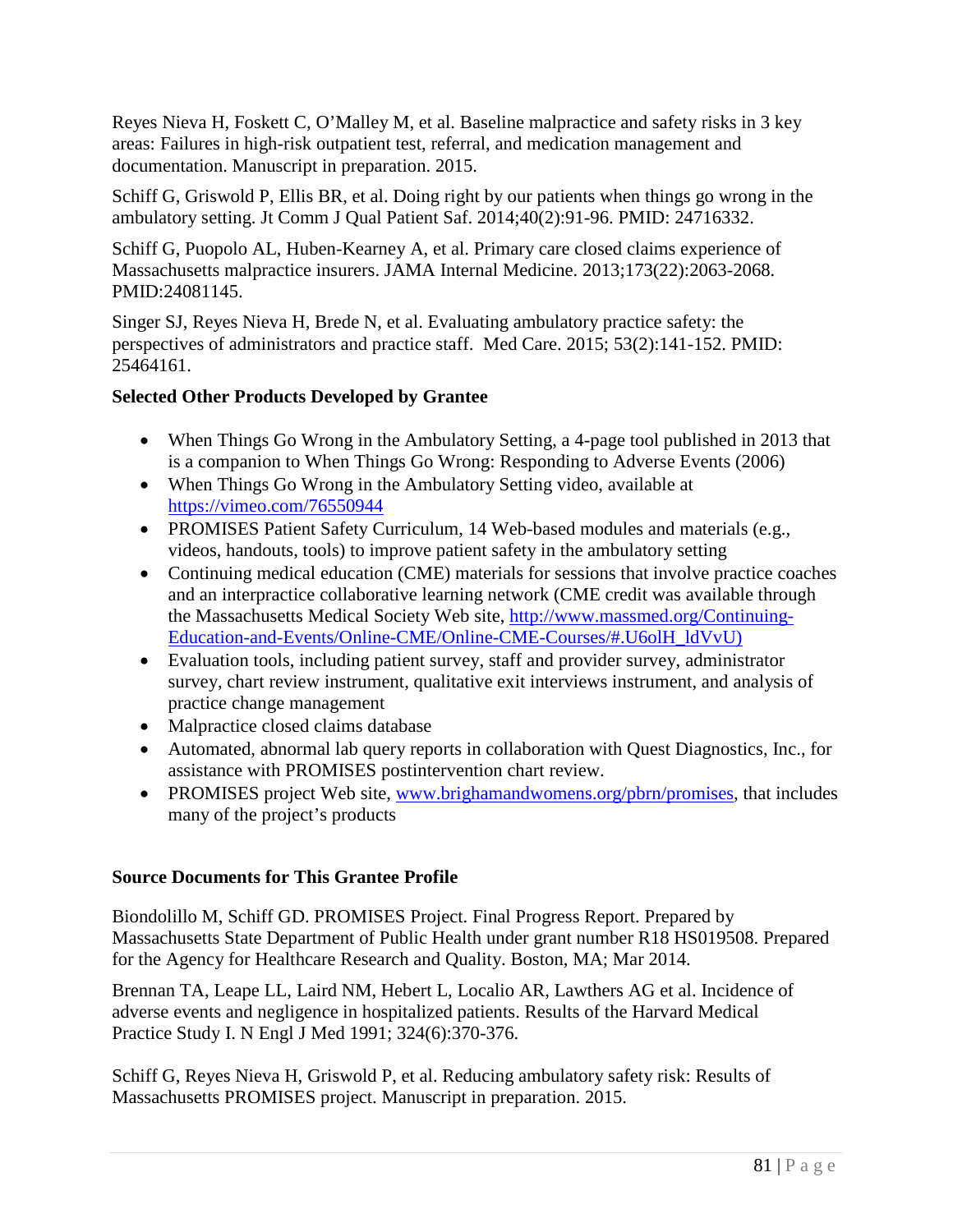# **Appendix B: References**

- 1. McDonnell C, Pillen M, Driver N, et al. Task Order No. 3: The Longitudinal Evaluation of the Patient Safety and Medical Liability Reform Demonstration Program. Annual Report: Year 2. Prepared by James Bell Associates and RAND under Contract No. HHSA290200710073T (PRISM Order #HHSA29032001T). Arlington, VA: James Bell Associates; Dec 2011.
- 2. Kachalia A, Kaufman SR, Boothman R, et al. Liability claims and costs before and after implementation of a medical error disclosure program. Ann Intern Med. 2010;153(4):213- 221. PMID: 20713789.
- 3. Mello MM, Greenberg Y, Senecal SK, Cohn JS. Case outcomes in a communication-andresolution program in New York hospitals. Manuscript submitted for publication. 2015.
- 4. Lambert B, Centomani N, Smith K, et al. The "Seven Pillars" response to patient safety incidents: Effects on medical liability processes and outcomes. Manuscript submitted for publication. 2014.
- 5. Etchegaray JM, Gallagher TH, Bell SK, et al. The Error Disclosure Culture Survey and its implications for organizational culture. Manuscript submitted for publication. 2015.
- 6. Ottosen MJ, Etchegaray JM, Sedlock EW, et al. Developing the Improving Post-event Analysis and Communication Together (IMPACT) tool to involve patients and families in post-event analysis. Manuscript submitted for publication. 2015.
- 7. Sage WM, Dougherty JR, Colvard MJ, et al. The far side of tort reform: Experience and opportunities for improving resolution of malpractice claims against physicians in a public academic health system. Manuscript submitted for publication. 2015.
- 8. Gallagher TH, Shannon S, Brock D, et al. Communication To Prevent and Respond to Medical Injuries: WA State Collaborative. Final Progress Report. Prepared by University of Washington under grant number R18 HS019531. Prepared for the Agency for Healthcare Research and Quality. Seattle, WA; Jun 2014.
- 9. Slade IR, Kramer CB, Beck SJ, et al. Communication-sensitive adverse events and quality metrics: A retrospective database analysis in Washington State hospitals. Manuscript submitted for publication.2015.
- 10. Cusick W, Cox RL, Welch RA & Firneno C. Devising obstetric best practice guidelines to address variation, improve patient outcomes, and decrease malpractice risk. Manuscript submitted for publication. 2015.
- 11. Santos P, Ritter GA, Hefele JL, et al. Decreasing intrapartum malpractice: Targeting the most injurious neonatal adverse events. J Healthc Risk Manag. 2015 Apr;34(4):20-27. PMID: 25891287.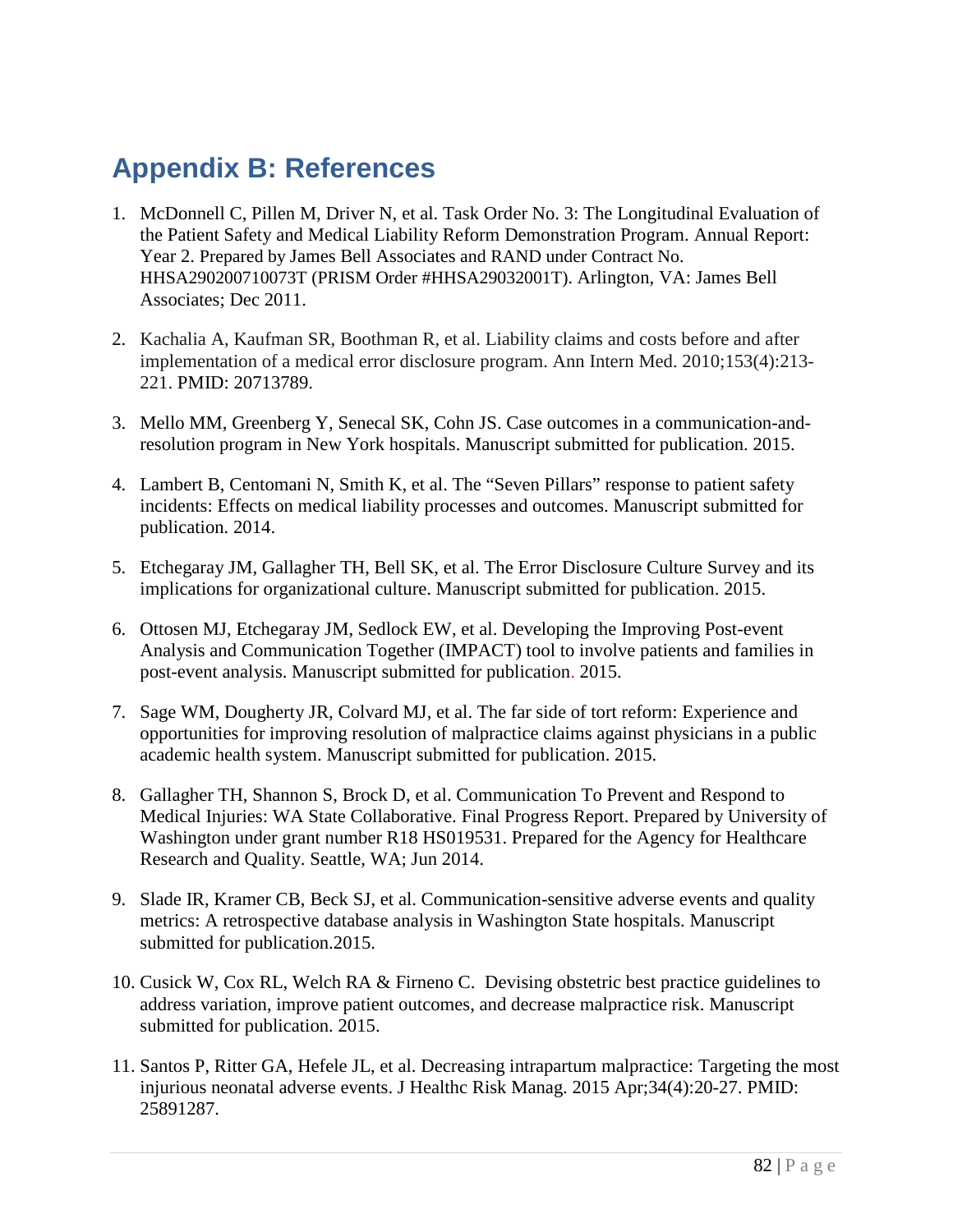- 12. Miller K, Riley W, Meredith L, et al. Eliminating Preventable Perinatal Injuries and Reducing Malpractice Claims. Final Progress Report. Prepared by Fairview Health Services under grant number R18 HS019587. Prepared for the Agency for Healthcare Research and Quality. Minneapolis, MN; Dec 2013.
- 13. Resar R, Pronovost P, Haraden C, et al. [Using a bundle approach to improve ventilator care](http://www.ihi.org/resources/Pages/Publications/UsingaBundleApproachtoImproveVentilatorCareProcessesandReduceVAP.aspx) [processes and reduce ventilator-associated pneumonia.](http://www.ihi.org/resources/Pages/Publications/UsingaBundleApproachtoImproveVentilatorCareProcessesandReduceVAP.aspx) Jt Comm J Qual Patient Saf. 2005;31(5):243-248. PMID: 15960014.
- 14. Riley W, Begun JW, Meredith L, et al. Integrated approach to reduce perinatal adverse events: Standardized processes, teamwork training, and performance feedback. Manuscript submitted for publication. 2015.
- 15. Brennan TA, Leape LL, Laird NM, Hebert L, Localio AR, Lawthers AG et al. Incidence of adverse events and negligence in hospitalized patients. Results of the Harvard Medical Practice Study I. N Engl J Med 1991; 324(6):370-376.
- 16. Schiff G, Reyes Nieva H, Griswold P, et al. Reducing ambulatory safety risk: Results of Massachusetts PROMISES project. Manuscript submitted for publication. 2015.
- 17. Biondolillo M, Schiff GD. PROMISES Project. Final Progress Report. Prepared by Massachusetts State Department of Public Health under grant number R18 HS019508. Prepared for the Agency for Healthcare Research and Quality. Boston, MA; Mar 2014.
- 18. McKeon D. New York's innovative approach to medical malpractice. New Eng L Rev. 2011- 2012;46(3):475.
- 19. Kluger JH. Improving Communication With Patients—NY State Unified Court System. Final Progress Report. Prepared by New York State Unified Court System under grant number R18 HS19505. Prepared for the Agency for Healthcare Research and Quality. New York, NY; Jun 2014.